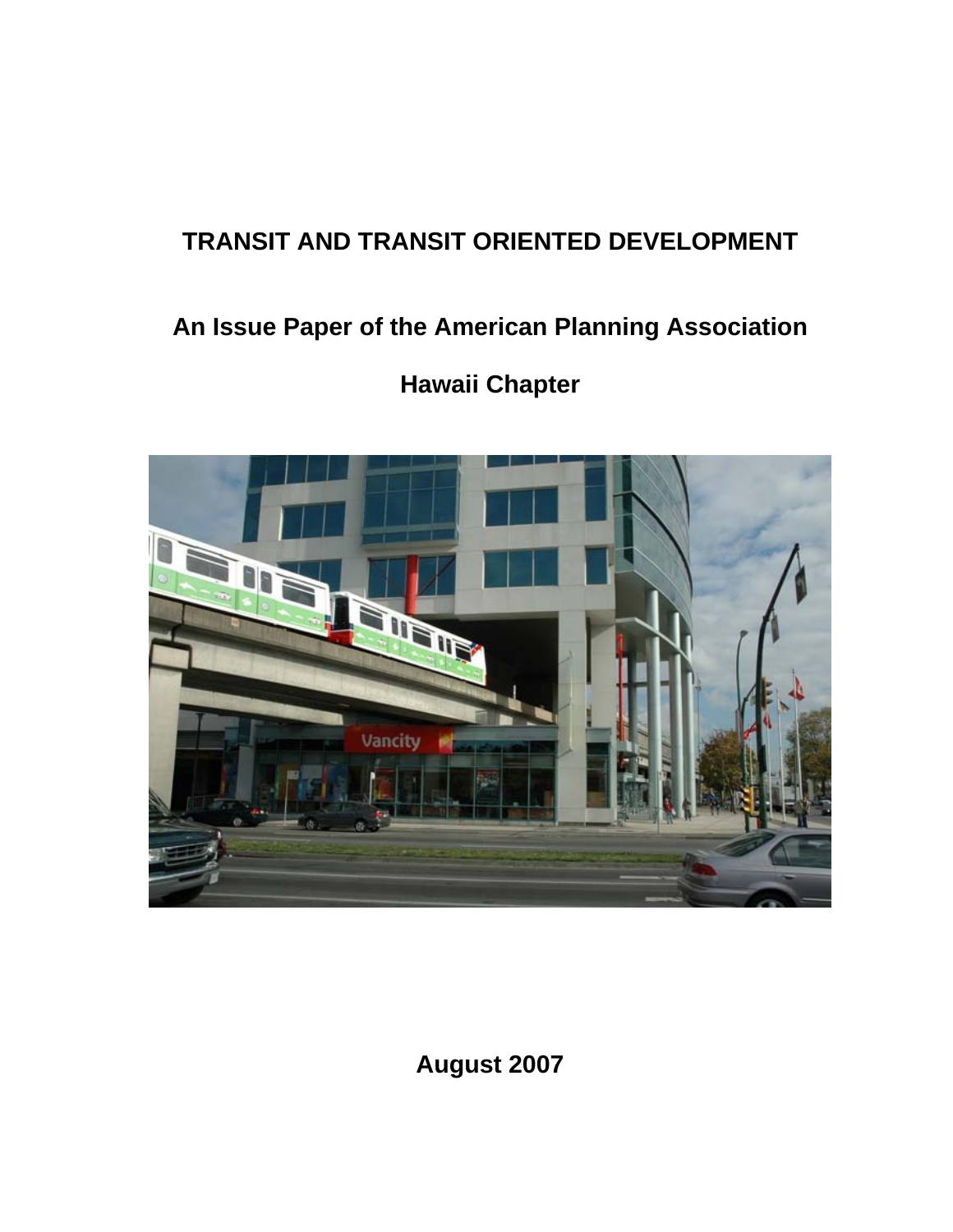## **Table of Contents**

| Introduction                 |                                                                   |                |  |
|------------------------------|-------------------------------------------------------------------|----------------|--|
| Why Do We Need Planning Now? |                                                                   | $\overline{4}$ |  |
|                              | What Kind of Planning is Needed?                                  | 5              |  |
|                              | About the Issue Paper                                             | 5              |  |
|                              | Acronyms Used in the Paper                                        | 6              |  |
|                              | 1. Land Use Planning and Transit Planning                         | 8              |  |
| 1.1                          | Neighborhood Planning                                             | $8\,$          |  |
| 1.2                          | <b>Station Planning</b>                                           | 9              |  |
| 1.3                          | <b>Street Design Related to Transit</b>                           | 9              |  |
| 1.4                          | <b>Planning for Parking</b>                                       | 10             |  |
|                              | 1.5 Transit First Planning                                        | 10             |  |
| 1.6                          | Public Education and Community Outreach for Planning              | 11             |  |
|                              | 2. Transit Oriented Development                                   | 12             |  |
| 2.1                          | Definition of Transit Oriented Development                        | 12             |  |
| 2.2                          | <b>Transit Oriented Development Typologies</b>                    | 12             |  |
| 2.3                          | What Can be Learned from Other Cities                             | 13             |  |
| 2.4                          | Place Making and TOD Area Plans                                   | 14             |  |
| 2.5                          | <b>Small Landowners</b>                                           | 14             |  |
| 2.6                          | Prioritizing Infrastructure Upgrades to Support TOD               | 15             |  |
|                              | 3. Future Transit Decisions that will Impact Land Use             | 17             |  |
| 3.1                          | Alignment                                                         | 17             |  |
| 3.2                          | Selecting an Appropriate Technology and Transit System            | 18             |  |
|                              | 4. Other Issues                                                   | 20             |  |
|                              | 4.1 What Happens with Transit Outside the High Capacity Corridor? | 20             |  |
| 4.2                          | Transit Oriented Affordable Housing                               | 20             |  |
| 4.3                          | Governance: Purpose and Form of a Transit Authority               | 20             |  |
| 4.4                          | Procurement                                                       | 21             |  |
|                              | About the Committee                                               | 23             |  |
|                              | <b>List of APA Testimonies and Comments</b>                       |                |  |
| <b>Recommended Reading</b>   |                                                                   |                |  |
| Glossary                     |                                                                   |                |  |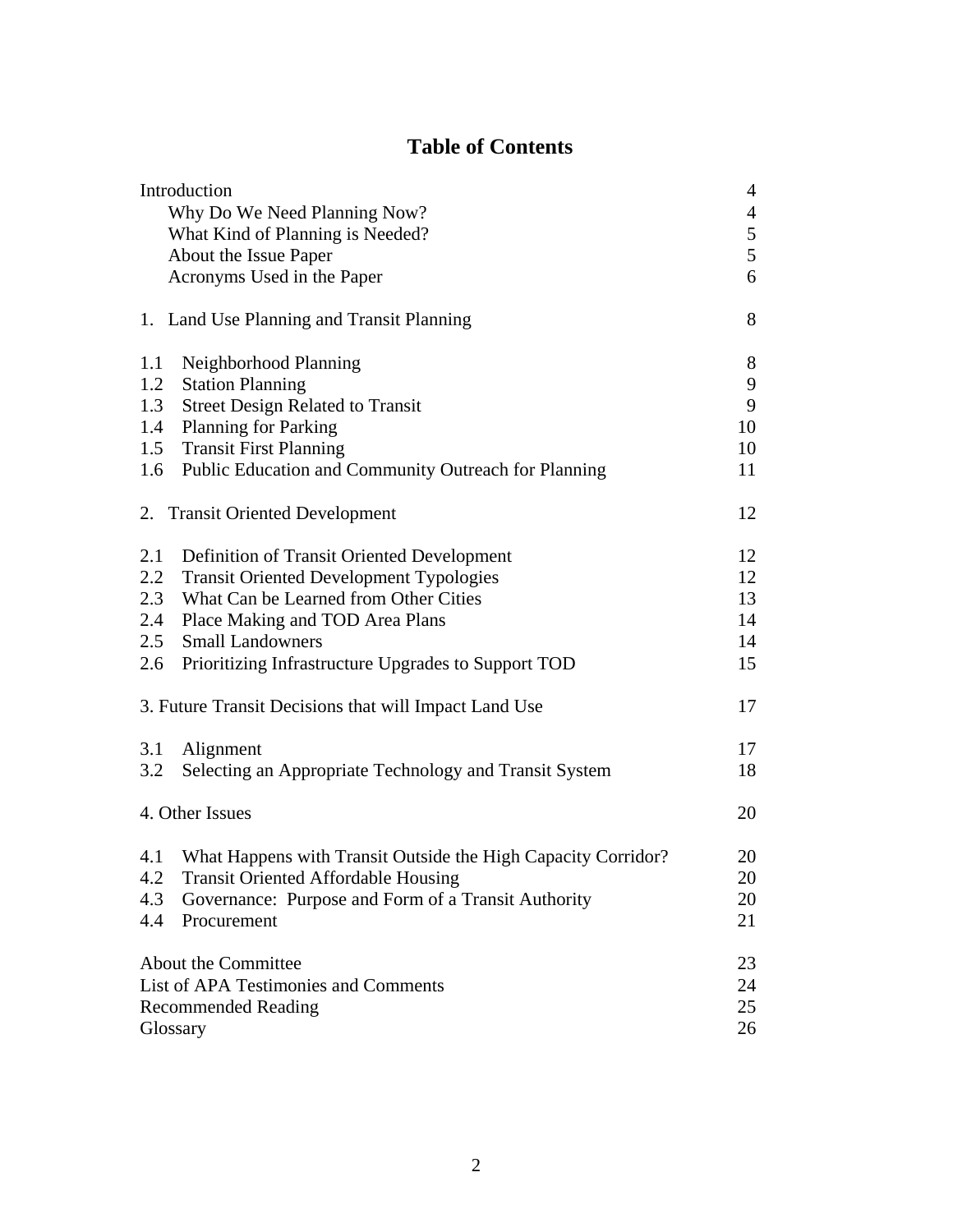- Appendix A: Briefing Paper on Transit Technologies, by Peter Flachsbart
- Appendix B: Briefing Paper on Affordable Housing, by Tom Fee
- Appendix C: Briefing Paper on Transit Authority Roles in TOD, by Dennis Silva
- Appendix D: What Can Honolulu Learn from Other Cities About TOD? by Peter Flachsbart
- Appendix E: Milestones in Transit Planning in Honolulu, 1967–2007, by Peter Flachsbart
- Appendix F: APAHI Testimonies and Comments
- Photo Credit: The cover photo of the Main Street Station in Vancouver, B.C. was taken by Tony Ching of the City Department of Planning & Permitting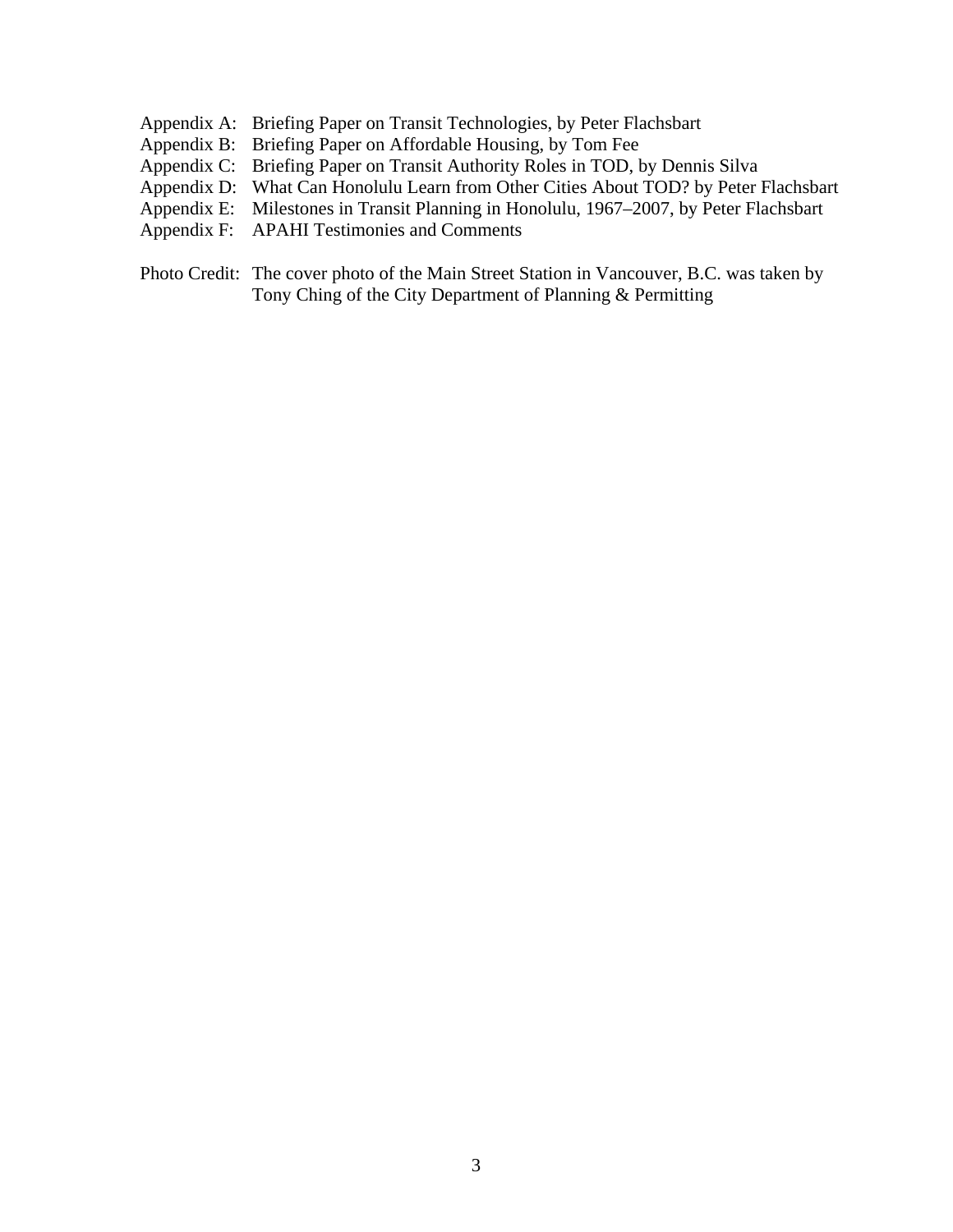# **TRANSIT AND TRANSIT ORIENTED DEVELOPMENT**

# **An Issue Paper by the American Planning Association Hawaii Chapter**

# **Introduction**

In December 2006, the Honolulu City Council voted to select a fixed guideway project as the Locally Preferred Alternative (LPA). This was a historic decision. The APA Hawaii Chapter (APAHI) supported the LPA and the fixed guideway transit system not only because it serves to move people and improve mobility, but because it will be key to shaping the development in the transit corridor as well as many high-density areas within the transit influence zone. These are important planning issues that will re-shape the urban form of Honolulu, will shape the emerging form of the Ewa/Kapolei district, and will determine the connection between these two important urban centers.

The Council and the community-at-large understood that this was not just a decision about transportation, as important as that is to the economy and to people's lives. The decision represented an opportunity to re-order land use with transit as an organizing element. It was a chance to create spaces that achieved community and building objectives. It would provide grounding in making location decisions and setting priorities for public and private investment in infrastructure, public facilities, and affordable housing.

### **Why Do We Need Planning Now?**

Upcoming decisions for alignment, station location, access, amenities, and nearby land use all involve trade-offs. Identifying alternatives, understanding costs and benefits, and finding criteria for decisions are all basic steps in the planning process. Choices made for development, both public and private, will determine the success of the transportation system, its ridership, its usefulness, and its ability to interact between destinations. Having land use and transportation work together is often called "Making the Connection."

Honolulu, like other cities, wants to become more sustainable, to use renewable resources to create a valued quality of life that does not rob from future generations. Sustainability and making the connection of land use and transportation are future oriented. It is the purpose of planning today to make sense of all of this and to create the policies, documents, and regulations which both represent the community values and are consistent and effective in achieving them.

No city sits still. The choice to start planning now means that more and more decisions about land use and transportation can be made in an inter-connected way. Fewer choices will be made which eliminate or pre-empt other decisions that could support the connection of land use and transit. This is community building through smart development.

A review of the record surrounding the Council's discussions in December 2006 indicates that the Council intended the City to look into both a rapid transit program and the associated land use and benefits from transit oriented development (TOD). The environmental impact statement (EIS) scoping process was completed in the spring of 2007. A draft EIS is expected in mid-2008 and a final EIS in 2009. Developing and implementing a community based planning program is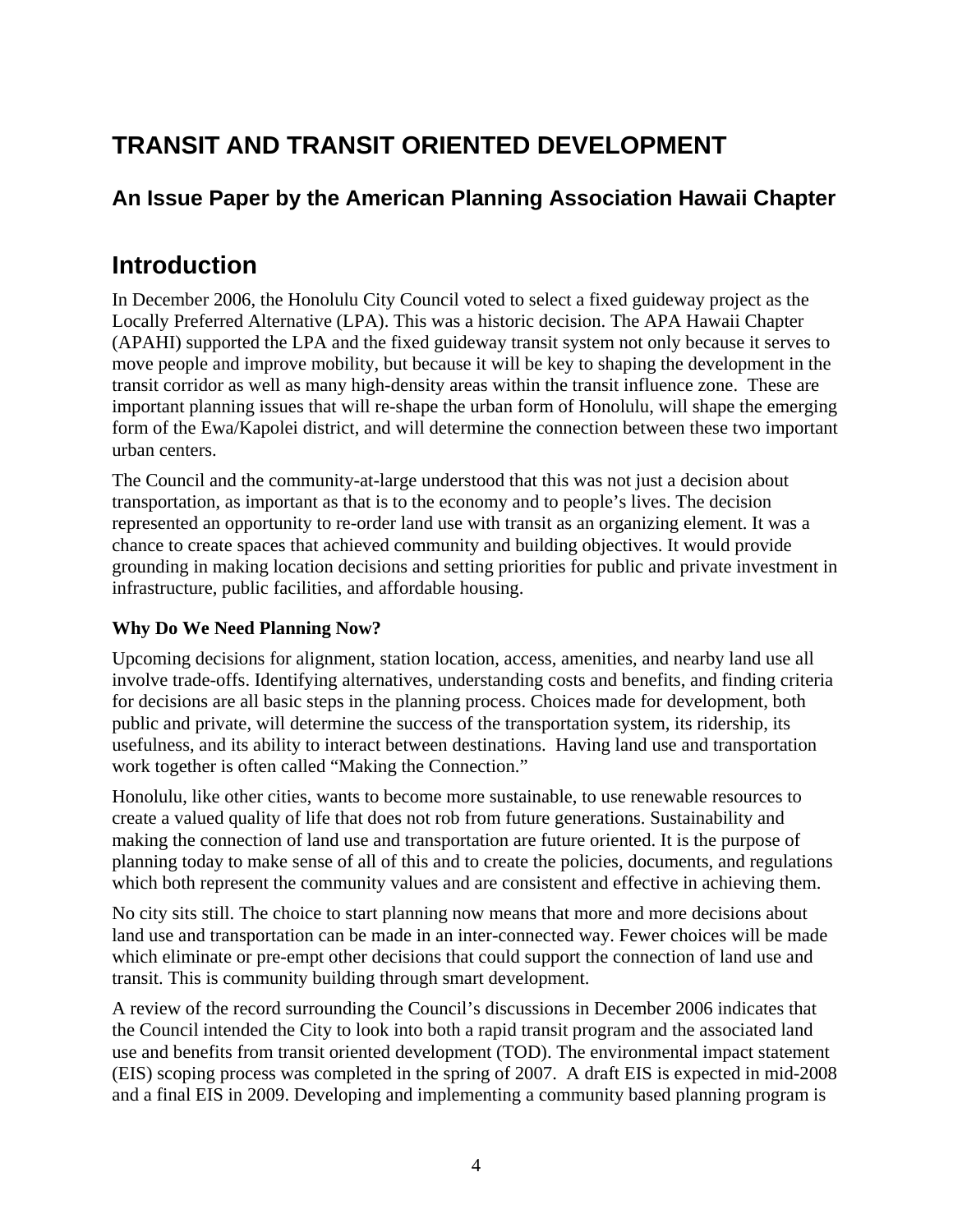expected to take nearly two years. Based on the experience in other cities which have successful TOD programs, discussion and development of the TOD process needs to run in parallel to the transit decision making processes. That means that planning for TOD should start now.

#### **What Kind of Planning is Needed?**

There are different kinds of planning. For most of the planning-related issues discussed in this paper, the appropriate method is by using a community-based process. However, other appropriate forms of getting input will include technical advisory committees, peer review panels, "learning from others" scan tours, and facilitation/mediation/negotiation. The decisions ahead that will benefit from community-based planning include:

Alignment Issues:

- Salt Lake alignment and the airport
- Segment phasing
- Phasing of the MOS (Minimum Operable Segment—see Glossary)
- Relationship of technology to alignment

#### Station Issues:

- Location
- Access by other modes
- Pedestrian and bicycle access
- Parking
- Place-making and amenities

Transit Oriented Development Issues:

• Who is part of the project negotiation process?

Where Does Infrastructure Go?

- What is the institutional context?
- What is the role of the community?
- What is the role of the Council?

#### **About this Issue Paper**

Many planners will find themselves in the position of advising a client – a developer, public agency, or a community group – on how transit could impact them and/or how to take advantage of the opportunity presented by transit.

This issue paper, written by the APAHI Ad Hoc Transit Committee, is intended to be a contextual piece for use by APAHI and its members. It creates a foundation for understanding many of the planning issues along the Honolulu high capacity corridor from Kapolei to the University of Hawaii at Manoa. It identifies areas in planning for transit and transit oriented development which would be of greatest interest to APAHI and its members.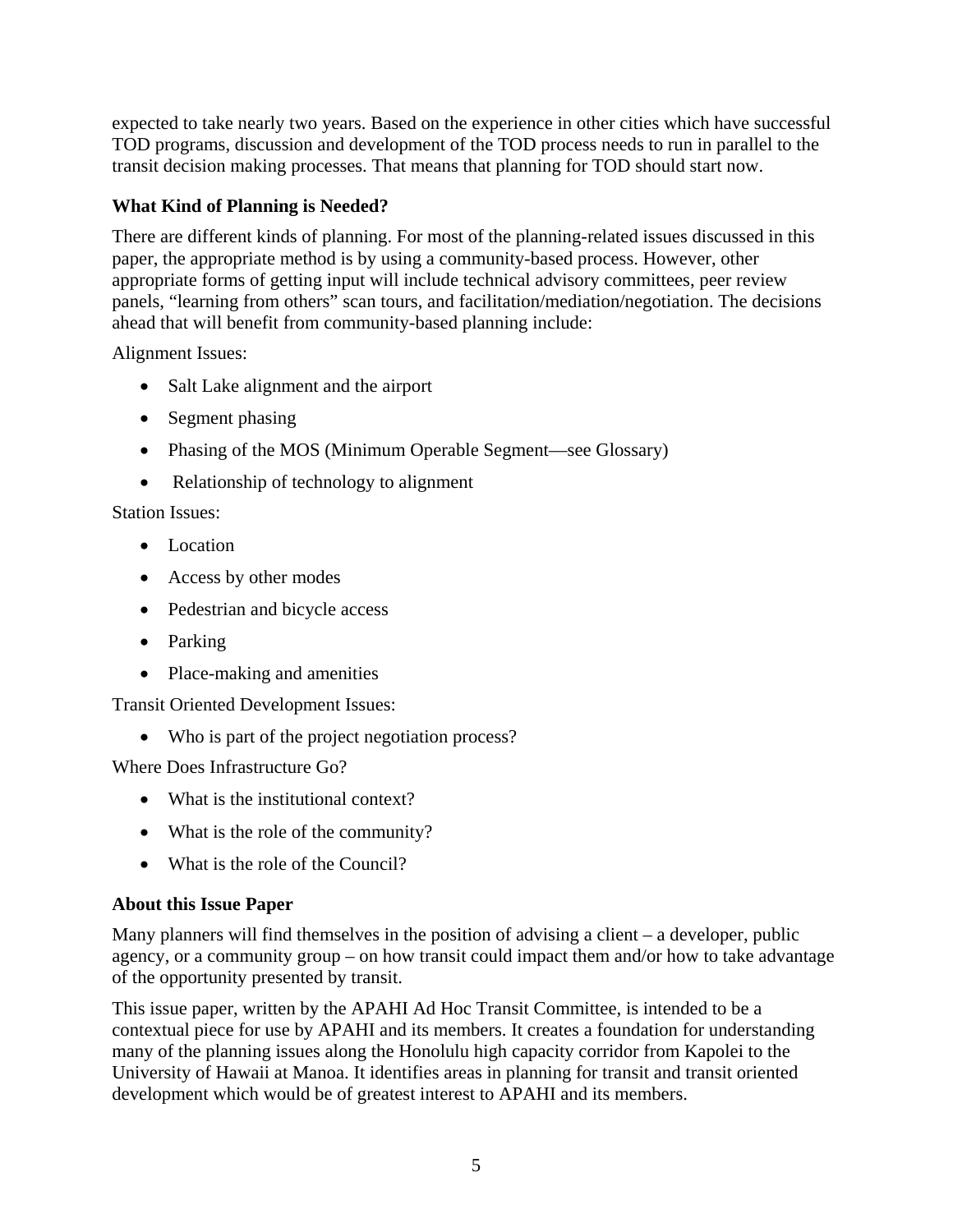While meant for APAHI members' use, the paper is available to others free of charge. When using the paper, we request proper attribution. Comments may be sent to the Committee through the Chapter web page: [www.hawaiiapa.org](http://www.apahi.org/).

The issue paper will be an ongoing work of the Ad Hoc Transit Committee. APAHI advocacy positions are bulleted and highlighted. This first edition, dated July 2007, covers the following major topics:

**Section 1**: Land Use Planning and Transit Planning

- Neighborhood
- Station
- Street Design
- Parking
- Transit First
- Public Education and Community Outreach

**Section 2:** Transit Oriented Development

- Definition
- TOD Typologies
- What Can be Learned from Other Cities
- Place Making and TOD Area Plans
- Small Landowners
- Infrastructure to Support TOD

#### **Section 3: Future Transit Decisions**

- Alignment
- Technology

#### **Section 4:** Other Related Issues

- Outside the Corridor
- Affordable Housing
- Governance Transit Authority
- Procurement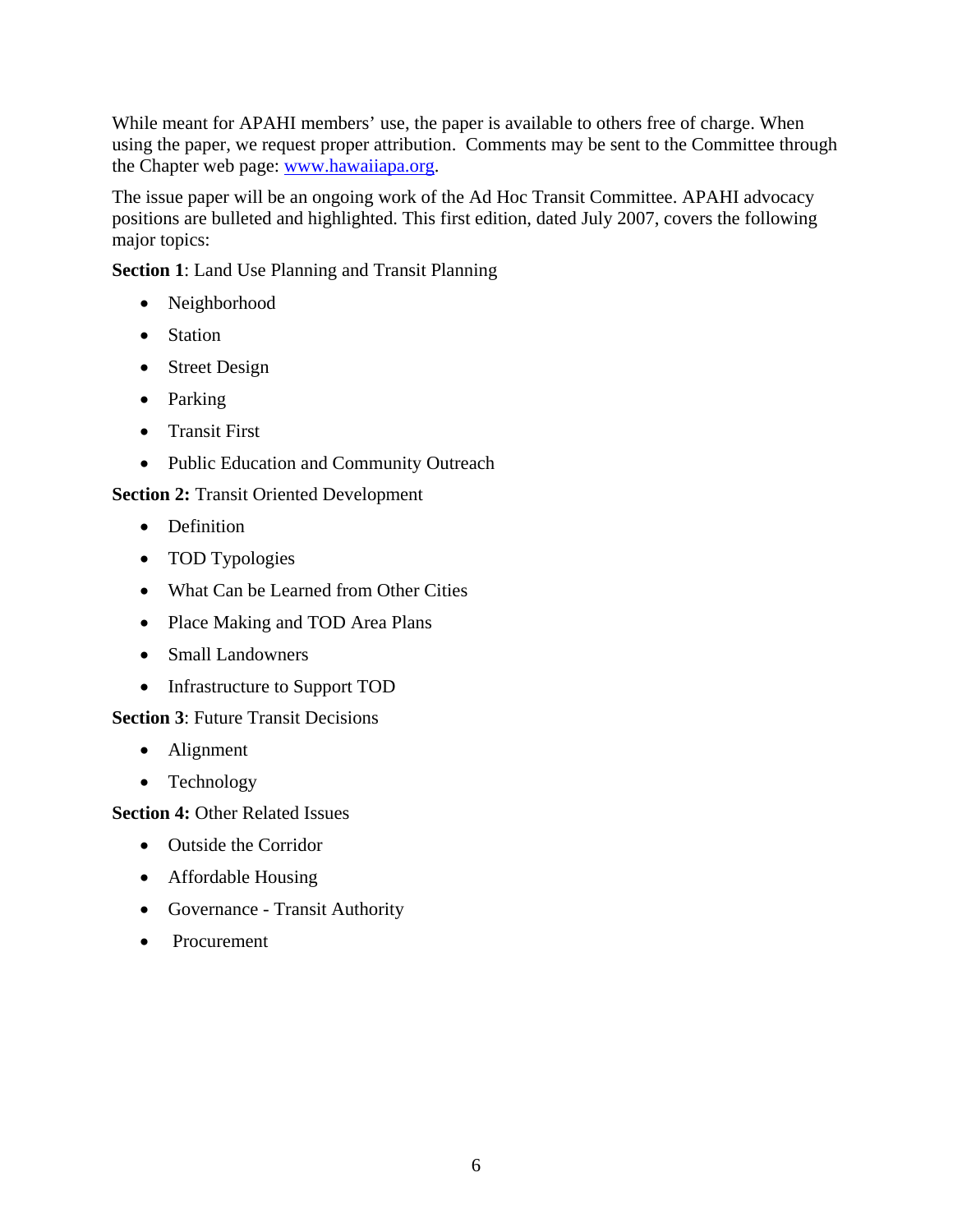## **ACRONYMS USED IN THE PAPER**

| APA          | American Planning Association                               |
|--------------|-------------------------------------------------------------|
| <b>APAHI</b> | American Planning Association Hawaii Chapter                |
| <b>AGT</b>   | <b>Automated Guideway Transit</b>                           |
| <b>BRT</b>   | <b>Bus Rapid Transit</b>                                    |
| <b>BWS</b>   | Board of Water Supply                                       |
| <b>CSD</b>   | <b>Context Sensitive Design</b>                             |
| D-B          | Design Build method of contracting                          |
| <b>DBOM</b>  | Design, Build, Operate and Maintenance means of contracting |
| <b>DOT</b>   | US Department of Transportation                             |
| <b>DPP</b>   | City & County Department of Planning & Permitting           |
| <b>DTS</b>   | City & County Department of Transportation Services         |
| <b>EIS</b>   | <b>Environmental Impact Statement</b>                       |
| EPA          | <b>US Environmental Protection Agency</b>                   |
| <b>FTA</b>   | <b>US Federal Transit Agency</b>                            |
| <b>GET</b>   | State of Hawaii General Excise and Use Tax                  |
| <b>HCDA</b>  | Hawaii Community Development Authority                      |
| <b>HDOT</b>  | State of Hawaii Department of Transportation                |
| <b>HECO</b>  | Hawaiian Electric Company                                   |
| <b>HOV</b>   | <b>High Occupancy Vehicle</b>                               |
| <b>LPA</b>   | <b>Locally Preferred Alternative</b>                        |
| <b>LRT</b>   | <b>Light Rail Transit</b>                                   |
| LUO          | Land Use Ordinance of the City & County of Honolulu         |
| <b>MOS</b>   | Minimum Operable Segment                                    |
| <b>NEPA</b>  | National Environmental Policy Act of 1969                   |
| <b>OMPO</b>  | Oahu Metropolitan Planning Organization                     |
| <b>ROW</b>   | Right of way                                                |
| <b>RRT</b>   | Rail Rapid Transit                                          |
| <b>SEPA</b>  | <b>State Environmental Policy Act</b>                       |
| <b>SRB</b>   | Semi Rapid Bus                                              |
| <b>TOD</b>   | <b>Transit Oriented Development</b>                         |
| ULI          | <b>Urban Land Institute</b>                                 |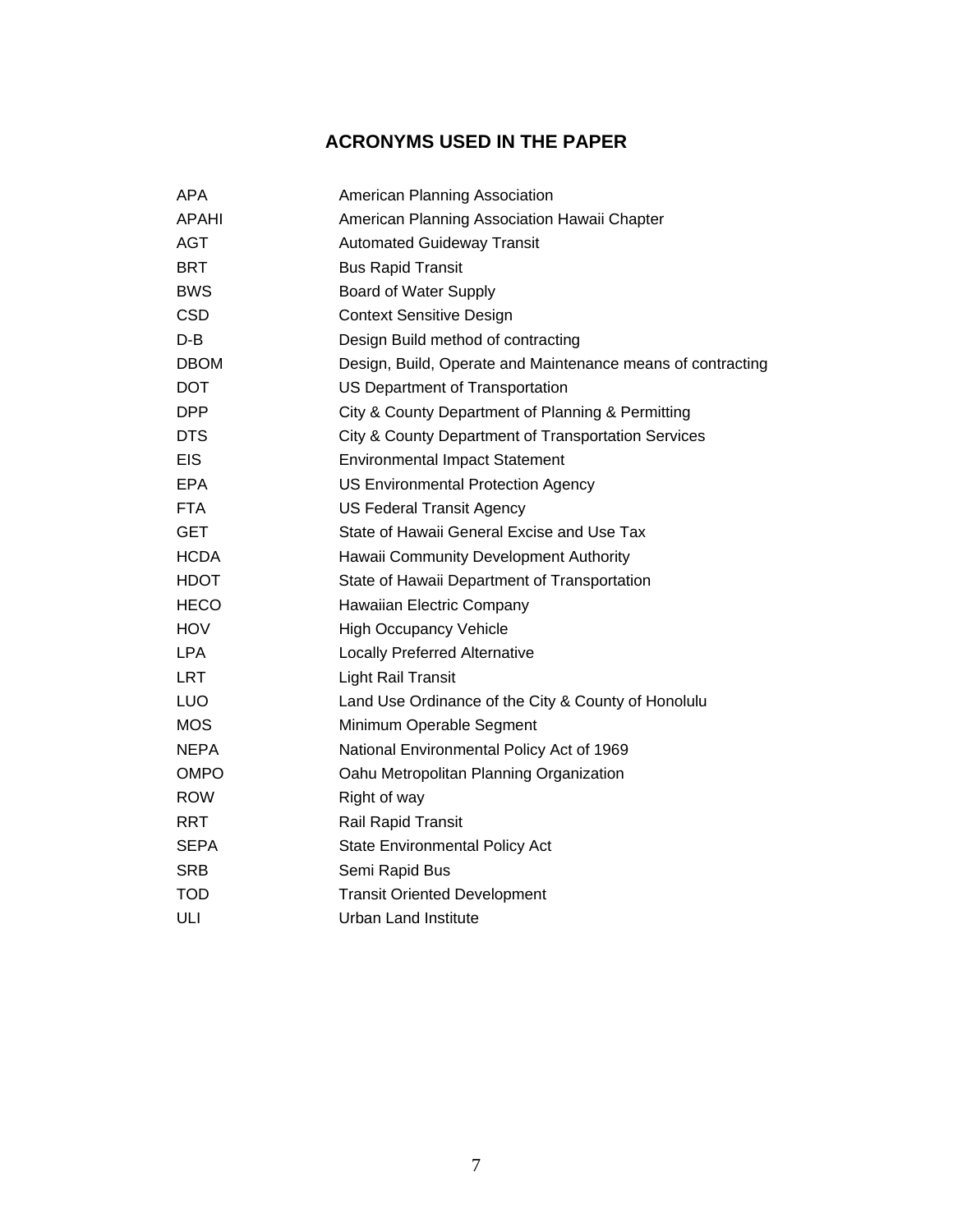# **1. Land Use Planning and Transit Planning**

# *1.1 Neighborhood Planning*

The APAHI comments submitted as part of the environmental impact statement (EIS) scoping process emphasize the need for community based neighborhood planning in order to make transit a success. Making the connection between land use and transportation is an APA policy, and this is embedded in federal transportation policy and legislation as well.

Impacts, opportunities, and outcomes are felt most acutely at the neighborhood level. Therefore, the residents and community must be involved in creating the future vision and in choosing the street level design of each station and its surrounding area. Today there is great concern in Honolulu for improved pedestrian safety. APAHI is a partner in One Voice for Livable Islands, a coalition for change to promote pedestrian and bicycle friendly neighborhoods.

Neighborhood planning and space making are part of the same issue as pedestrian safety. If multi-modal access is to be achieved, then community planning is needed for walking, and bicycling, as well as bus and ferry modes. Other cities' experience show that parking policy will need community input before determining the size/scale, pricing, and spillover effects of parking for transit.

Consistent with the APA Policy Guide and good planning practice, APAHI advocates the following:

- The transit project should consist of a context sensitive design (CSD) process based on principles of community based planning. This is different from a community information process. The purpose of the CSD community process is to identify connectivity issues and to integrate transit with other community spaces. Every station area should have a community level plan developed by the affected community. This should be completed well before construction is started, especially if the project moves forward as designbuild. This community process should be funded adequately to produce the plans in a timely manner.
- The neighborhood plans should be tied in to the Development Plan/Sustainability Plan process called for in the City Charter.
- The framework and ground rules for the CSD community process should be crafted by an independent task force of experts from the fields of facilitation and community participation. This independence is critical so that a climate of mutual trust can predominate, clearing the path for wise decision-making and the resolution of differences. The ground rules developed by the task force should ensure that the community process is timely and is not used by opponents to obstruct or delay the implementation of transit.
- Adequate staffing and consultant funding should be appropriated over multiple years to do TOD correctly. In Vancouver, the up-front community based planning took 18 months; in Denver it took two years. Therefore, APAHI supports the filling of 12 staff positions in the Department of Planning and Permitting (DPP), plus the allocation of consultant funds to conduct a TOD process.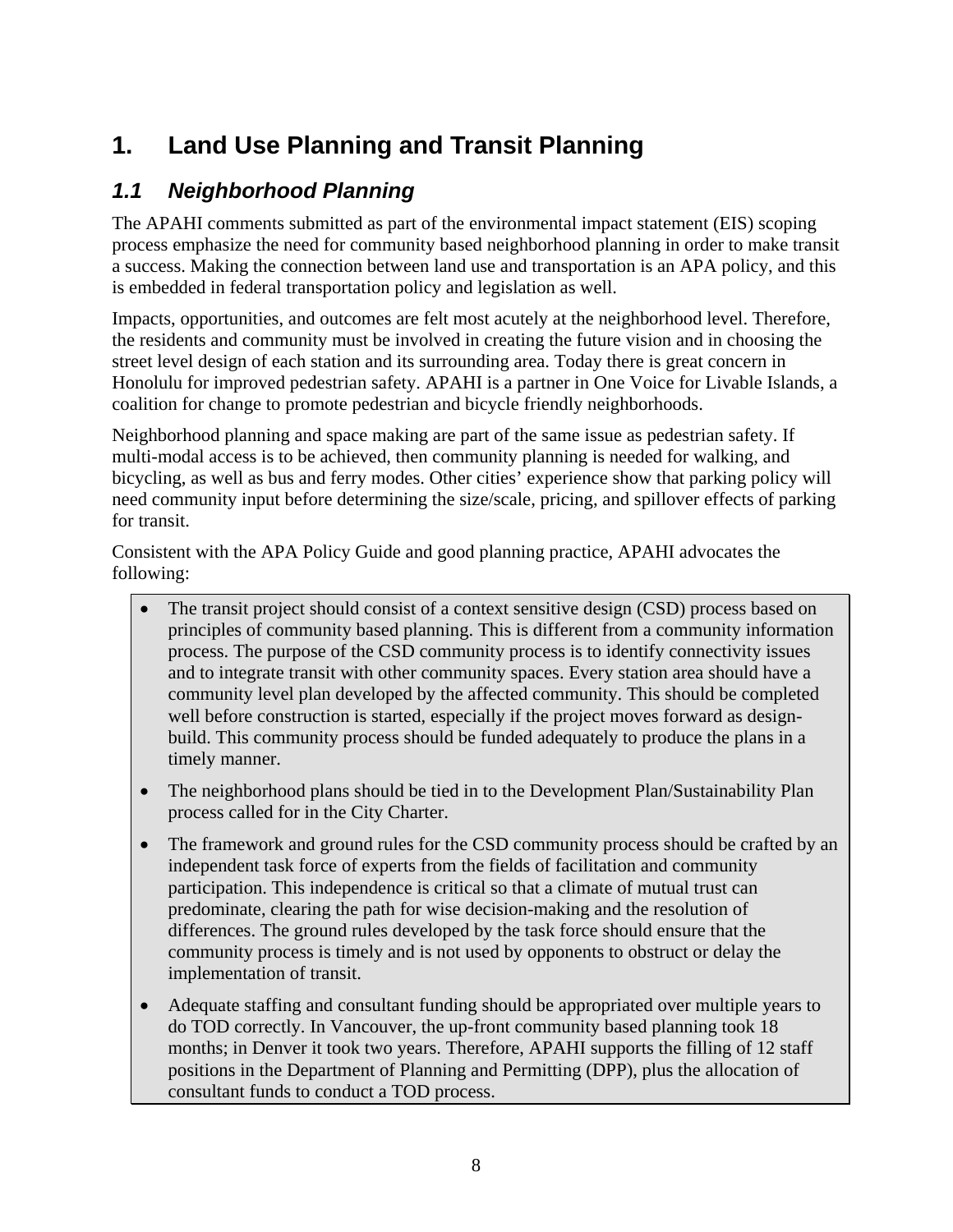# *1.2 Station Planning*

Station plans address connectivity in the community, including access for pedestrians, bicyclists, and bus rider transfers, as well as the need for park-and-ride facilities (as appropriate). The plans would also address parking policies within the communities affected by transit.

• APAHI advocates for station planning that includes community connectivity and accessibility beyond just the station footprint.

Literature on transit oriented development classifies TOD into categories or typologies (ULI, TRB). Creating TOD typologies is meant to show that differences occur among places depending on their location and character, for example, between urban and suburban or between commercial and residential. Another differentiator is the amount of transit service provided, through buses, rail, or other modes, and whether the transit service is peak predominant or lasts throughout the day.

In Honolulu, typologies for TOD will have to relate to the Land Use Ordinance (LUO). To start this process, each station area needs to be defined according to a TOD typology which defines the functional characteristics of density, land use mix, level of transit service and street connectivity. Each TOD station must also be defined according to its location efficiency, mix of choices, place making, and potential for value capture. Such a definition of TOD is performancebased as to how well it helps with place making, how well it creates a mix of choices, and how much it adds to location efficiency or value capture.

# *1.3 Street Design Related to Transit*

Sidewalks need to be wider and crosswalks safer and more convenient within transit influence zones. At present, City standards require only a five-foot sidewalk width in residential zones and six-foot sidewalk in commercial zones, which includes space for street fixtures. Certain of these fixtures – e.g., bus shelters, traffic control boxes, light and utility poles, newspaper stands, traffic signs and parking meters – can impede pedestrian traffic. Street trees, including intrusive root systems, can also be an impediment, although shade from these trees also provides a pedestrian amenity.

The sidewalk width must take into consideration the need to accommodate transit stops. Transit stations can possibly be integrated within buildings on redevelopment sites, but there are few potential locations where this could occur, and the timing and coordination would have to be extraordinarily favorable. At present, the sidewalk widths at proposed transit station sites, especially those in urban Honolulu, are very narrow. Necessary elevators, stairs, or escalators to access an overhead station will be difficult to fit. At intersections, it may be necessary to have four points of access to an overhead station.

• APAHI advocates that sidewalks have a minimum five-foot pedestrian clear zone in transit station areas. At urban stations, the width of the pedestrian clear zone should be at least eight feet. In many instances, especially in urban Honolulu, this would require either additional right-of-way acquisition (which would be difficult and expensive), travel lane narrowing, parking lane removal, or a combination of these.

In recent years, the City's adoption of the standard for broadly-striped crosswalks is a big improvement, but many busy crosswalks still lack this treatment.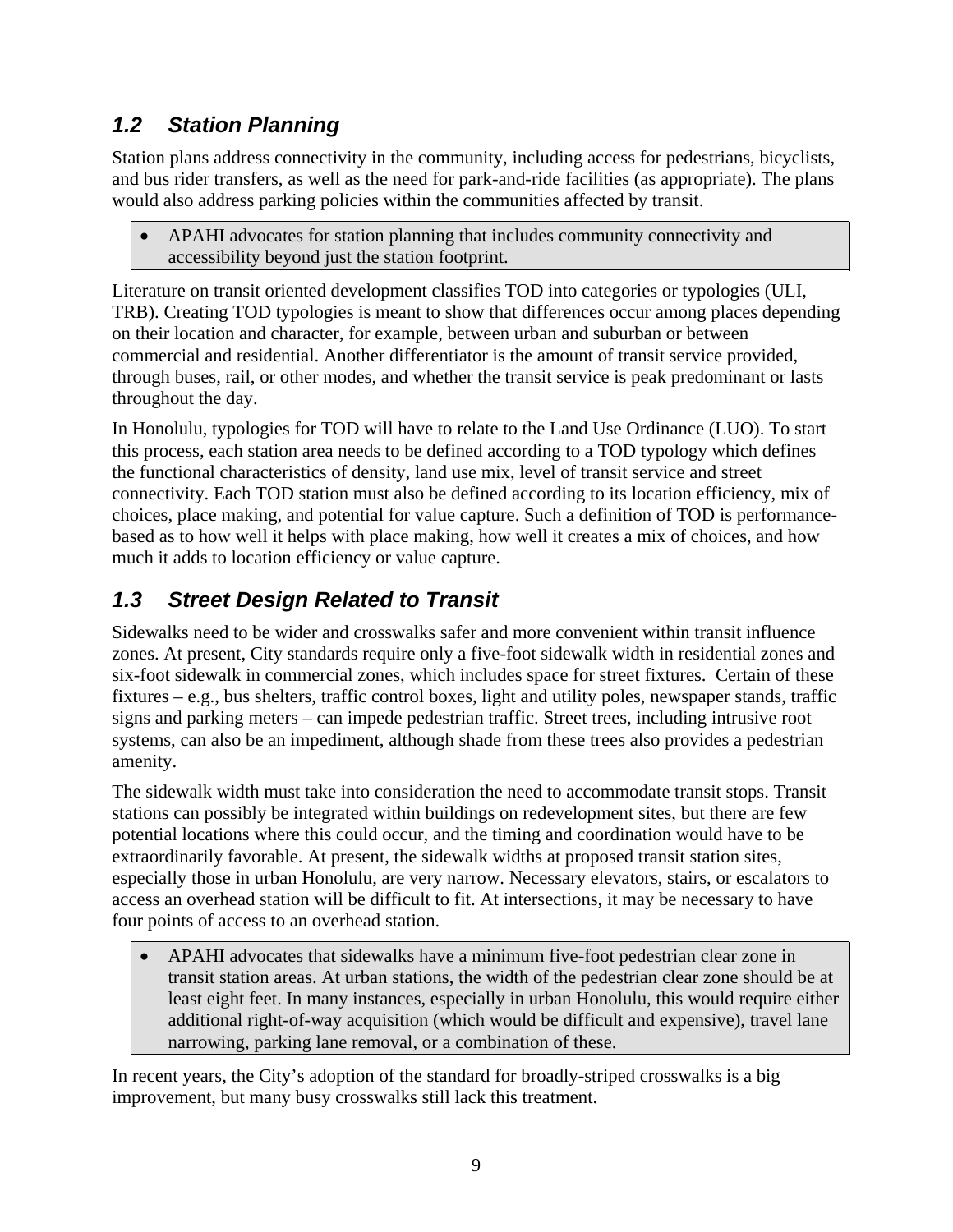• APAHI advocates that the City consider additional improvements for crosswalks near transit stations, such as Barnes Walk operations, restricted vehicular movement, special paving, and signage.

Off-street parking requirements need to be reduced within the transit influence zone and within urban Honolulu in general. We need to develop shared parking facilities (see Section 1.4) in urban Honolulu's neighborhood business (and possibly apartment) districts, where there is a preponderance of small lots that have difficulty accommodating off-street parking. This would, in effect, reduce the number of driveways, which would improve sidewalk conditions and better organize traffic patterns.

# *1.4 Planning for Parking*

Experience with the development of transit systems throughout the US and around the world shows that successful transit-oriented development hinges on providing neither too little nor too much parking. Where too much parking is provided, opportunities to create a vibrant pedestrianfriendly environment are considerably reduced; where too little parking is provided, the surrounding area businesses and neighborhoods could become negatively impacted by transit users' parking in spaces meant for customers and residents (ULI; Dittmar & Ohland).

ULI suggests four "principal tools" as part of providing flexible parking standards:

*Move it* – place parking within a five- and seven-minute walk from the station platform to encourage development of the land between the parking structure and the platform.

*Share it* – design parking lots and garages to serve multiple users based on time-of-day and time-of-week use, such that commuter patrons use the parking facilities during the weekdays and recreational patrons use them during the weekends.

*Deck it* – provide multiple floor parking structures rather than surface parking lots. Because of the high-cost per parking space for these types of parking structures, a fee should be charged.

*Wrap it* – "wrap" retail, residential, and other land uses around the station to make it into a destination.

Many of the existing parking regulations provide minimum parking spaces based on floor area ratio or number of dwelling units. To move toward providing neither too little nor too much parking, parking requirements must be re-evaluated.

• APAHI advocates the need for a total revamp of the City LUO parking regulations all along the high capacity corridor.

# *1.5 Transit First Planning*

Many cities have adopted a "Transit First" policy whose objective is to create a city where it is possible to live without an automobile. San Francisco's Transit First Policy was enacted into law several years ago. The works of Robert Cervero attempt to measure the results in San Francisco, including the creation of housing as a result of stations nearby.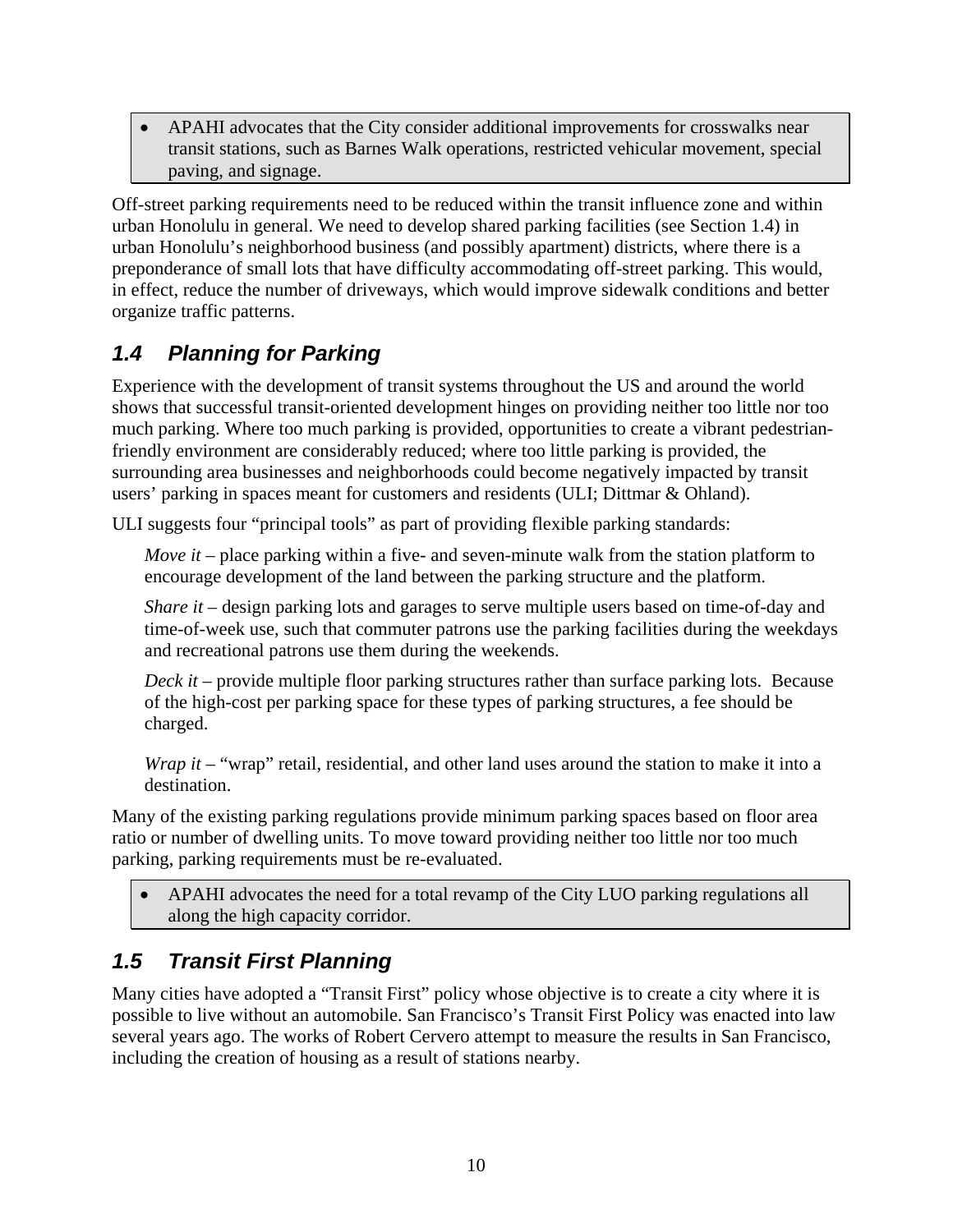WMATA in Washington, D.C. is considering eliminating all parking requirements near station areas except for shared parking and short term parking. Seattle's Neighborhood Business District Strategy looks at how transit can assist business. Miami planners talk about how to redesign public spaces, buildings, and their way of life to live around transit instead of the automobile.

APAHI is a member of One Voice, a coalition of organizations dedicated to making Honolulu a pedestrian and bicycle friendly city, in accordance with Charter Amendment 8, and focusing on improving safety in the pedestrian environment. One Voice shares many of the objectives found in cities that have a Transit First Policy, and this may be a next logical extension for the local One Voice Coalition.

- APAHI advocates that the City study the potential for converting some one-way streets to two-way traffic in order to provide more options for travel routes and to calm vehicular traffic and create safer conditions for pedestrians and bicyclists. Streets that serve as major bus routes may need to be modified to optimize bus ridership; e.g., by providing semi-exclusive bus lanes and larger bus shelters with more conveniences
- APAHI advocates that the City make a concerted effort to implement the recommendations of the Honolulu Bicycle Master Plan, potentially adding revisions to this plan to enhance bicycle connections to the planned transit stations.

# *1.6 Public Education and Community Outreach for Planning*

Not everyone will want to participate at the Neighborhood Plan level. Public education and information is essential in all phases of the transit project. Some of the topics recommended by the Urban Land Institute (ULI) that help lead to successful development projects around transit and lend themselves to workshops and conferences are:

- o Power of partnerships
- o Getting parking right
- o Creating retail space that is market driven, not transit driven
- o Making buses work both as connectors and in areas not served by rail
- o Engaging corporate attention
- APAHI advocates for and is willing to cosponsor conferences and workshops on important topics related to the planning and implementation of transit.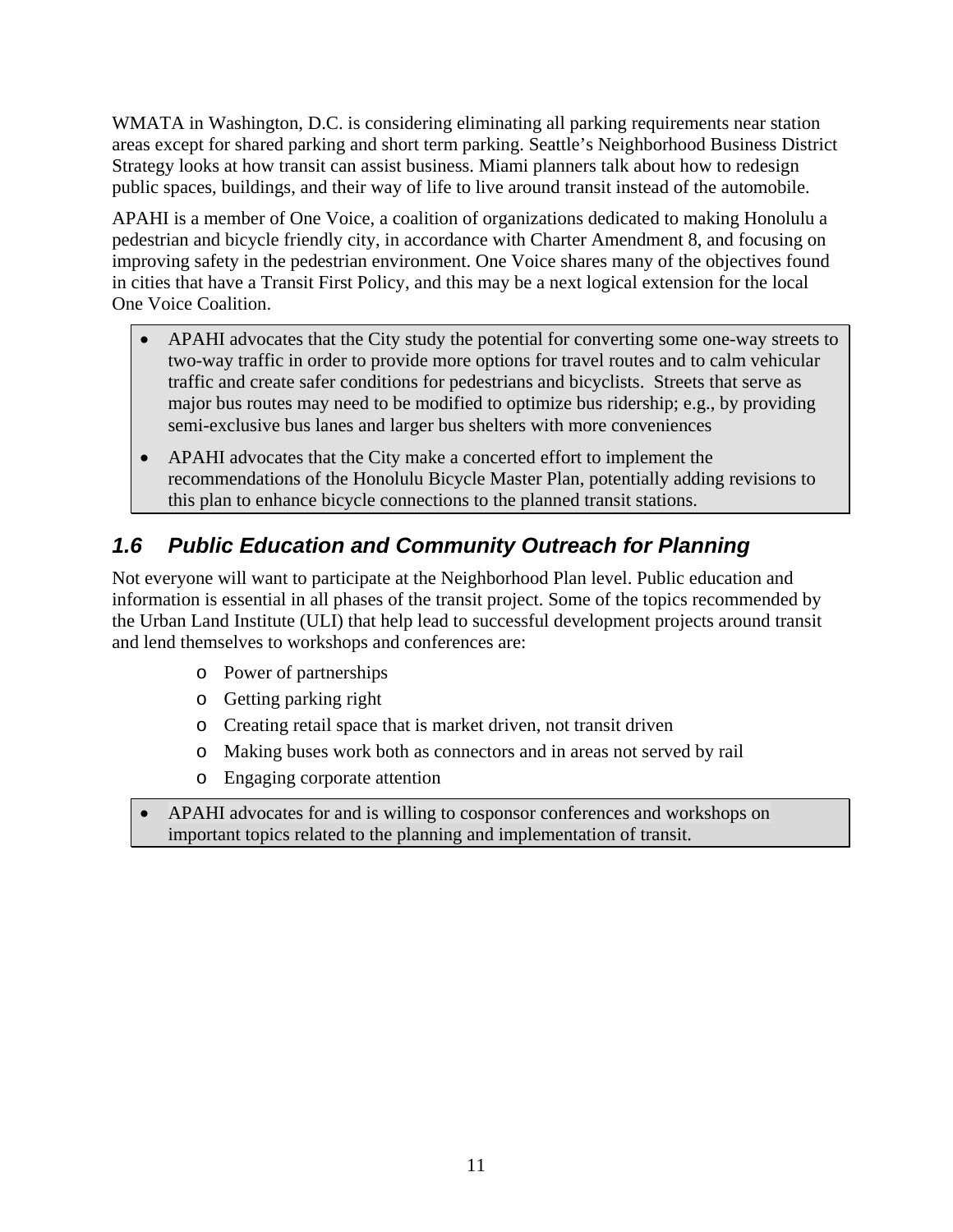# **2. Transit Oriented Development**

## *2.1 Definition of Transit Oriented Development*

Transit oriented development (TOD) is a form of development that encourages mobility such as walking, biking, bus, and light rail. Typical TOD sizes range from five to ten acres within a quarter mile of a transit station. Typically, TOD will:

- Provide new development with a mixture of land uses, including residential and commercial uses, parks, and public facilities that can be reached without driving.
- Establish minimum densities for both commercial and residential development
- Site new residential development within a half mile of transit stops on the assumption that commuters prefer to walk to station stops
- Build housing that varies in density, building type, price, and ownership pattern.
- Locate commercial buildings adjacent to transit rather than surround the stops with large parking lots.
- Provide a street network that offers multiple routes for walking and biking between commercial areas and surrounding neighborhoods.
- Locate off-street parking in surface lots at the rear of buildings, underground, or in parking structures.

The housing component of a TOD typically increases the density of the community, containing between 1,000 and 2,000 dwelling units, offered mostly as apartments, condominiums and townhouses. The employment center may have 750,000 square feet of office space and 60,000 square feet of shopping facilities. Seven typologies are frequently discussed in the TOD literature. These should be expanded upon by preparing Area Guideline Plans for each station area.

## *2.2 TOD Typologies*

The following table describes TOD typologies that should be considered in Honolulu.

| <b>Typology</b>    | <b>Characteristics</b>                            |
|--------------------|---------------------------------------------------|
| Urban-Downtown     | Civic and cultural centers                        |
|                    | Multiple transit lines and transfer points        |
| Urban Neighborhood | Moderate to high density (>30 du per acre)        |
|                    | Extension of downtown street system               |
|                    | Shopping along a central street                   |
|                    | Key crossroads                                    |
|                    | Usually more affordable housing                   |
|                    | High pedestrian activity                          |
|                    | Sometimes historic districts adjacent to downtown |

### **TRANSIT ORIENTED DEVELOPMENT TYPOLOGIES**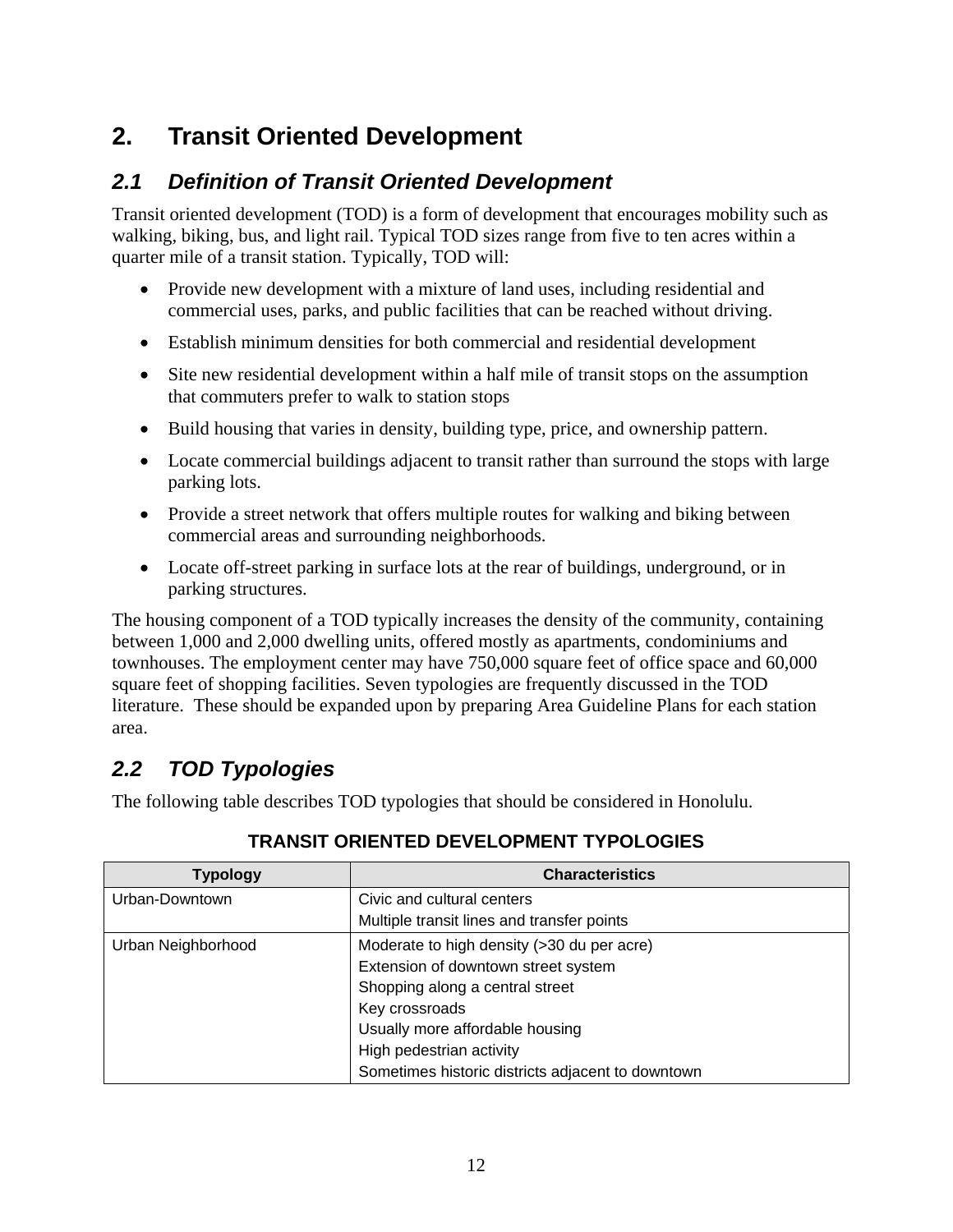| <b>Typology</b>             | <b>Characteristics</b>                                                                                   |
|-----------------------------|----------------------------------------------------------------------------------------------------------|
| <b>Regional Town Center</b> | Shopping center, with ample auto access                                                                  |
|                             | Will require careful connectivity                                                                        |
|                             | Land use changes will likely be needed                                                                   |
|                             | Infill opportunities to make the area 24 hour                                                            |
| Suburban Neighborhood       | Opportunity for higher density and redesign                                                              |
|                             | More commuter focused                                                                                    |
|                             | Some retail and commercial in existence, but limited                                                     |
| Neighborhood Transit Zone   | Mostly residential                                                                                       |
|                             | Some shopping with limited retail or office space                                                        |
| <b>Commuter Town</b>        | Freestanding, with commuter service to downtown                                                          |
|                             | Station area may be a "main street" with retail, offices, residential                                    |
|                             | Supports peak hour service but needs parking                                                             |
| <b>University Center</b>    | Pedestrian and bike environment                                                                          |
|                             | Needs sidewalk and shuttle bus connectivity to student activity<br>centers, sports complex and libraries |

(This table is modified from Dittmar & Ohland, *New Transit Towns*, Table 2-1.)

## *2.3 What Can be Learned from Other Cities*

The Ad Hoc Transit Committee has been educating itself by reading current papers and studying TOD. Many members have visited cities with good TOD projects such as those in Vancouver, Portland, San Francisco, Washington DC, and Boston.

Some of these cities have first-generation TOD projects which did not achieve many of their objectives. The projects were more transit adjacent than transit oriented. Lessons learned from these examples have created a more recent set of second generation TOD projects. The preliminary list of important features that need to be understood in each TOD project are:

- o Place making: creating public and civic spaces
- o Building intensity and scale (overlay districts)
- o Integration with transit
- o Land assembly
- o Interface of the transit agency with other agencies
- o Financing TOD
- o Joint development

For Honolulu to take full advantage of the opportunities presented by TOD will require the following:

• APAHI advocates that new policy and regulatory features be put into the Development Plans, Sustainable Community Plans, Special Area Plans, and the LUO. APAHI advocates that the discussions leading to those changes start immediately, and that input from the local planning and design community be part of the ordinance writing process.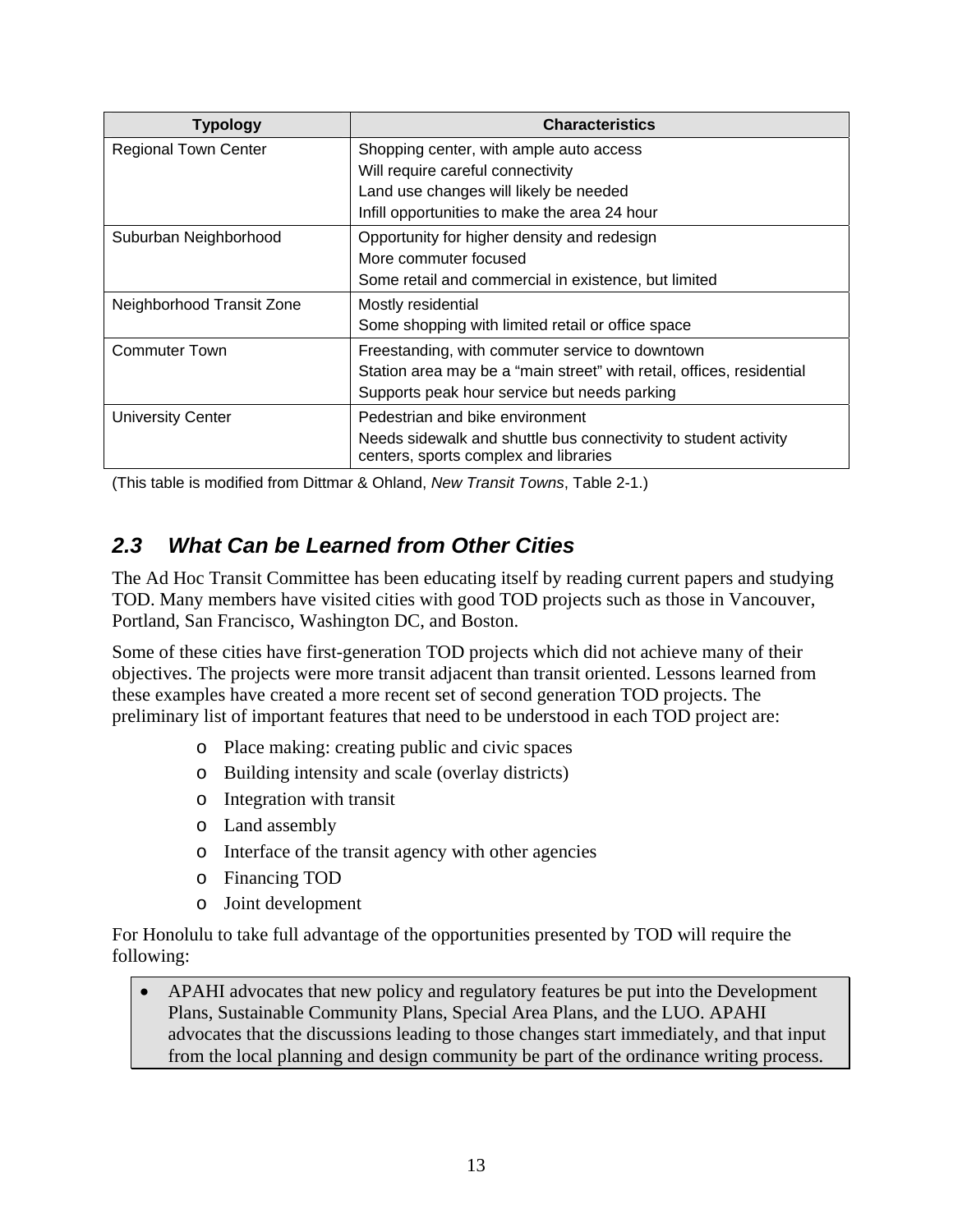• APAHI advocates that design issues should not be totally in the hands of architects based outside of Hawai'i or with those who are unfamiliar with elements that create a Hawaiian sense of place.

# *2.4 Place Making and TOD Area Plans*

Transit oriented development is all about creating new urban places. Opportunities will vary by location. From the experiences in other transit cities, we know that TOD does not occur by accident, but by well formulated articulation of community objectives, criteria for evaluation, policies, and regulations.

• APAHI advocates that the specific processes for encouraging and then processing TOD be discussed with the community at large in the same timeframe as the transit EIS is being prepared and reviewed.

A TOD area plan would do the following:

- Present a conceptual land use diagram and program.
- Identify key opportunity sites.
- Incorporate services such as day care, and elderly facilities.
- Present design guidelines and a streetscape plan.
- Designate investment priorities for infrastructure and place making amenities.
- Present an action plan and financing strategy. Discuss how the value would be captured and how it would be spent.
- Create guidelines for parking design and vehicular circulation to avoid automobile and pedestrian conflicts.
- Set high design standards, ensure careful design review, and enforce standards.

### *2.5 Small Landowners*

The East Kapolei end of the line has a small number of landowners, many of these institutional. Landowners are moving forward with development within the context of the adopted Ewa Development Plan. TOD is a natural complement to these projects, but for much of the balance of the alignment, starting with Waipahu, there is extensive pre-existing development and a large number of small landowners.

A look at the proposed station locations shows dozens, even hundreds, of separately owned parcels within a quarter mile. The existing neighborhoods in the vicinity already have their own particular sets of dynamics: people, uses, structures, streets, utilities, problems, potentials, and needs. Some neighborhoods will have opportunities for adding a mixture of choices, place making, resolving node and place tensions and value capture. In other areas, planning may need to focus more on mitigating adverse impacts. For most areas, it will be a combination.

• The TOD area planning processes need to reach out to small landowners. APAHI advocates that TOD planning be done station by station, community by community, encompassing all interested parties.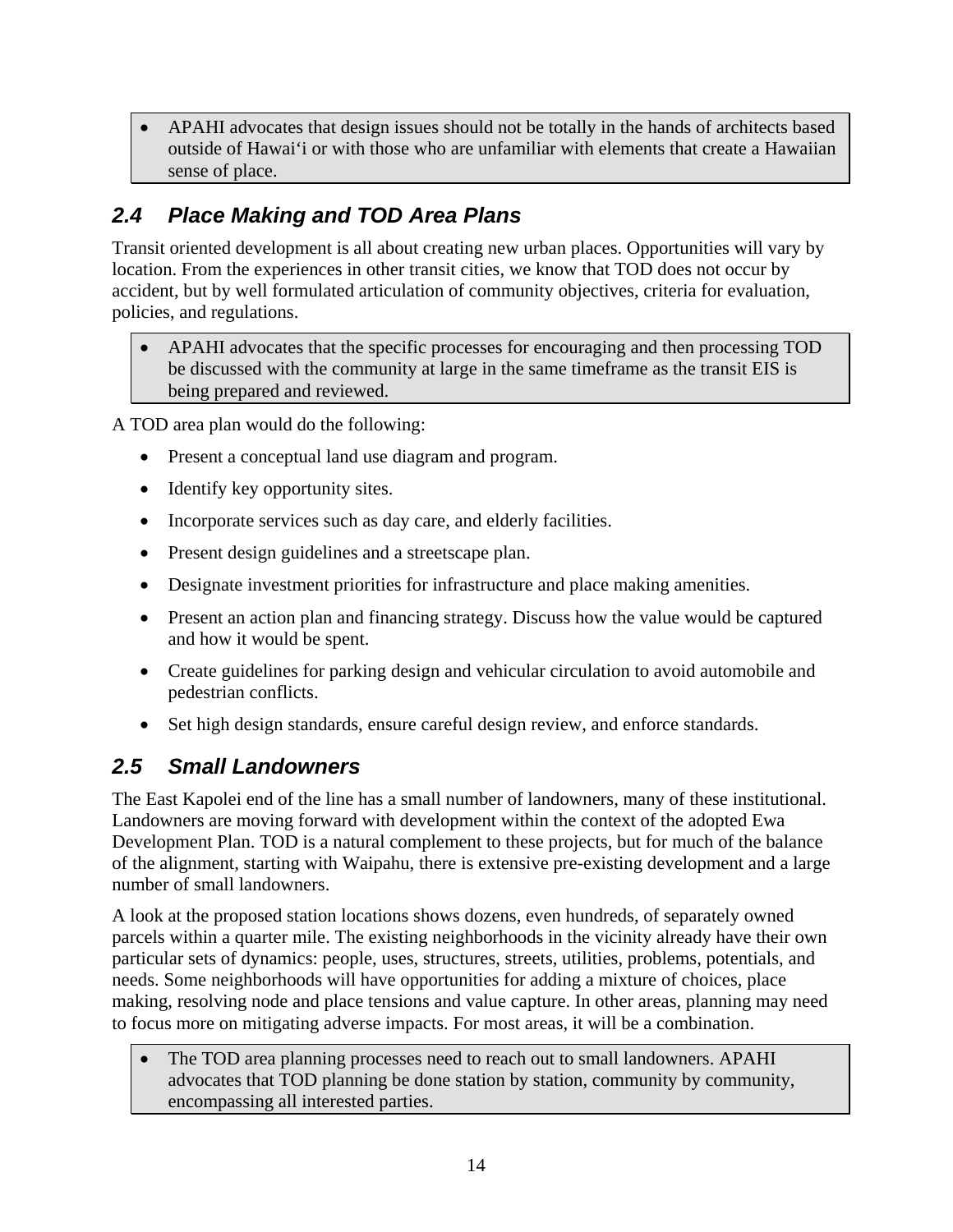## *2.6 Prioritizing Infrastructure Upgrades to Support TOD*

The availability of adequate infrastructure to support TOD is a primary concern within existing developed areas such as urban Honolulu, where infrastructure is old, undersized, and in need of upgrading. Infrastructure capacity in recently developed or developing areas such as Ewa and Kapolei is of minor concern, since the supporting infrastructure is relatively new and sized for future growth.

Issues related to the key infrastructure systems that influence the potential for TOD in urban Honolulu are summarized below:

## **2.6.1 Sewage System Capacity**

The city is under consent decrees and administrative orders to make expensive and timeconsuming improvements to sewage systems and to parts of those systems throughout the island, including local collection lines, regional force mains and pump stations, and treatment plants. The lack of adequate system capacity constrains the full development potential of many urban Honolulu properties even under present zoning regulations. If the City wishes to facilitate higher-density TOD in urban Honolulu that is concurrent with or shortly follows transit station development, improvements to sewer capacity must be a priority. This leads to several questions:

- Given the mandates of the consent decrees and administrative orders, is the city able to develop a plan of action that would give priority to sewage infrastructure improvements that serve properties along the transit line?
- Can the city attract a sufficient supply of qualified contractors to undertake the massive number of improvements that are needed?
- What is the cost and time frame for such improvements? Can these improvements be coordinated with the development of the transit system?
- Are state or federal sources of financing available for these improvements?

### **2.6.2 Streets**

Over the years, the city has sought to optimize the vehicular capacity of urban Honolulu's street system by modifying them in design and operation to improve traffic flow and accommodate increasing volumes of vehicles. One of the major operational changes was the adoption of a oneway street plan in the 1970s. Design modifications have included fully or partially converting parking lanes to travel lanes, re-striping and/or narrowing travel or parking lanes to create turn lanes, and creating a wider curb radius at certain intersections.

Some of these measures have resulted in the width reduction of already narrow sidewalks. The City has rarely initiated sidewalk widening or improvement projects, other than to meet federally-mandated accessibility standards or to revitalize specific streets in Waikïkï or Chinatown. Some streets have been modified to improve bus transit service, particularly at bus stops. However, there are very few exclusive or semi-exclusive bus lanes. Bus shelters have been added as a convenience to riders, but often at the sacrifice of the sidewalk area. There are very few dedicated or posted bicycle routes or bike lanes in Honolulu.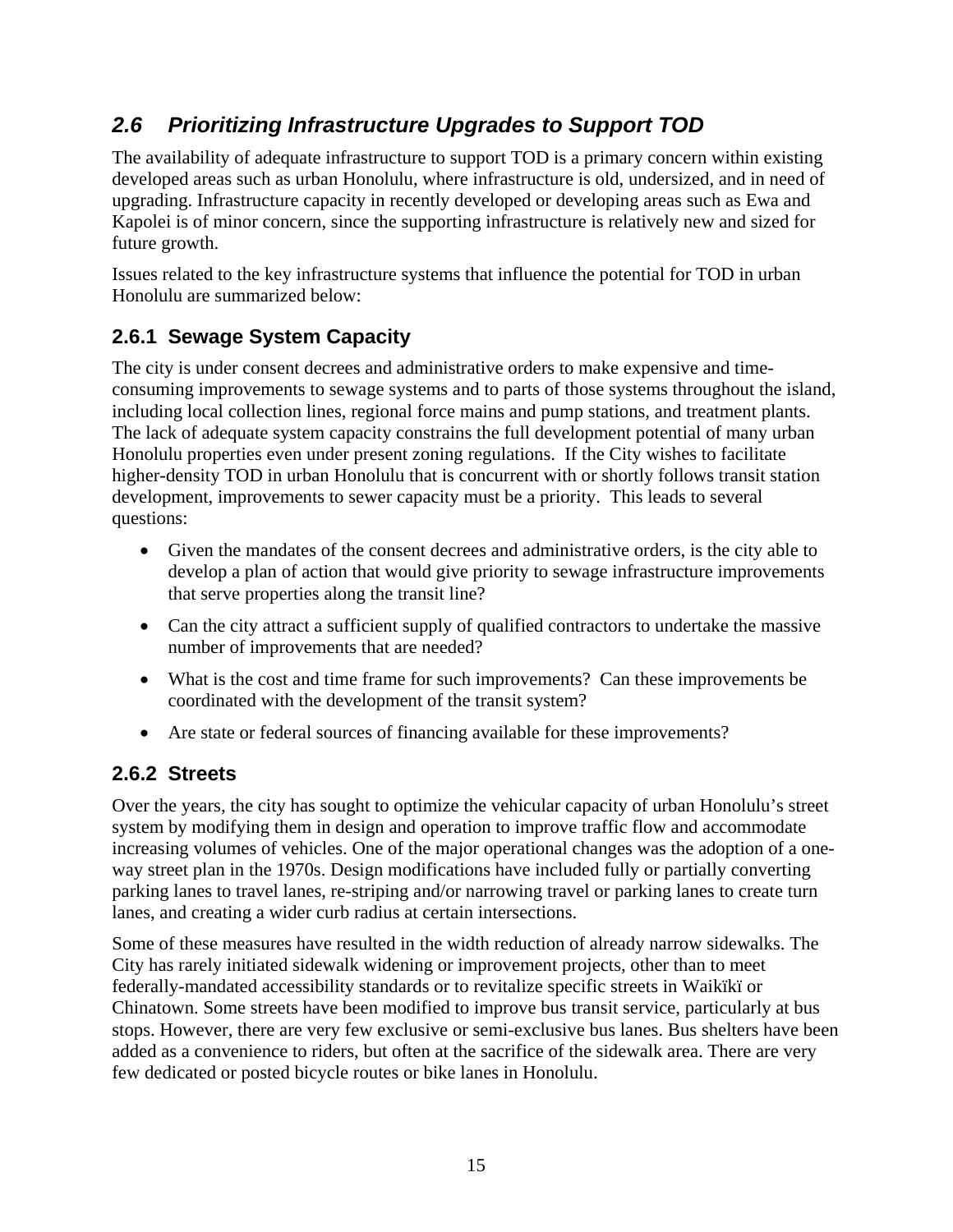In short, the street system in urban Honolulu tends to favor private vehicles over other modes of travel. To develop a true TOD in Honolulu, streets need to be modified to provide better support for pedestrian, bicycle, and bus travel, not just within the immediate vicinity of the stations but throughout the urban street system.

Other infrastructure systems may constrain TOD in localized areas, but not to the degree that the sewer and street systems do. These systems are described in the following sections in relative order of significance:

### **2.6.3 Storm Drainage**

Many of the current storm drainage systems within the primary urban core are old. Maintenance of these systems, not their capacity, is the main concern. However, localized areas, such as central Kaka'ako, are within potential TOD zones that presently lack adequate drainage. Storm drainage improvements will be needed before such areas are redeveloped. On the other hand, these areas tend to have relatively small lots, which is another type of constraint on TOD, as discussed in Section 5.6.

## **2.6.4 Electrical Power**

Hawaiian Electric Company (HECO) will be improving the reliability of its transmission system with a new 138kv line that follows an underground route through urban Honolulu. The phased project will reconfigure and connect existing 46kv circuits from Pukele Substation at the northern end of the transmission corridor with the existing and new 46kv circuits at Archer and Kamoku substations in the southern 138kv corridor. Underground 46kv lines would be installed in the Ala Moana, McCully, Mo'ili'ili, Kapahulu, Makiki, McCully, and Kaka'ako areas. HECO has not yet started this construction, but it will be needed to support TOD in urban Honolulu.

### **2.6.5 Potable Water**

The Honolulu Board of Water supply has indicated that water availability is sufficient to meet current and presently anticipated densities. Should significantly higher densities be projected, coordination with BWS will be needed to assure sufficient pressure.

### **2.6.6 Solid Waste Disposal**

While the city is currently developing an overall solid waste management plan for Oahu, solid waste disposal is not a particular limiting factor to TOD.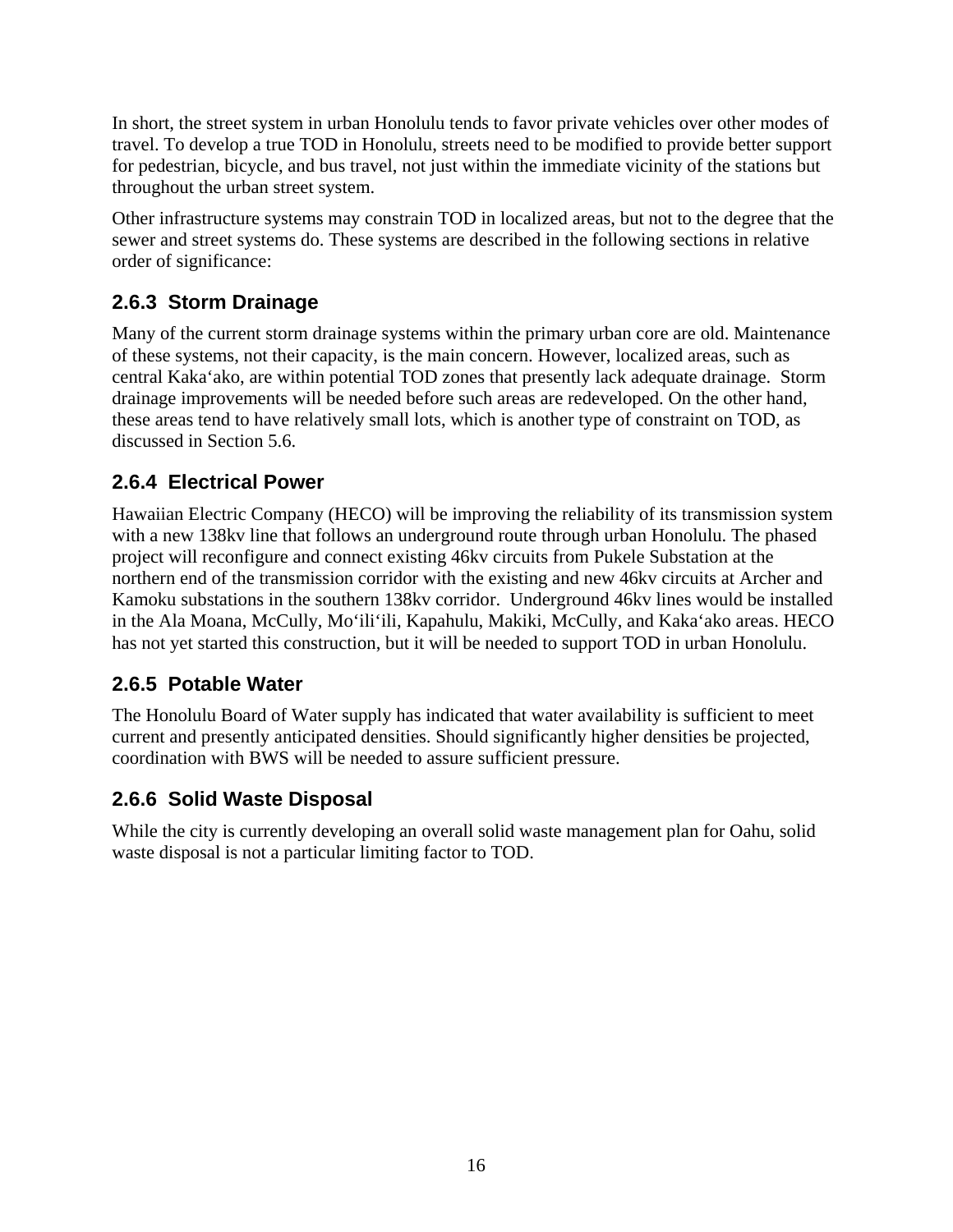# **3. Future Transit Decisions that will Impact Land Use**

## *3.1 Alignment*

## **3.1.1 MOS Ends of Line**

The beginning and end points of the Minimum Operable Segment (MOS) are doubly critical for their end of line issues (access, park and ride) as well being the starting point for future extensions. The alternative development process must allow for and produce alternate designs which enhance and draw out the urban form possibilities surrounding the MOS end points.

## **3.1.2 Eastern End: Ala Moana Station**

Preliminary indications for the design of the Ala Moana station are that it would be 80 feet above ground level. Such a height contradicts good urban space planning in that location and would create logistical problems for both modal transfer and future extensions. The scope of the EIS needs to be broad enough to evaluate horizontal and vertical variations and identify solutions and mitigations that as much as possible establish a more human scale for this and other stations. The City should not shy away from takings when necessary to achieve the right form and to enhance ridership.

## **3.1.3 Western End: East Kapolei Station**

The preliminary indications for transit in East Kapolei are that it may not have a UH West Oahu Campus station. In APAHI comments during the EIS scoping process, we advocated for the review of an option integrated within the campus.

### **3.1.4 Alignment Section I: Ewa Plain**

All stations in the Ewa Plain area must be integrated fully with the overall urban form following principles of connection. Stations should not be relegated to the periphery of master planned subcommunities. The Ewa communities have a strong record of being involved in planning and facility design (e.g., schools, parks, transit hub, Kalaeloa). They should be empowered partners in design decisions.

#### **3.1.5 Alignment Section V: At-grade vs. Elevated Transit Line in Urban Honolulu**

This section is taken from prior APAHI scoping comments. An elevated guideway is much more difficult to accommodate in Section V (urban Honolulu) than in outlying areas for the following reasons:

- It is desirable to have more frequent stops in the dense urban core than in the outlying areas, where the system will function more as a commuter line.
- Direct and convenient pedestrian access to stations is more important in the urban core than in outlying areas, where commuters are more likely to drive to the stations.
- The construction cost per mile for an overhead viaduct in the urban core is much higher than in outlying areas.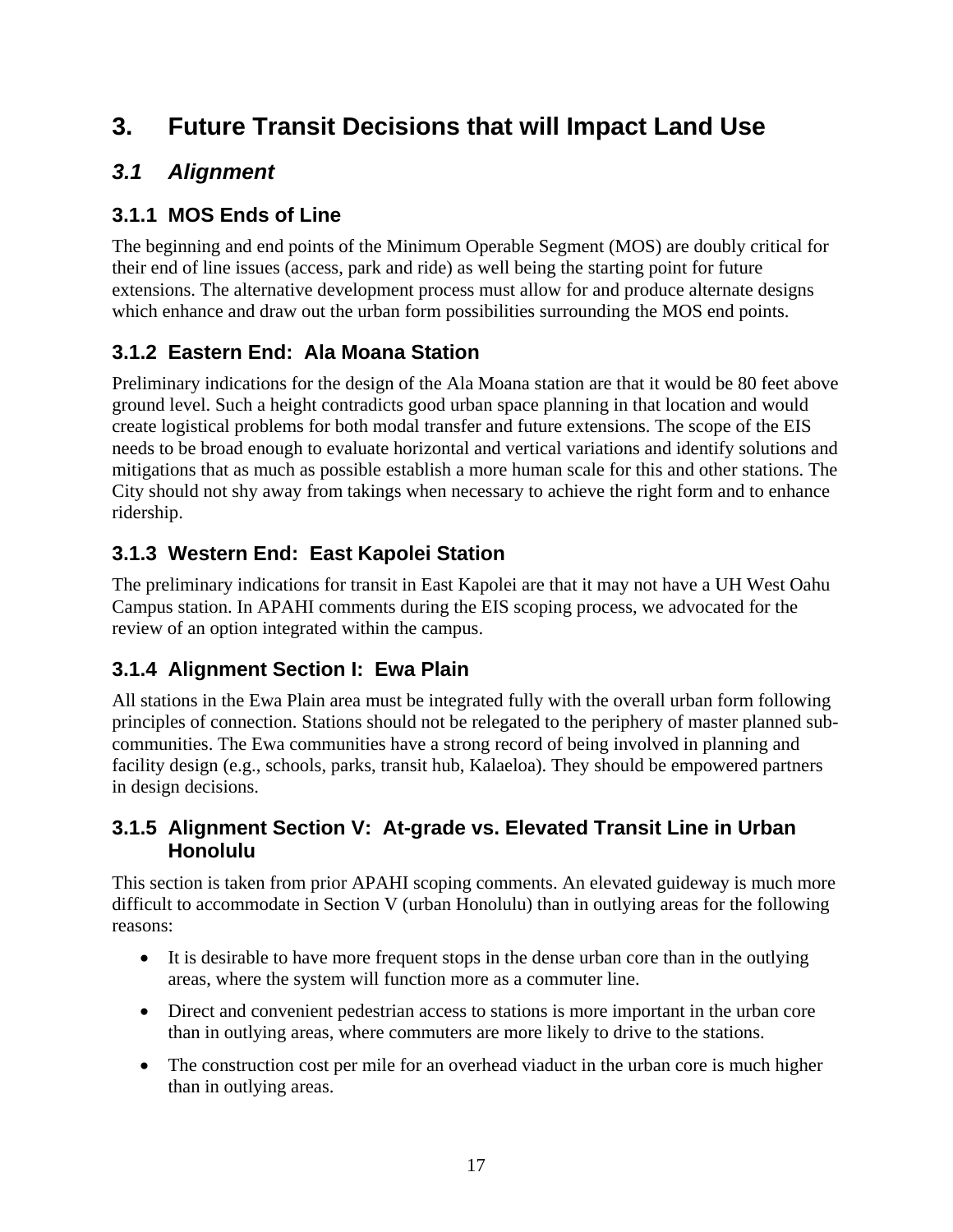- An overhead viaduct running along the downtown waterfront and through the older, narrower streets of urban Honolulu will have a significant adverse impact on adjacent land uses. It will discourage improvement of adjacent properties and diminish the quality of the streetscape in the very locations where we most need to stimulate pedestrian activity and transit oriented development. Since it is very difficult to retrofit an overhead viaduct into a densely built urban core, engineers must resort to awkward solutions: for example, the flyover above the H-1 viaduct near the University of Hawai'i at Mänoa, or the station placed at 80 feet above grade at Ala Moana Center. But alternate designs must be sought through peer review and design competitions.
- Of the five cities that City and County of Honolulu officials visited in late 2006 to look at transit oriented development, none built overhead rail viaducts within the urban core. Seattle has a short monorail viaduct, but this was not designed as a major transit line, and it is a comparatively light structure. Otherwise, Seattle, Vancouver, and San Francisco have overhead viaducts in outlying areas but bring the rail line underground or at-grade when it enters the urban core. San Diego and Portland rely on at-grade transit systems when in town.
- One way to mitigate the extreme grade issues in the Kaka'ako and Ala Moana sections is to alter the vertical alignment by using alternate streets (e.g., Kapiolani versus Kona). Elimination of extreme grade at the freeway/University needs constructability and peer review.

## *3.2 Selecting an Appropriate Technology and Transit System*

The City and County of Honolulu presently is considering several types of transit technologies, including light rail, heavy rapid rail, rubber-tired guided vehicles, magnetic levitation, and monorail systems. The City administration will choose the technology if the City Council decides not to make this decision. According to news reports, Mayor Mufi Hannemann strongly prefers a rail transit system that runs on an exclusive guideway, while some City Council members want to consider buses and other modes that use rubber tires. (Brannon, 2007) The City's chief transit engineer prefers an elevated guideway, even in downtown Honolulu, because variable soil conditions make the cost of digging a tunnel for a subway very expensive (Hamayasu, 2007). Architects, planners and others who oppose a superstructure in the urban core cite potential negative impacts on important view planes and the difficulties and challenges of integrating stations with surrounding neighborhoods.

Given the importance of all of these issues, planners need to understand the performance characteristics and costs of various transit systems and modes, and how each one matches local needs and conditions. Transit systems have three basic characteristics:

- type or category of right-of-way (ROW),
- technology (vehicles that use roads or rails), and
- type of operation (local, express, special).

These characteristics are interrelated to some extent. Because the choice of ROW affects both the investment cost and the performance of the transit system, it is important to review three basic types of ROW, which are more fully described elsewhere (Vuchic 1981).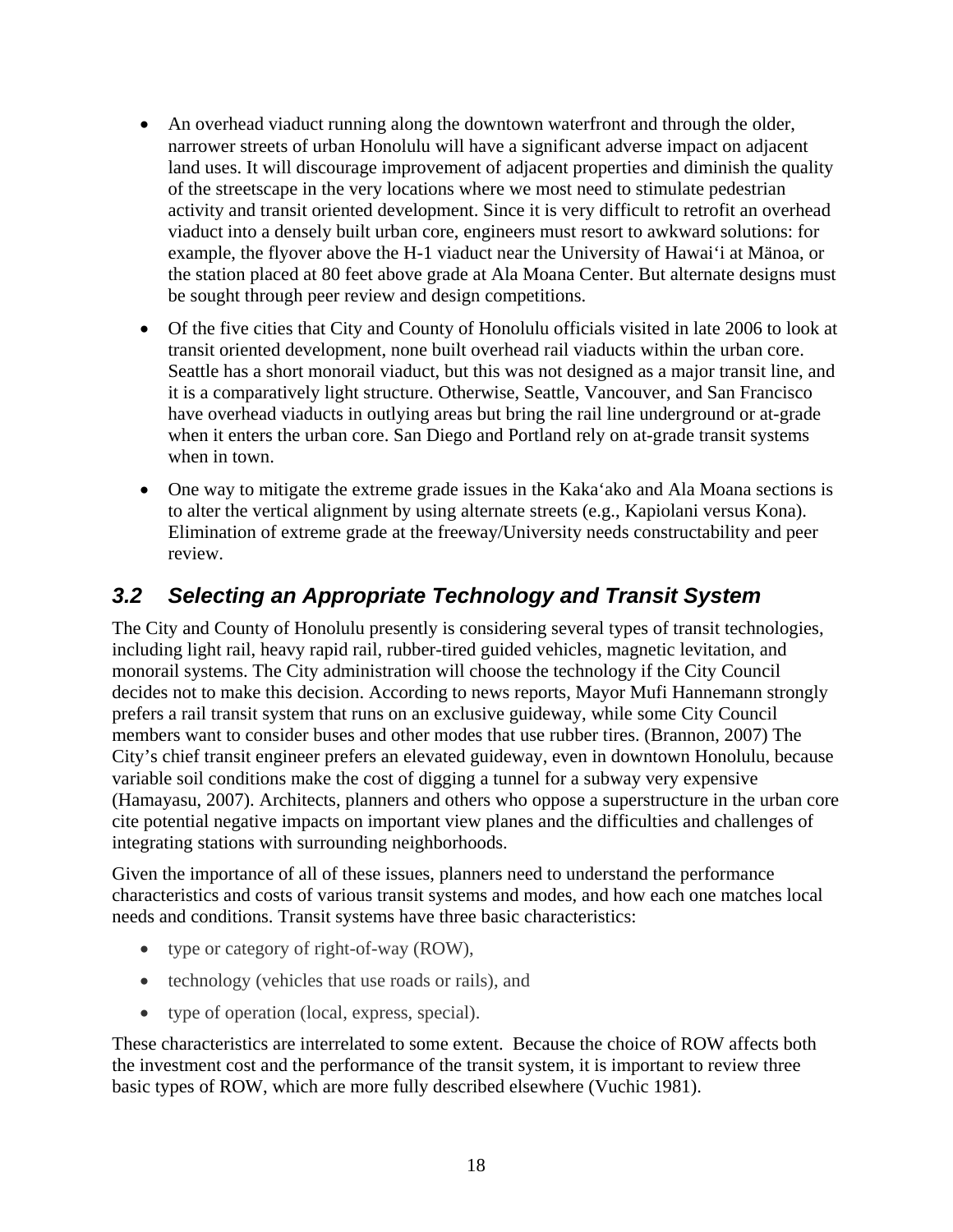## **3.2.1 Categories of Right-of-Way**

**Category A.** This category is fully grade separated from other traffic. It requires a very high level of capital investment to support construction of aerial structures, tunnels, transit stations, automatic signal control systems, and other infrastructure. Justifying this level of investment typically requires selection of rail technology that has higher capacity, reliability, and safety compared to manually driven transit systems that operate on streets or highways. These rail technologies include heavy rail transit (HRT), rail rapid transit (RRT), or automated guideway transit (AGT) systems. Because of their higher performance, these systems compete more effectively with automobiles and are more likely than bus systems to support transit-oriented development (TOD) at transit stations.

**Category B.** This category is partially separated from mixed traffic. The separation is achieved either by dedicating streets as transit malls in central business districts or by constructing curbs, street medians, or aerial structures beyond the CBD. These physical separations or barriers enable higher transit speeds. This category is suitable for semirapid bus (SRB) and light rail transit (LRT) systems that use manually driven vehicles. Because of manual operation, these transit systems can stop for cross traffic at signalized intersections, which lowers average transit speeds but facilitates pedestrian access of the transit system in areas with high levels of pedestrian activity. The overall performance, cost, and potential for TOD of these systems is typically less than that of systems with exclusive ROW over the entire alignment. However, atgrade transit systems usually have fewer visual impacts, especially if higher performing systems must rely on aerial structures rather than more costly tunnels.

**Category C.** This category includes surface roads and streets with mixed traffic. Category C primarily serves the transit-captive market, rather than commuters who have access to automobiles, because this type of right-of-way cannot compete effectively with the superior speed and reliability of automobiles. Except for express bus service, this category presently describes most other bus service in Honolulu that operates on surface streets. In sum, both ROW categories A and B are better than C in achieving a transit system that can compete with private automobiles.

## **3.2.2 Transit Technologies**

Transit technology refers to specific modes: mini, regular, and articulated buses; semi-rapid bus (SRB) or bus rapid transit (BRT); light-rail transit (LRT); automated guideway transit (AGT); rail rapid transit (RRT); and others. The choice of transit technology, which is largely a technical consequence of the ROW decision, should be based on expected performance requirements: needed capacity, comfort, speed, safety, and operating cost. Mini, regular, and articulated buses are the most cost-effective mode on ROW category C in providing service for low to moderate passenger volumes on urban surface streets. Transit systems with higher capacity and speed, such as SRB, BRT, and LRT on ROW category B, or AGT and RRT on ROW category A, are necessary as passenger volumes increase and service is extended to distant suburban areas.

See Appendix A for a briefing paper with more detailed comparison of fixed guideway transit technologies. The briefing paper was prepared by member Peter Flachsbart.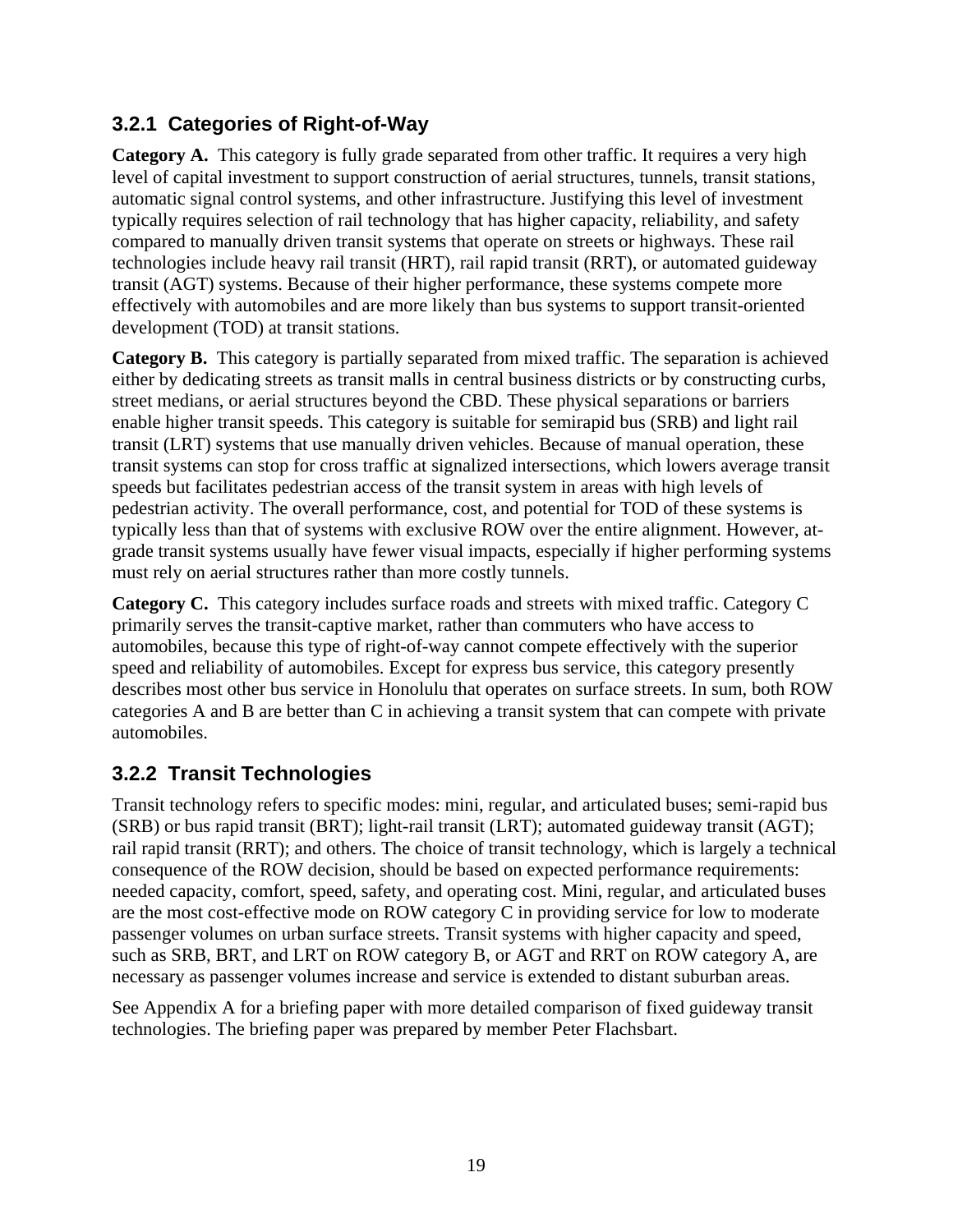# **4. Other Issues**

The issues touched upon in this section require further discussion by the Ad Hoc Committee. No positions have been taken on any of them.

# *4.1 What Happens with Transit Outside the High Capacity Corridor?*

Many corridors with important surface transit routes stand alone and/or link into rail transit. It may be worthwhile developing TOD standards for these corridors as well.

# *4.2 Transit Oriented Affordable Housing*

A major challenge for Honolulu will be to create attractive housing choices to accommodate an estimated 85,000 new homes expected to be developed in the City's Ewa and Primary Urban Center Development Plan Areas over the next 25 years (DPP projection 2006). Market forces will provide the lion's share of these homes and much of the housing growth on the Ewa Plain will be subject to the City's standard 30 percent affordable housing requirement implemented through unilateral zoning conditions. Urban infill housing adjacent to proposed transit stations will not likely produce affordable housing unless it is either required as a condition of rezoning or as part of a transit oriented development (TOD) overlay zone.

Affordable for sale and rental units are needed to ensure a wide range of housing choices and are "crucial to building a region that is both equitable and efficient" (Dittmar & Ohland 2004). Affordable housing, including workforce housing, is acutely needed on Oahu where median single family home prices are about double what the "median" family can afford. The City's proposed transit project provides an important planning tool to focus on and encourage mixed use development including a full range of housing choices. Since transit ridership is also dependant on resident demand, housing and transit have an important mutual relationship.

See Appendix B for a briefing paper on affordable housing prepared by member Tom Fee.

# *4.3 Governance: Purpose and Form of a Transit Authority*

It is common for public owners who undertake a new large billion dollar project to create a special entity, often a construction authority, to oversee building the project. The transit construction agency needs adequate powers to negotiate and address the risks inherent in a large project. Later, the same authority may be responsible for operations and maintenance, but this is not automatic; it could be transferred to a different authority or agency. The decisions regarding whether to have a transit construction authority, and if so, its form, size, and the extent of its responsibilities, have not been made, nor has this issue been widely addressed outside of City Hall.

How Honolulu brings together transit, land use, and development is still another level of governance. Should the same authority responsible for the transit project oversee TOD or should it be separate (but coordinated)? Is a new separate authority needed for this? Do new responsibilities need to be given to existing agencies?

The literature suggests that when a transit authority is involved with development projects, its goals are to: (1) maximize monetary return on the land, (2) maximize ridership, and (3) value capture over the long term. Three examples are offered here: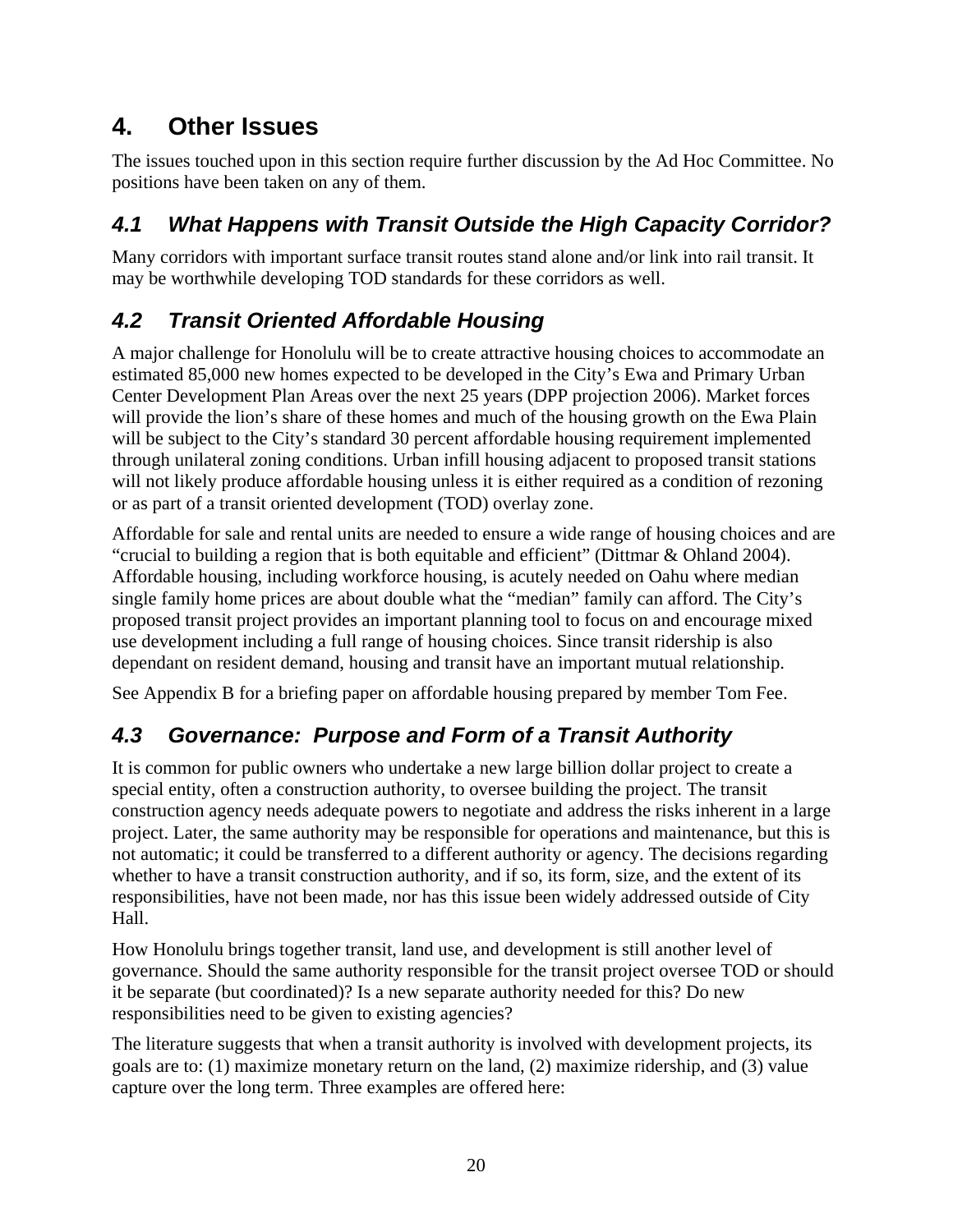- 1. Washington Metropolitan Area Transit Agency in Washington DC (WMATA) has been active in promoting TOD by getting involved in real estate development. WMATA proactively purchased the land around new transit stations and worked with local land use authorities to ensure TOD-supportive zoning which promoted mixed uses and density.
- 2. The Chicago Regional Transit Authority (CTA) promotes station area planning through funding and technical assistance to local communities.
- 3. Triangle Transit Authority (TTA) in Raleigh-Durham North Carolina created TOD guidelines for station area development, published a Livable Communities brochure and reviews potential development in station areas.

Common barriers for transit agency involvement in TOD are that they see themselves as providers of transportation services. They have limited funds and skills for development. Thus, their participation is often focused on sites suitable for joint development with a private developer partner on a site owned by the transit agency. Commonly this involves a leasing of ground space or air rights. Sometimes operational costs are shared (utilities, parking facilities).

See Appendix C for a briefing paper on transit authority roles in TOD in other areas of the county. The briefing paper was prepared by member Dennis Silva.

## *4.4 Procurement*

Modern transit systems often involve proprietary designs that are available only as complete packages from specific vendors who offer several major transit technologies:

- 1. steel wheel on steel rail systems with steerable trucks;
- 2. vehicles with rubber tires on concrete pads;
- 3. straddle-beam monorail systems; and
- 4. magnetic levitation (maglev) vehicles.

Major subsystems of proprietary designs cannot be purchased under separate procurements.

The Federal Transit Administration (FTA) prefers that cities not select a vendor and technology prior to preparation of the environmental impact statement (EIS). FTA does not want cities to tie their hands to one vendor and technology before the environmental impacts of that technology have been fully explored in an EIS. The risks of first selecting a vendor and technology are: (a) some of the environmental impacts of that technology may not be publicly disclosed during the planning stage; and (b) it may not be possible to mitigate the adverse impacts of that technology.

The City will most likely use a competitive, negotiated procurement process. Under this process, the City's request for proposals (RFP) will call for one contractor to design, build, operate, and maintain (DBOM) the fixed-guideway transit system. It is not likely that the City will use conventional procurement, because it would take too long to procure the transit system. DBOM imposes certain responsibilities on the public and private sectors. The public sector's obligation is to define the project well, obtain public support, streamline the procurement process to avoid delays, set a realistic schedule, and share risk of failure with the private sector. To expedite the procurement process, APAHI recommends that the City provide the right-of-way for the guideway, stations, power substations, and sites for a central control facility and a maintenance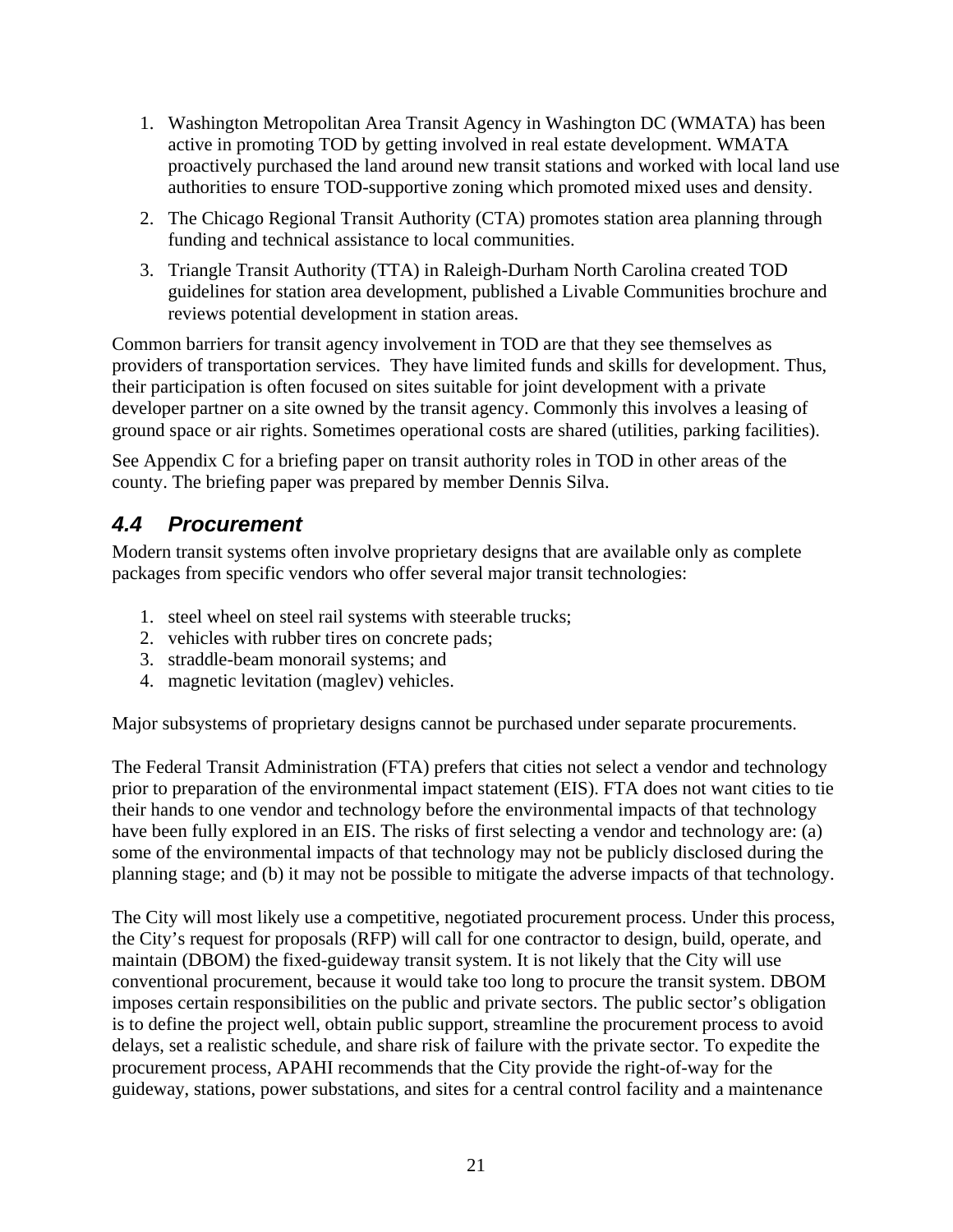and storage facility. Other elements, such as fare-collection equipment, can be obtained through City-let contracts. Such contracts may also be used to procure various transit stations. Stations should be designed to satisfy the specifications of the chosen technology as well as neighborhood preferences obtained through a community-based planning process. This process should begin as soon as possible.

In reality, one contractor represents a consortium of separate large and small contractors, who together must design, build, furnish, operate, and maintain the system. The contractor will most likely be responsible for final engineering and design, construction, equipment supply, start-up operation, and maintenance for a five-year period. This period could be extended if the City decides not to take over operation of the system. Since a transit system can spur real estate development within the rapid transit corridor, the City may grant development rights and zoning concessions to the contractor in exchange for private sector financing of the project. Real estate development near transit stations could provide the contractor with lease rents, which could offset a portion of the transit system's operating cost.

APAHI advocates that any development rights and zoning concessions that are extended to the contractor should conform to the City's expectations for transit oriented development.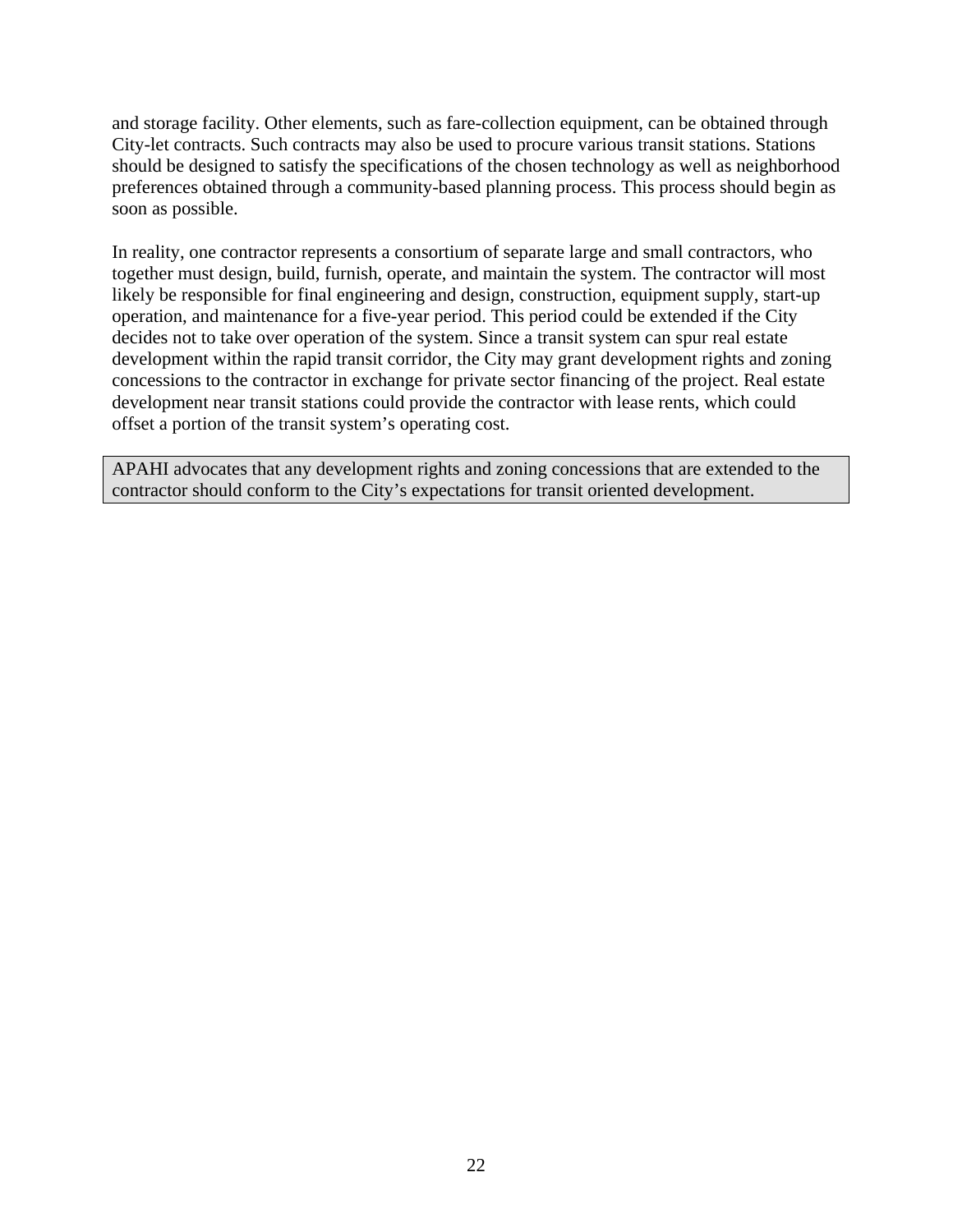# **About the Committee**

Formation of the Ad Hoc Transit Committee was approved by Chapter President Gene Yong on January 5, 2007. The objective was for the American Planning Association Hawaii Chapter (APAHI) to be a positive force for good planning practice and to be an effective participant in deliberations about Honolulu's transit and TOD planning. All Chapter members are invited to attend and minutes are kept.

The goals of the Task Force are to:

- Become better educated about transit, land use, and transit oriented development.
- Couple and apply this expertise with committee members' training, knowledge, and experience in planning, community benefits, and public participation.
- Develop APAHI chapter positions on important transit-related issues, using a structured process of research and deliberation.
- Present testimony where appropriate.
- Prepare and sponsor issue papers which identify important planning issues associated with the Honolulu transit project that would be of interest to the Chapter and its members.
- Identify important resources for planners wishing to be more knowledgeable about TOD practice in the United States and, in particular, how it interfaces with transit planning.
- Agree upon a common vocabulary for land use, transit, and TOD.
- Interface with other organizations and committees that form around transit, land use, and planning issues.
- Ensure that any actions or positions taken by APAHI are consistent with the APA Policy Guide on Surface Transportation ratified by the APA Board of Governors in April 1997.

#### **Roster of Members as of June 2007**

John Whalen and Cheryl Soon, Co-Chairs

Tom Fee, Peter Flachsbart, Cami Kloster, Shevaun Low, Deepak Neupane, Gary Okino, Ralph Portmore, Sue Sakai, Dennis Silva, Kathy Sokugawa, Bruce Tsuchida, John Valera, and Charles Willson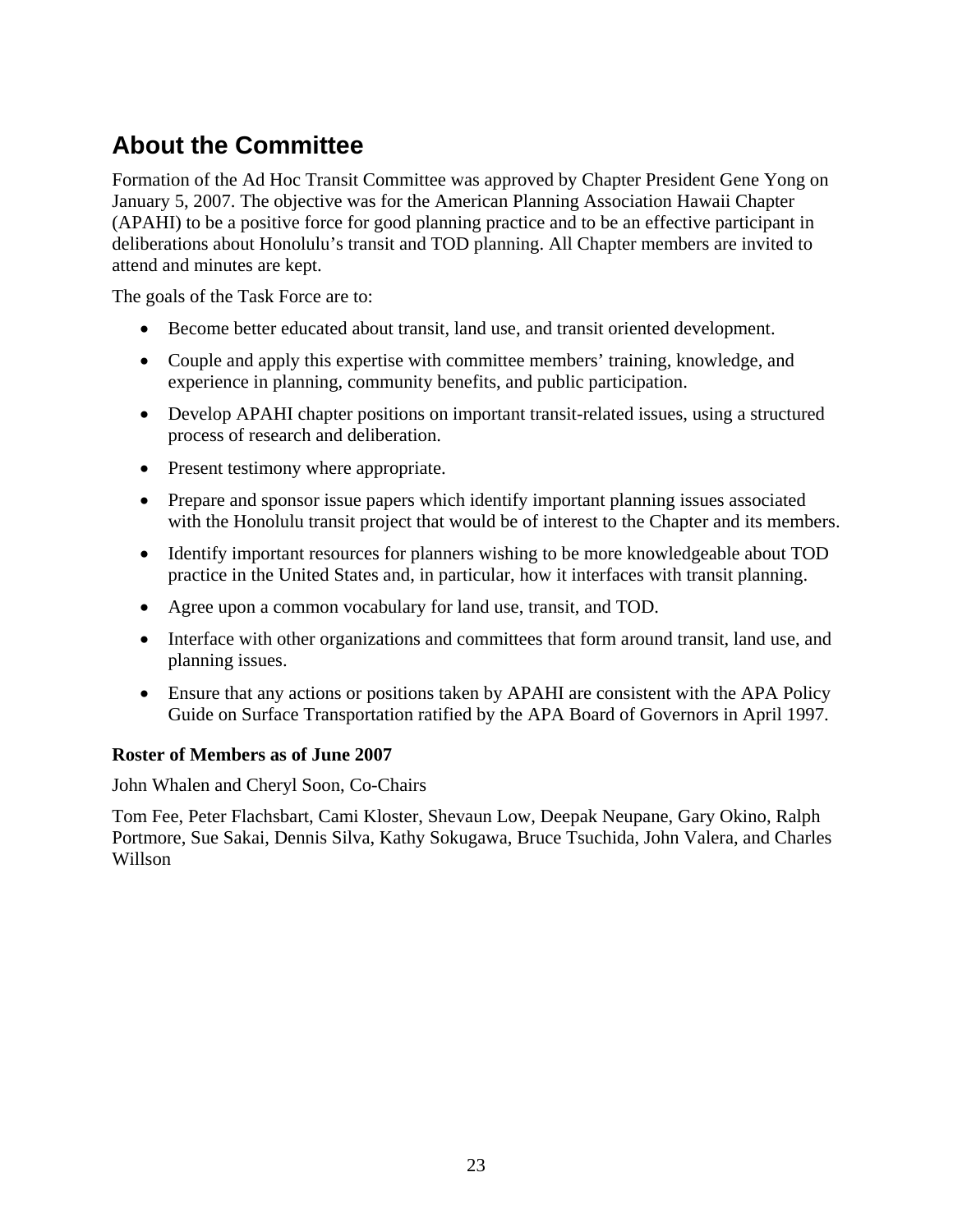# **List of APAHI Testimonies and Comments**

The Ad Hoc Transit Committee presented testimony and comments on behalf of APAHI with regard to the City's proposed transit project. Copies of the positions taken are presented in Appendix F.

| February 12, 2007 | Testimony to Honolulu City Council Transportation and Budget<br>Committees supporting the Minimum Operable Segment from East<br>Kapolei to Ala Moana Center. |  |  |
|-------------------|--------------------------------------------------------------------------------------------------------------------------------------------------------------|--|--|
|                   | Outcome: referred to City Council                                                                                                                            |  |  |
| February 21, 2007 | Testimony to Honolulu City Council supporting the Minimum Operable<br>Segment from East Kapolei to Ala Moana Center.                                         |  |  |
|                   | Outcome: adopted as Resolution 07-039                                                                                                                        |  |  |
| April 2, 2007     | Eight comments to DTS on scoping for the EIS and Preliminary<br>Engineering.                                                                                 |  |  |
|                   | Outcome: awaiting response to comments                                                                                                                       |  |  |
| April 25, 2007    | Comments to City Council on Bill 30 CD1 Executive Operating Budget,<br>supporting a request for 12 staff positions and consultant funding for<br>TOD.        |  |  |
|                   | Outcome: positions reinserted by Council into the Budget                                                                                                     |  |  |
| May 3, 2007       | Comments to OMPO supporting inclusion of the MOS in the ORTP.<br>Outcome: MOS Adopted by OMPO                                                                |  |  |
| May 23, 2007      | Testimony to Honolulu City Council Budget Committee supporting<br>request for 12 staff positions and consultant funding for TOD.                             |  |  |
|                   | Outcome: approved by City Council.                                                                                                                           |  |  |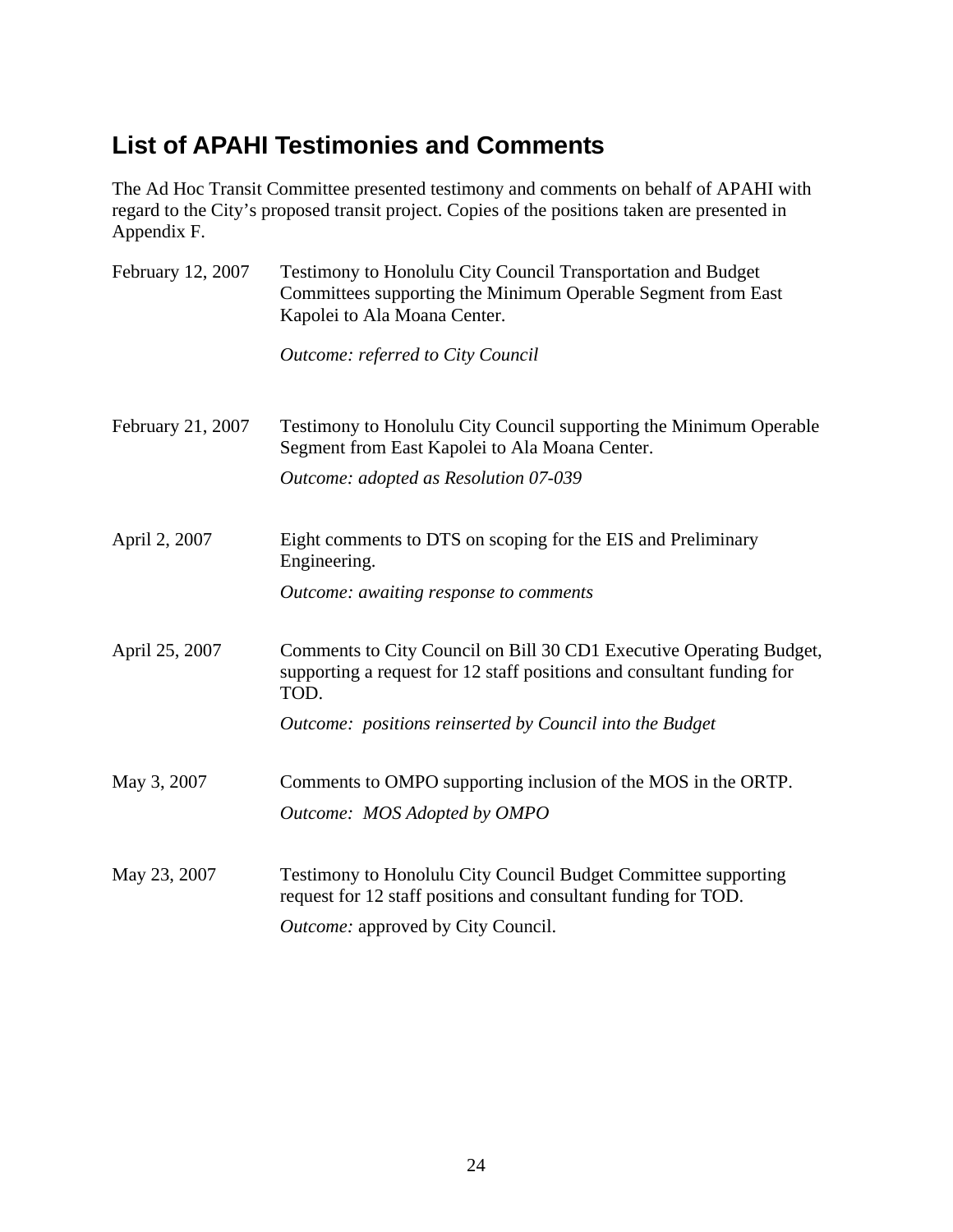# **Recommended Reading**

APA CD ROMs on *Transportation* and Land Use Connection and on TOD Regulations

APA *Policy Guidelines on Surface Transportation*

Belmont, Steve. 2002. *Cities in Full*. APA Press, Washington DC.

Belzer. "Transit Oriented Development: Moving from Rhetoric to Reality." June 2002 in CD on Smart Growth.

Cervero, Robert, Peter Hall and John Landis. 2002. *Transit Joint Development in the United States, Monograph 32*. Institute of Urban and Regional Development, University of California, Berkeley.

Dittmar, Hank and Gloria Ohland. 2004. *The New Transit Town: Best Practices in Transit Oriented Design.* Island Press, Washington DC

Dunphy, Robert T. 2005. *Developing Around Tranist.* Washington, D.C.: ULI Press.

Hanson, Susan and Genevieve Giuliano, ed. *Geography of Urban Transportation*, Third Edition. 2004. Guilford Press, New York. See Chapter 8 by John Pucher: Public Transportation.

Moore, Terry and Paul Thorsnes with Bruce Applegate. 2007. *The Transportation/Land Use Connection*. Second Edition. APA Planning Advisory Service (PAS).

Shoup, Donald. *The High Cost of Free Parking*. APA Planners Press, Chicago.

Smart Growth America. 2005. CD ROM on *Smart Growth Software*.

Transportation Cooperative Research Program Report No. 102 *Transit Oriented Development in the United States: Experiences, Challenges and Prospect*.

Urban Land Institute (ULI), *Ten Principles for Successful Development Around Transit*.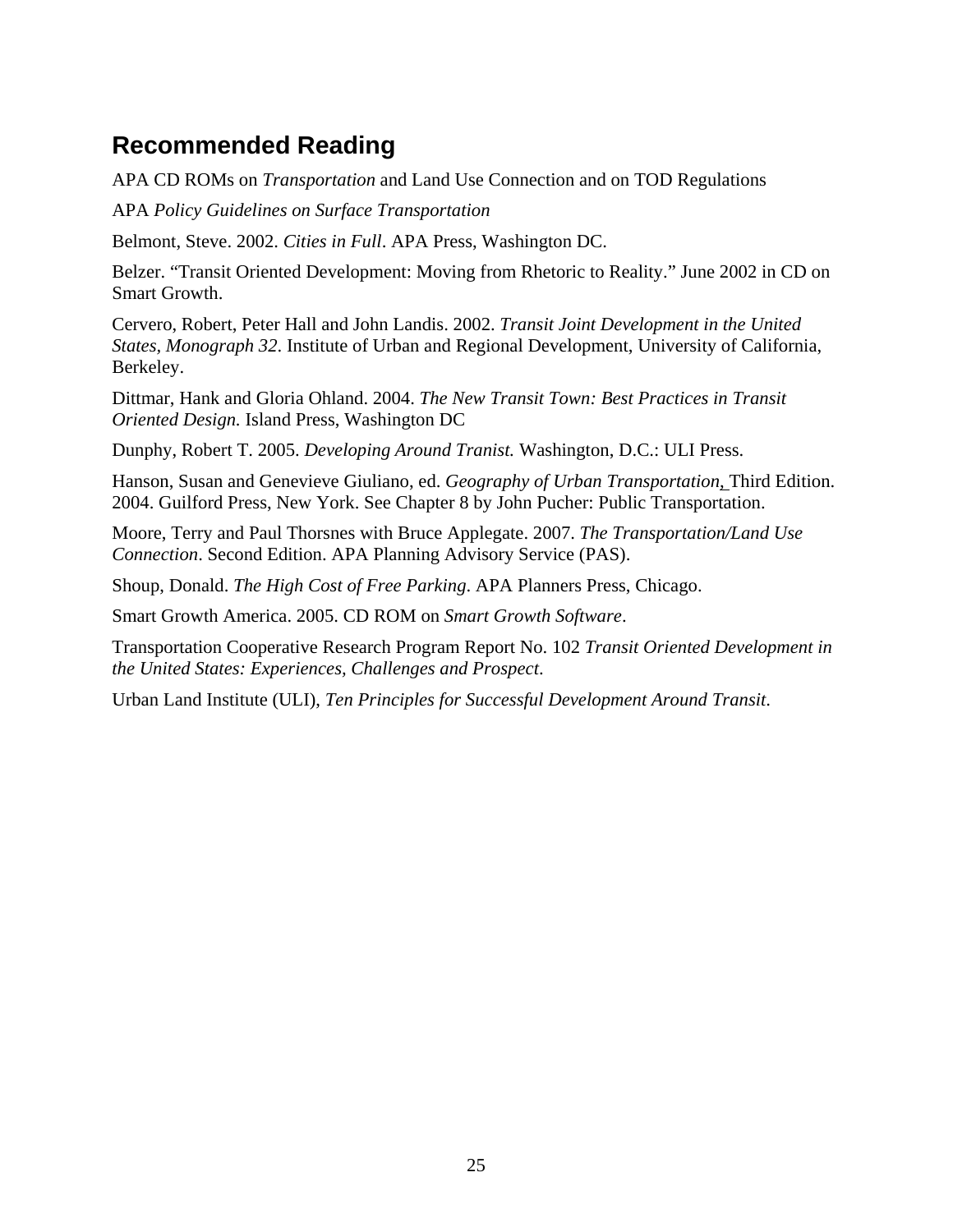# **Glossary**

#### **AA – Alternatives Analysis**

An analysis of the engineering and financial feasibility of alternatives under consideration for a rail project or other major transit construction project, required before monies can be allocated to a project, resulting in sufficient information to support selection by state and local officials of a locally preferred alternative.

#### **ADA – Americans with Disabilities Act**

Federal civil rights legislation for disable persons passed in 1990, which calls on public transit systems to make their services more fully accessible as well as to underwrite a parallel network of paratransit service.

#### **Arterial Street**

A major thoroughfare used primarily for through traffic rather than for access to adjacent land; characterized by high vehicular capacity and continuity of movement.

#### **AFC – Automatic Fare Collection System**

A system that controls equipment that automatically admits passengers on insertion of the correct fare in coins, tokens, tickets, or farecards. It may include special equipment for transporting and counting revenues.

#### **CBD – Central Business District**

The downtown retail trade and commercial area of a city of an area of very high land valuation, traffic flow, and concentration of retail businesses, offices, theaters, hotels, and services.

#### **CDV – Credit/Debit Vendor**

Machines that will accept credit cards or automated teller machine (ATM) cards in payment for high value transit tickets.

#### **EIS – Environmental Impact Statement**

An analysis of the environmental impacts of proposed land development and transportation projects. For federally funded or approved projects, the EIS is prepared in accordance with the National Environmental Policy Act (NEPA). In Hawaii, Chapter 243 HRS requires similar environmental documentation for projects involving state or county funds, use of state or county land, or certain permit approvals. A Draft EIS is circulated for comment to the public and agencies with approval authority. Later, a Final EIS is circulated which contains responses to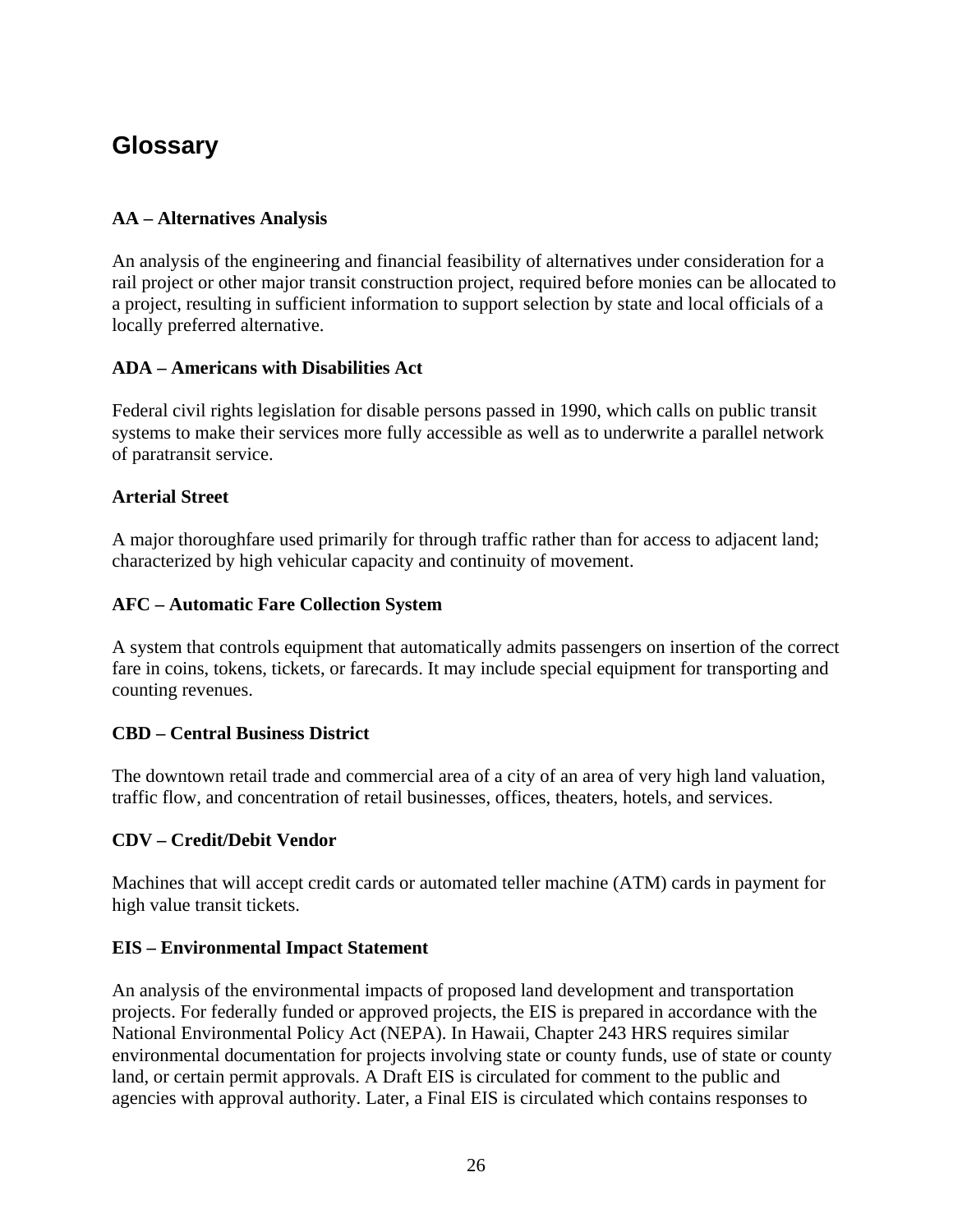public comment and ways to mitigate adverse impacts. The NEPA EIS process ends with the issuance of a Record of Decision (ROD) by the sponsoring federal agency.

#### **Fixed Guideway System**

A system of vehicles that can operate on its own guideway constructed for that purpose. Federal interpretation includes rapid rail, light rail, exclusive right of way buses, trolley coaches, and ferryboats.

#### **Fixed Route**

Service provided on a repetitive, fixed-schedule basis along a specific route with vehicles stopping to pick up and deliver passengers to specific locations. Each fixed route serves the same origins and destinations, unlike demand-responsive services and taxicabs.

#### **FY –Fiscal Year**

The annual period defined by government for budgetary/funding purposes. For the federal government, the fiscal year begins on October  $1<sup>st</sup>$ . The City fiscal year begins on July  $1<sup>st</sup>$ .

#### **GO – General Obligation Bonds**

These are municipals bonds backed by the taxing power of the government and may be repaid with taxes and/or project revenues.

### **HOV – High Occupancy Vehicle**

A vehicle carrying two or more passengers.

#### **Intermodal**

Activities which involve or affect more than one mode of transportation, such as automobile, transit, ship, bicycle, and walking. This term includes connections, choices, cooperation, and coordination. Also called "multi-modal."

#### **ISTEA, TEA 21, SAFETEA-LU**

ISTEA was landmark federal legislation passed in 1991 which called for broad changes in the way transportation decisions are made. ISTEA emphasized diversity and balance of modes, as well as the preservation of existing systems before construction of new facilities. TEA 21 and SAFETEA-LU (Safe, Accountable, Flexible, Efficient Transportation Equity Act for Land Use) were later reauthorizations of ISTEA passed in 1997 and 2005, respectively.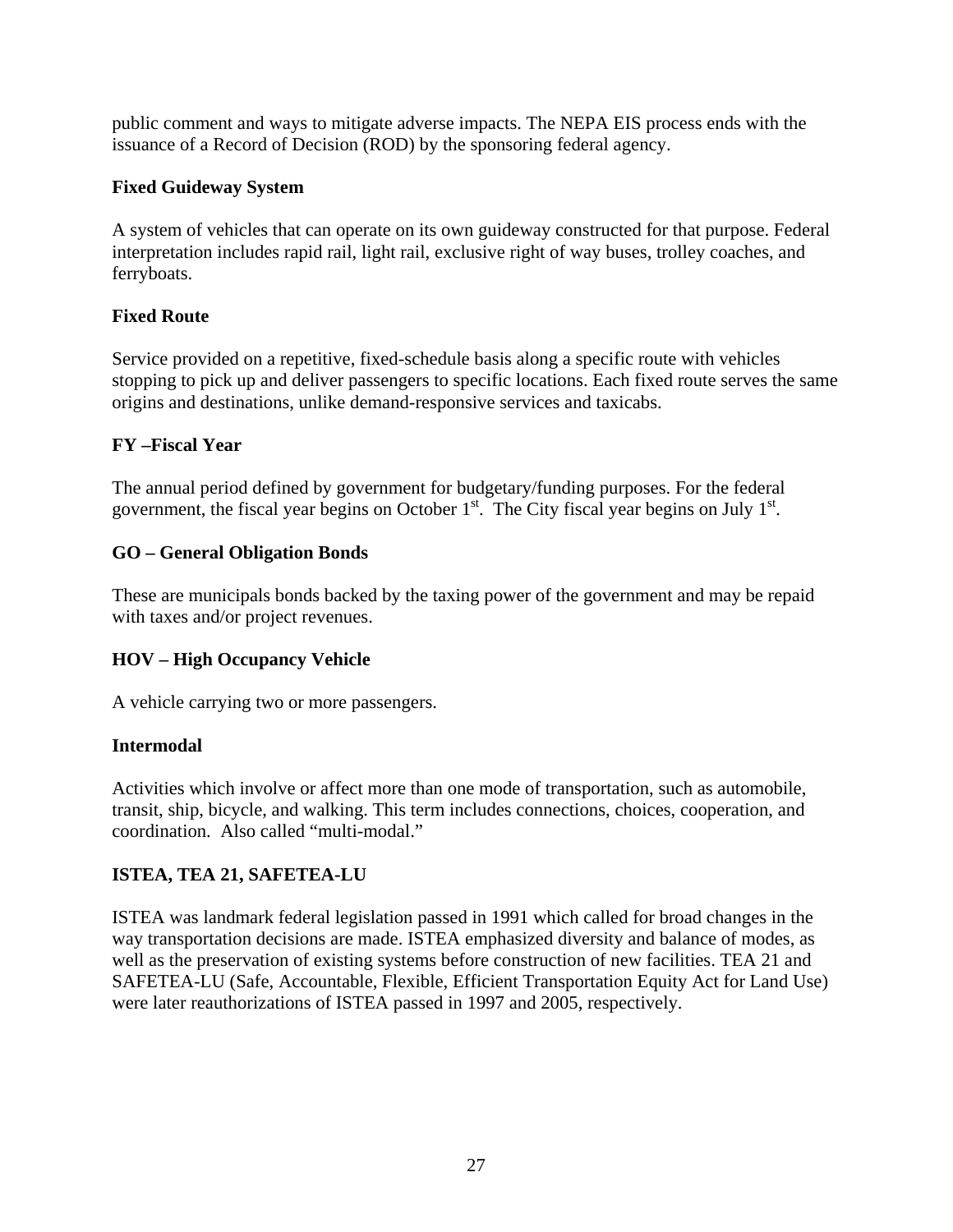#### **LOS – Level of Service**

A qualitative assessment of a road operating conditions or an indicator of the extent to which service is provided by a facility based on its operational characteristics. LOS is a grading system used in transportation planning that assigns a grade to a roadway usually based on the V/C ratio. The V/C ratio is represented by the letters A through F, with LOS A representing the best conditions and LOS F representing the worst.

#### **LPA – Locally Preferred Alternative**

The LPA results from the selection of the Alternatives Analysis and is selected by local officials. For Oahu, the selection of the Honolulu fixed guideway system was by the Honolulu City Council.

#### **LRT – Light Rail Transit**

Fixed guideway transportation mode that typically operates on city streets and draws its electric power from overhead wires. This also includes streetcars, trolley cars, and tramways. It differs from heavy rail, which has a separate right-of-way and source of power. Has more closely spaced stops and carries fewer passengers than heavy rail.

#### **MOS – Minimum Operable Segment**

That portion of the Honolulu High Capacity Corridor Project's LPA for which funding was projected to be available: from East Kapolei to Ala Moana. The MOS meets the following criteria:

- It can be implemented with anticipated funding;
- It includes system-wide facilities, such as a vehicle maintenance and storage site, required for operation;
- It has independent utility and logical termini, meaning that it is able to provide substantial transportation benefit independent of any potential future extensions, and
- Its transportation benefits meet Federal Transit Administration (FTA) requirements for federal New Starts funding.

#### **O&M – Operations and Maintenance**

Terminology used to refer to the costs associated with operating and maintaining a system which can include, but are not limited to, labor costs, administrative costs, costs associated with utilities, rent, etc. versus capital costs.

#### **OMPO – Oahu Metropolitan Planning Organization**

A joint city state transportation planning agency with a Policy Committee, Technical Advisory Committee, and Citizen Advisory Committee. OMPO is responsible for five-year updates to the Oahu Regional Transportation plan (ORTP) and for prioritizing federal funding of ground transportation projects.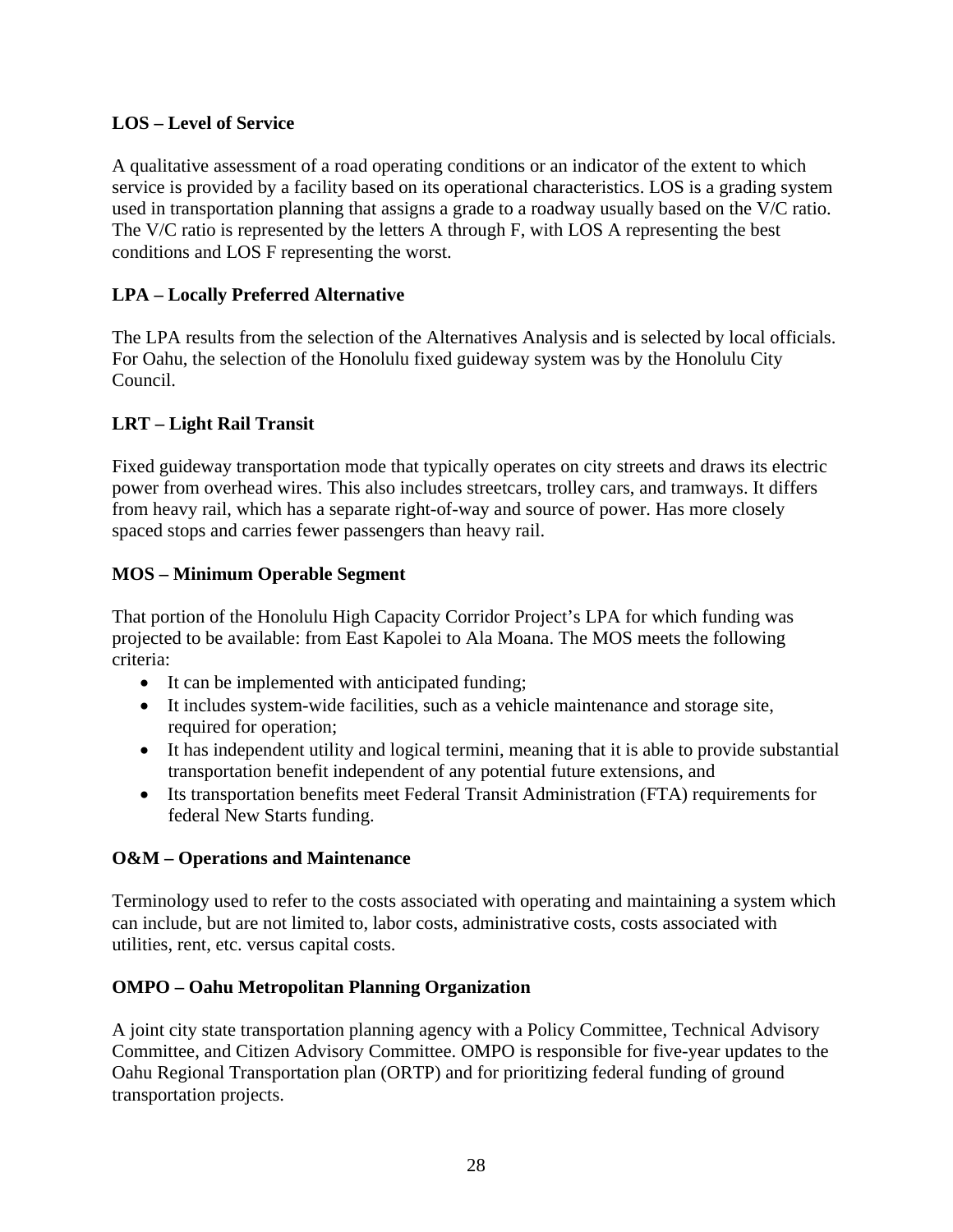#### **ORTP – Oahu Regional Transportation Plan**

This plan is prepared and adopted by OMPO. It must be updated at least every five years.

#### **OTS – Oahu Transit Services**

Contracted operators of TheBus and Handivan.

#### **PE – Preliminary Engineering**

The initial design phase of a project during which cost estimates and analysis of benefits and impacts are identified with a greater degree of confidence than in earlier stages.

#### **PUC – Primary Urban Center**

The island of Oahu is divided into eight community planning areas. The PUC extends from Pearl City to Kahala.

#### **Ridership**

The number of rides taken by people using public transportation in a given time period. Used primarily to describe transit, ridership can be measured by boardings (the number of people who embark upon a transit vehicle) or by trips (which would include transfers and consecutive boardings as part of a single trip).

#### **Shuttle**

A vehicle that travels back and forth over a particular route, especially a shorter route or one that provides connections between transportation systems, employment centers, etc.

#### **STP – Surface Transportation Program**

One of the key funding programs in ISTEA. STP monies are "flexible—meaning they can be spent on mass transit, pedestrian, and bicycle facilities as well as on roads and highways.

#### **V/C – Volume to Capacity Ratio**

V/C represents the percent of a roadway's capacity that is being utilized. It is determined using volume of traffic on a roadway divided by the physical capacity of the roadway, measured in vehicles per hour. V/C is often used in conjunction with LOS. For example, a roadway with a V/C ratio of 0.5 indicates that the roadway is operating at 50% of its capacity, which translates into LOS A, or free-flow conditions.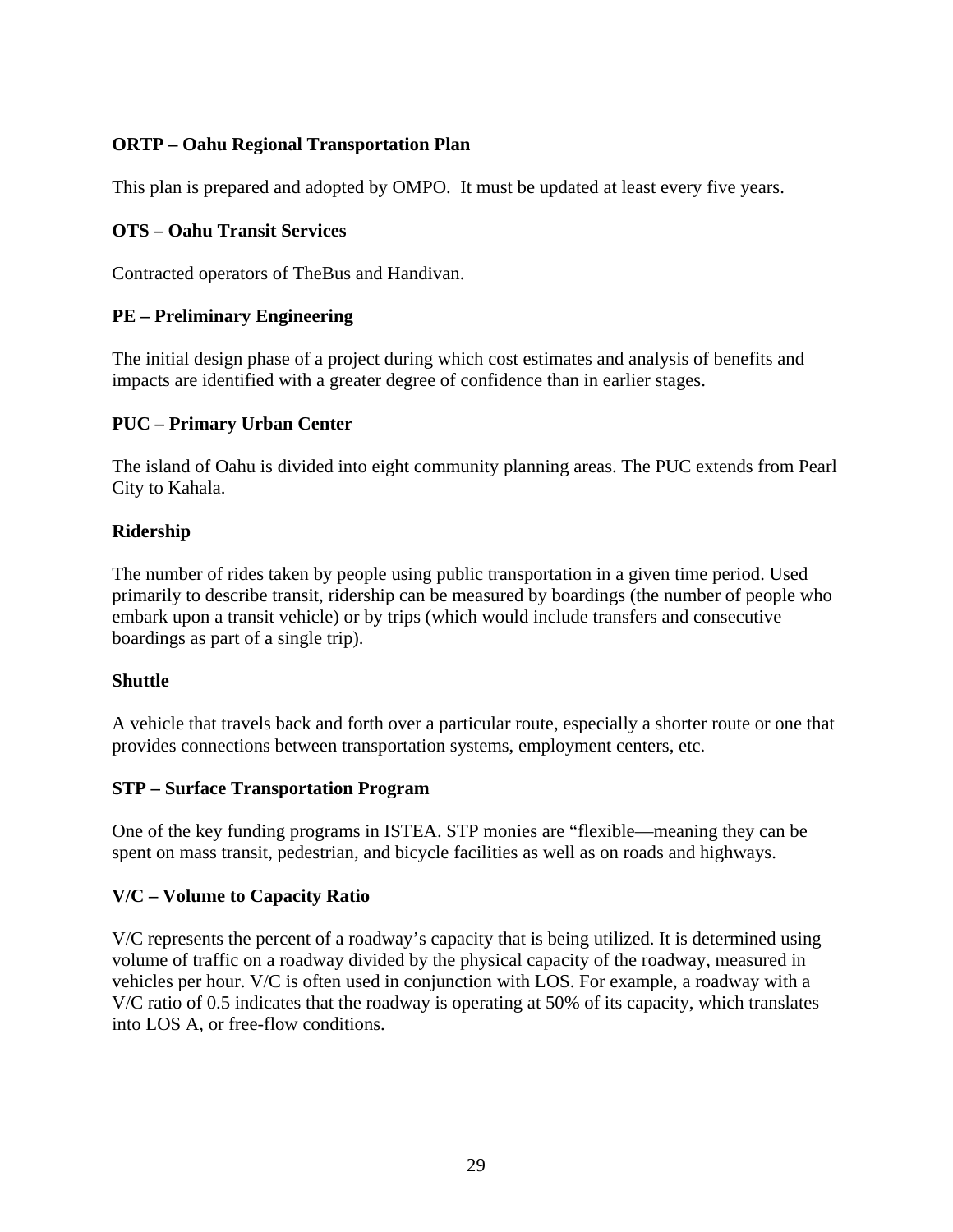#### **VHD – Vehicle Hours of Delay**

VHD is the difference between vehicle hours of travel under congested conditions and vehicle hours of travel that would otherwise be expected under free-flow conditions.

#### **VMT – Vehicle Miles Traveled**

VMT is the number of total miles traveled by all vehicles for a specified geographic area.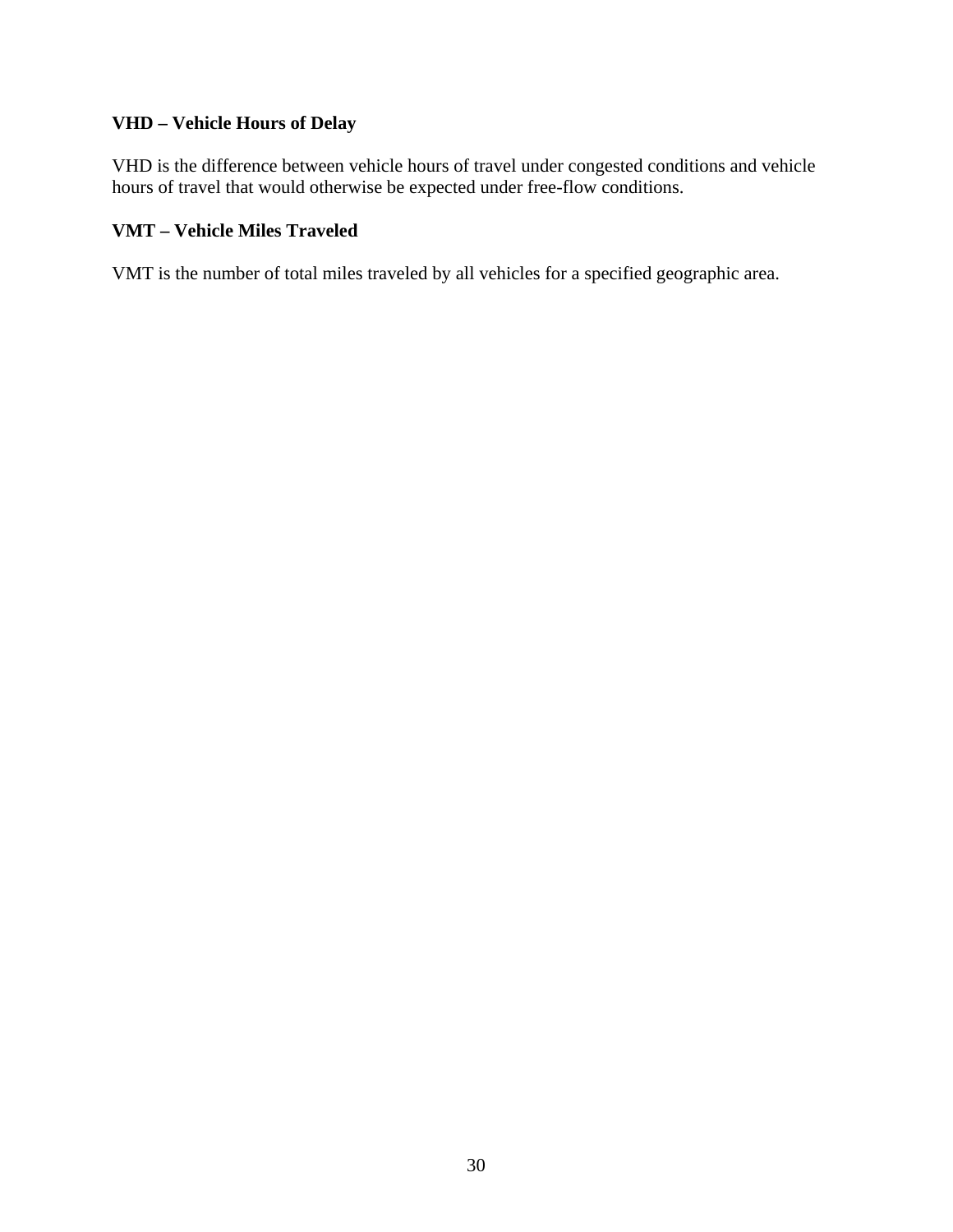## *APPENDIX A: BRIEFING PAPER ON TRANSIT TECHNOLOGIES*

## *Prepared by Peter Flachsbart, Ph.D., AICP, University of Hawaii*

### *Selecting an Appropriate Technology and Transit System*

The City and County of Honolulu presently is considering several types of transit technologies including light rail, rapid rail, rubber-tired guided vehicles, magnetic levitation and monorail systems. The city administration will choose the technology if the city council decides not to make this decision. Mayor Mufi Hannemann strongly prefers a rail transit system that runs on an exclusive guideway, while some city council members want to consider buses and other modes that use rubber tires. (Brannon, 2007) The city's chief transit engineer prefers an elevated guideway, even in downtown Honolulu, because variable soil conditions make the cost of digging a tunnel for a subway very expensive (Hamayasu, 2007). Architects, planners and others who oppose a superstructure in the urban core cite potential negative impacts on important view planes and the difficulties and challenges of integrating stations with surrounding neighborhoods.

Given the importance of all of these issues, planners need to understand the performance characteristics and costs of various transit systems and modes, and select one that best matches local needs and conditions. Transit systems have three basic characteristics:

- (1) type or category of right-of-way (ROW);
- (2) technology (vehicles that use roads or rails); and
- (3) type of operation (local, express, special).

These characteristics are interrelated to some extent. Because the choice of ROW affects both the investment cost and the performance of the transit system, it is important to review three basic types of ROW, which are more fully described elsewhere (Vuchic 1981).

### *Categories of Right-of-Way*

Category A. This category is fully grade separated from other traffic. It requires a very high level of capital investment to support construction of aerial structures, tunnels, transit stations, automatic signal control systems, and other infrastructure. To justify this level of investment typically requires selection of rail technology that has higher capacity, reliability, and safety compared to manually driven transit systems that operate on streets or highways. These rail technologies include heavy rail transit (HRT) or automated guideway transit (AGT) systems. Because of their higher performance, these systems compete more effectively with automobiles and are more likely than bus systems to support transit-oriented development (TOD) at transit stations.

Category B. This category is partially separated from mixed traffic. The separation is achieved either by dedicating streets as transit malls in central business districts or by constructing curbs, street medians or aerial structures beyond the CBD. These physical separations or barriers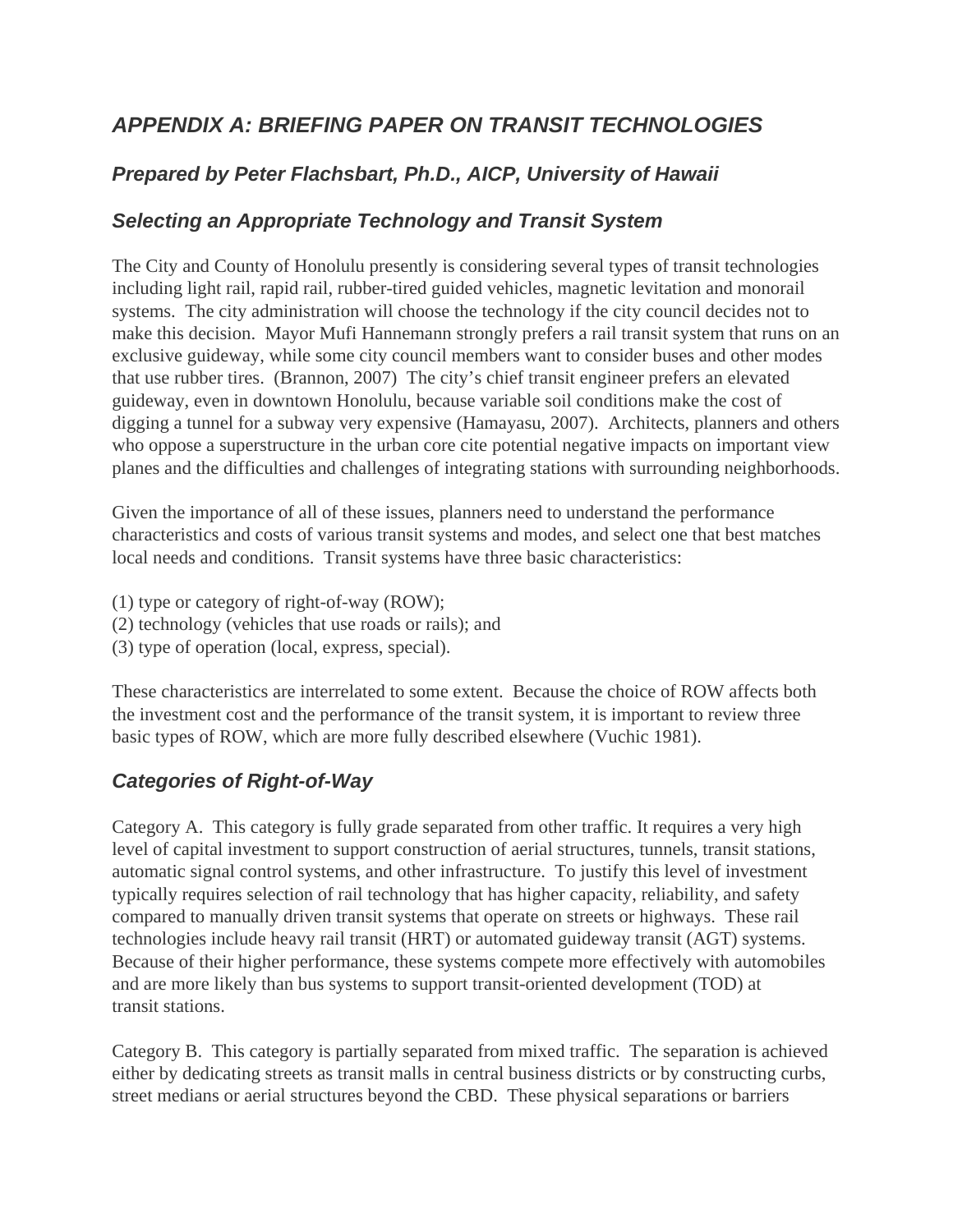enable higher transit speeds. This category is suitable for semirapid bus (SRB) and light rail transit (LRT) systems that use manually driven vehicles. Because of manual operation, these transit systems can stop for cross traffic at signalized intersections, which lower average transit speeds, but facilitate pedestrian access of the transit system in areas with high levels of pedestrian activity. The overall performance, cost and potential for TOD of these systems is typically less than that of systems with exclusive ROW over the entire alignment. However, atgrade transit systems usually have fewer visual impacts, especially if higher performing systems must rely on aerial structures rather than more costly tunnels.

Category C. This category includes surface roads and streets with mixed traffic. This category primarily serves the transit-captive market, rather than commuters who have access to automobiles, because this type of right-of-way cannot compete effectively with the superior speed and reliability of automobiles. Except for express bus service, this category presently describes most other bus service in Honolulu that operates on surface streets. In sum, both ROW categories A and B are better than C in achieving a transit system that can compete with private automobiles.

### *Transit Technologies*

Transit technology refers to specific modes: mini, regular and articulated buses; semmirapid bus (SRB) or bus rapid transit (BRT); light-rail transit (LRT); automated guideway transit (AGT); rail rapid transit (RRT); and others. The choice of transit technology, which is largely a technical consequence of the ROW decision, should be based on expected performance requirements: needed capacity, comfort, speed, safety, and operating cost. Mini, regular and articulated buses are the most cost-effective mode on ROW category C in providing service for low to moderate passenger volumes on urban surface streets. Transit systems with higher capacity and speed, such as SRB, BRT and LRT on ROW category B or AGT on ROW category A, are necessary as passenger volumes increase and service is extended to distant suburban areas.

#### **Light Rail Transit**

In the United States, San Diego opened the first modern light rail transit (LRT) line in July 1981. Since then LRT systems have become the nation's most popular form of new rail transit (Pucher, 2004). These systems are modern versions of the electric streetcar. Most of the vehicles are not much different from the old PCC cars that were in operation in many U.S. cities prior to 1970. In the early 1970s, the federal Urban Mass Transportation Administration (UMTA) [now FTA] financed the design of a new Standard Light Rail Vehicle. Conventional LRT systems have the following characteristics:

- 1. LRT uses predominantly reserved lanes, but not necessarily grade-separated right-of-way.
- 2. Electrically propelled rail vehicles operate singly or hitched together in trains.
- 3. LRT can use all types of right-of-way on the same route and yet have the advantages of guided technology: high capacity, high labor productivity, comfortable ride, etc.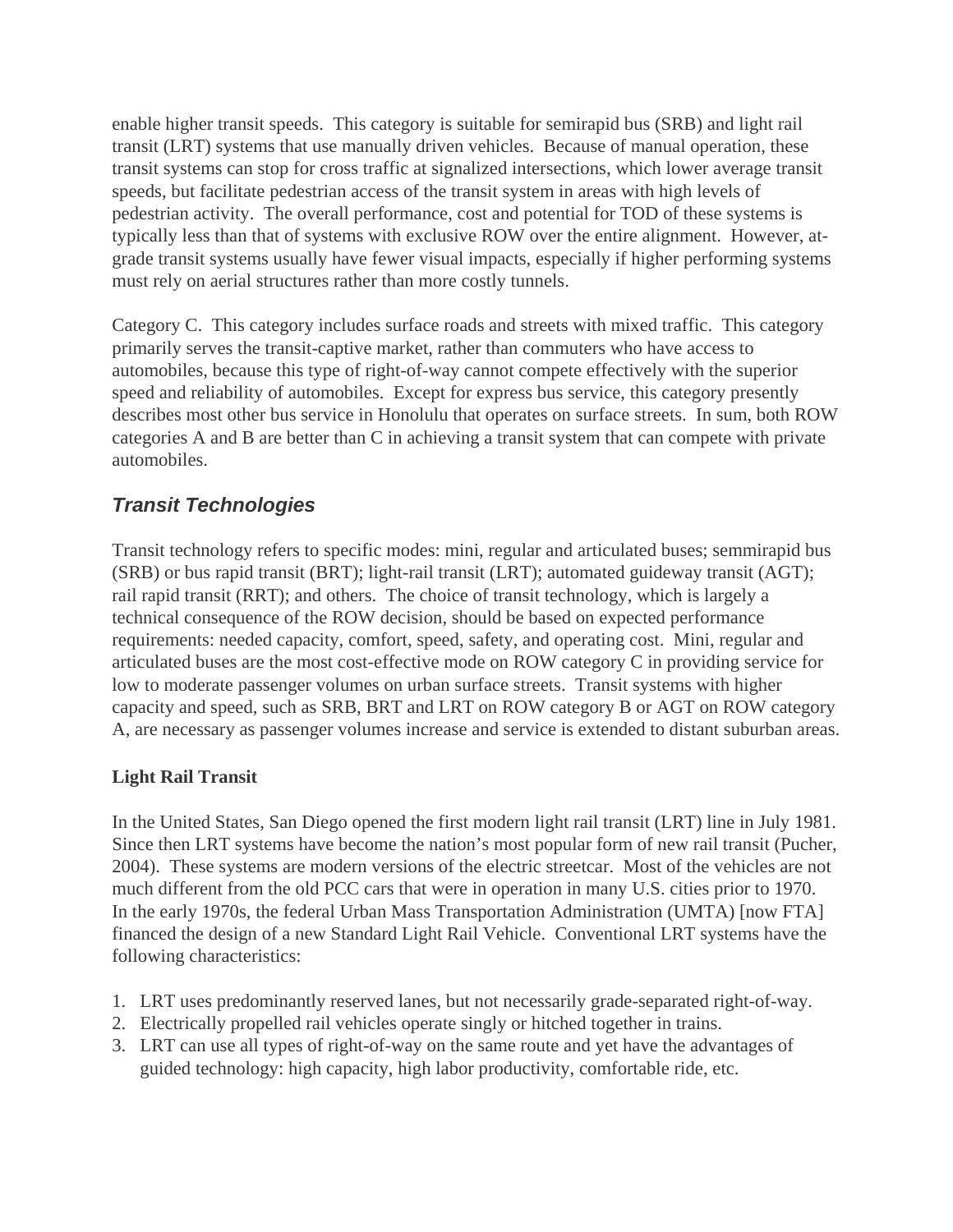Black (1995) claims that LRT has the following advantages over heavy rail (HR) or rail rapid transit (RRT) systems:

- 1. LRT is safer than heavy rail, because the electricity comes from an overhead wire instead of a third rail. There is no need to fence the track, and it can operate in the street if it is wide enough.
- 2. LRT offers more flexibility of location than heavy rail. Where land is expensive (as in downtown areas), LRT tracks can be laid in a street and passengers can board and alight from the sidewalk. Right-of-way acquisition and construction can be much cheaper than for heavy rail.
- 3. LRT is viable in situations with lower levels of demand than that needed to justify costly heavy rail projects. This advantage is important to medium-size cities such as Honolulu, where the only other alternative is bus service.
- 4. If most of a route is on separate right-of-way, average speeds are higher than for buses in mixed traffic. Hence, light rail often attracts more passengers than buses.
- 5. The technology of LRT is well known and has been proven by experience. Consequently, there is less risk of encountering mechanical problems or big cost overruns.

In 1986, the City of Vancouver, Canada, began service on an automated guideway transit (AGT) system known as Skytrain. AGT systems represent advanced LRT systems, because they have protected right-of-ways similar to heavy rail systems, but the speeds and line capacities of AGT systems are either comparable to or exceed that of conventional LRT systems. AGT systems usually consist of two or four cars in married pairs to form a train that cruises at 50 mph. Trains operate under tight headways to boost capacity, which is essential because each car has only 40 seats and 35 standees. The system uses a steerable bogey technology that allows for tighter turns and increased maneuverability, which translates into less land acquisition and lower capital costs.

Skytrain uses linear induction motors, which draw power from plates embedded between the tracks. Hence, the guideway must be protected because each plate carries 600 volts and trains have no operators on-board. This technology also enables trains to climb steeper slopes.

Transit stations have automated fare collection systems to further reduce labor costs; but the central control facility has a substantial number of computer control operators, which increases labor costs. Although Vancouver uses the noisier steel-wheel-on-steel-rail technology, other cities (e.g., Lille, France) use rubber tires on concrete guideways to reduce noise.

#### **Bus Rapid Transit (BRT)**

In recent years, the FTA has promoted bus rapid transit (BRT) as a cheaper alternative to LRT and other rail transit systems with a demonstration program in ten U.S. cities. While there are several variations of BRT, all of them involve some kind of express bus service. The three main categories of BRT are: (1) busways with completely separate roadways for buses only; (2) highoccupancy vehicle (HOV) lanes shared with carpools and vanpools on limited-access highways; and (3) bus lanes on arterial streets within cities. Within these three categories, high quality BRT systems have several features that improve performance and quality of service: (1) traffic signal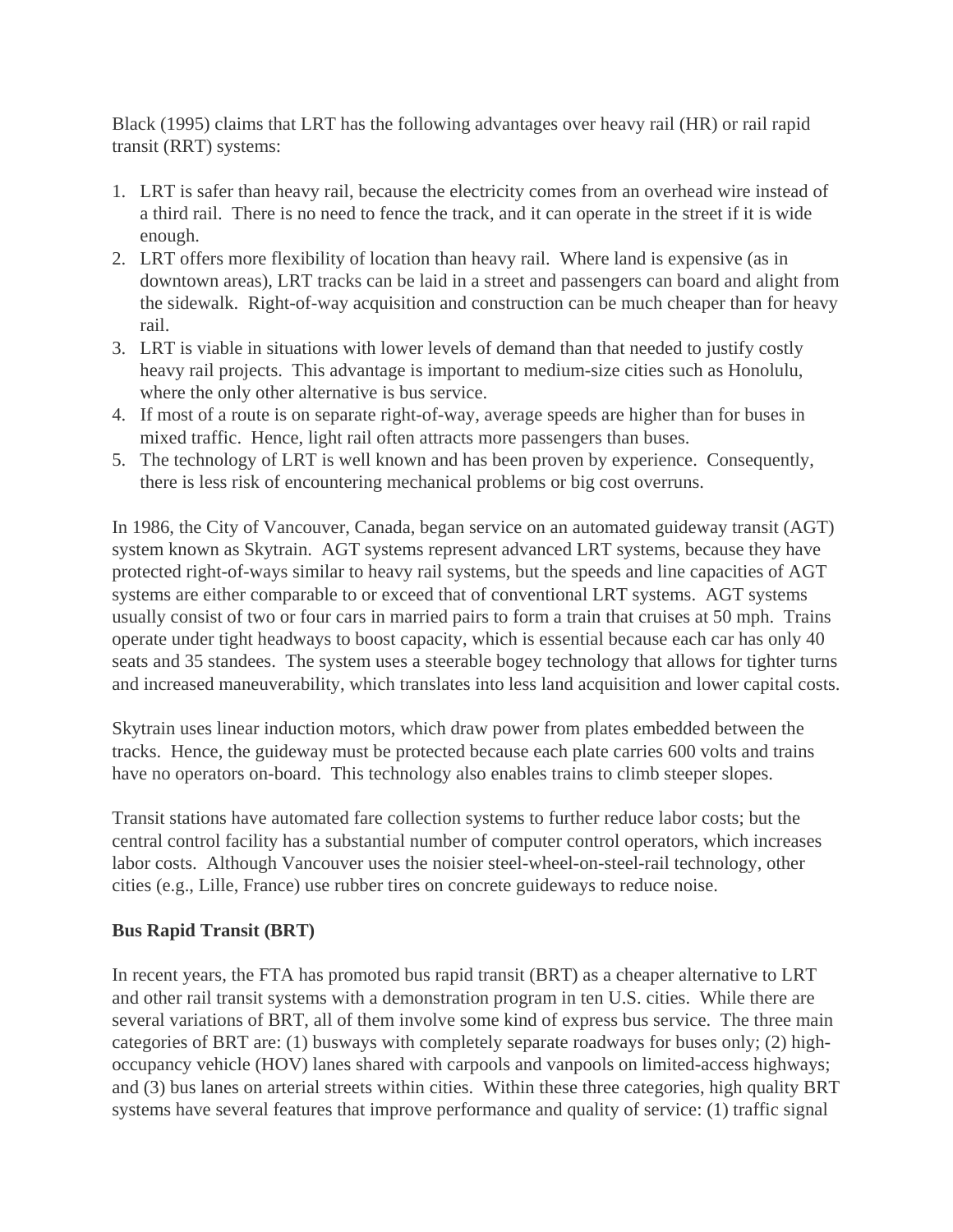priority; (2) prepaid or electronic fare passes; (3) low-floor vehicles or platform-level boarding with multidoor entry and exit; (4) increased distance between stops; (5) improved stations and shelters; (6) cleaner, quieter, and more attractive vehicles; and (7) Intelligent Transportation System (ITS) technology to optimize bus scheduling and provide passengers with real-time information. The well-known BRT systems of Curitiba, Brazil, and Ottawa, Canada, have most of these features in addition to exclusive busways. (Pucher, 2004)

In the United States, some cities have what Vuchic (1981) calls a semirapid bus (SRB), which is an express bus line running on shared HOV lanes with little if any signal priority, special station design, advanced ticketing, ITS features, or modern, attractive vehicles. An SRB transit system has the following characteristics:

- 1. A large number of bus routes converge on the CBD during commuting hours from suburban areas. There may be no service during off-peak hours.
- 2. Buses travel on dedicated lanes of a freeway with few or no stops until they reach surface streets in the CBD.
- 3. Bus routes are purely radial and may have coordinated transfers with other bus routes providing local or feeder service.
- 4. During afternoon peak hours, SRB service operates in reverse.

An example of SRB service is the Shirley Express, which is an 11-mile busway on the Shirley Memorial Highway (I-395) in the Washington Metropolitan area. Opened in 1969, this busway connects the nation's capitol with the suburbs of Northern Virginia. Another example is El Monte Express, which is an 11-mile busway that opened on the San Bernardino Freeway in the Los Angeles area in 1973. Originally, both of these busways were restricted to buses; they are now open to vanpools and carpools, too. In each urban area, two freeway lanes are dedicated for HOV use, and flyover ramps at various locations enable buses, vanpools and carpools to get on and off the freeway without stopping.

Some SRBs use dual-mode technology. These are buses that travel on a guideway at high speeds (e.g., a constant 60 mph) during the automated, line-haul portion of the trip to offset the extra time spent collecting a load of passengers in residential areas. With this technology, standard buses use guide rollers while traveling on an exclusive busway. These dual-mode bus technologies reduce the need for mode transfers at park-and-ride facilities, which LRT and AGT systems require in low-density suburban areas. The bus driver resumes manual control when the bus reaches destinations in downtown business districts or other activity centers such as university campuses. The potential for door-to-door service reduces time spent waiting at transfer points for people who live and/or work in low-density areas. In 1986, Adelaide, Australia, became the first city to adopt this technology. The 7.5-mile line cost only \$70 million. The guideway was originally intended to be a freeway serving a suburban area. Compared to SRB, a LRT system has several advantages and disadvantages.

The advantages of LRT are:

1. easier to secure right-of-way (less pressure to mix with other traffic);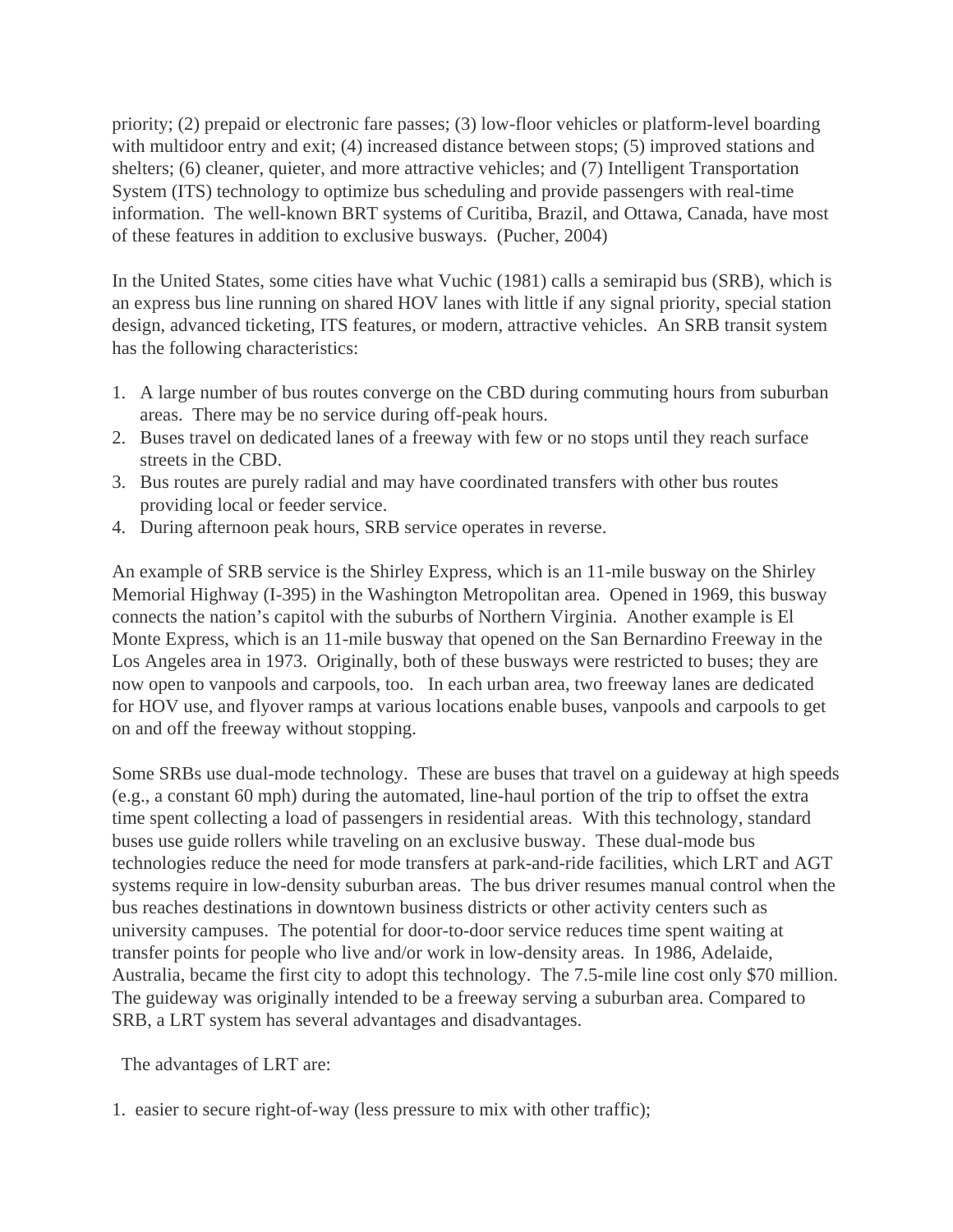- 2. a stronger image and identity that appeals to developers of TOD;
- 3. more-spacious and comfortable vehicles that appeal to middle-class patrons;
- 4. ability to attract more passengers as a result of the previous two factors;
- 5. no diesel exhaust emissions;
- 6. better vehicle performance due to electric traction;
- 7. higher system performance (capacity, productivity, reliability, etc.);
- 8. ability to operate in tunnels; and
- 9. ability to upgrade to a higher capacity transit system if demand increases.

The disadvantages of LRT relative to SRB are:

- 1. lower service frequency for a given demand due to larger vehicles;
- 2. higher investment for the same alignment;
- 3. for new applications, a need to introduce new service facilities for a different technology;
- 4. lower ability to branch out, requiring more transfers; and
- 5. a longer implementation period.

#### **Discussion**

Dedicated busways and at-grade LRT systems can satisfy passenger demands of between 6,000 and 10,000 passengers per hour in the peak direction (pphpd). For busways, platoons of three buses running at 60-second headways on a single lane could increase this figure to 14,000 pphpd. This level of line-haul capacity could be further increased with the use of articulated buses, but these buses would be limited in their feeder service functions due to their large size and lack of maneuverability. Multiple stopping bays could significantly increase capacities, but such a configuration is relatively complex to manage and control. The best option for increasing capacities beyond 14,000 pphpd is to provide a passing lane at stations or even a second lane throughout the full corridor. A passing lane at stations enables buses to easily overtake other buses and provides flexibility for future ridership growth. To fit a passing lane in some of Honolulu's tight corridors, it would be necessary to stagger and elongate the stations in the median of the right-of-way. Other options include reducing the number of mixed traffic lanes and buying adjacent property to widen the right-of-way. (Wright, 2004)

In the early 1990s, planners for then mayor Frank Fasi's rail transit project projected that a grade-separated, fixed guideway system would need to satisfy a minimum of 7,500 passengers per hour in the peak direction when revenue service commenced in 2005. Beyond that year, they estimated that the transit system would ultimately need to serve between 17,500 and 22,500 passengers per hour in the peak direction. The higher figure of that range took into account higher density land use development around rail stations. Thus, Fasi's transit planners estimated that dedicated busways and at-grade LRT systems could satisfy initial ridership demand, but would not be able to handle long-term demand.

Dedicated busways on the U.S. Mainland have been successful where sufficient space exists in freeway median strips to build new lanes for express buses that travel long distances from suburban locations. Among the earliest and best examples of dedicated busways are the Shirley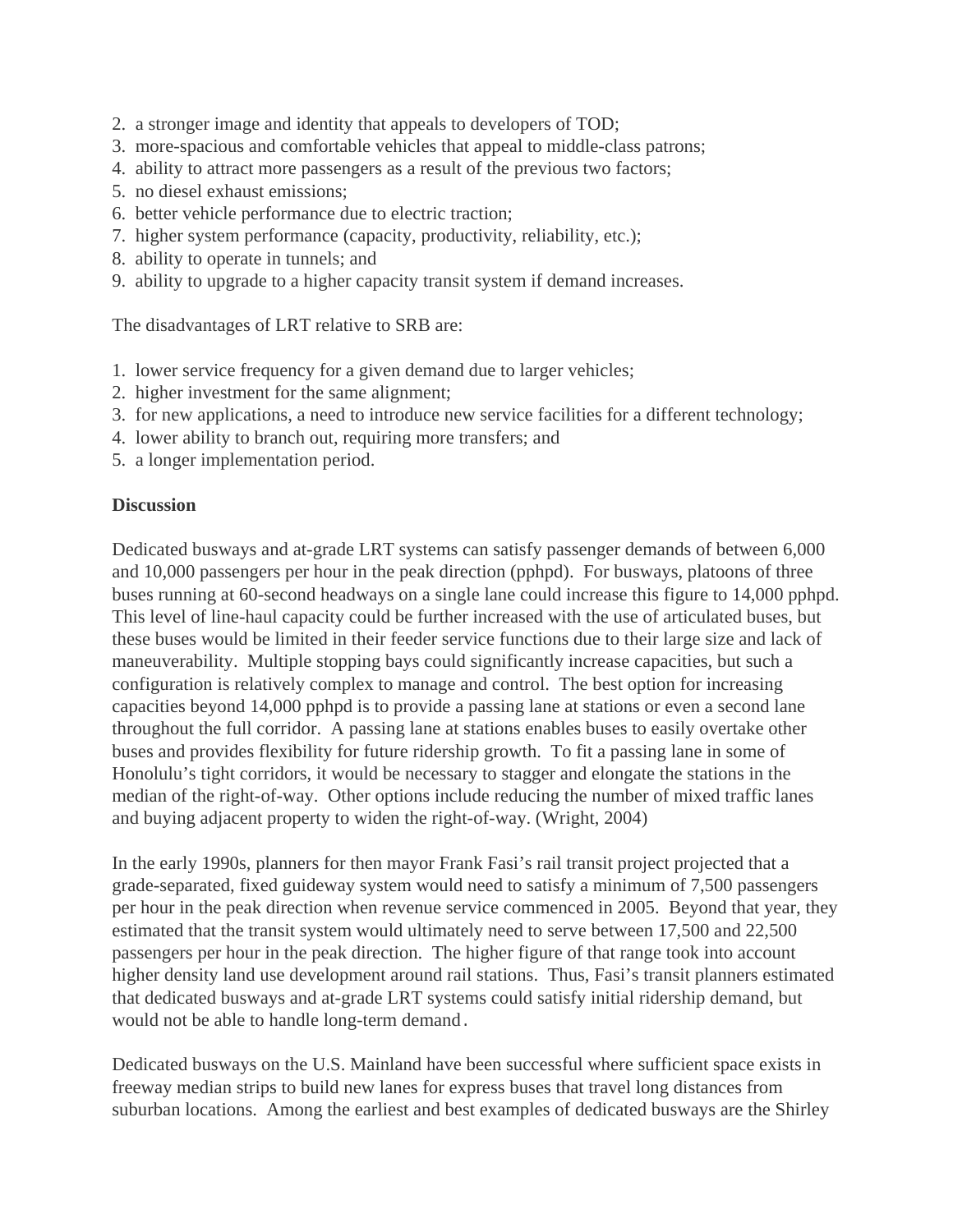Highway Busway in Washington, D.C. and the El Monte Busway in Los Angeles, California, as described above. However, it is not likely that these Mainland successes could be repeated in Honolulu, because our core freeways and arterials do not have wide, landscaped medial strips that could be converted to busways. Hence, an elevated structure would have to be built. Dedicating one or more existing lanes for busways on our freeways would decrease existing capacity for automobiles and would greatly aggravate traffic congestion for vehicles in remaining unrestricted lanes. The policy of the State Department of Transportation is that no lanes from existing state highways should be removed from service.

In 1991, the Committee on Sensible Transit (COST) proposed a two-lane 'highway in the sky' for express buses and other high-occupancy vehicles (HOVs) from Leeward Community College to downtown Honolulu. Since then there has been an ongoing debate over whether to build an elevated guideway for express buses, and if so, whether it should be built over H-1 or Nimitz Highway west of downtown. Busways (sometimes called transitways) exist in several North American cities (e.g., Pittsburgh, Ottawa, Houston, and Seattle) and elsewhere (e.g., Adelaide, Australia and Runcorn, England).

Recently, UH professor emeritus of urban and regional planning Tom Dinell proposed that Honolulu should reexamine the 'high-speed bus' alternative (Dinell, 2007). He correctly noted that this alternative was not considered in the city's alternatives analysis for a high-capacity transit corridor (Department of Transportation Services, 2006). It should be noted that the city's Department of Transportation Services (DTS) asked an engineering consultant (Lea + Elliott) to review the merits of a guideway for high-speed buses in the late 1980s.

 Lea + Elliott's Report on Bus on Busways convinced DTS that busways were inferior to conventional LRT and AGT systems at that time (Department of Transportation Services, 1989). The drawbacks and limitations of buses on busway were summarized in a letter (dated May 18, 1990) from Mr. Charles P. Elms, P.E., Senior Principal of Lea + Elliott to Mr. Joseph M. Magaldi, Jr., Deputy Director of DTS. This letter makes the following points:

- 1. Building a separate guideway running next to the H-1 freeway would require large-scale condemnation and land acquisition. The social and economic costs would be great, because a large portion of this land would be residential.
- 2. Bus stations cannot easily be built into the existing freeway fabric. Off-line stations would require large tracts of land, as well as exit and entry points to the freeways. On-line stations would prevent pass-bys by other buses unless there were additional lanes. Entering the busway randomly could cause queuing at stations and uneven service.
- 3. High performance diesel engines on buses are less reliable than electric motors on trains. A disabled bus would cause other buses to stack up behind it, because an exclusive busway has no provision to allow buses to pass disabled vehicles. This would discourage ridership.
- 4. Diesel engines on buses emit more toxic air pollutants than electrically powered trains in a fixed-guideway microenvironment.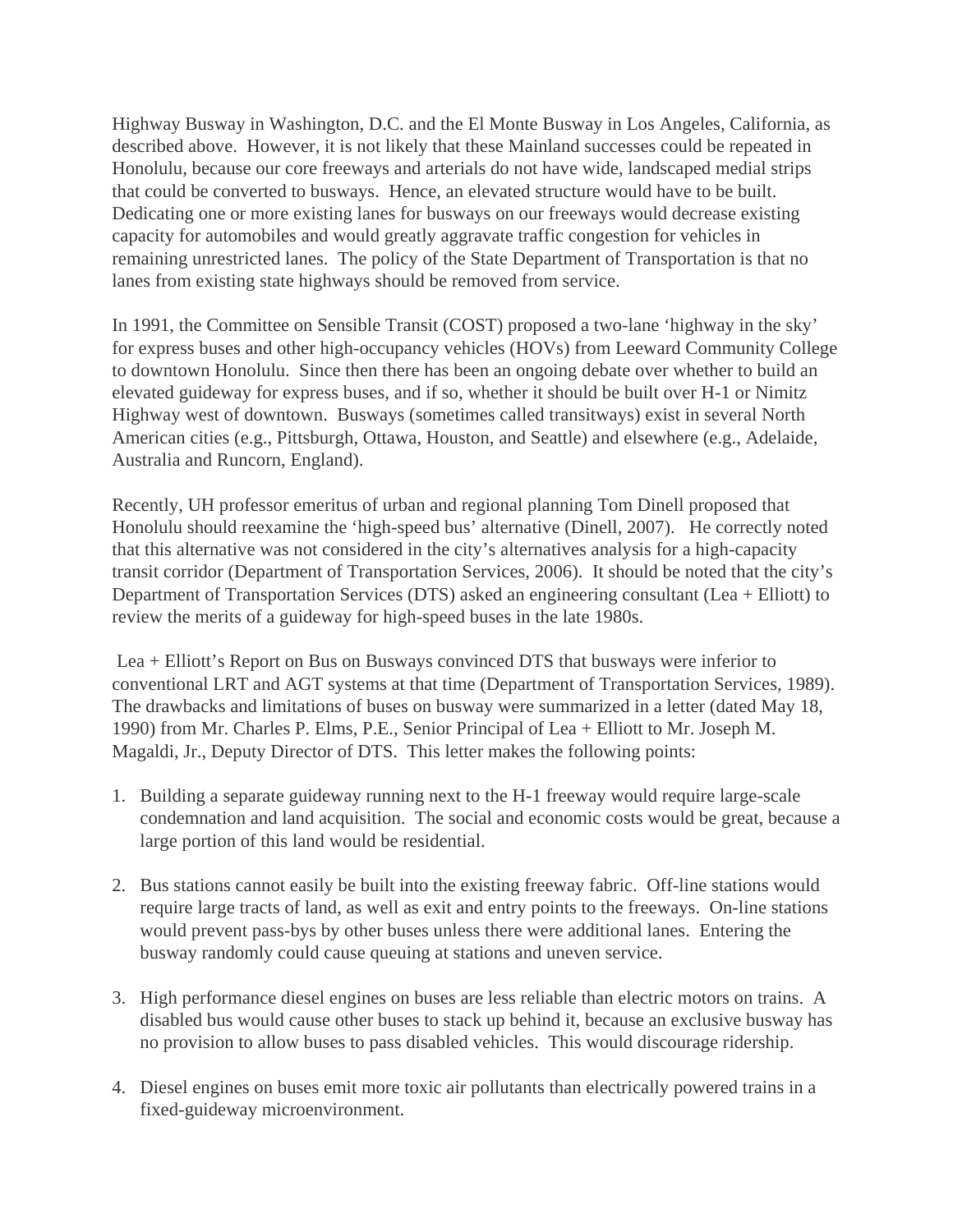- 5. If the busway has no access or exit ramps for its entire length, except at terminal points, it would not serve the general urban population. The principal beneficiaries of an exclusive busway would be communities in Central and Leeward Oahu. Compared to this exclusive busway, a rail transit system would improve the general mobility of many more people at all times of the day throughout the travel corridor. An exclusive busway would not serve tourist destinations either.
- 6. When coupled as a married pair, the proposed rail vehicles have four doors on each side. Buses have just two doors, which increase dwell times at stations to load and unload passengers. This increases required headways between buses and reduces their line-haul capacities below rail systems.
- 7. Unlike rail systems, conventional buses do not readily accommodate the handicapped. Use of lifts increases dwell times at stations and decreases average bus speeds.
- 8. Compared to rail systems, a busway is likely to generate less private capital investment around stations, because the volume of pedestrian traffic is lower for buses.
- 9. A dedicated busway attempts to mimic the door-to-door service of an automobile. It thus supports continued suburbanization and low-density development. On the other hand, a rail system supports more compact development especially around stations. This type of development will be necessary in the future given that Oahu's developable land resources are limited.
- 10. Busway operating and maintenance costs per passenger-mile are higher than for an AGT system, because more labor is needed to operate and maintain buses.
- 11. A busway requires a larger superstructure than does a light rail system and bus stations would be larger than those for a rail transit system. If the busway has "flyover ramps" to cross over the H-1 freeway, the entire dedicated busway would have greater visual impacts than a comparable rail system.
- 12. The consultants estimated that a busway would eliminate transfers for only 40 percent of total riders, because one-third of the busway routes were low volume, and hence would provide only feeder service to the busway. Sixty percent of bus riders would have to transfer to a bus that entered the busway, thus diminishing the busway's main advantage.
- 13. Unlike an AGT system, a busway has less flexibility to respond to sudden surges in travel demand that occur spontaneously around events at certain stations (e.g., Aloha Stadium). These surges in demand can be monitored by close-circuit TV in a central control facility of an automated system. Trains can quickly be put into service to handle this type of demand.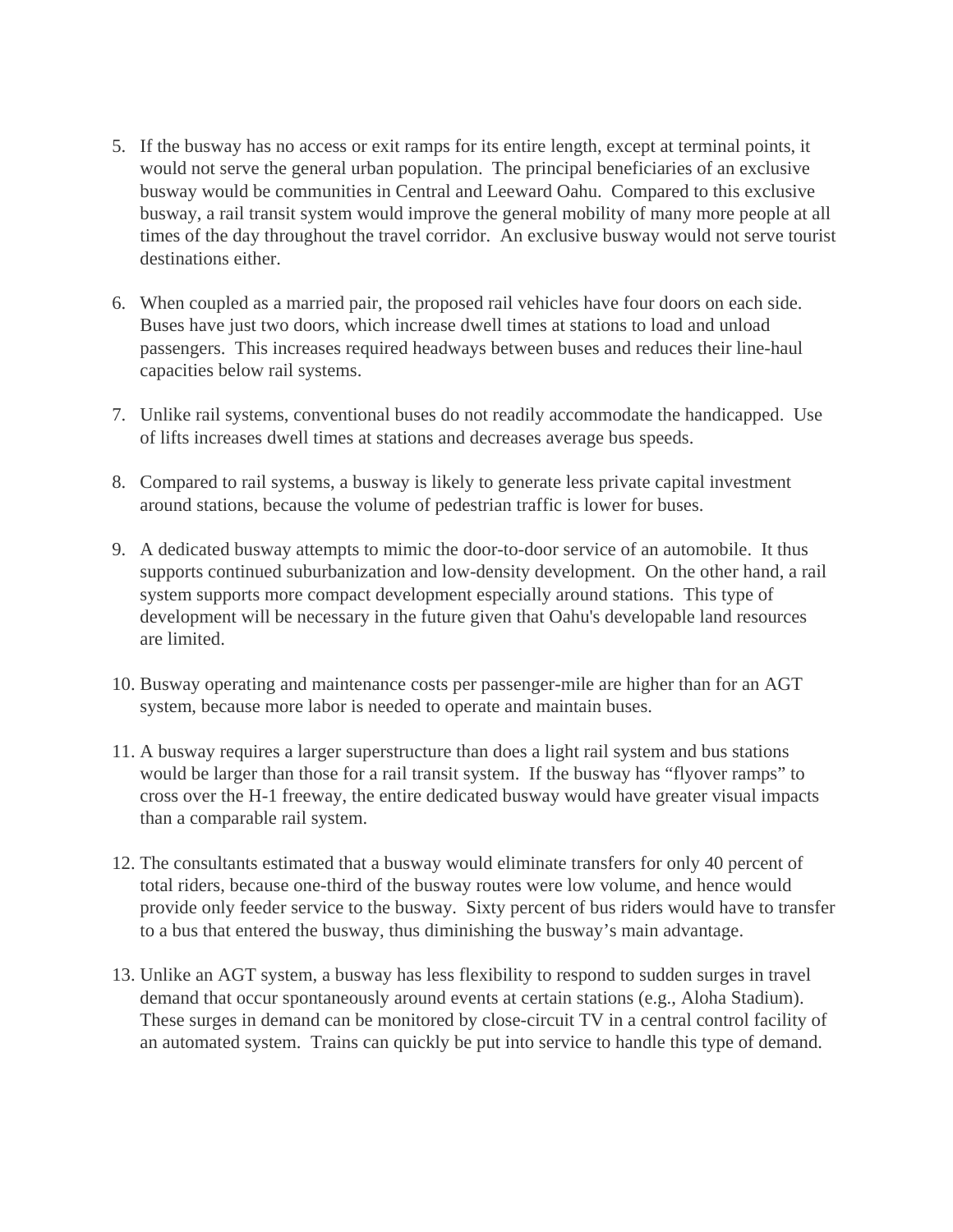Still, it would be wise for local transit engineers and planners to give BRT more attention, given improvements in BRT technology, the FTA's demonstration program in ten U.S. cities, and the interest in rubber-tired transit systems among some members of City Council.

## **References**

Altshuler, Alan. 1979. *The Urban Transportation System: Politics and Policy Innovation.* MIT Press, Cambridge, Massachusetts.

Black, Alan. 1995. *Urban Mass Transportation Planning.* McGraw-Hill, New York.

Brannon, Johnny. 2007. "Airport transit route still alive" *Honolulu Advertiser* June 19:A1, A5.

Department of Transportation Services. 1989. *Report on Bus on Busways*. City and County of Honolulu, Hawaii.

Department of Transportation Services. 2006. *Honolulu High-Capacity Transit Corridor Project, Alternatives Analysis Report.* City and County of Honolulu, Hawaii.

Dinell, Tom. 2007. "High-speed bus: the unexamined transit Alternative," *Honolulu Star Bulletin.* Vol. 12 (35).

Hamayasu, Toru. 2007. "Panel Discussion 1: The New Mobility: Honolulu," Seventh International Symposium on Asia-Pacific Architecture, University of Hawaii at Manoa, Honolulu, Hawaii, June 14.

Hanson, Susan and Genevieve Giuliano, ed. *Geography of Urban Transportation*,Third Edition. 2004. Guilford Press, New York. See Chapter 8 by John Pucher: Public Transportation.

Newman, Peter and Jeffrey Kenworthy. 1999. *Sustainability and Cities: Overcoming Automobile Dependence*. Island Press, Washington, DC.

Vuchic, Vukan R. 1999*. Transportation for Livable Cities*. Center for Urban Policy Research, Rutgers, The State University of New Jersey, New Brunswick, New Jersey.

Vuchic, Vukan R. 1981. *Urban Public Transportation Systems and Technol*ogy. Prentice-Hall, Englewood Cliffs, New Jersey.

Wright, Lloyd. 2004. *Planning Guide: Bus Rapid Transit*. Federal Ministry for Economic Cooperation and Development, Eschborn, Germany.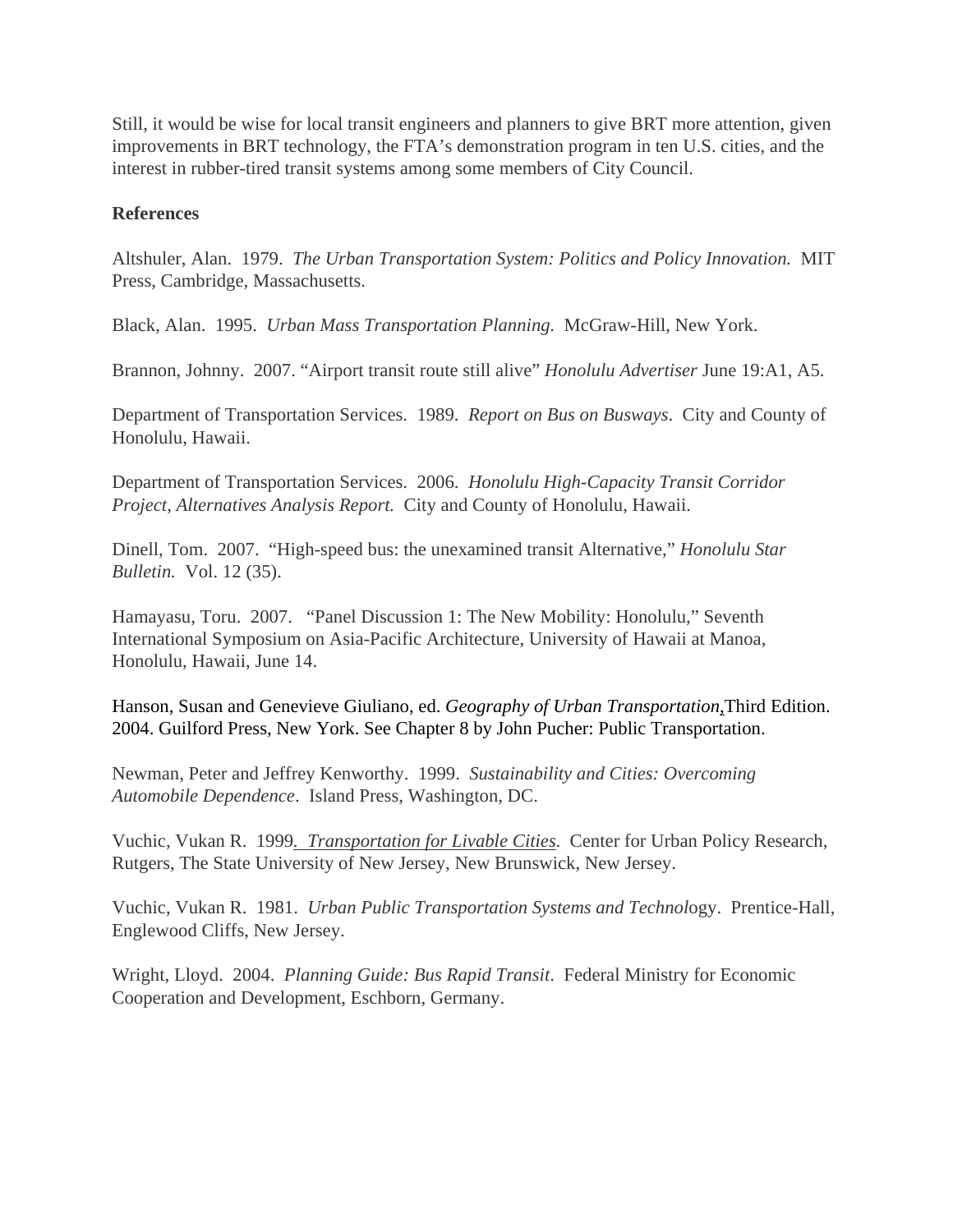# *Appendix B: Briefing Paper on Affordable Housing*

## *By Tom Fee, Principal, Helber, Hastert & Fee*

A major challenge for Honolulu will be to create attractive housing choices to accommodate an estimated 85,000 new homes expected to be developed in the City's Ewa and Primary Urban Center Development Plan Areas over the next 25 years (DPP projection 2006). Market forces will provide the lion share of these homes and much of the housing growth on the Ewa Plain will be subject to the City's standard 30% affordable housing requirement implemented through unilateral zoning conditions. Urban infill housing adjacent to proposed transit stations will not likely produce affordable housing unless it is either required as a condition of rezoning or as part of a transit-oriented development (TOD) overlay zone.

Affordable for sale and rental units are needed to ensure a wide range of housing choices and are "crucial to building a region that is both equitable and efficient" (Dittmar *et al* 2004). Affordable housing, including workforce housing, is acutely needed on Oahu where median single family home prices are about double what the "median" family can afford. The City's proposed transit project provides an important planning tool to focus and encourage mixed use development including a full range of housing choices. Since transit ridership is also dependant on resident demand, housing and transit have an important mutual relationship.

## **1. Transit-oriented development can enhance quality of life, and create an attractive, higher density alternative to suburban living.**

People choose where they want to live for a number of reasons including price, access to good schools, proximity to work, convenience, etc. (i.e., price is just one of several factors). An argument needs to made -- and TOD zoning needs to ensure -- that urban TODs stimulate quality development of higher density mixed housing by making a wider range of "mobility and shopping choices available than in conventional suburban development" (Dittmar and Ohland, 2004). The City's TOD regulatory strategy needs to incorporate appropriate mechanisms and strategies to promote this mix of uses and mobility options.

From a regional planning perspective, affordable housing – particularly workforce housing - needs to be located close to Honolulu's job centers. Long commutes "lower the quality of life for [working] families and fray the social fabric as public employees such as teachers and police officers live far from the communities they serve…and can have an economic impact in the form of lower workplace productivity" (Myerson 2003).

Jurisdictions across the Nation are formulating their own approaches to addressing this need. For example, the City of Austin, Texas implemented its SMART (Safe Mixed income, Accessible, Reasonably priced, Transit-oriented) housing initiative which offered developers benefits and incentives for eligible projects (e.g., expedited permitting, reduced parking requirements, and advocacy) (Myerson 2003). In three years (2000-2003), a total of 1,756 units were constructed under the initiative and 12,609 units were certified as eligible.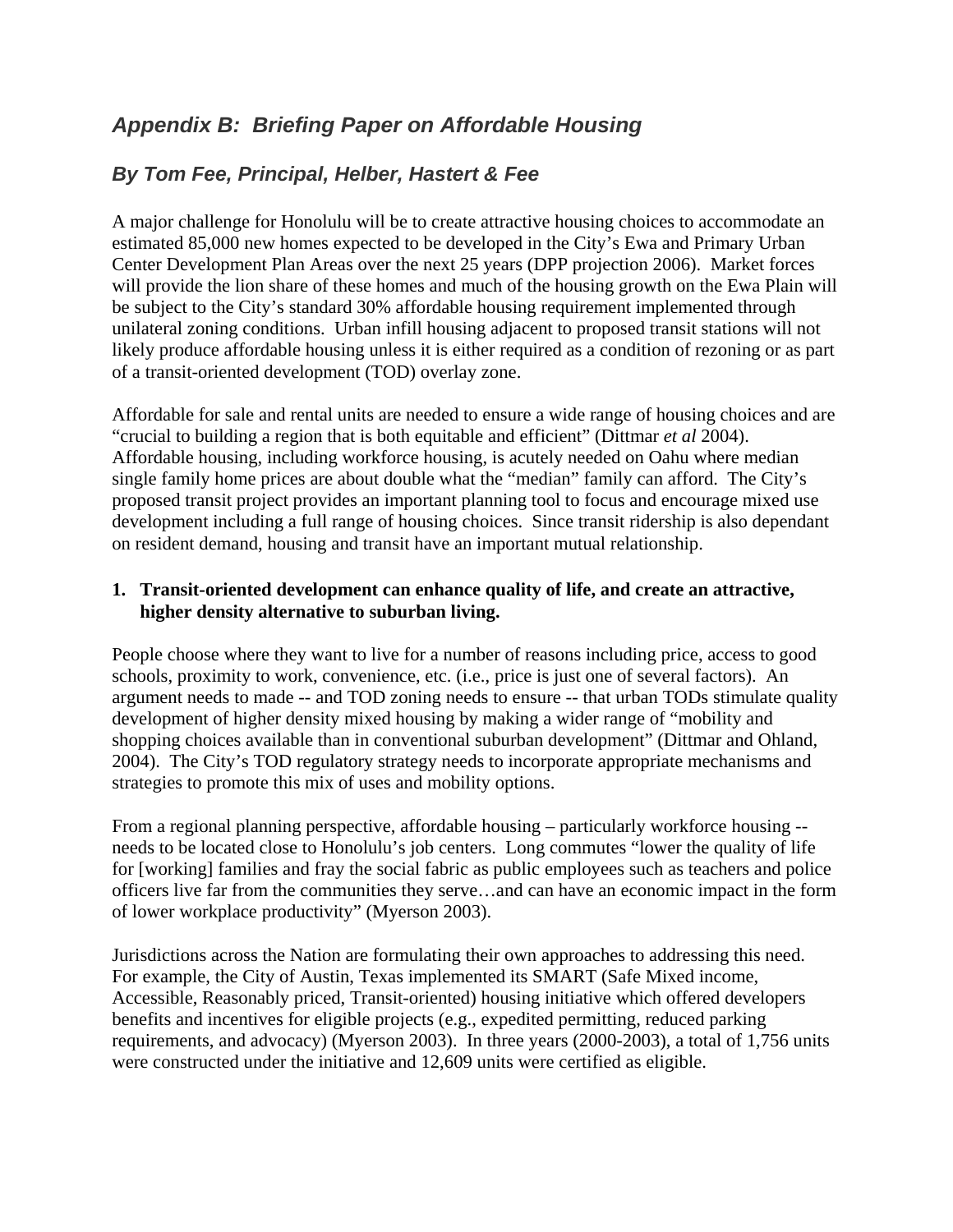Housing, including affordable housing, may only be suitable at a subset of the 21 stations identified along Honolulu's "minimum operable segment" due to lack of available land, site character, etc. (e.g., lower density suburban mall locations versus higher density urban sites). It's understood that some of the siting conditions are dynamic, and in the long term, most stations would support at least some level of transit-oriented housing. Clearly, some station locations will have immediate/short term desirability while other locations will have more long term potential. A careful analysis of each station area is needed to identify and scale potential for affordable housing opportunities.

## **2. Transit can make housing more affordable by reducing household automobile costs.**

The average household spends 32 cents of each after tax dollar on housing and *19 cents* on transportation (Calthorpe in Dittmar and Ohland, 2004). A family of four earning the median income in Honolulu in 2006 (\$71,300) can afford to spend about \$325,000 for a home (5% down, 6.5%, 30-year rate). By comparison, median single and multi family home prices in Honolulu are currently \$615,000 and \$320,000, respectively (February 2007 as reported in PBN March 5, 2007). Only about half of Oahu's households can afford to purchase a condo and only a small percentage can afford to purchase a single family home. The availability of affordable housing is therefore an extremely important public policy issue.

Avoiding one car in the household would allow the family to purchase 16% to 36% more home with their income,<sup>[1](#page-39-0)</sup> or spend less of their income on housing. Household cost savings associated with transit is recognized in the "Location Efficient Mortgage" product now available to homebuyers near transit lines in the metropolitan areas of Chicago, Los Angeles County, San Francisco Bay, and the city of Seattle. "LEMs" enable homebuyers to qualify for a higher loanto earning ratio (purchase more home with the same amount of income) in transit-accessible, urban-style communities (Southern California Association of Governments n.d.).

In "Lessons Learned" from the Atlanta Case Study, Dittmar and Ohland, (2004) notes that "TOD planning should include measures to preserve existing affordable housing and incentives to build new affordable housing, because significant new investments in neighborhoods will drive up property values and price low income tenants out." Although transit "can be an important catalyst for residential renewal" (ibid), the process needs to be managed carefully to minimize this unintended consequence. Once new affordable housing is built, it's important that it stays affordable over time. Forest City Enterprises, developer of the 4,700-acre Stapleton project in Denver, maintains long term affordability of owner-occupied homes through 30-year deed restrictions, allowing owners to realize some appreciation but keeping prices below market value (Myerson 2003).

Also, based on the narrow reasoning discussed above, investment in transit could be reconceived as an affordable housing subsidy. If the sole objective were to develop affordable housing, there

 $\overline{a}$ 

<span id="page-39-0"></span><sup>&</sup>lt;sup>1</sup> The average cost of automobile use is estimated at between \$8,000 to \$18,000/year depending on the car (Runzheimer International 2006) --not including the cost of parking which can add an additional \$2,400/year for downtown Honolulu workers (@ \$20-35K/stall to build). The reduction of one car per household due to the proximity of transit could provide a household with between \$52,000 to \$118,000 of a 30-year mortgage at 6.5% interest.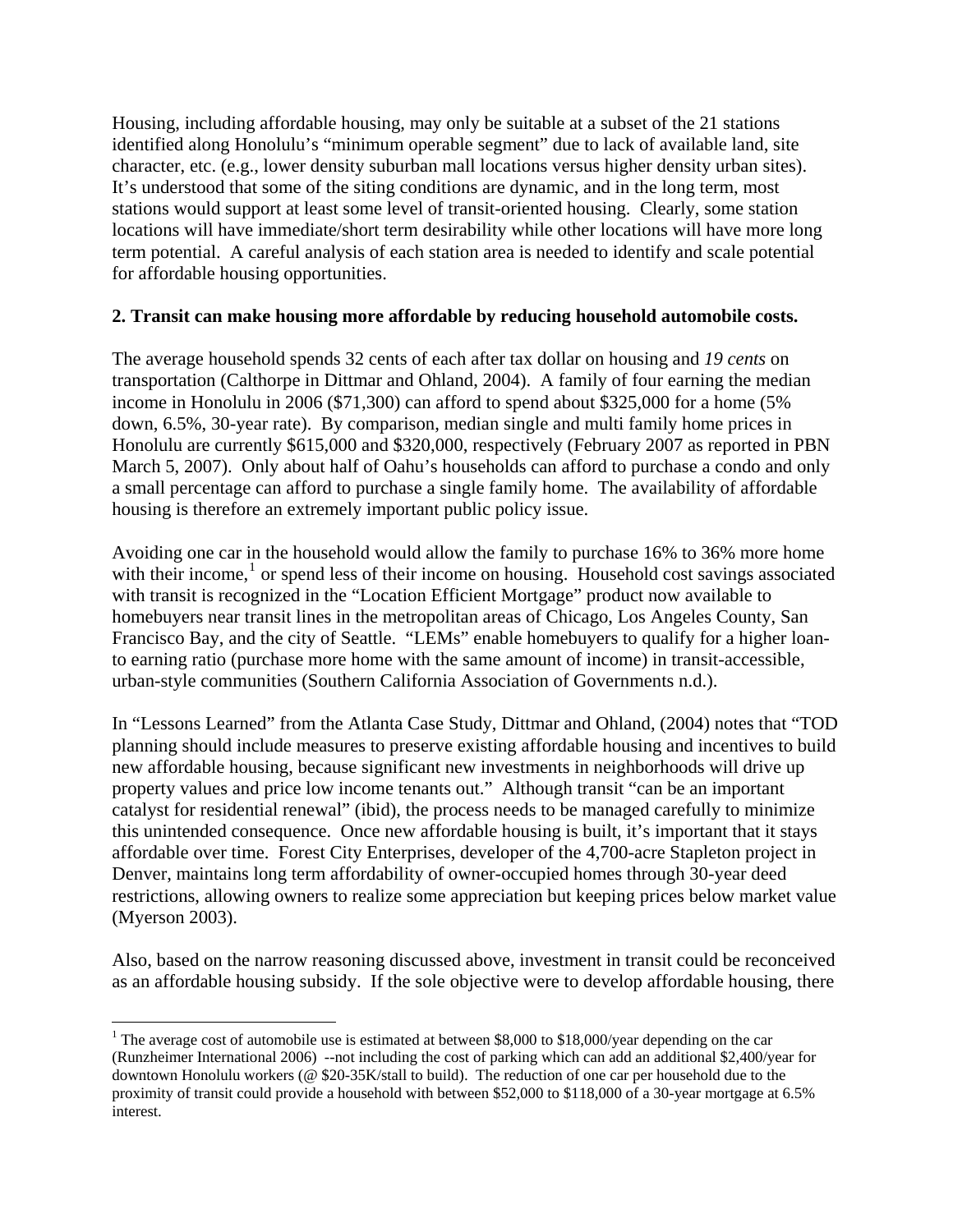may well be a more efficient way to subsidize it. It's important to keep in mind that transit provides far more benefits than just affordable housing (Dittmar and Ohland 2004).

## **3. Implementation mechanisms**

The City has a number of tools at its disposal to encourage development of transit-oriented affordable housing.

## *3.1 Rezoning*

Properties requiring rezoning for residential use would need to satisfy the City's standard 30% affordable housing requirement issued as part its unilateral conditions.

## *3.2 TOD Overlay*

DPP is in the process of drafting a TOD "regulatory strategy" that presumably will consider affordable housing incentives mentioned in the Mayor's Affordable Housing Advisory Committee issue paper (April 2006) and the Urban Land Institute's "Hard at Work for Workforce Housing" article (Myerson 2003) that would be available to projects not requiring a rezoning action. These incentives include: expanded range of permitted uses, reduced parking ratios, density and height bonuses, property tax credits, expedited processing, reduced/waived sewer and water development charges, and exemptions from park dedication ordinance requirements.

The City also has the ability to increase the "attractiveness" of developing affordable housing via a variety of funding mechanisms also mentioned in the Affordable Housing Advisory Committee issue paper (April 2006), including: tax exempt multi family revenue bonds, real property tax exemptions, community facilities district and/or tax increment financing, targeted use of Community Development Block Grant and  $HOME<sup>2</sup>$  $HOME<sup>2</sup>$  $HOME<sup>2</sup>$  funds, etc.). Application of these various tools and incentives would need to be negotiated on a project-by-project basis given the variety of conditions and circumstances across the City.

Land cost is a critical component in the development *pro forma*. The City should take a more direct role in stimulating development of transit-oriented affordable housing projects by donating or purchasing/writing down strategically located lands in the vicinity of transit stations.

## **4. Follow-on actions**

A partial list of actions based on a cursory study is provided below.

## *4.1 Short Term*

 $\overline{a}$ 

1. Coordinate with advocacy groups such as the City's Affordable Housing Advisory Committee, Housing Hawaii and ULI Hawaii's Affordable and Workforce Housing **Committee** 

<span id="page-40-0"></span> $2$  Federal block grant to State and local governments designed exclusively to create affordable housing for lowincome households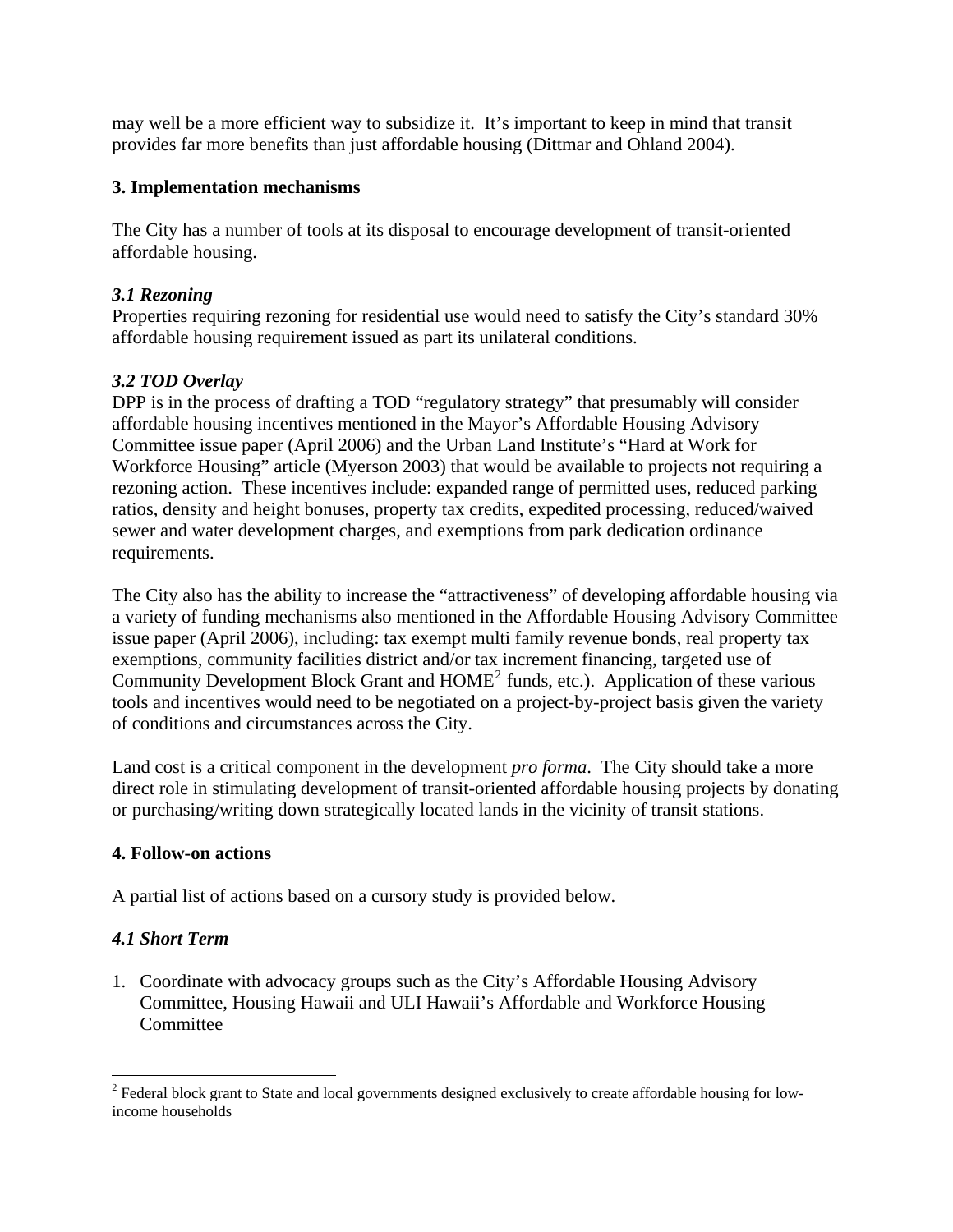- 2. Review housing study prepared by Bill Lee/ERA for the 1992 Honolulu rail project (suggested by D. Davidson)
- 3. Complete interviews with affordable housing proponents (e.g., K. Carney, S. Murata, C. Wathen, etc.)

## *4.2 Long Term*

- 1. Compile land use inventories within one mile of each transit station to identify City-owned land and opportunities for leveraging affordable housing (e.g., short, mid and long term potential, etc.)
- 2. Update the City's development and special area plans to include TOD definitions and planning guidelines related to TOD-related affordable housing
- 3. Prepare an affordable housing element of the pending TOD regulatory strategy that identifies goals, objectives and implementing strategies.

## **References:**

Hank Dittmar and Gloria Ohland. 2004.The New Transit Town: Best Practices in Transit Oriented Design. Island Press, Washington DC.

Honolulu Department of Planning and Permitting. April 2006. *Annual Report on the Status of Land Use on Oahu, Fiscal Year 2005*.

Mayor's Affordable Housing Advisory Committee Report and Recommendations. April 2006.

Myerson, Deborah L. "Hard at Work for Workforce Housing*," Urban Land,* September 2003.

Runzheimer International. *Annual Vehicle Cist Update: Runzheimer Analyzes 2007 Car, Van and Light Truck Costs*. September 30, 2006.[http://www.runzheimer.com/](http://www.runzheimer.com/Web/ALL/news.2006.09.30.aspx%20accessde%20April%2010)  [Web/ALL/news.2006.09.30.aspx](http://www.runzheimer.com/Web/ALL/news.2006.09.30.aspx%20accessde%20April%2010) *,* accessed April 10, 2007.

Southern California Association of Governments. *The Location Efficient Mortgage*<sup>SM</sup> Making *Urban Living More Accessible.* [http://www.scag.ca.gov/lem/lem.htm accessed April 10,](http://www.scag.ca.gov/lem/lem.htm%20accessed%20April%2010) 2007.

The Auditor. 2005. *Hawai'i 2050 Sustainability Task Force Report: A Report to the Governor and the Legislature of the State of Hawai'i*. Honolulu, Hawaii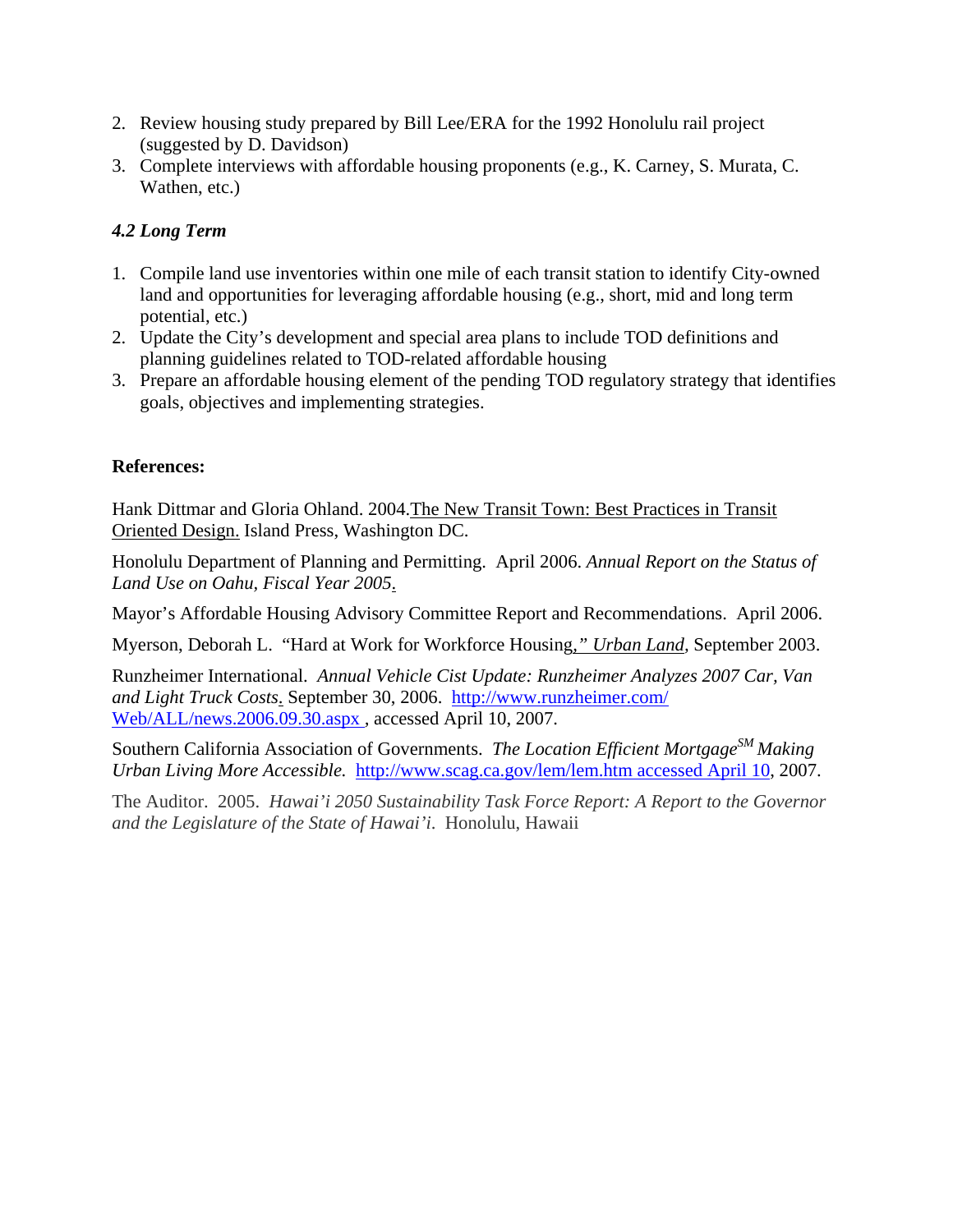# *Appendix C: Briefing Paper on Transit Authority Roles in TOD*

## *By Dennis Silva, AICP*

## **Outreach & Education**

Public outreach and education have constituted a lion's share of TOD activities among U.S. transit agencies. Most outreach by transit agencies involves technical assistance on TOD planning matters. The most common approach to general-public outreach on TOD matters has been design charrettes, that is, neighborhood meetings where residents and business-owners participate in the design of a master plan for a station area under the assistance of trained professionals (TCRP Report 102, p. 43). Outreach is significant in helping to initiate projects.

## **Federal Roles & Involvement**

The primary role of the federal government has been to encourage the growth of TOD is one of funding. National policies and programs that have promoted TOD and joint development include:

*New Joint Development Policy:* Permits transit agencies to sell land holdings financed by federal grants without having to return proceeds as long as funds are used to "help shape the community that is being served by the transit system."

*New Starts Criteria:* This policy mandates that applicants for federal New Starts funds carefully address land-use matters as part of their capital investments. The key to successful applications for highly competitive New Starts funding are "transit supportive existing land-use policies and future patterns," "supportive zoning regulations near transit stations," "tools to implement landuse policies," and "the performance of land-use policies." Several recent studies have concluded that this policy has spurred U.S. transit properties to take land-use matters and transit-supportive planning far more seriously than in the past (TCRP Report 102, pp. 48-49).

## **Case Examples of TOD Powers in Transit Authorities**

The following is a summary of the types of powers exercised in six different Transit Authorities. This summary illustrates how Transit Authorities implemented TOD in various political and economic climates.

Metropolitan Washington, D.C. is considered a major success story in part because of the degree to which is succeeded in shaping land use as a goal of the original transit investment. Signature TOD abound in the District of Columbia, surrounding cities, and increasingly in outlying suburbs, a result of rebounding markets for in-town housing and commercial space, unfettered market forces, and interventionist public actions. Metrorail's ambitious joint development program adds riders to trains and revenues to public reserves, serving as a model for the nation (TCRP Report 102, p. 463).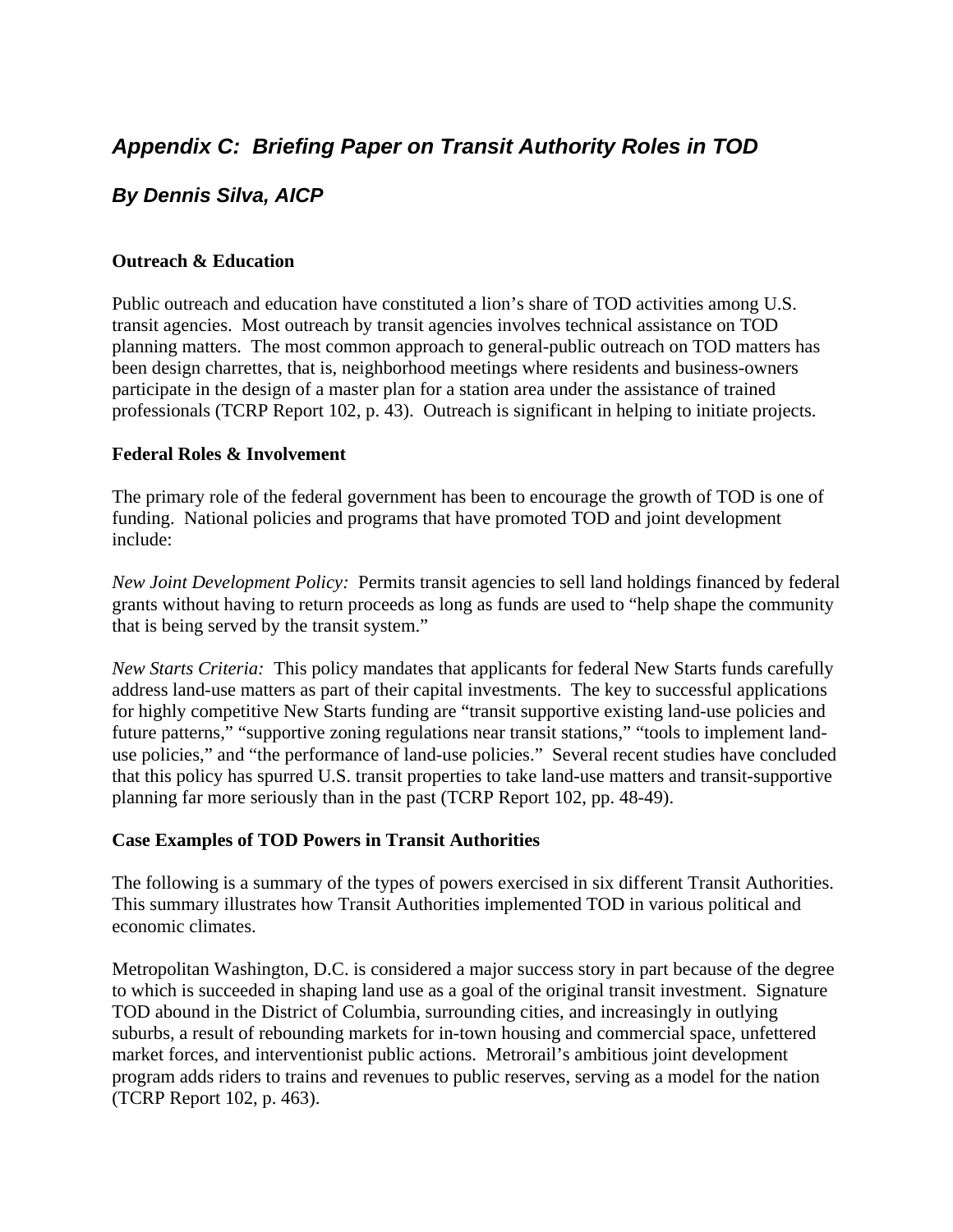Boston is an urban TOD success in large part because central-city real estate is hot. Outside the city proper, however, TOD has failed to materialize, partly a consequence of inadequate attention to NIMBY opposition.

Three areas where TODs have sprouted in suburban settings are northeast New Jersey, metropolitan Chicago, and the Dallas metroplex. Northeast New Jersey's TOD market is booming thanks to major rail improvements that have dramatically reduced the amount of time it takes to rail commute into Manhattan. Its experiences remind us that the quality of transit services is often of paramount importance. Swift and direct rail connections to major urban centers that provide travel-time savings over the automobile are guaranteed ways to generating TODs.

Metropolitan Chicago's suburban TOD successes owe much to local political leadership and careful station-area planning. In greater Dallas, TOD leadership has come mainly from the private sector, spawning compact, mixed-use development near light-rail stops in places like Plano and Richardson, development that only a decade or so ago would have been unimaginable. Metropolitan Denver has similarly witnessed suburban TOD because of community activism and an urban renaissance in and around major transit corridors (TCRP Report 102, p. 463).

Portland is the most extreme case of pushing the TOD envelope in the United States, courtesy of regional visioning and planning, extensive interagency agreements, regulatory controls, and incentives that encourage densities that exceed those that would be achieved through normal market forces. Portland is the best example of TOD planning and implementation at a regional scale in the United States, and like Boston and Denver, it has entered a new phase that focuses on constructing central-city infill projects close to rail corridors (TCRP Report 102, pp. 463-464).

Despite a consolidated government structure that has centralized planning and transit functions, Miami-Dade County has struggled in its pursuit of TOD. In the absence of proactive public policies, the market has failed to spawn TOD, not only in prime real-estate locations, but also in communities that are most in need of development.

## **Fiscal Considerations and Partnerships**

How do Transit Authorities obtain revenue to do all of the planning and development associated with TOD?

TODs benefit from recapturing some of the value conferred by transit investments to generate revenues needed for ancillary improvements. Entrepreneurial transit agencies, like Washington D.C.'s WMATA, have over the years recaptured value through aggressive joint development activities, including land leases and station interface programs. WMATA pegs lease revenues to the values of surrounding properties, thus ensuring that it benefits from land appreciation after a lease with a developer has been invoked.

Creative financing is essential to spreading the risks, expanding the base of knowledge and experience, and tapping into the fiscal advantages of certain partners, such as local governments'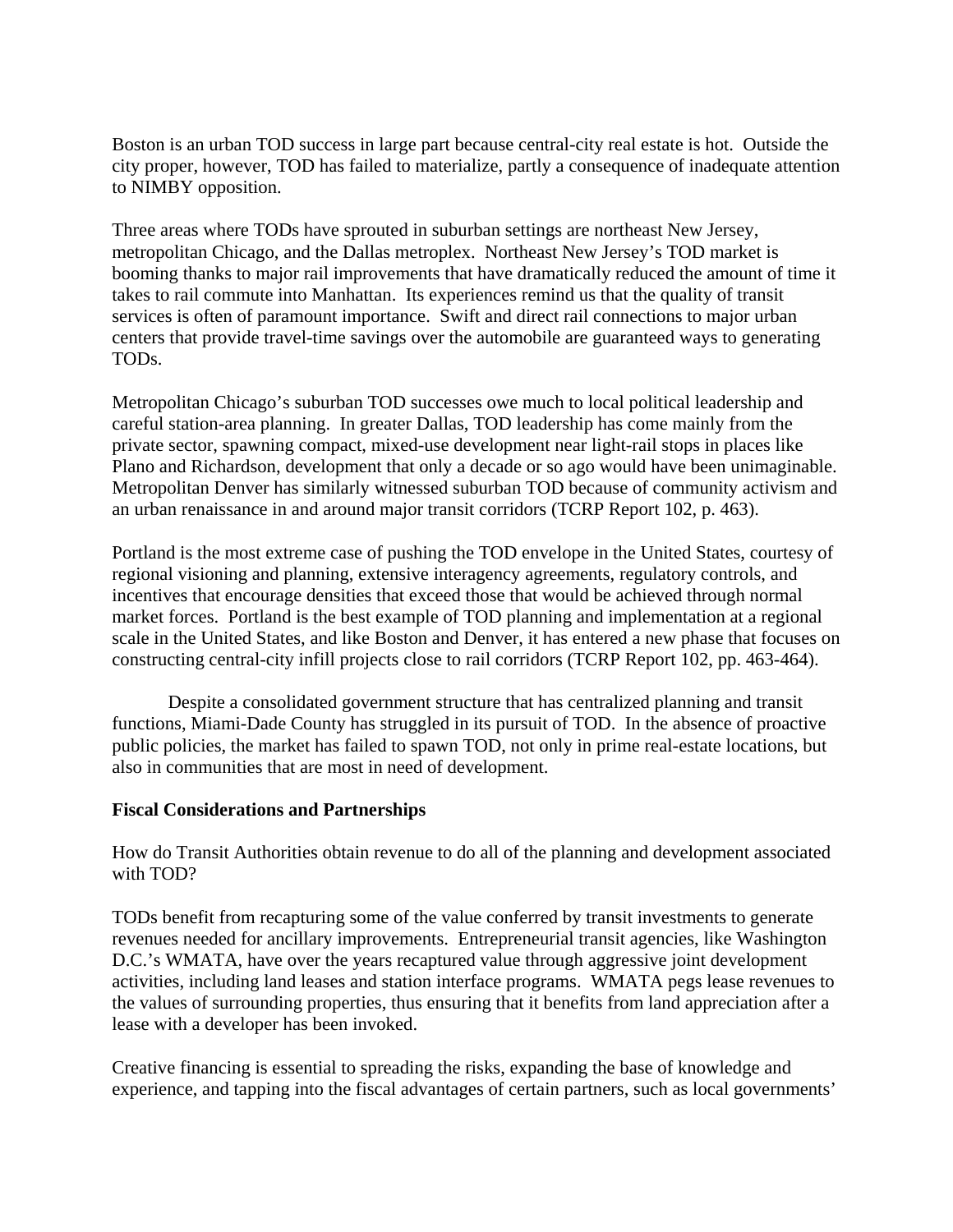superior bond ratings and guarantees, to make projects pencil out. Local governments are often in a position to offer revenue bonds at favorable rates, use tax-exempt fiscal instruments, and secure loan guarantees backed by the federal government.

A transit agency may be in a position to contribute critical parcels through land swaps or the provision of easements. In built-up settings with smaller lots under multiple owners, no one party can create TOD on its own. Experiences with risky mixed-use investments in marginal urban districts like Barrio Logan in San Diego, Overtown in Miami, and El Cerrito del Norte in the San Francisco Bay Area underscore the importance of creative multilateral financing (TCRP Report 102, p. 460).

## **References**

Dittmar, Hank and Gloria Ohland. 2004. *The New Transit Town: Best Practices in Transit Oriented Design.* Island Press, Washington DC.

Smart Growth America. 2005. CD ROM on *Smart Growth Software*.

Transportation Cooperative Research Program Report No. 102 *Transit Oriented Development in the United States: Experiences, Challenges and Prospect.*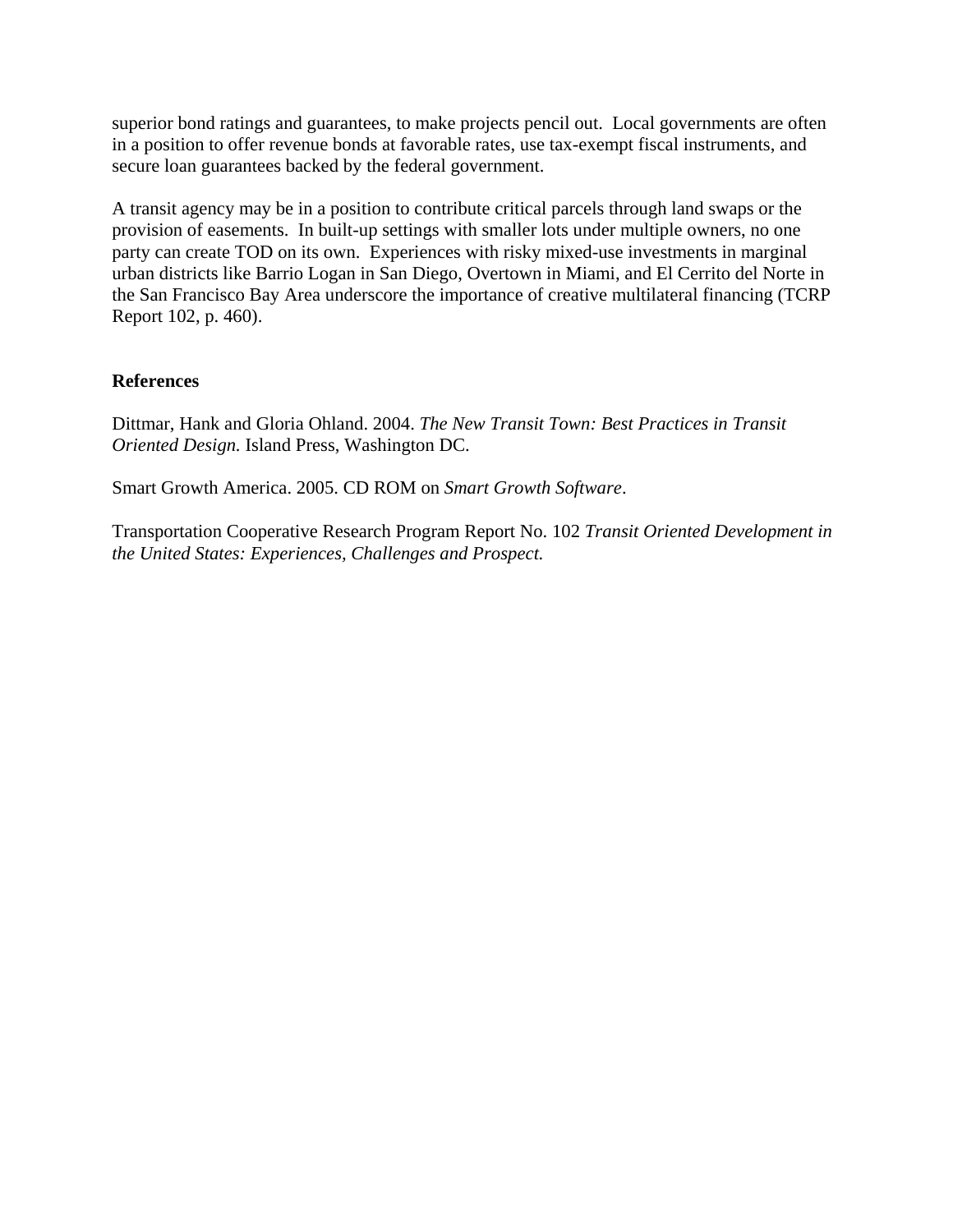## **APPENDIX D**

# **What Can Honolulu Learn from Other Cities about Transit-Oriented Development?**

Peter G. Flachsbart, PhD, AICP Associate Professor Department of Urban and Regional Planning University of Hawai'i at Manoa 2424 Maile Way, Saunders 107 Honolulu, HI 96822 Phone: (808) 956-8684 e-mail: flachsba@hawaii.edu

Paper presented at

Panel Discussion 1: The New Mobility: Honolulu Architecture + Movement Seventh International Symposium on Asia Pacific Architecture School of Architecture University of Hawai'i at Manoa Honolulu, Hawai'i

June 14-16, 2007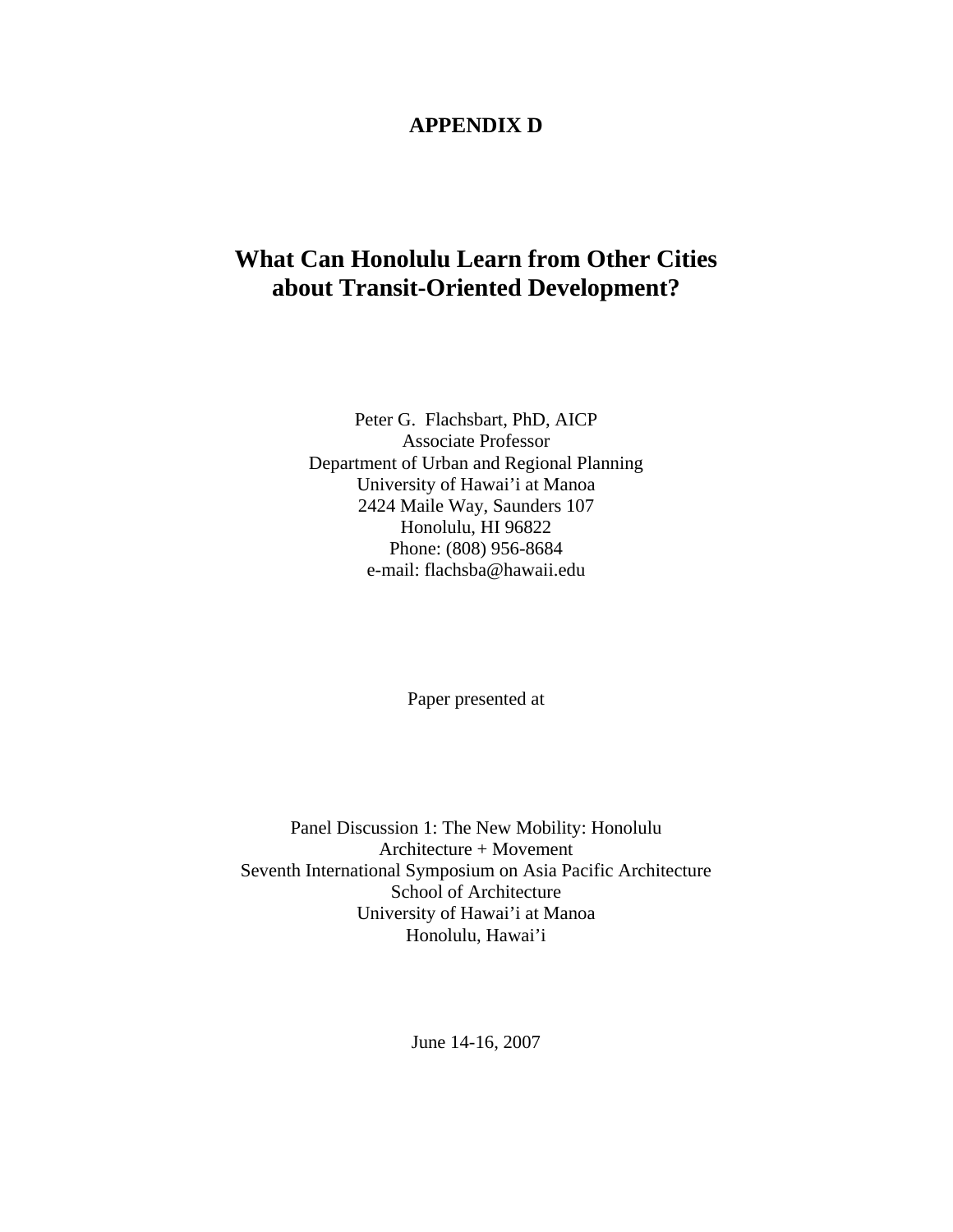#### **Acknowledgment**

Research for this paper was supported in part by a contract (No. C66057) between the Department of Urban and Regional Planning at the University of Hawai'i and the City Council of the City and County of Honolulu. This contract supports a project titled "Transit Oriented Community-based Development." The purpose of the project is to develop models of community-based planning for three neighborhoods in Honolulu's urban core that will be impacted by the city's high-capacity transit development project. Dr. Sharon Miyashiro of the Department of Urban and Regional Planning is the Principal Investigator of the project. The author would also like to acknowledge Evelyn Tenorio, who assisted him in gathering information for the paper. The paper is a working draft and has not been subject to peer review. The views expressed in the paper are the sole opinions of the author and not those of others involved with the project.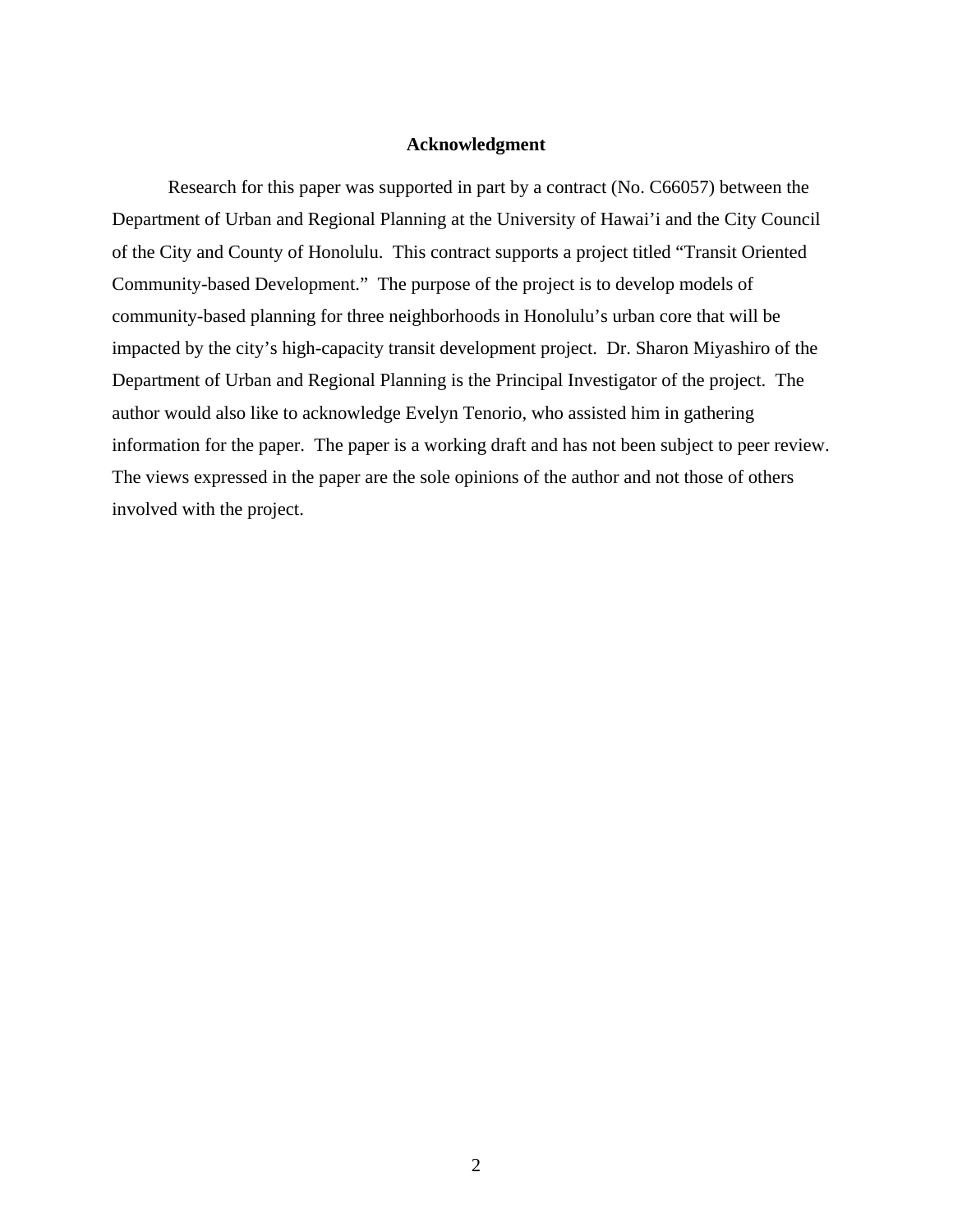## **Table of Contents**

| Acknowledgment                                                        | $\overline{2}$ |
|-----------------------------------------------------------------------|----------------|
| Introduction                                                          | $\overline{4}$ |
| What is TOD?                                                          | 5              |
| What is transit joint development?                                    | 5              |
| What are transit villages?                                            | 6              |
| A variety of TODs                                                     | 6              |
| What are the benefits of TOD?                                         | 9              |
| Have federal mandates changed?                                        | 11             |
| What are useful sources of information on TOD?                        | 12             |
| Is there an emerging market for TOD?                                  | 13             |
| Why is TOD difficult to achieve?                                      | 15             |
| What are the prerequisites for TOD?                                   | 16             |
| What lessons can Honolulu planners learn from other cities about TOD? | 18             |
| Final remarks                                                         | 23             |
| References                                                            | 23             |
| Appendix A: TOD Internet Sites                                        | 27             |
| Appendix B: TOD Issues and Questions                                  | 28             |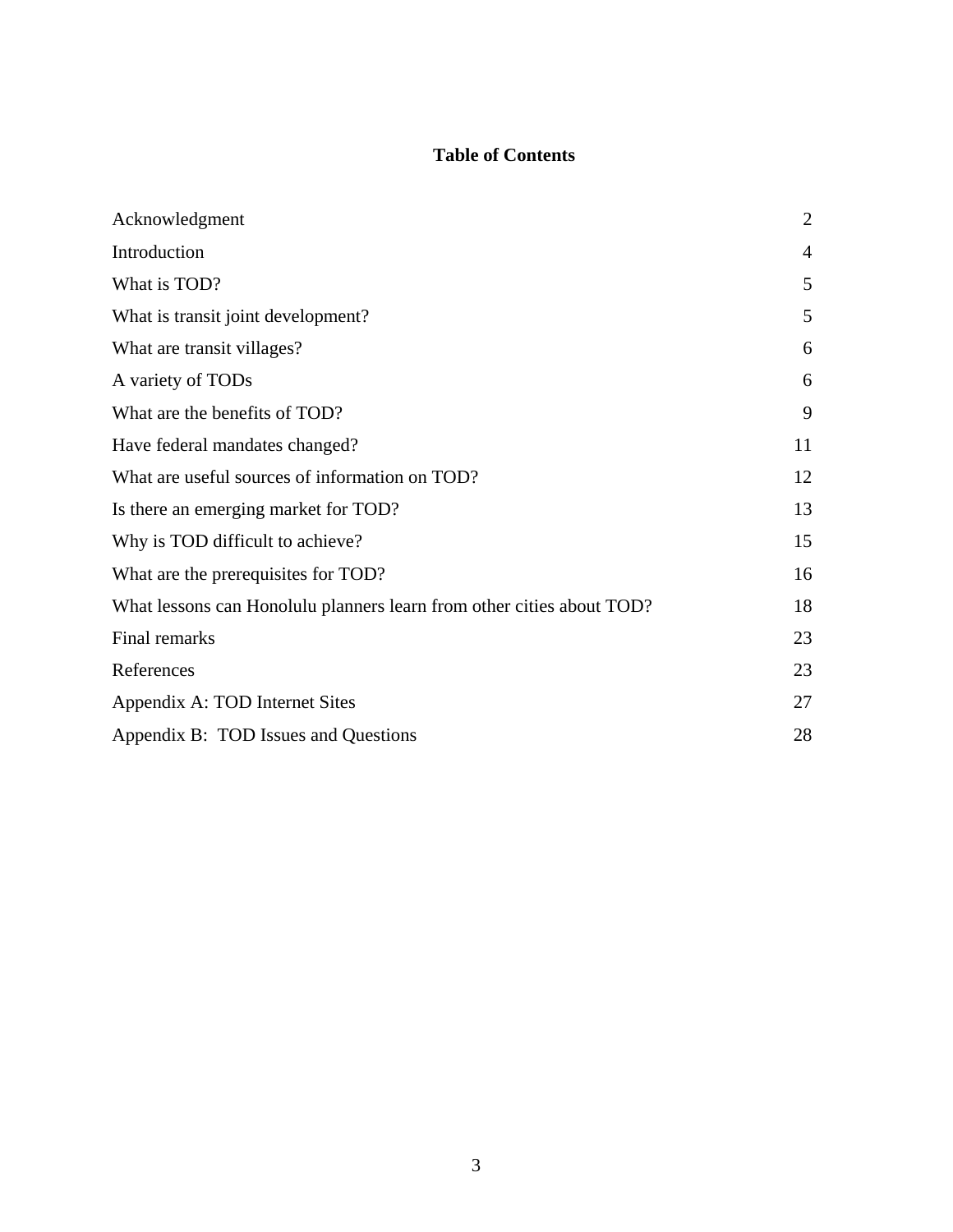#### **Introduction**

 The two salient features of the American way of life since the end of World War II have been low-density living and high personal mobility. Public opinion surveys and market behavior would indicate that the vast majority of Americans prefer automobiles and suburban lifestyles. Federal policies and programs (i.e., those affecting freeway construction and home mortgages) have encouraged low residential densities in many U.S. cities including Honolulu. (Altshuler, 1979)

In recent years, questions have been raised as to whether market forces and consumer preferences should be the sole determinants of urban form and mobility on the Island of O'ahu, given the state's dependence on foreign oil and new threats from global climate change. Hawai'i relies on a volatile global energy market for its oil supplies and it often leads the nation in having the highest retail price of gasoline. Many social commentators have said that urban sprawl is not sustainable, because sprawl entails excessive energy, environmental, economic, and social costs that will negatively affect future generations (Newman and Kenworthy, 1999; Kunstler, 2005). These costs are more severe on an island such as O'ahu, where planners must accommodate population growth with limited land and public funds for highway improvements and infrastructure extensions for new subdivisions. Moreover, housing prices have escalated rapidly on O'ahu since 2000. As a result, single-family homes are out of reach for many first-time homebuyers, even those who consider themselves middle class.

To address these and other planning issues, the Legislature of the State of Hawai'i formed a task force in 2005 to develop a "Sustainability Plan" for the year 2050. The plan intends to promote more sustainable and livable communities in Hawai'i. (The Auditor, 2005) There is growing evidence that transit-oriented development (TOD), if carefully planned, can play a role in achieving these goals in cities that have invested in bus and rail transit improvements (Belzer and Autler, 2002; Dittmar and Ohland, 2004).

This paper addresses the following question: What can planners in Honolulu learn about TOD from other cities that have invested in bus or rail fixed-guideway systems? Although this paper does not provide a comprehensive answer to this question, it attempts to provide enough information to show that local planners face a steep learning curve on this subject.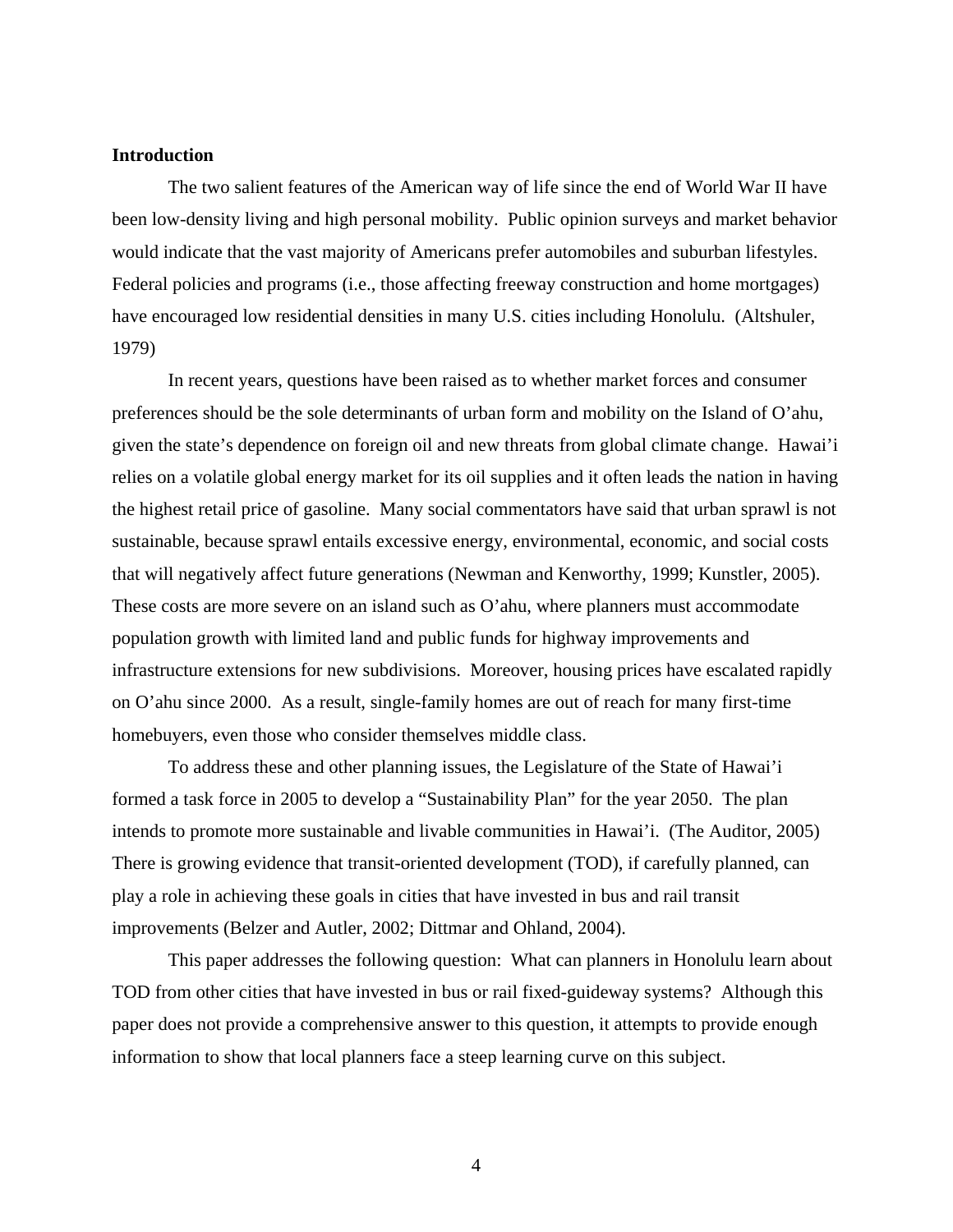#### **What is TOD?**

In *The Next American Metropolis*, architect Peter Calthorpe describes TOD as "a mixeduse community within an average 2,000-foot walking distance of a transit stop and core commercial area. TODs mix residential, retail, office, open space, and public uses in a walkable environment, making it convenient for residents and employees to travel by transit, bicycle, foot, or car." (Calthorpe, 1993, p. 56) According to Calthorpe (1993), urban TODs should be located directly on rail transit lines and neighborhood TODs should be located along local bus lines that feed directly into rail transit lines. He describes urban TODs as denser and more focused on employment opportunities than are neighborhood TODs, which tend to emphasize housing.

Calthorpe (1993) said that the minimum residential density for TODs with a housing component should average 15 units per acre. This figure is close to the density of streetcar suburbs of the early  $20<sup>th</sup>$  century (Warner, 1962), and significantly higher than today's typical suburban developments, which are closer to 4 or 5 dwelling units per acre (Audirac, 1999). Similarly, Bernick and Cervero (1997) prescribed 15 housing units per acre for TODs with mixtures of small-lot single-family homes and duplexes or triplexes. These density recommendations come from the pioneering work on public transportation and land use policy by Pushkarev and Zupan (1977)

Besides higher than average densities, TOD typically will have a mixture of land uses (residential, office and retail), a defined center, and buildings whose design and orientation facilitate transit use and pedestrian activity. Together, these land use and design features enable TODs to reduce (in theory) the use of single-occupant motor vehicles and enhance transit investments by bringing potential riders closer to transit facilities.

#### **What is transit joint development?**

Transit joint development (TJD) is another term found in the literature on TOD. TJD refers to development at, above, below, or adjacent to a transit facility on property that is controlled by the transit agency. In contrast, TOD refers to any development that occurs—on land owned by the transit agency or others—in the general vicinity of a station. Cervero et al. (1992) said that TJD is based on a *quid pro quo*. In TJD, private development benefits from higher occupancy rates and sales volumes due to its location at or directly adjacent to a station, and transit agencies benefit from increased ridership and a stream of lease income.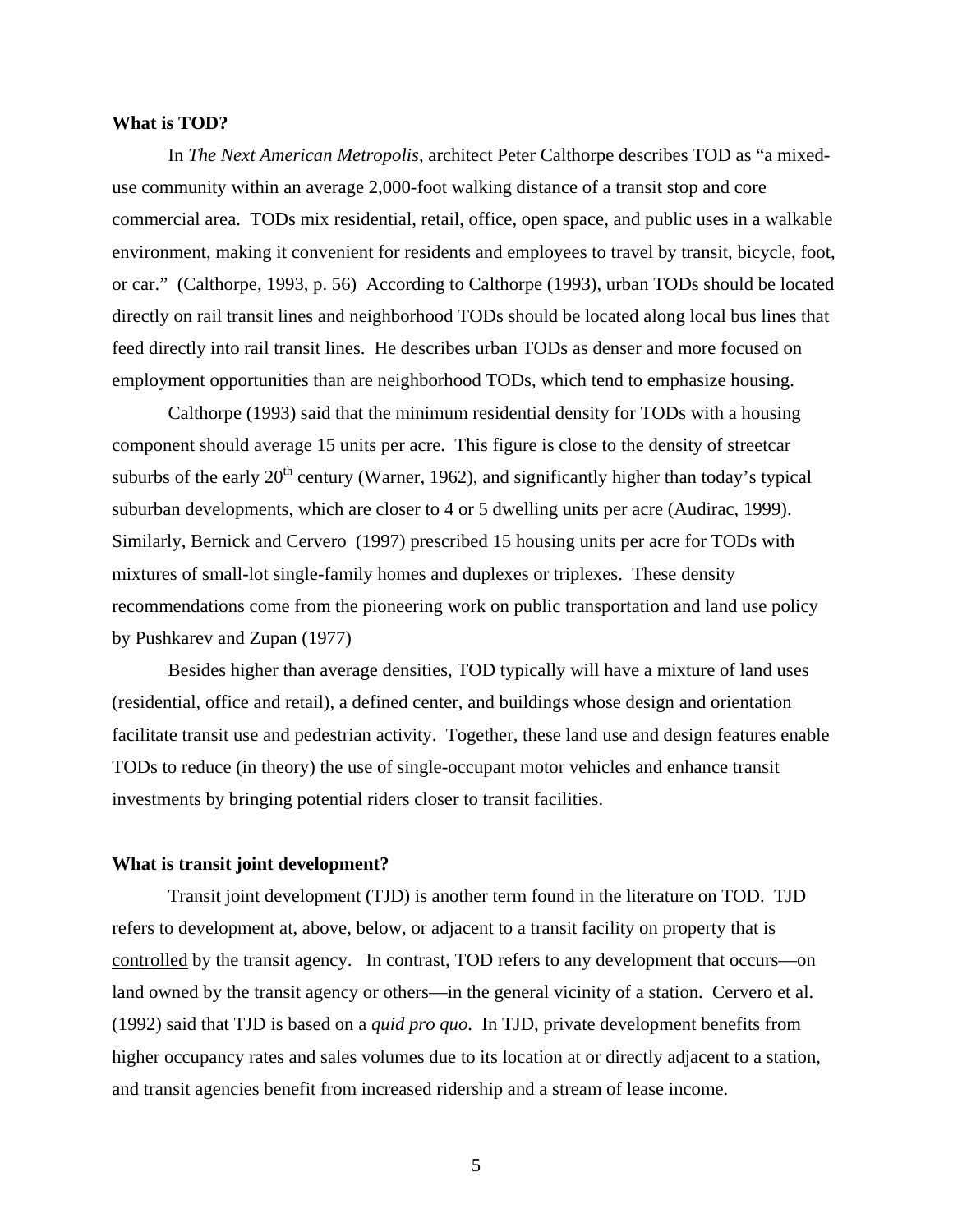#### **What are transit villages?**

Unlike other forms of development, planners believe that a TOD should function as both a transit node or station within the larger regional or metropolitan system and as a good place to live, work, shop, play, etc. (Dittmar and Ohland, 2004) Some planners use the term "transit village" to describe this type of TOD (Bernick and Cervero, 1997). Transit villages are quite similar to TODs, and sometimes the two terms are used interchangeably.

Transit villages borrow from the visions of early city planners such as Ebenezer Howard. In the late  $19<sup>th</sup>$  century, Howard advanced the idea of building garden cities that would orbit London. Garden cities were separated by protected greenbelts and connected by inter-municipal railways (Howard, 1898). In the United States, examples of early streetcar neighborhoods include the Back Bay area of Boston, Riverside near Chicago, Roland Park in Baltimore, and central Pasadena in the Los Angeles area. These neighborhoods, some of which were designed by Andrew Jackson Downing and Frederick Law Olmstead, depended on pedestrian access to transit to reach downtown jobs and neighborhood centers, since they were built prior to the invention of the automobile. Europe offers the best modern-day examples of transit village development. In Europe, dozens of compact, mixed-use satellite communities are interconnected by regional rail systems in metropolises such as Stockholm and Copenhagen. (Cervero, 1994)

Transit villages are generally more *ad hoc* in nature and almost all of them are located on rail rather than bus lines. Gillham (2002) says that transit villages may lack the detailed physical design guidelines of some TODs, such as those designed by architect Peter Calthorpe, and may be higher in density (e.g., 12 to 60 dwelling units per acre). The Fruitvale project on the Bay Area Rapid Transit (BART) line in Oakland, California, is an example of a transit village in a struggling inner-city area (Bernick, 1996). Fruitvale was planned to contain 500 housing units (mostly above ground-floor retail), an open-air market, a museum and library, open space, and a public plaza. When built, Fruitvale was the most extensive transit village in an inner-city location in the United States.

#### **A variety of TODs**

While planners may agree on some basic definition of TOD, there is in reality a wide variety of transit-oriented development in the United States. Based on a survey of transit agencies and a literature review in late 2002, Cervero et al. (2004) identified 117 TODs in the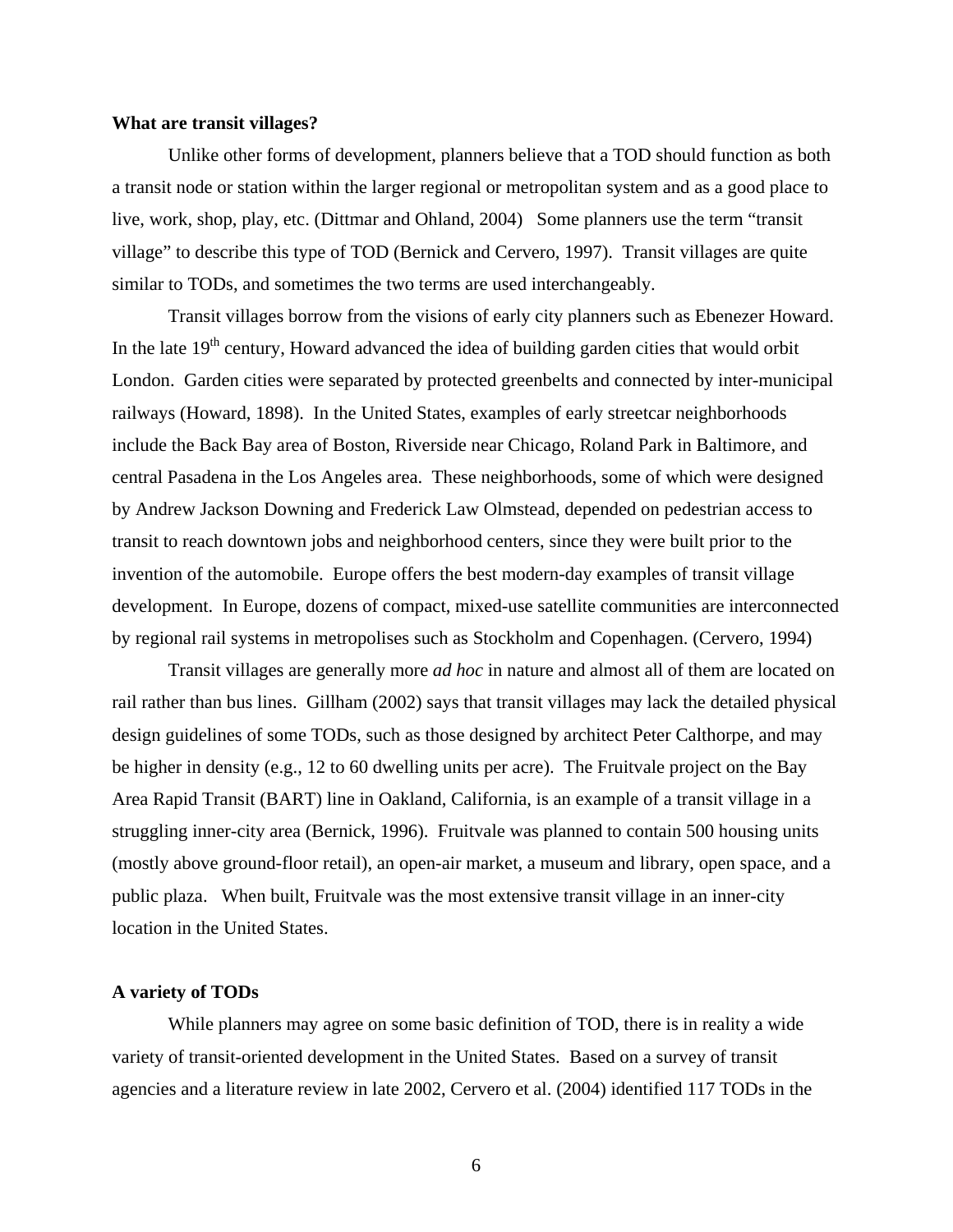United States. Although the majority of them are located in large cities with rail service, many are located in newer and older suburbs outside of central cities. Most of the TODs are served by some type of rail transit, as shown below:

| Heavy rail    | 37.4%  |
|---------------|--------|
| Light rail    | 31.3%  |
| Commuter rail | 21.8%  |
| <b>Bus</b>    | 7.8%   |
| Ferry         | 1.7%   |
|               | 100.0% |

Cervero et al. (2004) also found different definitions of TOD among 10 transit agencies, as shown in Table 1. While most definitions of TOD focus on design characteristics of transitsupportive environments, some definitions are based on smart-growth and sustainability principles.

TODs consist of different land use types in both urban and suburban locations – office, market rate and affordable housing, social services, high technology, destination and localserving retail, and mixed-use projects. TODs are often constructed at a variety of locations, ranging from new 'greenfield' sites, to 'greyfield' or 'brownfield' sites, large and small-scale urban infill projects, and the conversion of surface transit parking lots into TODs. The planning of TODs may engage a variety of participants such as private developers, transit agencies, nonprofit groups, redevelopment agencies, local governments, and public-private partnerships. Also, the financing of TODs may use various types and amounts of public subsidies, or funds that are privately financed. In most cases, constructing a TOD requires effective public/private partnerships.

It is very difficult to make generalizations about the shape and appearance of TOD projects, because each TOD creates a mix of housing, retail, office, and other uses that appears to be appropriate to the surrounding community, the transit system, and the metropolitan region. Most TOD research focuses on suburban and 'greenfield' sites of fast-growing regions in the western and southern United States. TODs exist in older cities, but they are not well publicized and largely ignored by the literature. In older cities, development along transit corridors is rarely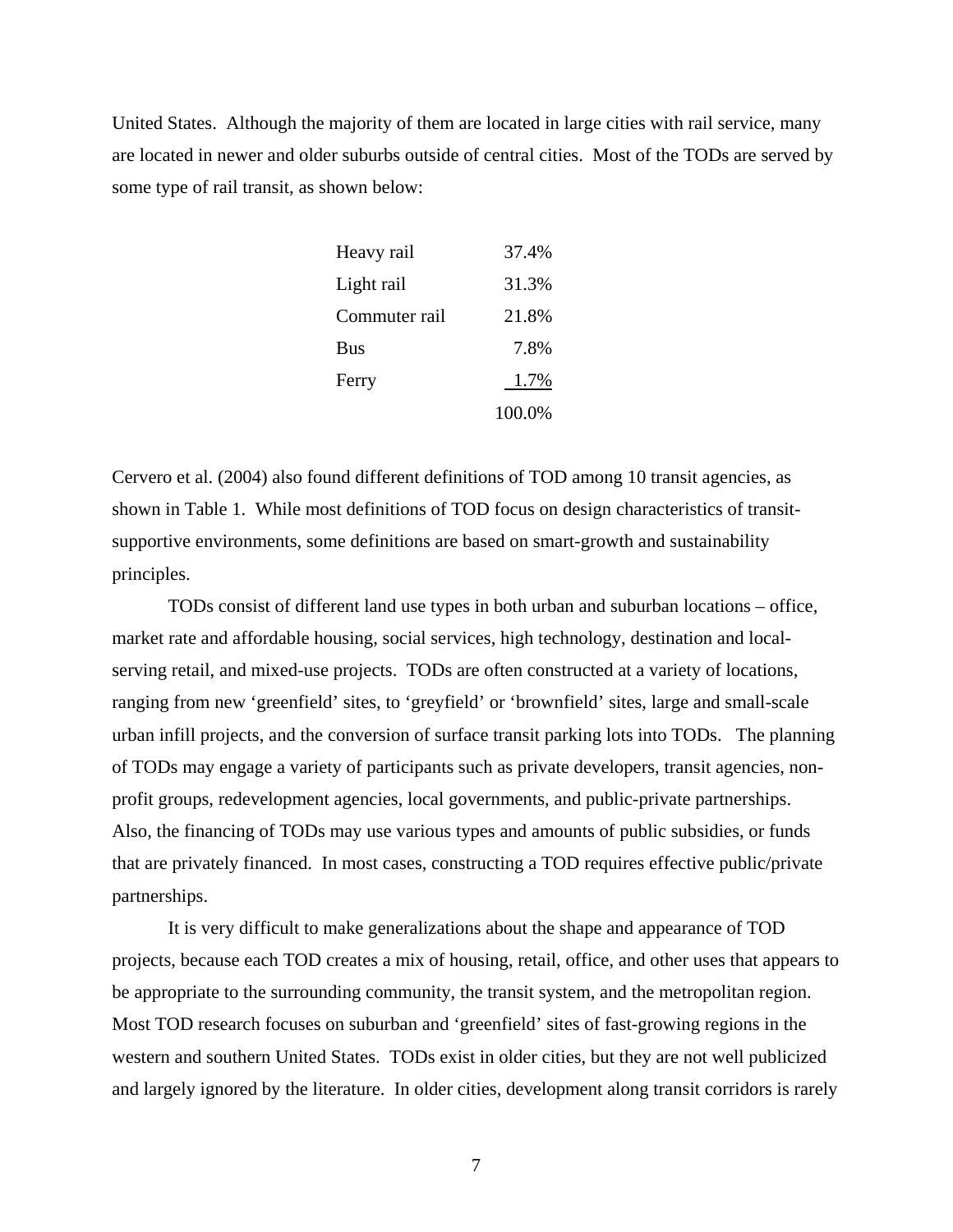| <b>Transit Agency</b>                                                       | <b>Definitions</b>                                                                                                                                                                                                                                                                                                                                                                 |
|-----------------------------------------------------------------------------|------------------------------------------------------------------------------------------------------------------------------------------------------------------------------------------------------------------------------------------------------------------------------------------------------------------------------------------------------------------------------------|
| ATLANTA: Metropolitan Atlanta Rapid Transit<br>Authority (MARTA)            | Broad concept that includes any development that benefits<br>from its proximity to a transit facility and that generates<br>significant transit ridership.                                                                                                                                                                                                                         |
| <b>ASPEN: Roaring Fork Transportation Authority</b><br>Colorado             | Land development pattern that provides a high level of<br>mobility and accessibility by supporting travel by walking,<br>bicycling, and public transit.                                                                                                                                                                                                                            |
| <b>BALTIMORE: Maryland Transit Administration</b>                           | A relatively high-density place with a mixture of residential,<br>employment, shopping, and civic uses located within an easy<br>walk of a bus or a rail transit center. The development design<br>gives preference to the pedestrian and bicyclist.                                                                                                                               |
| CHARLOTTE: Charlotte Area Transit System                                    | High-quality urban environments that are carefully planned<br>and designated to attract and retain ridership. Typically,<br>TODs provide for a pedestrian-friendly environment.                                                                                                                                                                                                    |
| NEW JERSEY: New Jersey Transit Corporation<br>(NJ TRANSIT)                  | An environment around a transit stop or station that<br>supports pedestrian and transit use, created by providing a<br>mix of land uses in a safe, clean, vibrant, and active place.                                                                                                                                                                                               |
| CHICAGO: Regional Transportation Authority of<br>Northeast Illinois (RTA)   | Development influenced by and oriented to transit service<br>that takes advantage of the market created by transit patrons.                                                                                                                                                                                                                                                        |
| ORLANDO: Central Florida Regional<br>Transportation Authority (LYNX)        | A sustainable, economically viable, livable community with<br>a balanced transportation system where walking,<br>biking, and transit are as valued as the automobile.                                                                                                                                                                                                              |
| SALT LAKE CITY: Utah Transit Authority (UTA)                                | Projects that enhance transit use, improve the quality of<br>service provided to Authority riders, or generate revenue for<br>the purpose of supporting public transit.                                                                                                                                                                                                            |
| SAN FRANCISCO: Bay Area Rapid Transit<br>Authority (BART)                   | Moderate- to higher-density development, located<br>within an easy walk of a major transit stop, generally with a<br>mix of residential, employment, and shopping opportunities<br>designed for pedestrians without excluding automobiles. TOD<br>can be new construction or redevelopment of one or more<br>buildings whose design and orientation facilitate transit use.        |
| WASHINGTON, D.C.: Washington Metropolitan<br>Area Transit Authority (WMATA) | Projects near transit stops which incorporate the<br>following smart-growth principles: reduce automobile<br>dependence; encourage high shares of pedestrian and bicycle<br>access trips in transit; help to foster safe station environments;<br>enhance physical connections to transit stations from<br>surrounding areas; and provide a vibrant mix of land-use<br>activities. |

# **Table 1. Transit Agency Definitions of TOD.**

Source: Cervero et al., 2004.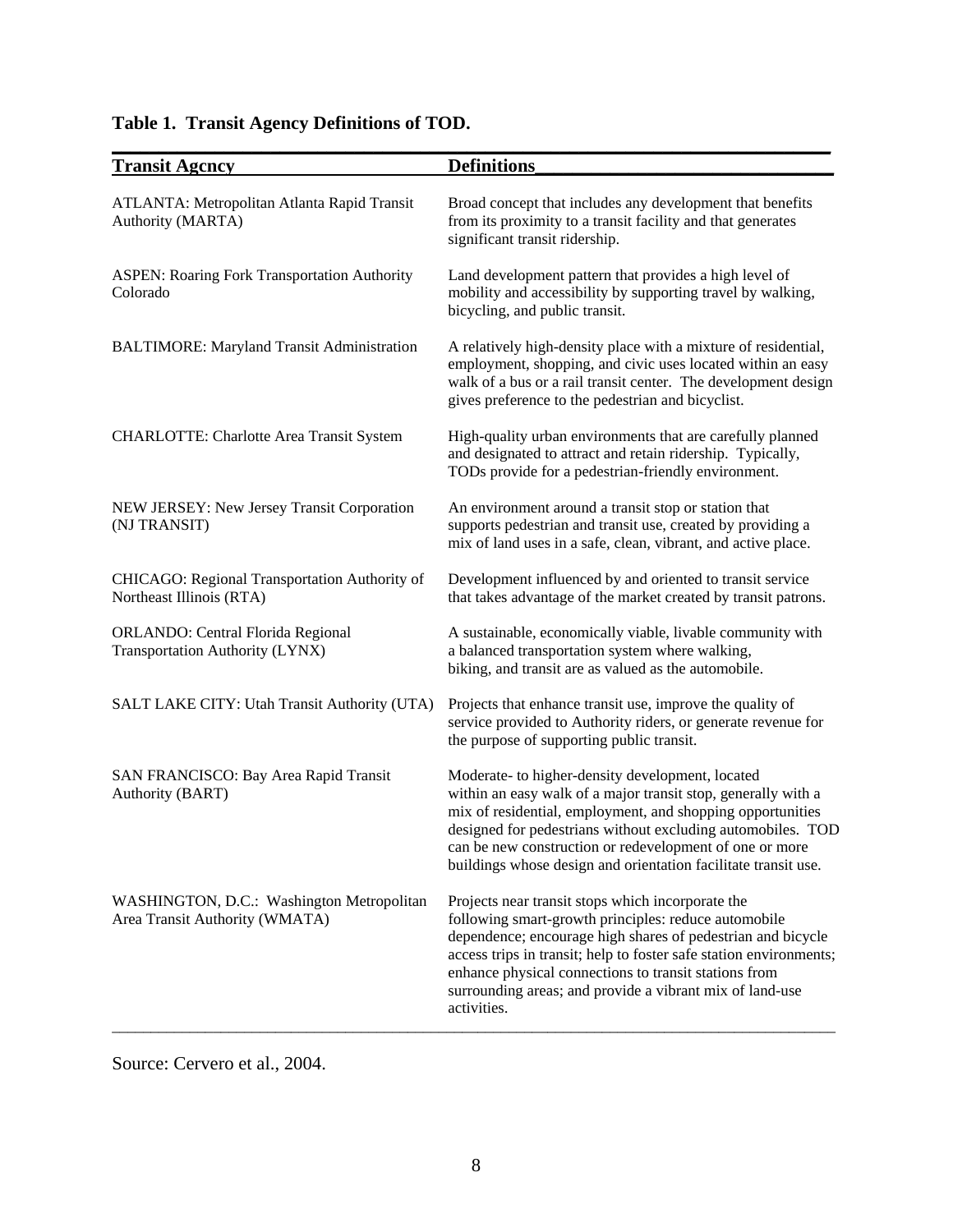called TOD; it is simply "regular development". Studies of inner-city TOD focus on the lack of it, or any type of development, especially in economically depressed areas. In each case, obstacles and opportunities that are peculiar to unique urban environments affect the shape and appearance of TODs. (Hess and Lombardi, 2004)

Inner-city TODs would appear to have greater potential for success than suburban or greenfield TODs, because inner cities have higher concentrations of homes, jobs, and amenities (Bernick and Cervero, 1997; Bae, 2002). However, some inner-city sites lack these ingredients, according to Loukaitou-Sideris and Banerjee (1996), who studied the Blue Line through South Central Los Angeles. The literature shows that TOD is least likely to succeed in places that have few amenities to offer as locational advantages (Bernick and Cervero, 1997; Loukaitou-Sideris, 2000; Bae, 2002). In comparing cities and suburbs, Hess and Lombardi (2004) argue that cities are the best sites for TOD, because they already have higher densities and mixed land uses.

#### **What are the benefits of TOD?**

Newman and Kenworthy (1999) claim that TOD has great potential for reducing automobile use, increasing transit ridership, and fostering a sense of community in neighborhoods. In theory, TODs should be able to reduce personal transportation costs, motor vehicle emissions, and dependency on fossil fuels. They should also be able to promote access to local services and amenities through walking and biking activities. In suburban areas, TODs have the potential to increase transit ridership, reduce commute distances, and decrease the cost of infrastructure extensions. Arrington and Parker (2001) claim that TOD provides even more benefits, as shown in Table 2.

Despite these claims, empirical studies of light rail transit (LRT) systems constructed in the 1980s and early 1990s revealed that LRT projects had little or no effect on land-use patterns in station areas in some cities. In some cases, there was a simple explanation. Planners know that successful mass transit systems connect activity centers at high-density locations. However, it is very difficult and expensive to build rail transit in these locations, because of the high cost of land assembly and construction, not to mention the disruption to business caused by long periods of construction in these areas. To reduce these costs, some cities route transit lines through abandoned industrial belts once served by freight trains. While this practice often reduces the cost of acquiring right-of-way, it may also lower ridership, if it prevents transit from connecting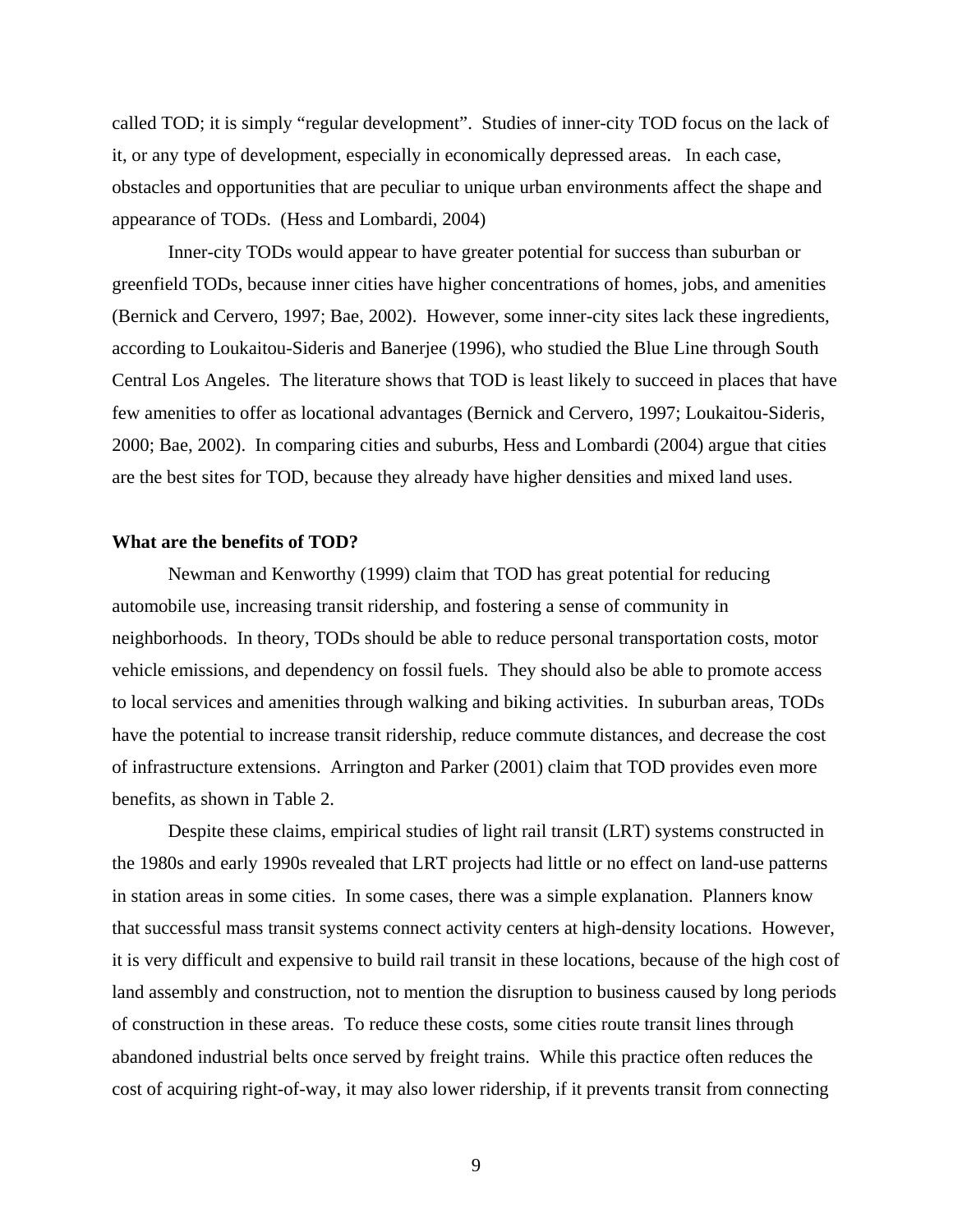A recent study, *Factors for Success in California's Transit-Oriented Development*, commissioned by the California Department of Transportation, identified the following 10 potential benefits of TOD. The study cites research showing that TOD can:

**\_\_\_\_\_\_\_\_\_\_\_\_\_\_\_\_\_\_\_\_\_\_\_\_\_\_\_\_\_\_\_\_\_\_\_\_\_\_\_\_\_\_\_\_\_\_\_\_\_\_\_\_\_\_\_\_\_\_\_\_\_\_\_\_\_\_\_\_\_\_\_\_\_\_\_\_\_\_** 

- 1. **Provide mobility choices**. By creating "activity nodes" linked by transit, TOD provides important mobility options, very much needed in congested metropolitan areas. This also allows young people, the elderly, people who prefer not to drive, and those who don't own cars the ability to get around.
- 2. **Increase public safety**. By creating active places that are busy through the day and evening and providing "eyes on the street," TOD helps increase safety for pedestrians, transit users, and many others.
- 3. **Increase transit ridership**. TOD improves the efficiency and effectiveness of transit service investments by increasing the use of transit near stations by 20 to 40 percent, and up to five percent overall at the regional level.
- 4. **Reduce rates of vehicle miles traveled (VMT).** Vehicle travel in California has increased faster than the state's population for years. TOD can lower annual household rates of driving 20- 40 percent for those living, working, and/or shopping within transit stations areas.
- 5. **Increase households' disposable income**. Housing and transportation are the first and second largest household expenses, respectively. TOD can free-up disposable income by reducing the need for more than one car and reducing driving costs, saving \$3000-\$4000 per year.
- 6. **Reduce air pollution and energy consumption rates**. By providing safe and easy pedestrian access to transit, TOD allows households to lower rates of air pollution and energy consumption. Also, TODs can help households reduce rates of greenhouse gas emissions by 2.5 to 3.7 tons per year.
- 7. **Conserve resource lands and open space**. Because TOD consumes less land than low-density, auto-oriented growth, it reduces the need to convert farmland and open spaces to development.
- 8. **Play a role in economic development**. TOD is increasingly used as a tool to revitalize aging downtowns and declining urban neighborhoods, and to enhance tax revenues for local jurisdictions.
- 9. **Contribute to more affordable housing**. TOD can aid to the supply of affordable housing. It was recently estimated that housing costs for land and structures can be significantly reduced through more compact growth patterns.
- 10. **Decrease local infrastructure costs**. TOD can reduce costs for water, sewage, and roads to local governments and property owners by up to 25 percent.

Source: Arrington and Parker, 2001.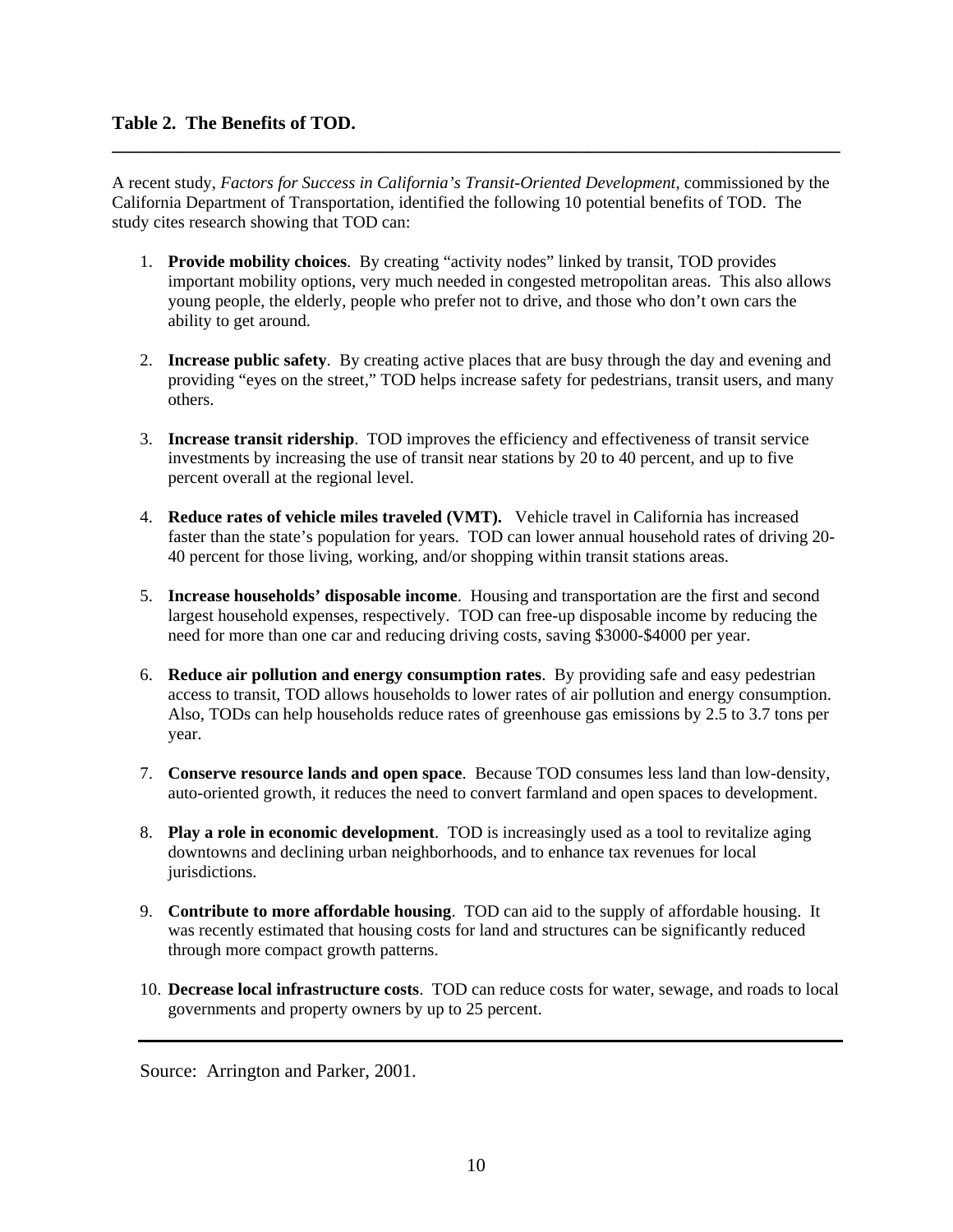key activity centers. The Blue Line in Los Angeles and MetroLink in St. Louis are two examples of light rail transit that run through economically distressed areas of the city.

Based on a review of early LRT projects, Vessali (1996) concluded that the only substantial impacts of transit on land use occurred in cities that had a high degree of planning and involved a sizeable investment of public resources and coordination. Planners often cite Portland, Oregon, as an example of a city where land use and rail transit planning have succeeded (Adler and Dill, 2004). Still, the first generation of TODs in many cities, even those with strong planning efforts, often fell short of the ideal TOD (Dittmar and Ohland, 2004). Some TODs are in reality transit-adjacent developments (TADs), such as the Lindbergh City Center in Atlanta, Georgia. A TAD is the "evil twin" of a true TOD, because a TAD breaks the rules that make TOD work (Halbur, 2007). In a case study in Portland, Bae (2002) concluded that much of the development at the Orenco Station on the MAX light rail line was too distant from transit facilities to make them convenient for users. Although the Orenco Station appears to be a TAD in Bae's opinion, it is still cited as a good example of TOD by planners. In a recent newsletter, Honolulu's transit planners made the following claim: "Orenco Station in Hillsboro, Oregon changed an industrial zoned site to a 'town center' calling for higher density mixed-use. Financed by the private sector, this 1,834-unit residential, retail and office project took full advantage of the light rail station within it." (Department of Transportation Services, 2006, p. 3)

#### **Have federal mandates changed?**

In the 1970s, the federal government advocated TOD as a means to help pay for the construction of new rail systems – the term then was 'value capture'. For a variety of reasons the theory and practice of 'value capture' never seemed to materialize. The challenge of trying to put together complex multi-party funding packages was often a greater hurdle than simply seeking more federal funding for a new rail project. In the past several years, transit agencies have been using the concept of 'joint development', which involves the use of property acquired as part of a transit project. (Parker et al., 2002)

Several years ago there was a reduction in the federal percentage share (from 80/20 to 50/50) for new rail projects. This change significantly increased competition among cities seeking federal funding for new rail projects. As a result, the motivation to consider value capture has started to change. Thirty-five years after the federal government first started to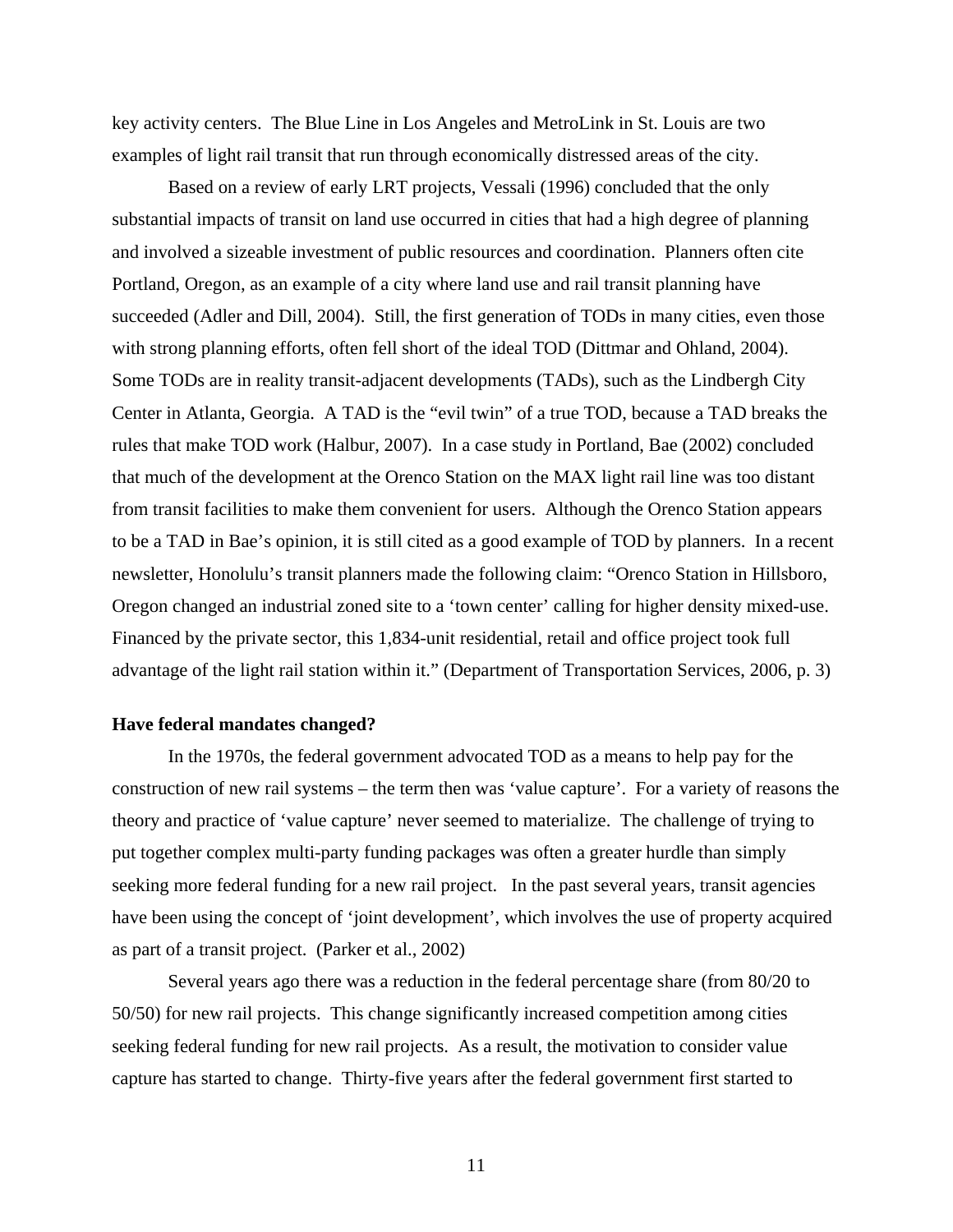promote the concept of value capture, there are finally some examples where TOD is playing a major role in the financing of new transit facilities. In Portland, for example, Bechtel Enterprises is contributing \$28.3 million toward the \$125 million cost of the airport light rail extension, which is built around TOD. In return, Bechtel and its real estate partner, Trammell Crow, will develop a 120-acre TOD that includes office, retail, and hotel uses called Cascade Station at the entrance to the airport. (Parker et al., 2002)

In 1997, the Federal Transit Administration (FTA) introduced a new criterion—'transitsupportive land use' for proposed major transit investments – as a significant factor in determining which proposed rail projects would receive federal transit funding. This new factor stimulated cities to revise old and adopt new land use plans and controls designed to encourage transit ridership to make their proposals for federal funding more cost-effective and competitive.

This policy change acknowledges that rail investments alone cannot induce transitoriented development. For example, over \$14 billion was invested in mass transit in the State of California between 1990 and 2000. During the past 30 years, California built more new rail systems, more miles of track, and more transit stations than any other state in America. It has also produced a record number of new TODs in California's major cities. Even so, the dominant land use around the majority of the major bus and rail stations in California is still conventional, car-oriented development (e.g., a park-and-ride lot) that does not take full advantage of proximity to high-quality transit service or provide good pedestrian access to transit stations. Hence, while interest in TOD is significant and growing, the reality is that true TODs are the 'exception and not the rule' at most major transit stations in California. (Parker et al., 2002)

#### **What are useful sources of information on TOD?**

As indicated above, the Federal Transit Administration (FTA) considers transitsupportive land use an important criterion for making capital investment funding decisions on 'new starts' public transit projects. In fact, FTA's Office of Planning released a set of guidelines and standards on this subject (Office of Planning, 2004). As a result, cities that are planning high-capacity transit systems are now taking a serious look at TOD to improve their chances to secure federal funds. For example, both Denver and Seattle compiled case studies of TOD, which are posted on city Web sites, to inform the planning process for their transit projects.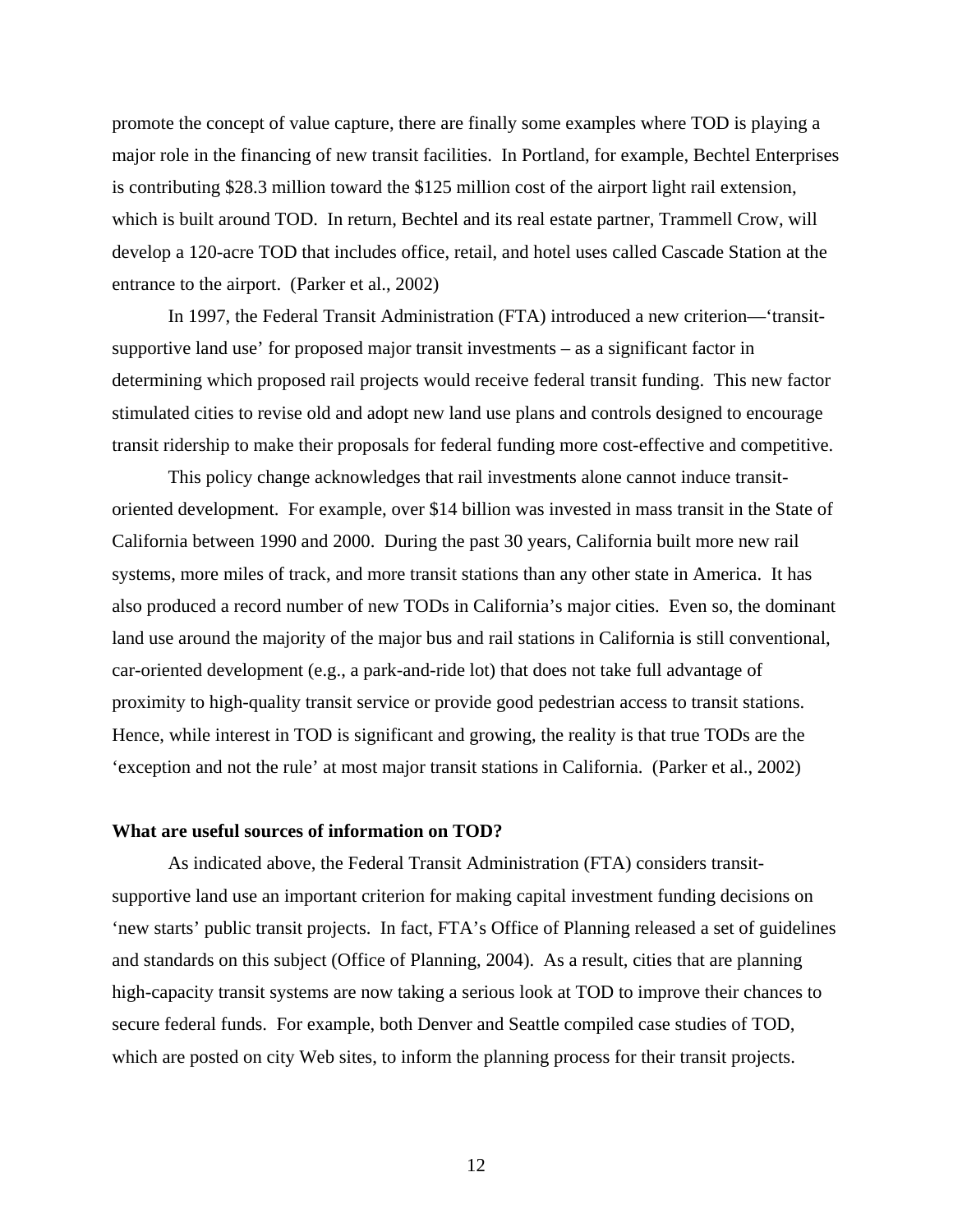To assist cities, the Transportation Research Board published two major studies of TOD in recent years (Cervero et al., 2002; Cervero et al., 2004). The California Department of Transportation (Caltrans) did a statewide study of TOD, given all of the rail and bus transit investments that have occurred in Los Angeles, Sacramento, San Diego and the San Francisco Bay Area over the last 35 years (Parker et al., 2002). The latter report has a very useful list of TOD Internet sites, which is reproduced here in Appendix A. The Center on Transit Oriented Development in Oakland, California has a Web site [\(www.reconnectingamerica.org\)](http://www.reconnectingamerica.org/) that has information on a variety of subjects related to TOD for both citizens and planners. Lastly, the Urban Land Institute (ULI) published its "Ten Principles for Successful Development Around Transit" for developers of TOD (Dunphy et al., 2003).

#### **Is there an emerging market for TOD?**

The literature suggests that TOD can be viewed either as a set of policies affecting urban form near transit stations or as a type of development, as suggested by the ULI report mentioned above. However, while the number of TODs is growing, there are few development companies that specialize in TOD construction as a market niche. This has been attributed to transit's inability to attract a sufficient volume of patrons to support TOD, according to a comprehensive report by the California Department of Transportation (Parker et al., 2002). However, the same report claims that there are a variety of factors still driving demand for TOD in the real estate market:

- 1. Escalating traffic congestion is increasing the attractiveness of inner city sites and suburban locations that are close to rail transit.
- 2. Rising land values in many communities are creating the economic conditions necessary to help make mixed-use compact development feasible.
- 3. The increased trend of Americans moving back into the core areas of cities makes them more attractive places for real estate investment.
- 4. Demographic changes underpin an expanding market for moderate and higherdensity mixed-use communities.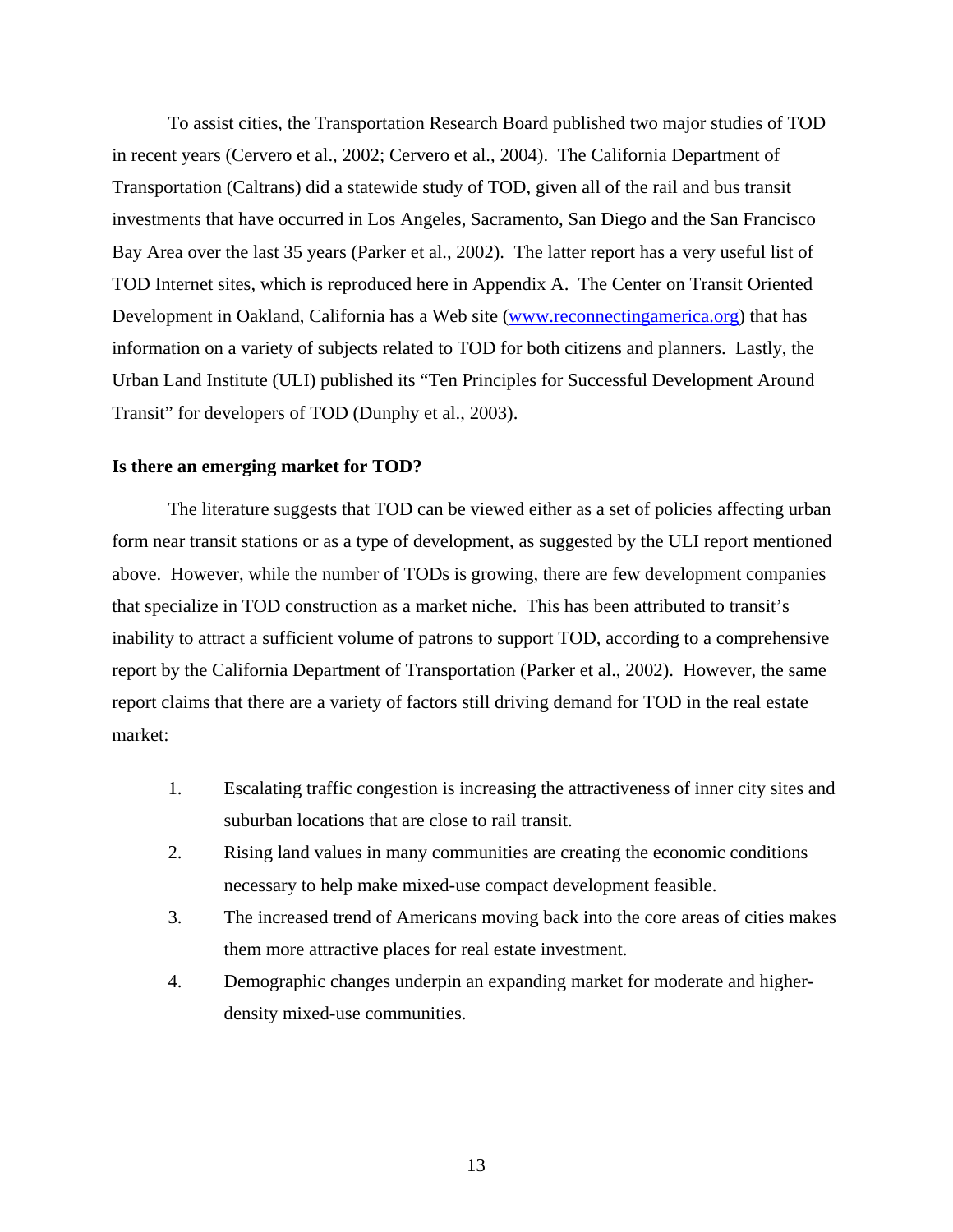- 5. Nationwide, support for 'smart growth' is at record levels. In a September 2000 poll, nearly 80% of Americans indicated that they support smart growth and the strategies necessary to implement it.
- 6. There have been recent significant changes in Federal Transit Administration (FTA) policies for 'joint development', and an emphasis on transit-supportive land use in federal funding for new rail starts.
- 7. More transit agencies are starting to realize they are in the 'community-building' business as well as the 'people-moving' business.

In the early 1990s, surveys of 28 large-scale housing projects near California rail stations showed that residents tended to be young professionals, singles, and 'empty-nesters', with typically just one car per household. They also tended to work in downtown and other locations well serviced by transit. (Cervero, 1994) More recent surveys show that this demographic group is growing larger. People who prefer to live in housing near transit, which includes people living in downtown locations, are more likely to be singles, childless married couples or have smaller families. Increasingly, they also include same-sex couples and the "creative" class who are interested in accessing urban amenities (Florida, 2003). Developers of TOD now target this demographic group in their advertising campaigns, which claim that TODs provide home buyers with good access to centrally located jobs, retail stores, walkable neighborhoods, museums, concert halls, theaters, and nightlife.

 More recently, Lund (2006) surveyed 605 people who moved into a TOD within walking distance of a light, heavy, or commuter rail station in the San Francisco Bay Area, Los Angeles, or San Diego. Each person had moved into a TOD less than five years before the survey. The purpose of the study was to determine: (1) who is locating in TODs and how do they differ from the general population; (2) what factors lead them to locate in TODs; and (3) what are the implications for transit use? Lund found that TOD residents had a higher household income and were less likely to be Hispanic. She found they were no less likely to have private cars, which suggested that limiting parking availability at TODs might not be a good idea. She also reported that individuals chose to live in TODs for a wide range of reasons. About a third of the respondents said that access to transit was one of the top three reasons for choosing to live in a TOD. However, people were equally or more likely to choose to live in a TOD because of lower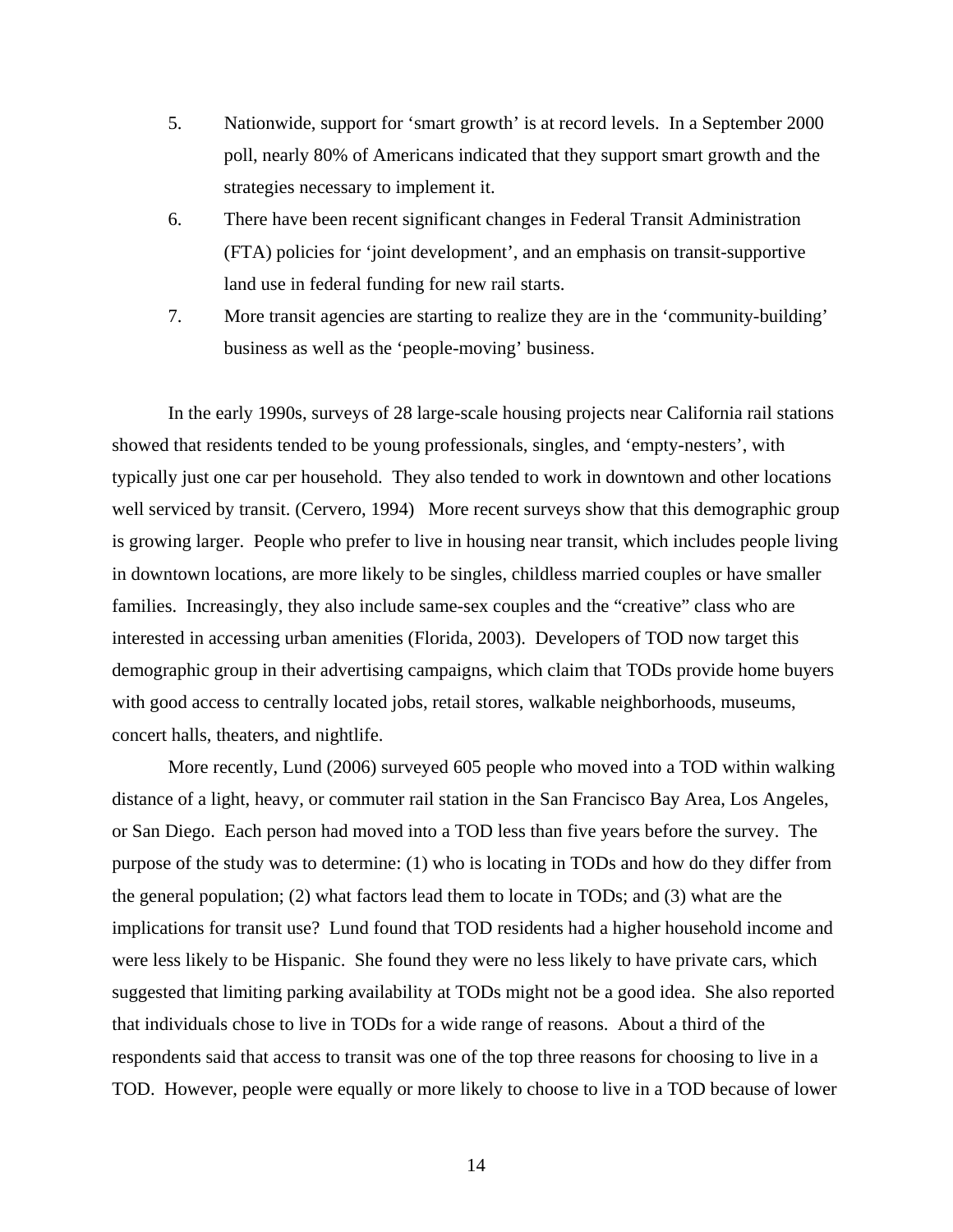housing cost or the quality of the neighborhood. She did not determine whether or not respondents brought their interest in transit with them, when they moved into TODs, or developed their interest in transit afterwards. Even so, Lund (2006) found that people who chose TOD were 13 to 40 times more likely to use transit than those who did not.

Based on surveys, Cervero (1994) reported that residents living within a quarter mile of a California rail station are three times as likely to commute by rail compared to the average worker living in the same city. The two most important factors determining rail transit usage were whether the trip destination was within walking distance of a rail stop and whether parking at the job site was free. Among those living near BART stations and heading to San Francisco job sites with no free parking, nearly nine out of ten work trips were by BART. For trips to secondary urban centers such as Oakland and Berkeley, half of the commutes were by BART. For all other destinations (where workers often park free), only 6 percent of commute trips by station-area residents were by rail. (Cervero, 1994)

Given these findings, some planners argue that TOD overlay zoning standards should allow just one parking space per housing unit located near rail stations. This policy would help drive down the construction costs of TOD. Some lenders now offer 'location-efficient' mortgage loans to those buying homes in TODs. A 'location-efficient' loan recognizes that housing near transit can lower household transportation costs. The bank subtracts these savings from the monthly payment of principal, interest, taxes, and insurance when calculating mortgage qualifications. (Cervero, 1994)

#### **Why is TOD difficult to achieve?**

In a statewide review in California, Parker et al. (2002) discussed five barriers facing TOD:

1. Tension exists between place and node.Transit stations often have poor pedestrian access and are not well integrated with the surrounding local community. Broad expanses of surface-level parking often separate stations from the surrounding community, and stations and transit corridors are often located in areas with little or no development potential, which significantly reduces transit's ability to link activity centers.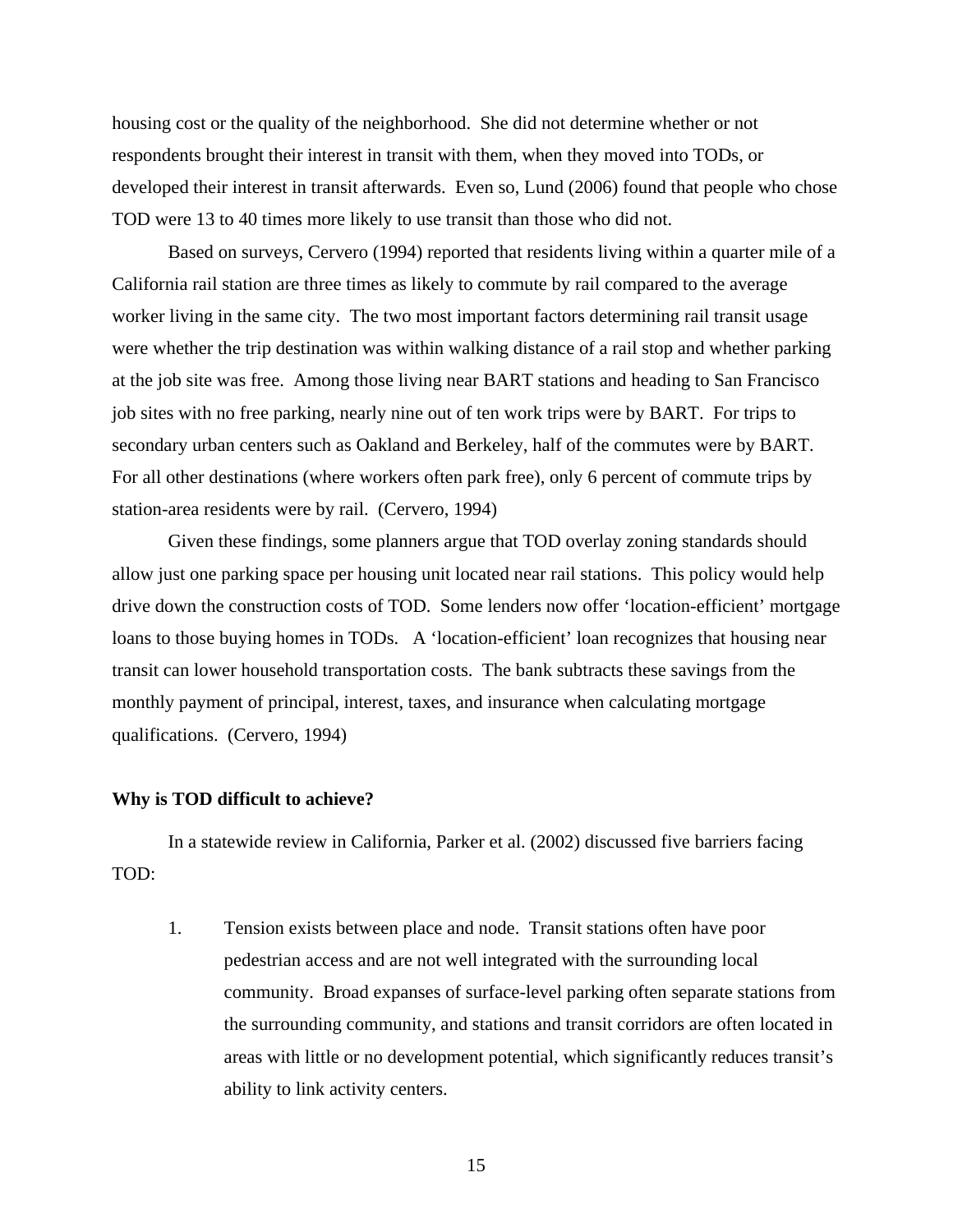- 2. Local communities have concerns.Despite good design and appropriate density, communities often resist TOD projects, because they increase density and often lead to displacement and gentrification of a neighborhood.
- 3. Local zoning is not transit-friendly. Local development codes around major transit stations often tend to favor low-density, auto-oriented uses.
- 4. TOD developers face higher risks and costs. Mixed-use and/or higher-density projects (such as TOD) present a higher level of risk for developers and financiers. Such projects require more high-quality planning, design and construction. This makes TOD more expensive than conventional low-density, single-family homes.
- 5. Financing is difficult to obtain. Many lenders have concerns about or lack experience with financing mixed-use projects or those with lower parking ratios. Both features are typical of TOD. Public financing for TOD is also limited and difficult to obtain even though it often is available within redevelopment agencies.

#### **What are the prerequisites for TOD?**

In an early study of the effects of light rail transit (LRT) on urban development, Cervero (1984) concluded that TOD requires a strong regional economy, supportive land use policies, and a hospitable station environment. A strong regional economy is important, because TOD largely does not exist in slow-growth cities (like Buffalo and St. Louis) that built new LRT systems. Even in Chicago, which has a diversified and growing economy, TOD is occurring in the city's affluent and gentrifying neighborhoods. TOD has largely been absent (along with development in general) in Chicago's poor districts (Ohland, 2001).

Supportive-land use policies and hospitable station environments are also important. Merely clustering housing around rail stops will do little good if job growth occurs mainly along suburban freeway corridors, as occurred during much of the 1980s in cities on the U.S. Mainland. Both ends of work trips—housing and job sites—must be within reasonable proximity of transit stations if clustered growth is to pay any accessibility and environmental dividends. Cervero (1994) as well as Newman and Kenworthy (1999) both argue that more mixed-use transit village development is needed to achieve these dividends.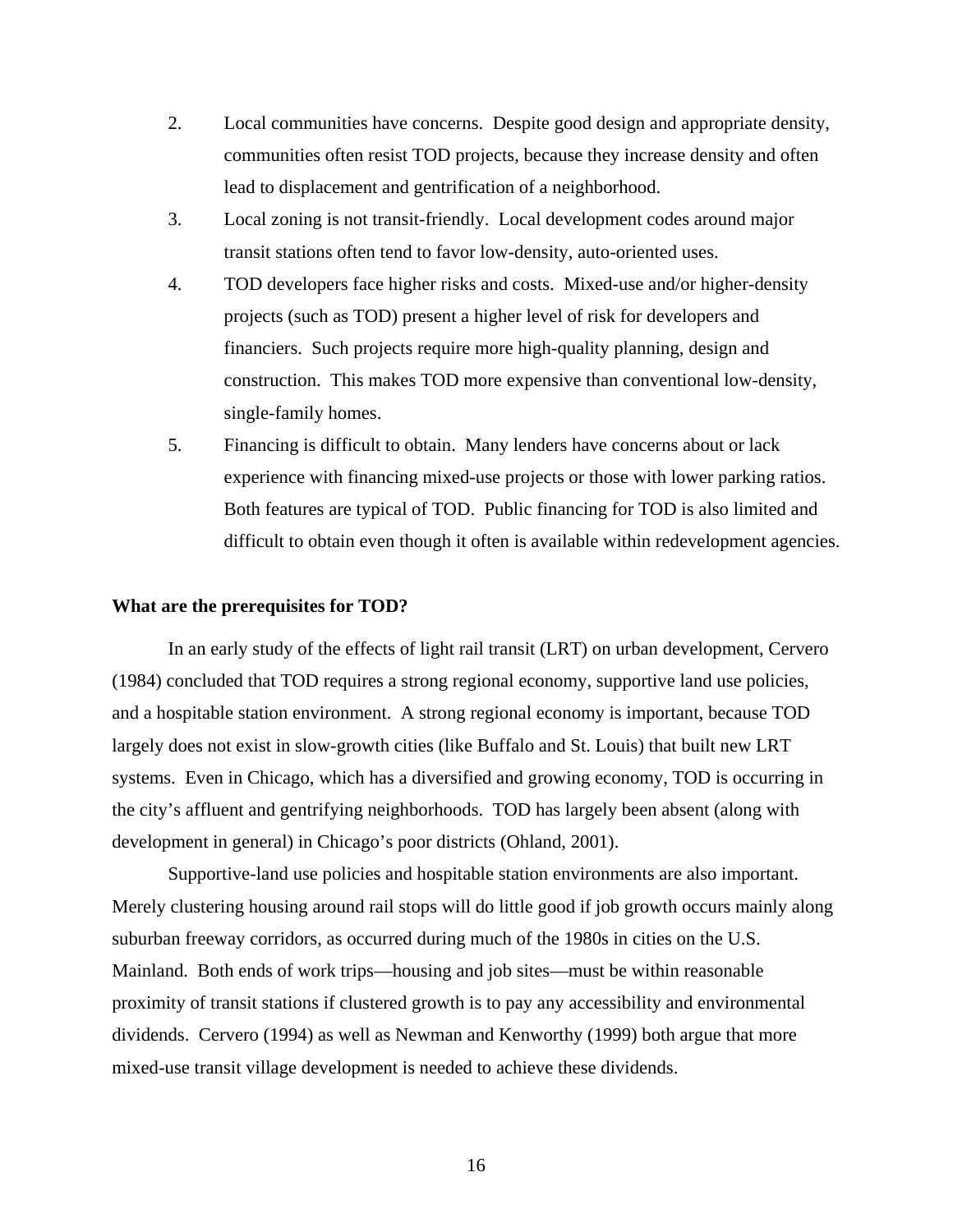In an extensive review of TOD in the United States, Cervero et al. (2002) noted that transit investments are more likely to redistribute rather than generate growth. The City of San Diego was among the first cities in California to recognize this effect. San Diego's City Council adopted a formal policy in 1992 "to direct growth into compact neighborhood patterns of development, where living and working environments are within walkable distances of transit systems." (San Diego City Council Policy 600-39, August, 1992, p. 1.) The master-planned community of Otay Ranch exemplifies this policy. Adjacent to the cities of San Diego and Chula Vista, Otay Ranch features five village clusters at blended densities of 18 dwelling units per acre. This community is directly served by an extension of the San Diego Trolley.

In other cities, there is frequently a large gap between a city's desire for TOD and the reality of what is allowed and built in local plans. Many cities that have existing or planned rail systems do not have 'transit-friendly' zoning or development plans in place around stations. Some cities assume that TOD is just another type of development and demand impact fees of developers of TOD. The literature suggests that TOD is a fragile real estate product that faces major barriers to successful implementation. Supportive land-use policies, such as overlay zoning—a planning ordinance that stipulates the density and type of future development permitted in stations areas—is essential for transit-oriented development to occur properly. Supportive land-use policies, which are all about place-making, are just as important as decisions on transportation engineering in shaping urban form.

Adopting supportive-land use policies can be very difficult, because there are considerable opportunities for conflict over this issue. Transit agencies, land use planners, and policy makers often have very different goals, priorities, and constraints. Transit agencies favor stations in locations that will maximize ridership and fare-box revenues, and minimize construction cost. In contrast, city planners want to build communities around the stations, while city council members often resist the land use zoning changes that are necessary for TOD, especially if their constituents oppose higher densities and mixed use. Zoning changes that favor TOD often lead to displacement of existing residents and businesses around stations. Hence, early community involvement in the planning process is essential for the success of TOD.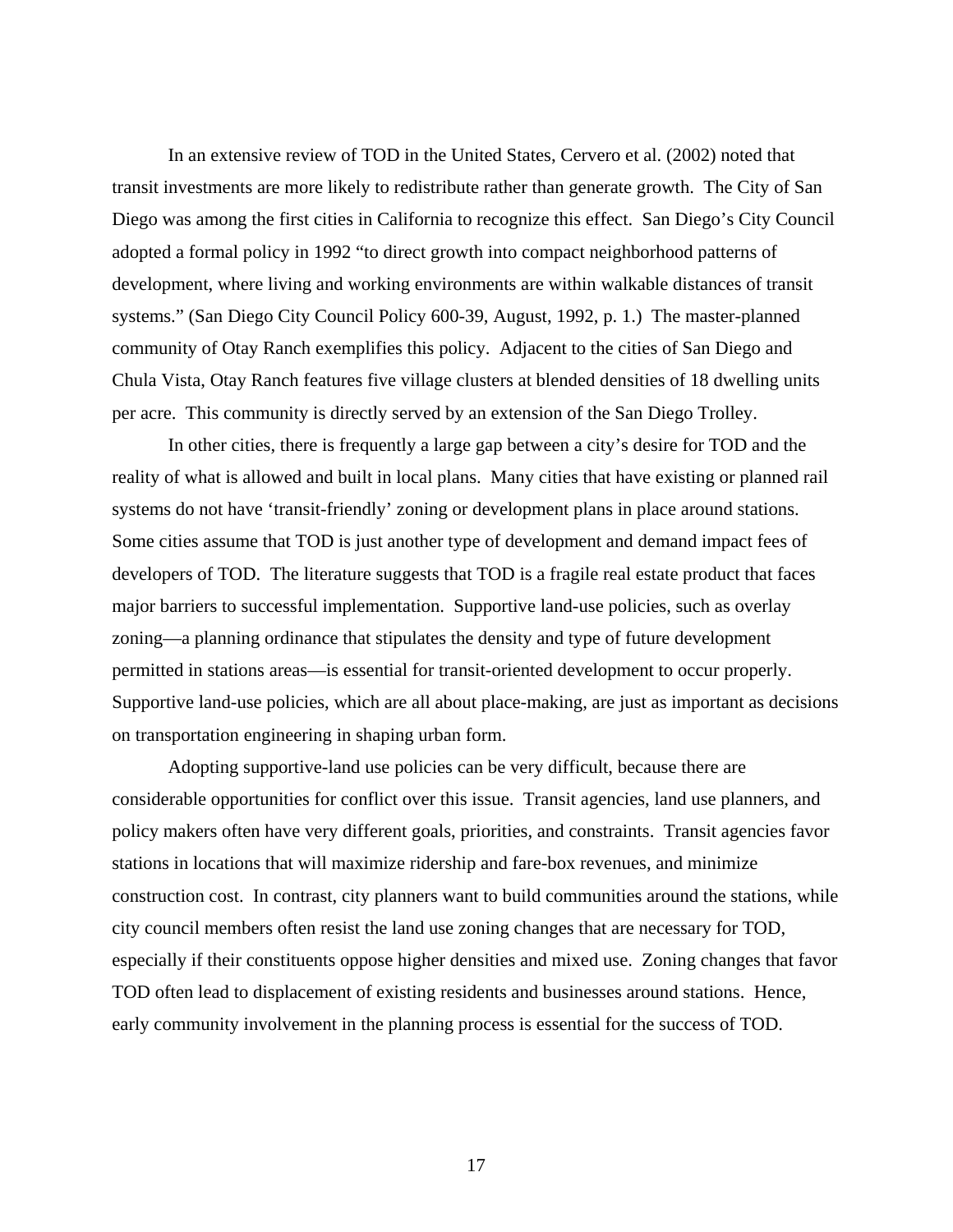#### **What lessons can Honolulu planners learn from other cities about TOD?**

 Honolulu's linear land use pattern and strong urban core make it rather unique among U.S. cities. Still, local planners can learn a variety of lessons about TOD from other cities that may be applicable to Honolulu. Hank Dittmar and Gloria Ohland (2004) discuss many of these lessons in their book titled, *The New Transit Town: Best Practices in Transit-Oriented Development*. This book actually covers a variety of topics on TOD, as listed in Appendix B. Many of these topics are complex and beyond the scope of this short paper. Instead, this paper identifies six lessons from other cities that may be applicable to Honolulu.

#### *Lesson #1: Early action is essential for successful TOD.*

Over the past 25 years, there has been a pronounced shift in the planning for and implementation of TOD in America. Planning for TOD was not a strong focus of many new rail starts in the 1970s and 1980s. During that period, Atlanta, Miami, Portland and Washington, D.C., prepared station area plans as part of the development of their transit systems. However, except for Portland and a few stations in Washington, D.C., the plans generally were not used to guide or shape development around stations.

However, transit operators are starting to learn from their initial experience that TOD planning is something that needs to be done earlier in the project development process. Denver, Dallas, St. Louis, Salt Lake City, Portland, San Diego, San Jose, and Sacramento, are all examples of transit systems with new rail extensions that increased their TOD efforts well after their first line was already in place. Those early efforts appear to be paying off in each of those cities. (Parker et al., 2002)

#### *Lesson #2: Compared to bus improvements, rail is more likely to shape growth.*

In the United States, rail has consistently shown more ability than bus improvements to shape growth, attract new riders, and increase property values when the new rail system is implemented in a growing market with supportive policies in place. In cities on the U.S. Mainland, people who ride rail and those who take buses often come from different demographic groups. Rail systems have been more effective in attracting new 'choice' riders to transit, and these new riders tend to have higher income than existing bus riders. This difference results because rail and bus systems often provide service to different geographic and travel markets.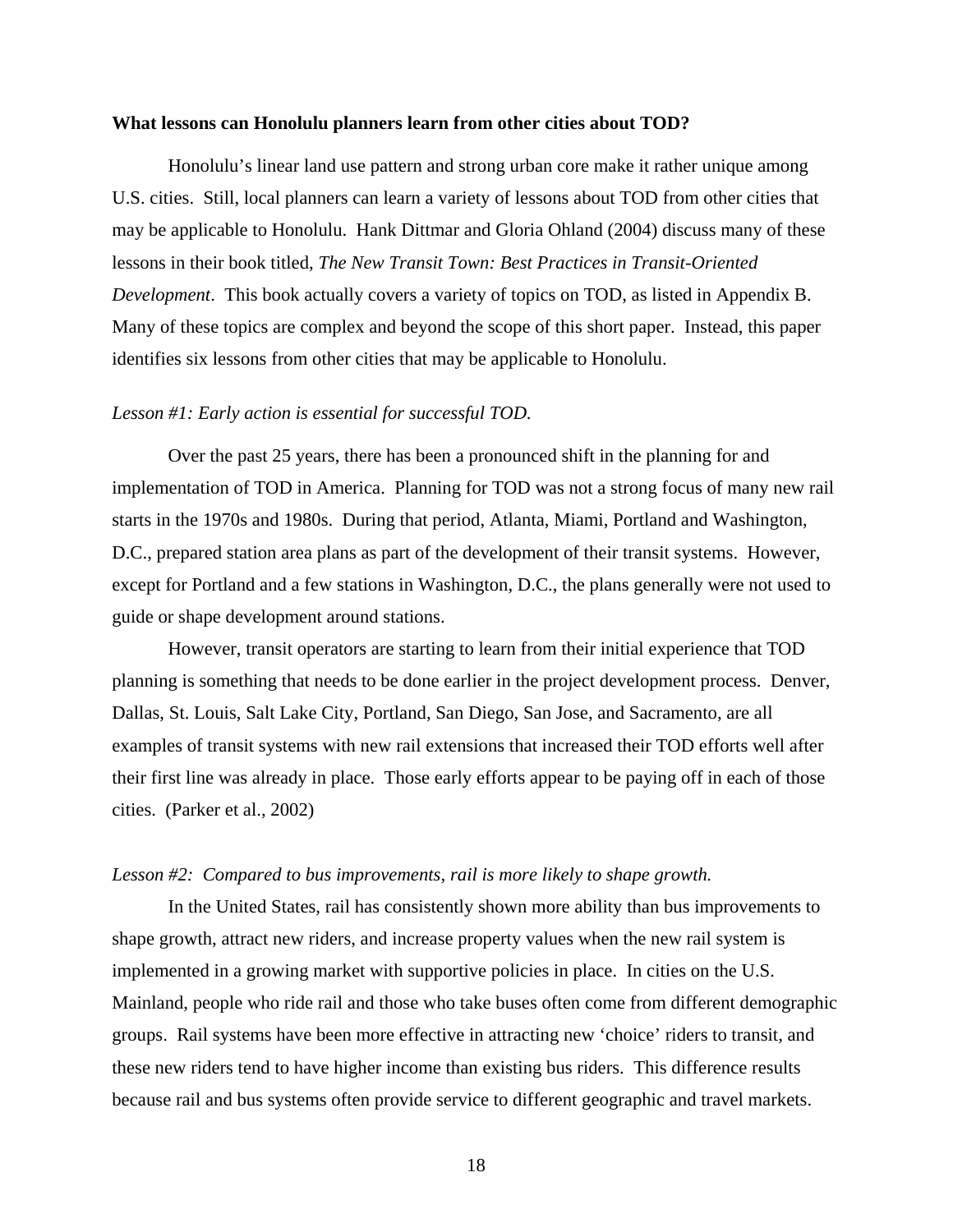Compared to bus routes, rail transit systems are relatively fixed. A fixed guideway increases the ability of developers and bankers to invest in transit-supportive development near rail stations. Rail systems have a proven TOD track record, while bus TODs are more rare. Making bus TODs work can be achieved, but it requires a focused approach and an extra level of leadership and intervention than a comparable TOD built around a rail station. There are a few examples of bus rapid transit (BRT) systems in the U.S. (e.g., two lines in Los Angeles) that are beginning to resemble good BRT systems in other countries (e.g., Ottawa, Canada and Curitiba, Brazil) in terms of performance. High-quality BRT systems are similar to rail systems in attracting 'choice' riders. Such systems show promise as a 'smart growth' strategy to focus development, reduce dependence on the automobile and help revitalize cities. (Parker et al., 2002)

#### *Lesson #3: Decide on whether to use TOD typologies or station area plans.*

Dittmar and Ohland (2004) claim that a standard definition of TOD leads to a "one-sizefits-all set of solutions onto the different types of sites served by transit and the different types of transit that serve communities." (p. 33) To avoid this mistake, cities have adopted TOD typologies and station area plans. For example, Denver adopted a typology of TOD for different locations (i.e., downtown, major urban center, urban center, urban neighborhood, commuter town center, main street, and campus/special events station), as shown in Table 3. For each location, the typology defined the desired land-use mix, housing types, commercial and/or employment types, scale and transit system function. (Community Planning and Development, 2006)

In contrast, Seattle launched a Station Area Planning (SAP) program that involved a community-based planning effort between 1998 and 2001. The program focused on areas within a quarter mile of proposed transit stations, built on existing neighborhood vision statements, and involved Station Area Advisory Committees (SACS) in the planning and design process. In July 2001, the City Council established Station Area Overlay Districts (SAOD) and rezoned areas around eight future light rail stations. A market analysis indicated which station locations had the strongest potential for new housing and commercial development. The SAOD provided flexibility for existing businesses, new development and prohibited certain auto-oriented land uses near stations. (Seattle Department of Transportation, 2007)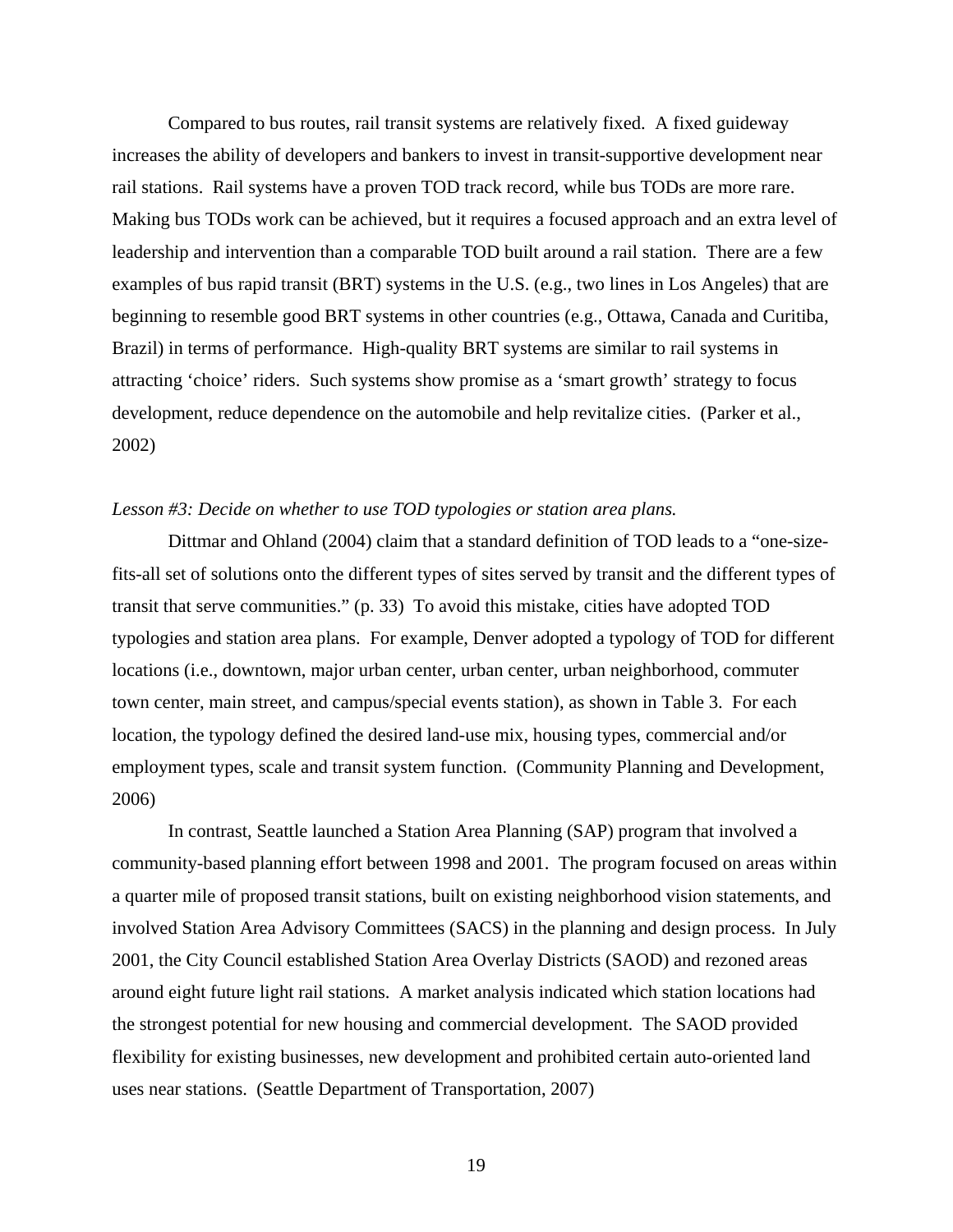| Table 3. Denver's TOD Typology. |            |                  |         |  |
|---------------------------------|------------|------------------|---------|--|
|                                 | <b>TOD</b> | Desired Land Use | Desired |  |
|                                 |            |                  |         |  |

| <b>TOD</b>    | Desired Land Use   | Desired      | Commercial/         | Proposed         | Transit                  |
|---------------|--------------------|--------------|---------------------|------------------|--------------------------|
| Typology      | Mix                | Housing      | Employment          | Scale            | System                   |
|               |                    | <b>Types</b> | <b>Types</b>        |                  | Function                 |
| Downtown      | Office, retail,    | Multi-family | Prime office and    | 5 stories        | Intermodal               |
|               | residential,       | and loft.    | shopping location.  | and above.       | facility/transit hub.    |
|               | entertainment, and |              |                     |                  | Major regional           |
|               | civic uses.        |              |                     |                  | destination with high    |
|               |                    |              |                     |                  | quality feeder           |
|               |                    |              |                     |                  | bus/streetcar            |
|               |                    |              |                     |                  | connections.             |
| Major         | Office, retail,    | Multi-       | Employment          | 5 stories        | Sub-regional             |
| Urban         | residential,       | family and   | emphasis, with      | and              | destination. Some        |
| Center        | entertainment.     | townhome.    | more than 250,000   | above.           | park-n-ride. Linked      |
|               |                    |              | office and 50,000   |                  | with district circulator |
|               |                    |              | square feet retail. |                  | transit and express      |
|               |                    |              |                     |                  | feeder bus.              |
| Urban         | Office,            | Multi-       | Limited office.     | 3 stories        | Sub-regional             |
| Center        | retail             | family and   | Less than 25,000    | and              | destination. Some        |
|               | residential.       | townhome.    | square feet office. | above.           | park-n-ride. Linked      |
|               |                    |              | More than           |                  | with district circulator |
|               |                    |              | 50,000 square feet  |                  | transit and express      |
|               |                    |              | retail.             |                  | feeder bus.              |
| Urban         | Residential,       | Multi-family | Local-serving       | $\overline{2-7}$ | Neighborhood walk-       |
| Neighborhood  | neighborhood       | townhome,    | retail. No more     | stories.         | up station. Very small   |
|               | retail.            | small lot    | than 50,000 square  |                  | park-n-ride, if any.     |
|               |                    | single-      | feet.               |                  | Local bus connections.   |
|               |                    | family.      |                     |                  |                          |
| Commuter      | Office, retail,    | Multi-family | Local and           | $2 - 7$          | Capture station for in-  |
| Town          | residential.       | townhome,    | commuter-serving.   | stories.         | bound commuters.         |
| Center        |                    | small lot    | No more than        |                  | Large park-n-ride with   |
|               |                    | single-      | 25,000 square feet. |                  | local and express bus    |
|               |                    | family.      |                     |                  | connections.             |
| Main          | Residential,       | Multi-       | Main street         | $2 - 7$          | Bus or streetcar         |
| <b>Street</b> | neighborhood       | family.      | retail infill.      | stories.         | corridors. District      |
|               | retail.            |              |                     |                  | circulator or feeder     |
|               |                    |              |                     |                  | transit service. Walk-   |
|               |                    |              |                     |                  | up stops. No transit     |
|               |                    |              |                     |                  | parking.                 |
| Campus/       | University         | Limited      | Limited             | Varies.          | Large commuter           |
| Special       | campus, and        | multi-       | office/retail.      |                  | destination. Large       |
| Events        | sports             | family.      |                     |                  | parking reservoirs but   |
| Station       | facilities.        |              |                     |                  | not necessarily for      |
|               |                    |              |                     |                  | transit.                 |

Source: Community Planning and Development, 2006.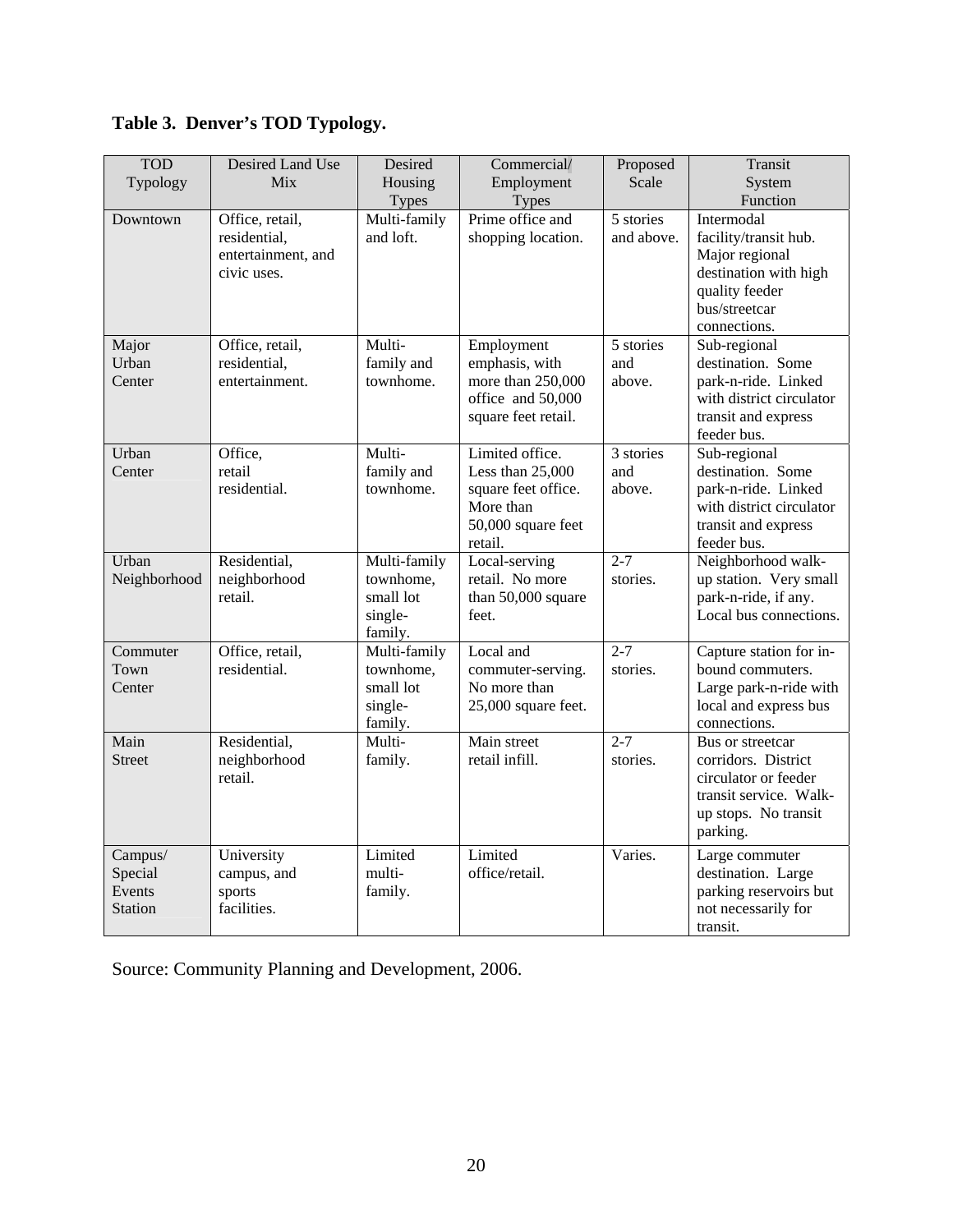#### *Lesson #4: Adopt lower parking standards for TODs.*

In Dallas, Texas, there has been a lot of development next to DART stations. However, it is largely transit-adjacent development (TAD) not transit-oriented development (TOD). Development has not been shaped by transit, partially because TOD is technically 'illegal' in Dallas. In other words, the zoning and development code in the City of Dallas does not allow development to occur in a different manner because of its proximity to transit. Even when the market wants to respond to transit in Dallas, it is not allowed to in some cases. For example, the developer of DART's Mockingbird Station built \$6 million worth of additional structured parking, because the city refused to reduce the parking requirements for the project. (Parker et al., 2002)

In contrast, the City of Vancouver, British Columbia, reduced its parking standard from 1.35 stalls to 1.04 stalls per dwelling unit, because a parking study showed that TODs in Vancouver generally required only 0.6 to 0.7 stalls per dwelling unit. This reduction enabled the developer of a 27.3-acre TOD (i.e., Collingwood Village) at SkyTrain's Joyce Station to save hundreds of thousands of dollars, which the developer (Concert Properties) spent on station area streetscape and security improvements for the community. (Nieweler, 2004)

#### *Lesson #5: Carefully decide where to provide transit system parking and where to build TOD.*

When the Bay Area Rapid Transit (BART) system began service in 1972, planners provided park-and-ride lots in suburban locations as a way of encouraging automobile commuters to switch to transit. The planners hoped that developers would one day convert these lots to mini-communities (i.e., TODs). Planners thought developers would be attracted to these sites, because parking lots would eliminate the risks of negotiating land purchases among multiple property owners. (Cervero, 1994)

The BART experience with park-and-ride lots shows that planners face a unique challenge when they try to develop TODs in suburban areas. The challenge is simple: Is the land around transit stations in suburban areas best used for commuter parking or building communities? There is often conflict between the long-term goal of building TOD communities in suburbs and the short-term goal of providing park-and-ride lots for motorists who live in lowdensity subdivisions and want to ride the transit system. Once these suburban locations are used for commuter parking, it is difficult to convert them later to high-quality TODs, because park-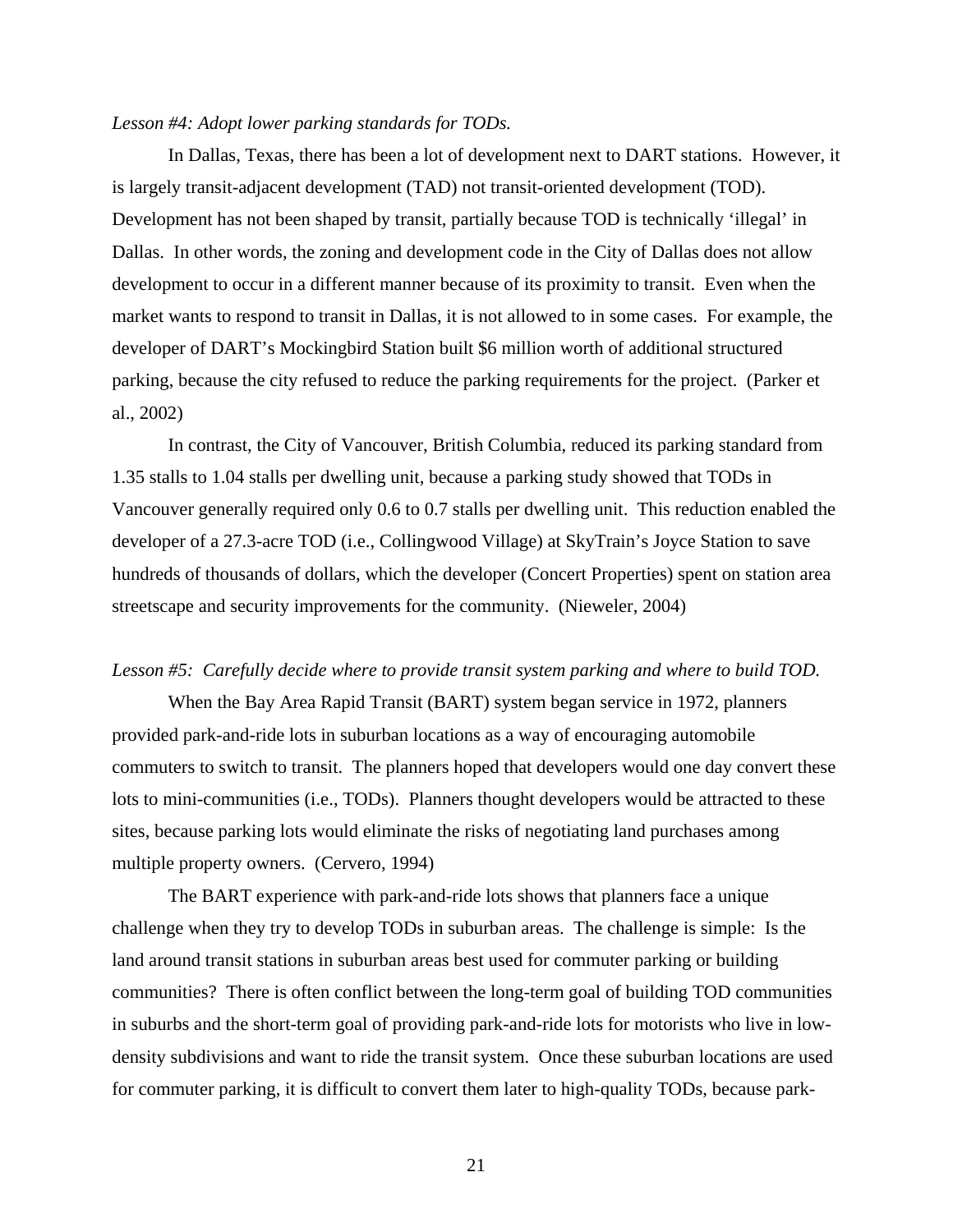and-ride commuters often view the parking lots as a vested right. The collective voice of existing park-and-ride patrons is always louder than the voice of future TOD residents. The Ohlone-Chynoweth Station in San Jose, California, is a more recent example of a TOD created from a park-and-ride lot. Typically, TODs built on parking lots in the suburbs must generate enough revenue to replace surface parking with structured parking for transit commuters (usually on a 1:1 basis). The expense of structured parking often can be a significant barrier to building TOD in a commuter suburb. (Parker et al., 2002)

#### *Lesson #6: Make TODs livable.*

 TODs make more intensive use of developable sites around transit stations in urban areas. How can this be achieved without giving some people a sense of crowding? Answering this question is essential to making TODs more livable. Lund's (2006) study in California indicates that some housing consumers prefer TODs because they provide better living environments. What made these TODs desirable? How can the site planning and design of TODs be improved to make them appear less dense than they really are? What design factors influence consumer perceptions of and satisfactions with residential densities? Fortunately, research in the field of architectural and environmental psychology is providing answers to some of these questions (Norcross, 1973; Rapoport, 1975; Flachsbart, 1979; Bookout and Wentling, 1988; Bergdoll and Williams, 1990; Cervero and Bosselman, 1998). The lessons of these studies need to be reviewed and shared with the planning and design professions in Hawai'i.

 A community-based planning process can assist with this challenge. For example, the Collingwood Village project in Vancouver, B.C., appears to be a good model of this process (Nieweler, 2004; Berelowitz, 2005). This TOD was designed for 5000 people living in 2800 housing units on a 27.3-acre site, which is about 100 dwelling units per acre. Over a two-year period, the developer (Concert Properties) presented the community with a number of visual options and achieved consensus on the final plan and a package of community benefits. Stakeholders representing the city, community, and developer agreed to increased densities in exchange for a package of community benefits. Landscaping and other design features give the project a human scale despite many tall structures. New housing is buffered from the elevated SkyTrain, which runs along the northern edge of the site, by means of landscaping, modest setbacks and acoustic treatment of north-facing units.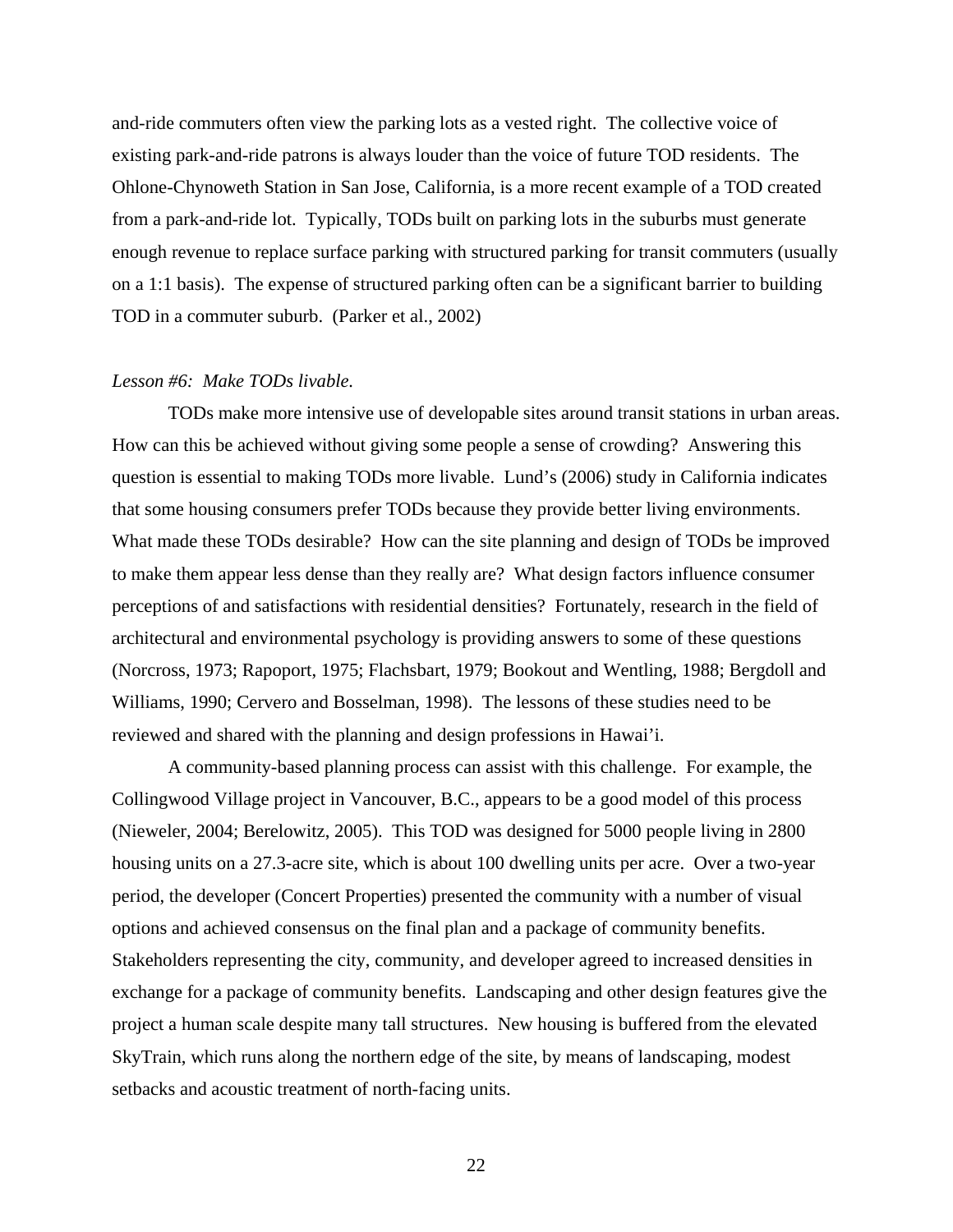#### **Final Remarks**

 This brief review has shown that TOD has a variety of definitions and locations in urban areas. TOD has many potential social and environmental benefits, but they largely depend on whether transit systems can attract enough patrons who typically have access to other modes of travel. Some patrons expect TOD to provide them with more affordable and livable housing environments than currently exist. For TOD to occur and succeed, it needs several factors: a strong regional economy; supportive land use policies; hospitable walking environments; and a collaborative planning effort among various actors representing transit and governmental agencies, land use planners, developers, lenders and members of the community. Because these factors appear to be essential, true TODs are often hard to find. Many first-generation TODs are viewed as transit-adjacent developments (TADs). They fell short of expectations, because of significant barriers to TOD implementation. Some of these barriers can be surmounted by enlightened public policies on infrastructure provision, land use planning, parking policy, and zoning. Toward that end, this paper identifies several TOD issues and questions that may help to inform the debate on public policy (Appendix B). This paper has also derived several lessons that Honolulu planners can learn from other cities that have seen TOD in response to new rail starts or extensions.

#### **References**

Adler, Sy and Jennifer Dill. 2004. The Evolution of Transportation Planning in the Portland Metropolitan Area, in *The Portland Edge: Challenges and Successes in Growing Communities.* Connie P. Ozawa, editor. Island Press, Washington, D.C. pp. 230-256.

Altshuler, Alan. 1979. *The Urban Transportation System: Politics and Policy Innovation.* MIT Press, Cambridge, Massachusetts.

Arrington, G.B. and Terry Parker. 2001. Statewide Transit-Oriented Development Study: Factors for Success in California's Transit-Oriented Development. California Department of Transportation, California Department of Transportation, Sacramento, California.

Audirac, Ivonne. 1999. Stated preference for pedestrian proximity: an assessment of new urbanist sense of community, *Journal of Planning Education and Research* 19 (1): 53-66.

Bae, Christine. 2002. Orenco Station, Portland, Oregon: a successful transit oriented development experiment? *Transportation Quarterly* 56 (3): 9-18.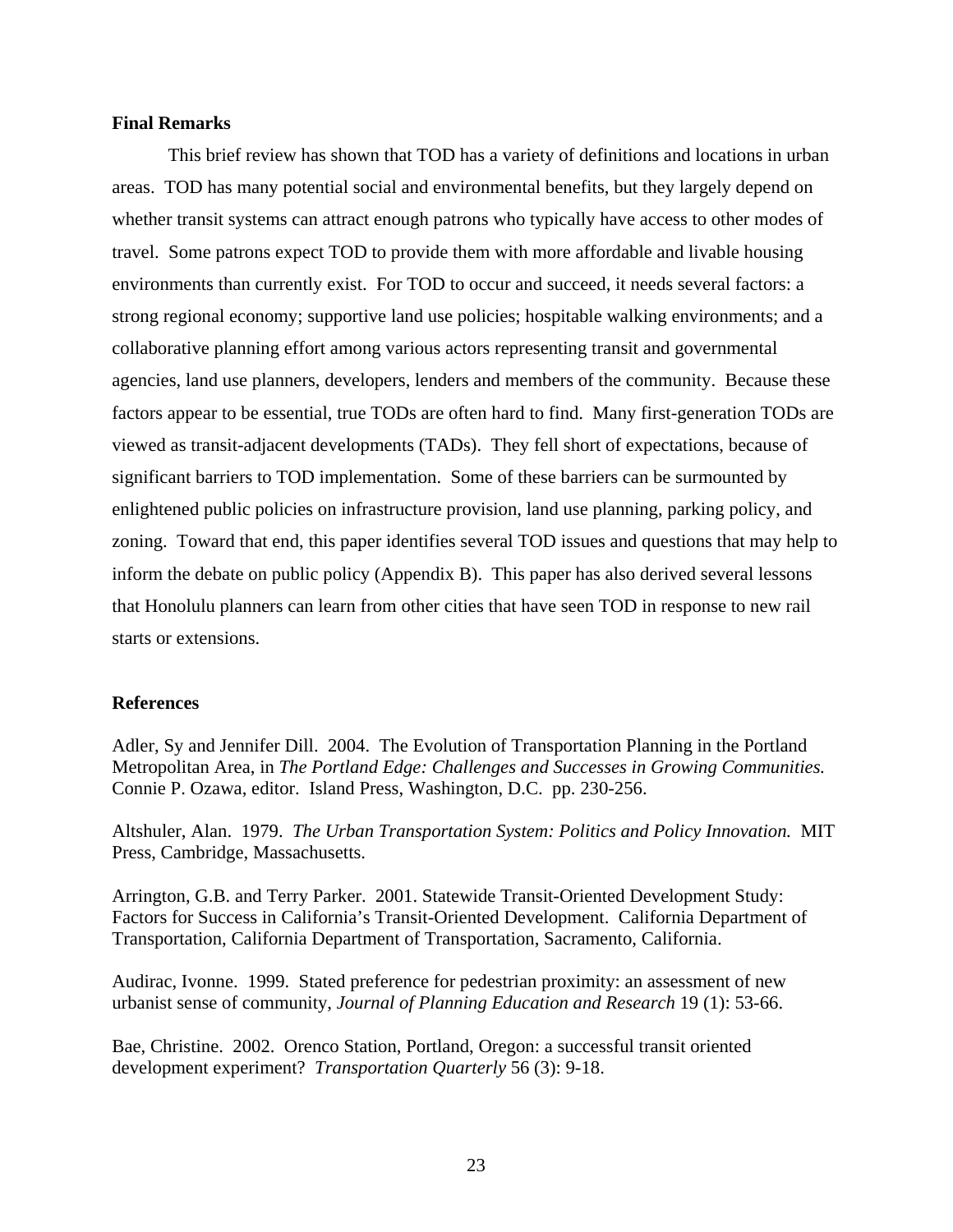Belzer, D. and G. Autler. 2002. Countering sprawl with transit-oriented development, *Issues in Science and Technology Online*. Fall 2002. [www.nap.edu/issues/19/belzer.htm](http://www.nap.edu/issues/19/belzer.htm).

Berelowitz, Lance. 2005. *Dream City: Vancouver and the Global Imagination.* Douglas & McIntyre, Vancouver, B.C.

Bergdoll, James R. and Rick W. Williams. 1990. Density perception on residential streets, *Berkeley Planning Journal* 5: 15-38.

Bernick, Michael. 1996. Transit villages: tools for revitalizing the inner city, *Access* 9: 13-17.

Bernick, Michael and Robert Cervero. 1997. *Transit Villages for the 21st Century*. McGraw-Hill, New York.

Bookout, Lloyd W. and James W. Wentling. 1988. Density by design, *Urban Land* 47: 10-15.

Calthorpe, Peter. 1993. *The Next American Metropolis: Ecology, Community, and the American Dream.* Princeton Architectural Press, Princeton, New Jersey.

Cervero, Robert. 1984. Light rail transit and urban development, *Journal of the American Planning Association* 50 (2): 133-147.

Cervero, Robert. 1994. Transit villages: from idea to implementation, *Access* 5: 8-13.

Cervero, Robert and Peter Bosselmann. 1998. Transit villages: assessing the market potential through visual simulation, *Journal of Architectural and Planning Research* 15 (3): 181-196.

Cervero, Robert, Christopher Ferrell, and Steven Murphy. 2002. Transit-Oriented Development and Joint Development in the United States: A Literature Review. Research Results Digest No. 52. Transit Cooperative Research Program, Transportation Research Board, Washington, D.C.

Cervero, Robert, Peter Hall, and John Landis. 1992. Transit Joint Development in the United States, Monograph 42. Institute of Urban and Regional Development, University of California, Berkeley.

Cervero, Robert et al. 2004. Transit-Oriented Development in the United States: Experiences, Challenges, and Prospects. Transit Cooperative Research Program Report No. 102, Transportation Research Board, Washington, D.C.

Community Planning and Development. 2006. Transit-Oriented Development Strategic Plan. Community Planning and Development, City and County of Denver, Denver, Colorado.

Department of Transportation Services. 2006. "Creating Successful Transit-Oriented Development (TOD) with Public-Private Partnership," Honolulu On the Move: An Update of the Honolulu High-Capacity Corridor Project, August 2006 Newsletter. City and County of Honolulu, Honolulu, Hawai'i.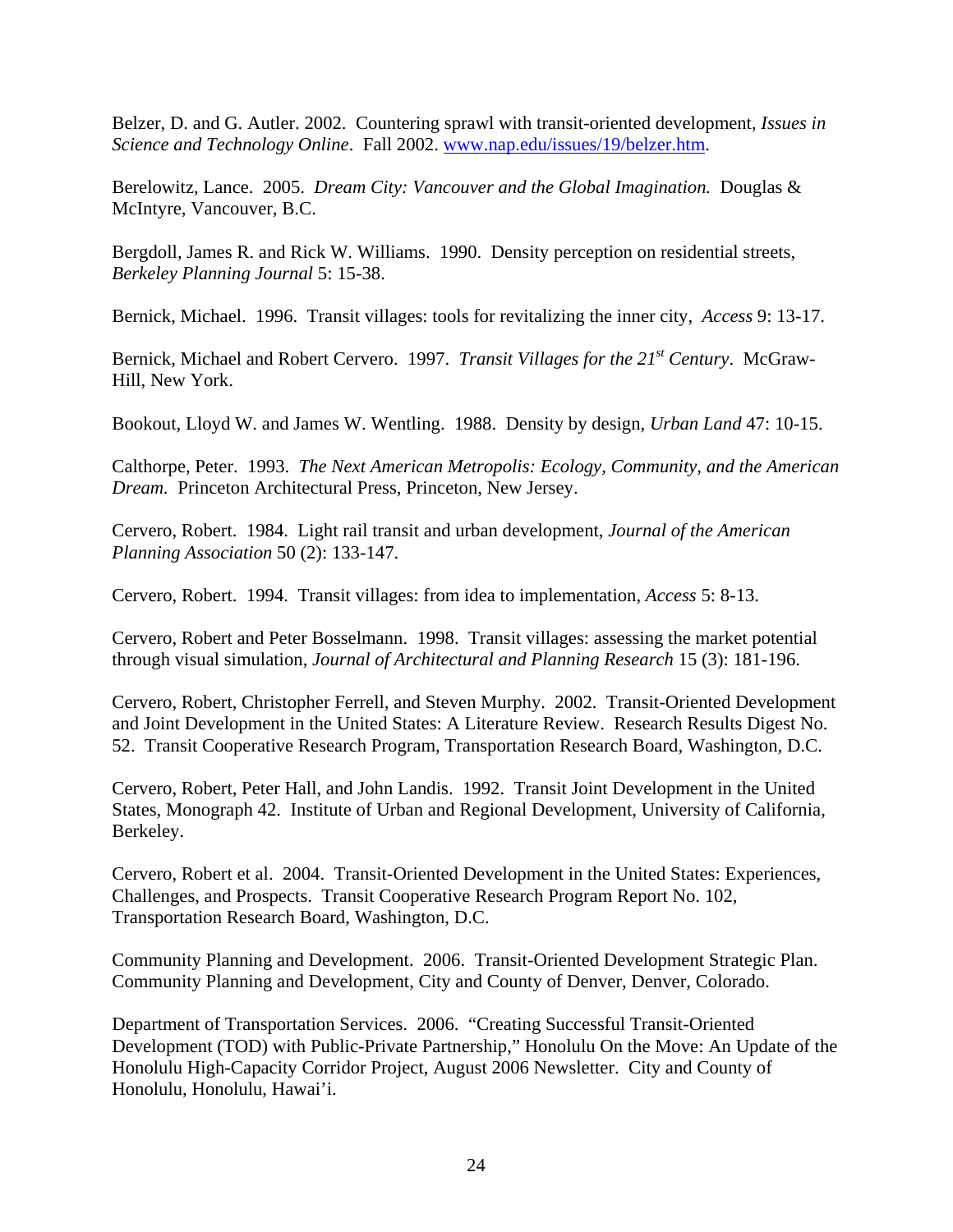Dittmar, Hank and Gloria Ohland, editors. 2004. *The New Transit Town: Best Practices in Transit-Oriented Development.* Island Press, Washington, D.C.

Dunphy, Robert, Deborah Myerson, and Michael Pawlukiewicz. 2003. Ten Principles for Successful Development Around Transit. The Urban Land Institute, Washington, D.C.

Flachsbart, Peter. 1979. Residential site planning and perceived densities, *Journal of the Urban Planning and Development Division,* ASCE, 105 (UP2): 103-117.

Florida, Richard. 2003. *The Rise of the Creative Class*. Basic Books, New York.

Gillham, Oliver. 2002. *The Limitless City: A Primer on the Urban Sprawl Debate*. Island Press, Washington, D.C.

Halbur, Tim. 2007. TOD's evil twin: transit-adjacent development. Center for Transit Oriented Development, Oakland, California. [Accessed at http:www.reconnectingamerica.org on April 17, 2007].

Hess, Daniel Baldwin and Peter A. Lombardi. 2004. Policy support for and barriers to transitoriented development in the inner city, *Transportation Research Record: Journal of the Transportation Research Board.* No. 1887, Transportation Research Board, National Research Council, Washington, D.C., pp. 26-33.

Howard, Ebenezer. 1898. *To-morrow: A Peaceful Path to Real Reform*. Swan Sonnenschein, London, England.

Kunstler, James Howard. 2005. *The Long Emergency: Surviving the End of Oil, Climate Change, and Other Converging Catastrophes of the Twenty-First Century*. Grove Press, New York.

Loukaitou-Sideris, A. 2000. Transit oriented development in the inner city: a Delphi survey, *Journal of Public Transportation* 3 (2): 75-98.

Loukaitou-Sideris, A. and T. Banerjee. 1996. There's no there there, *Access* 9: 2-6.

Lund, Hollie. 2006. Reasons for living in a transit-oriented development, and associated transit use, *Journal of the American Planning Association* 72 (3): 357-366.

Newman, Peter and Jeffrey Kenworthy. 1999. *Sustainability and Cities: Overcoming Automobile Dependence.* Island Press, Washington, D.C.

Nieweler, Stephan H. 2004. Transit-Oriented Development for the Greater Toronto Area: An International Policy Perspective. Master of Science in Planning Thesis, University of Toronto, Toronto, Canada.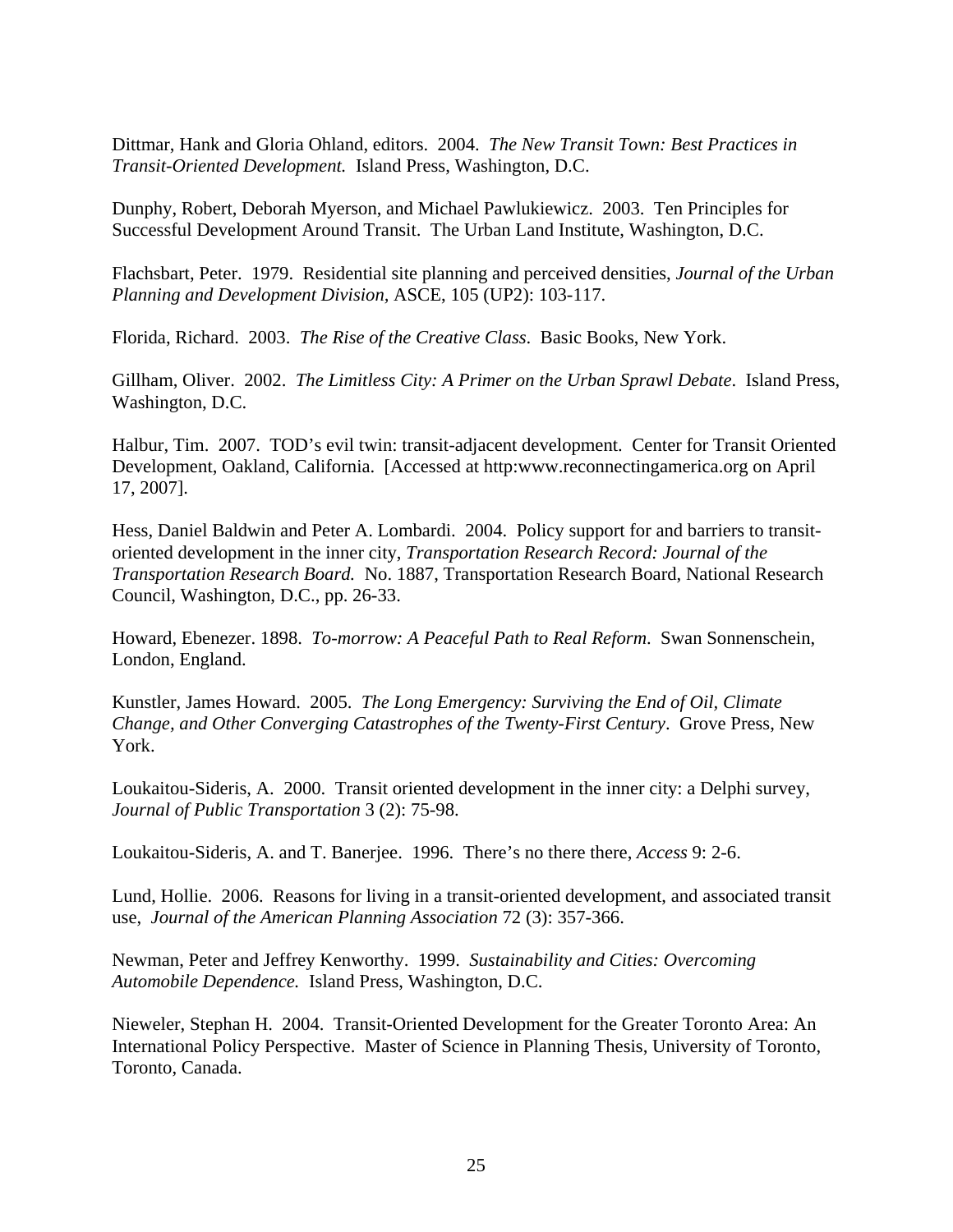Norcross, Carl. 1973. Townhouses and Condominiums: Residents' Likes and Dislikes. Urban Land Institute, Washington, D.C.

Office of Planning. 2004. Guidelines and Standards for Assessing Transit-Supportive Land Use. Federal Transit Administration, Washington, D.C.

Ohland, Gloria. 2001. Transit-Oriented Development in Four Cities. Working Paper. Great American Station Foundation, Santa Fe, New Mexico.

Parker, Terry, Mike McKeever, G. B. Arrington, Janet Smith-Heimer, et al. 2002. Statewide Transit-Oriented Development Study: Factors for Success in California, Final Report, California Department of Transportation, Business, Transportation and Housing Agency, Sacramento, California.

Pushkarev, Boris S. and Jeffrey M. Zupan. 1977. *Public Transportation and Land Use Policy*. Indiana University Press, Bloomington, Indiana.

Rapoport, Amos. 1975. Toward a redefinition of density, *Environment and Behavior* 7 (2): 133- 158.

Seattle Department of Transportation. 2007. Policy, Planning & Major Projects: Station Area Planning Background Report. Department of Transportation, City of Seattle, Seattle, Washington.

The Auditor. 2005. Hawai'i 2050 Sustainability Task Force Report: A Report to the Governor and the Legislature of the State of Hawai'i. Honolulu, Hawai'i.

Vessali, K.V. 1996. Land use impacts of rapid transit, *Berkeley Planning Journal* 11: 71-105.

Warner, Sam Bass. 1962. *Streetcar Suburbs: The Process of Growth in Boston, 1870-1900.* Atheneum, New York.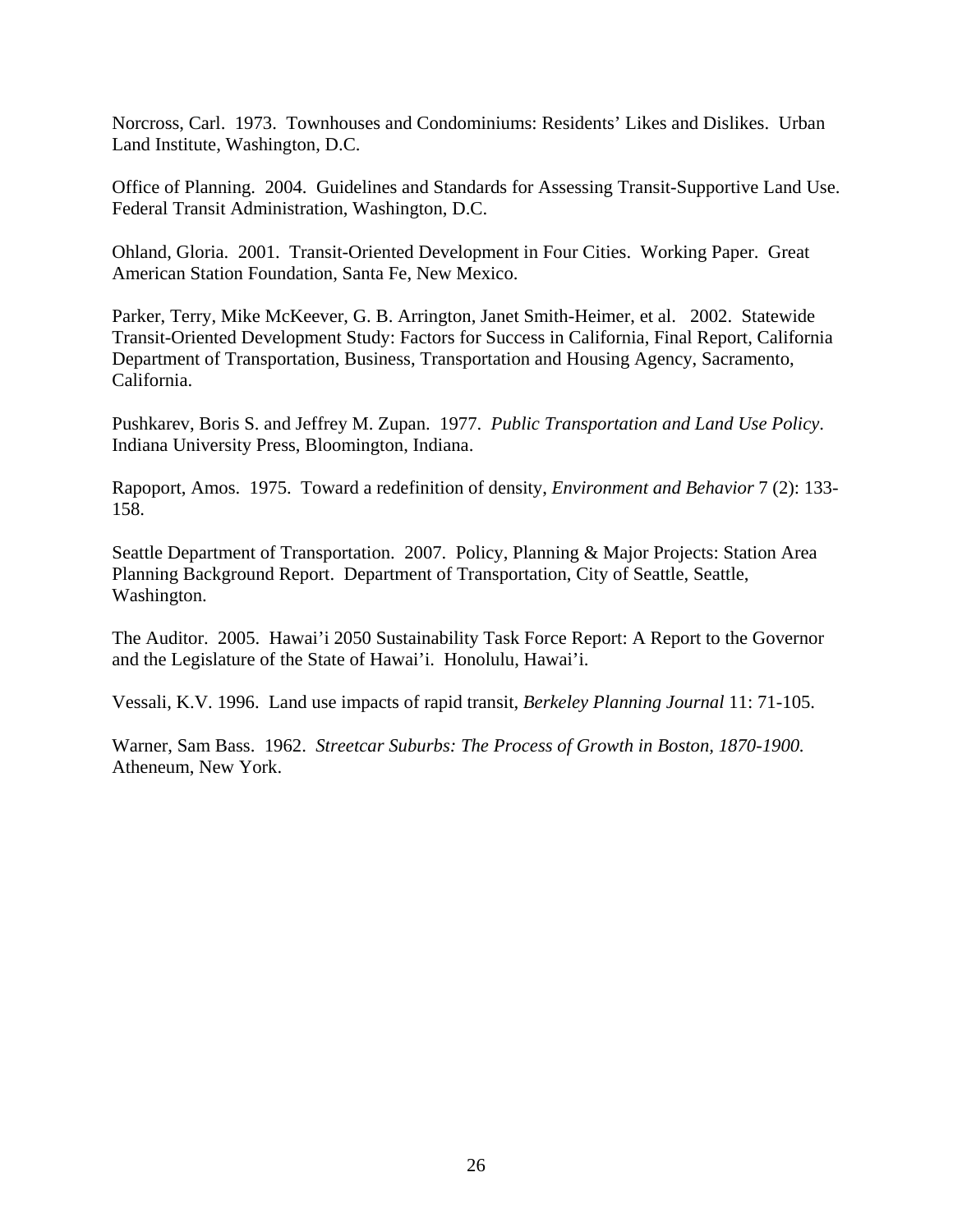## **Appendix A TOD Internet Sites**

[http://www.calthorpe.com](http://www.calthorpe.com/) Brief descriptions of several TOD projects by Calthorpe Associates.

[http://www.cnu.org](http://www.cnu.org/) Profiles and images of TODs from the Congress of New Urbanism.

<http://www.charlotte.com/observer/0217train.htm> TOD activity in Charlotte, North Carolina.

[http://www.ci.gresham.or.us/departments/cdd/com\\_districts/lightrail.htm](http://www.ci.gresham.or.us/departments/cdd/com_districts/lightrail.htm) TOD and light rail in the City of Gresham, Oregon.

[http://www.ci.hillsboro.or.us/Planning\\_Department/Ordinance2793-4-77/Section15.pdf](http://www.ci.hillsboro.or.us/Planning_Department/Ordinance2793-4-77/Section15.pdf) TOD Zoning Ordinance for the City of Hillsboro, Oregon.

<http://www.ci.seattle.wa.us/council/whatsnew.htm>Information about station area planning in Seattle, Washington.

<http://www.ci.seattle.wa.us/planning/todstudy/cs00sum.htm>TOD page in Seattle, Washington.

<http://www.co.contra-costa.ca.us/depart/cd/charrette/> Pleasant Hill *BART Specific Plan*, BART Fact Sheet.

<http://www.globaltelematics.com/tod.htm>Research papers on TOD concept.

<http://www.linearcity.org/> Regional scale TOD featuring a linear city concept.

[http://www.orencostation.com](http://www.orencostation.com/) Images and information on the Orenco station TOD in Hillsboro, Oregon.

<http://www.metrokc.gov/kcdot/alts/tod/todindex.htm> TOD in King County, Washington.

[http://www.newurbannews.com](http://www.newurbannews.com/) Articles on TOD in the New Urban News.

[http://www.sacbee.com/news/newss/local01\\_19991213.htmli](http://www.sacbee.com/news/newss/local01_19991213.htmli) TOD in Sacramento, California.

<http://www.sacrt.com/TLC/TLCMainPage.htm>Sacramento Transit for Livable Communities.

[http://www.sfgate.com/cgi-bin/article.cgi?file=/examiner/archive/1999/07/11/METRO12270.dtl](http://www.sfgate.com/cgibin/article.cgi?file=examiner/archive/1999/07/11/METRO12270.dtl) Update on Fruitvale TOD project in Oakland, California.

<http://www.stationfoundation.org/tod.htm> Information on TOD by the Great American Station Foundation.

<http://www.todcommunities.org/> Transit-Oriented Communities by the Puget Sound Regional Council in the Seattle, Washington area.

[http://transaact.org](http://transaact.org/) Information on a variety of alternative transportation and land use studies at the Surface Transportation Policy Project site.

<http://www.tri-met.org/reports/dreams98.htm> Transit-Oriented Development Case Study in Portland by G. B. Arrington for Tri-Met.

<http://www.tri-met.org/communitybuilding.htm>Tri-Met Transit-Oriented Development Community Sourcebook of TOD in Portland, Oregon.

<http://www.unitycouncil.org/html/ftvinitiative.html> Fruitvale BART Station in Oakland, California.

Source: Parker et al., 2002.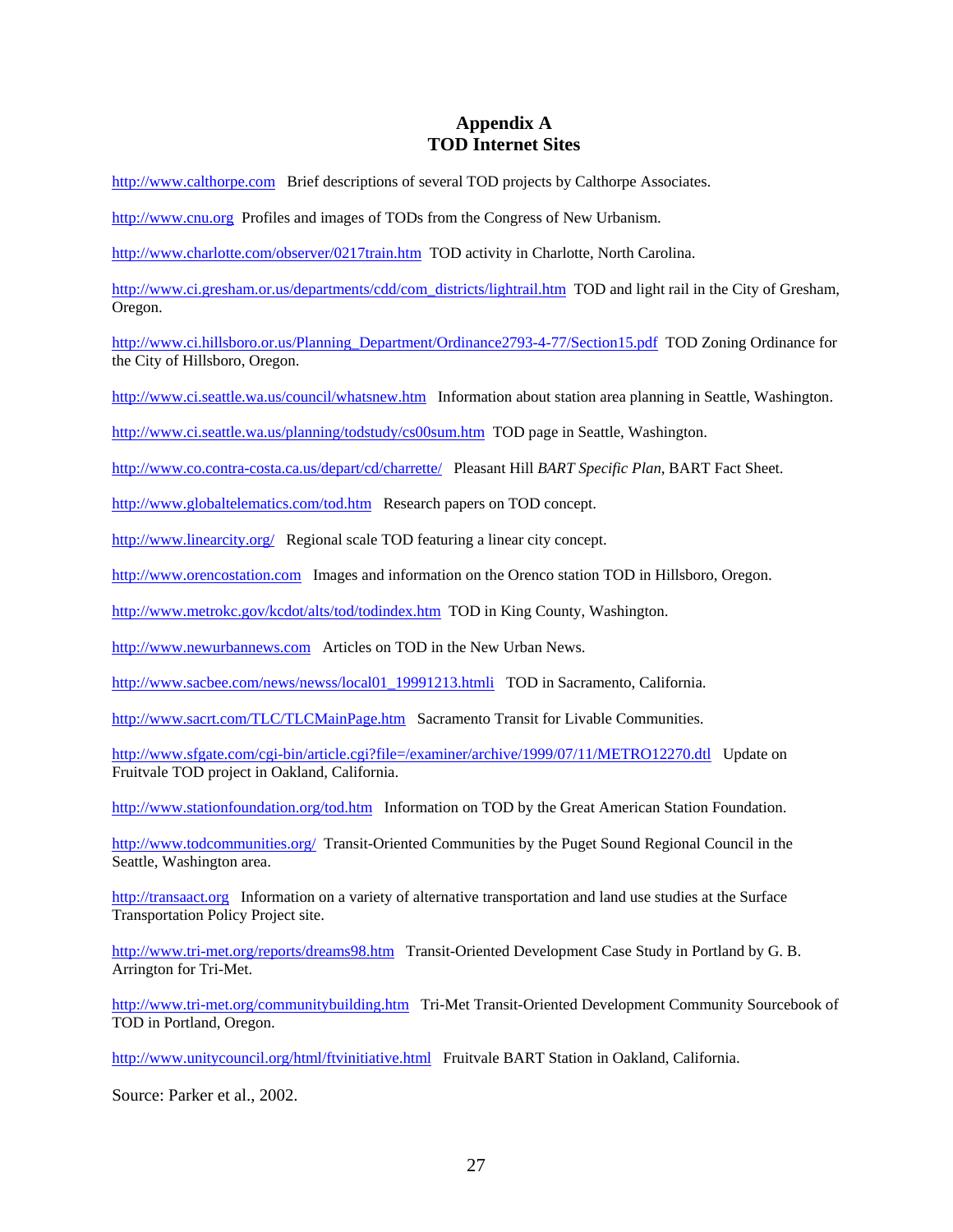### **Appendix B TOD Issues and Questions**

This appendix summarizes several issues and questions raised by transit-oriented development. These issues are raised and discussed in a book titled, *The New Transit Town: Best Practices in Transit-Oriented Development*, edited by Hank Dittmar and Gloria Ohland, and published by Island Press, Washington, D.C., in 2004.

*Land Assembly.* A TOD serves as both a transit station node and a place in its own right. Some TODs may require more than a single parcel. In such locations, property ownership may be fragmented and assembly of multiple parcels may be difficult. High land costs and fragmented land ownership patterns may be an impediment to infill development. To what extent should the City & County of Honolulu (hereafter "the C&C") help assemble parcels of land at station locations?

*Financing*. How will increased property values be captured and spent at identified TOD locations? In what locations and under what circumstances should Honolulu finance infrastructure and public improvements to demonstrate its commitment to TOD? Should the C&C make funding for key infrastructure contingent on transit-supportive design and/or provision of affordable housing?

*Public Education*. What should be the role of the C&C in educating the public about TOD? Should the C&C facilitate structured community input for TOD projects as occurred in the Rosslyn-Ballston Corridor of Arlington County, Virginia, for the Washington Metro?

*Building Intensity and Scale*. Should the C&C have overlay districts for TODs that set minimum floor area ratios (FARs), minimum lot area per unit and minimum heights and/or massing? Should the C&C set minimum or average densities for TOD projects to encourage transit ridership? Should density bonuses be available to promote affordable housing? What densities exceed acceptable levels of livability in Honolulu? Should buildings be oriented to the street with small or zero setbacks?

*Pedestrian Orientation*: To what extent should the C&C encourage pedestrian activity at TODs by using zoning and building codes to address the design of buildings, sites and streets as well as the mix of land uses?

*Land Use Mix*. What is an appropriate land use mix in Honolulu for different types of TODs? Should it include both a horizontal and vertical land use mix (i.e., residential over retail)? Should land uses that encourage pedestrian activity be permitted as of right with no or minimal discretionary review? Should mixed-use zoning districts provide incentives for affordable housing by allowing projects by-right if they have a certain percentage of floor area devoted to residential uses? A "by-right" approach may reduce the planning approval time for mixed-use projects.

*Transit Integration*. How will land uses in Honolulu interface with the transit system? Customized projects elsewhere integrate transit facilities and land uses on site. They involve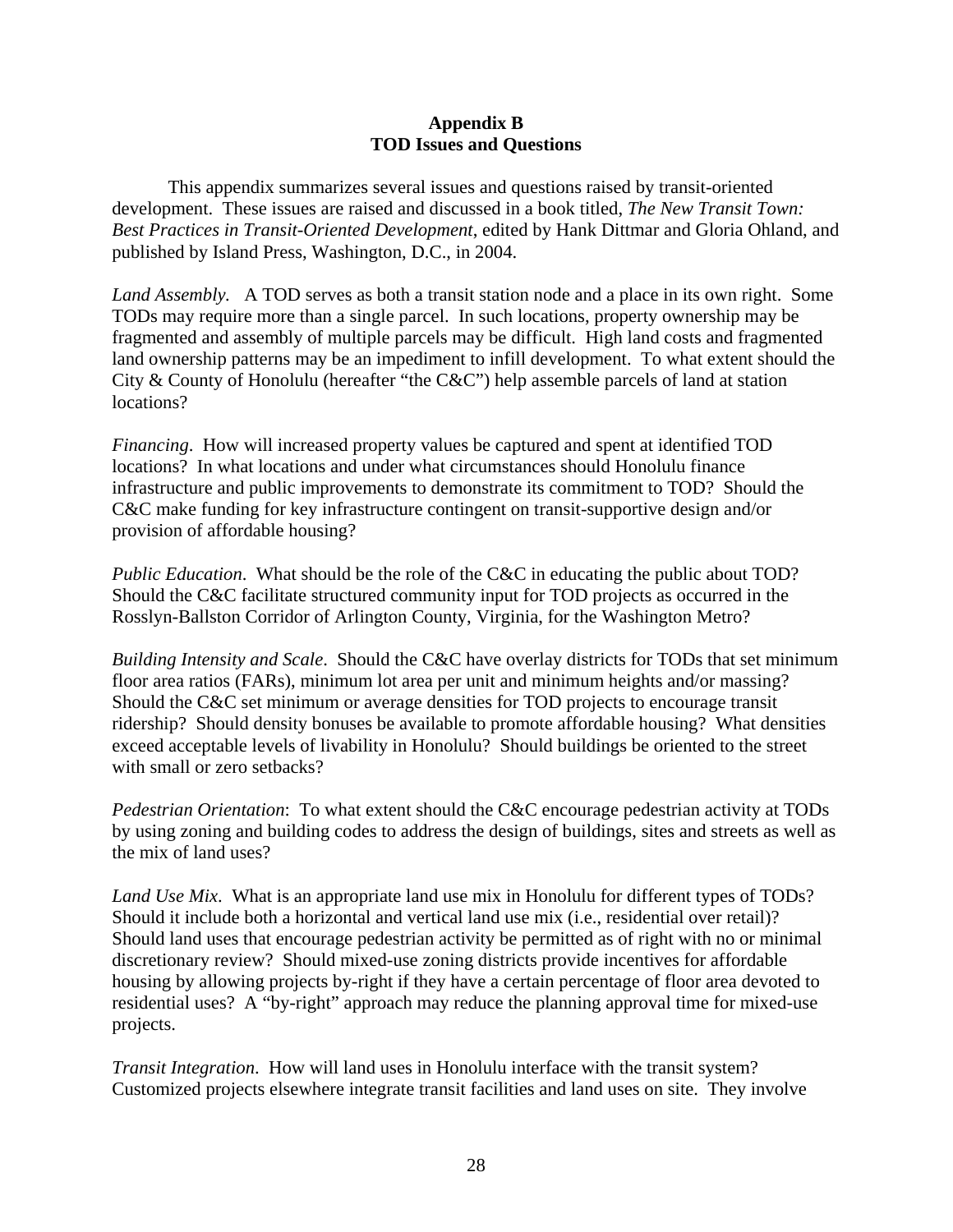detailed and lengthy planning that is shared among many private entities and public agencies. Smaller and midsize TOD projects may have walking access to transit stations, but do not incorporate transit stations. In either case, Honolulu's zoning ordinance will need to address how tracks and stations integrate with surrounding land uses.

*Parking Policy*. TODs typically ban surface parking lots between buildings. To what extent should the C&C relax parking standards for TODs?

*Role of Transit Agency*. Federal rules now make it possible for transit agencies to support TOD on property that has been purchased for right-of-way with federal funding. How and to what extent should this occur in Honolulu?

*Context-Sensitive Design*. To what extent should Honolulu's zoning ordinance and urban design guidelines preserve historic buildings and encourage context-sensitive designs?

*Civic and Open Space*. What will be the requirements for civic and open space in Honolulu?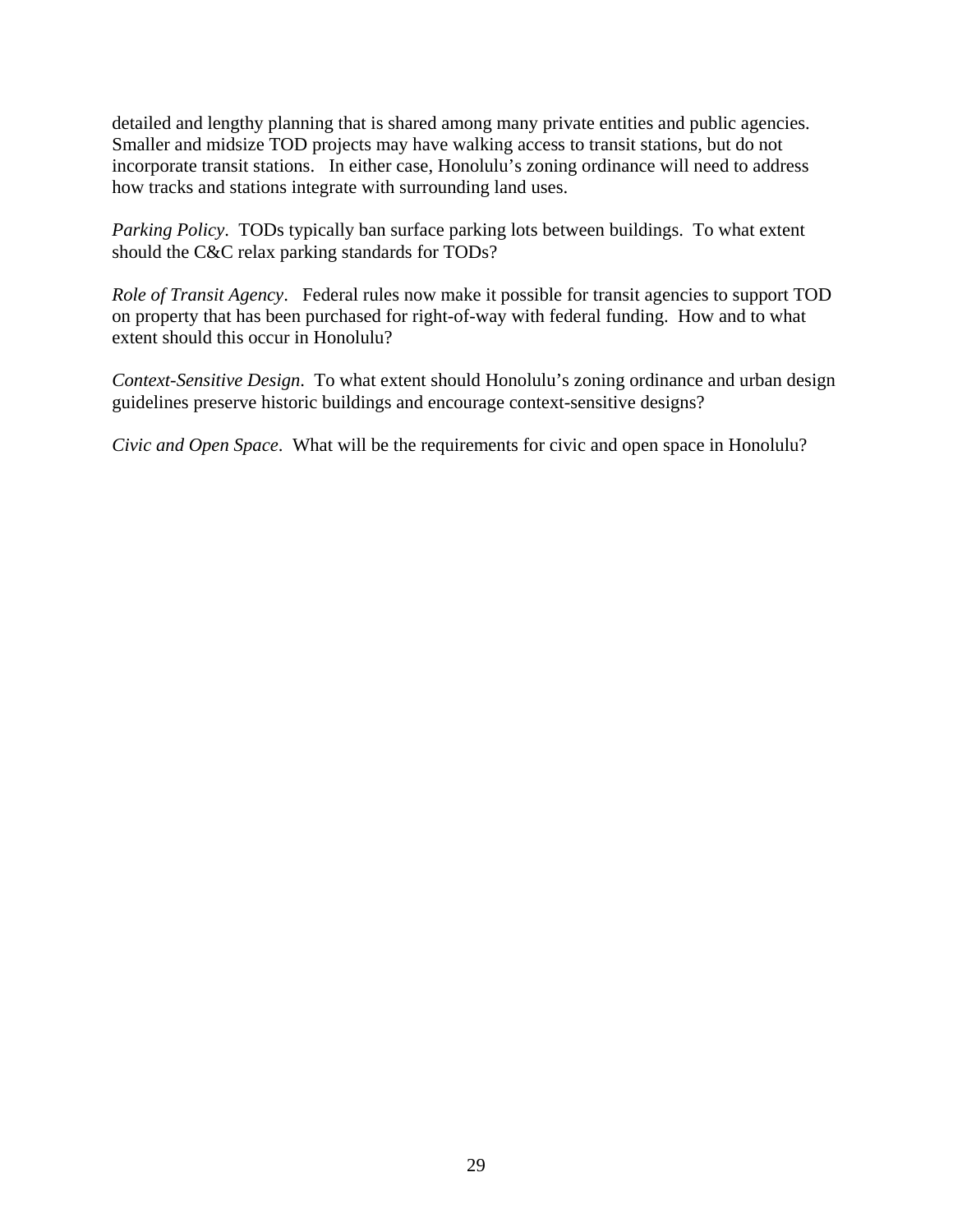# *Appendix E: Milestones in Transit Planning in Honolulu, 1967 – 2007*

## *By Peter Flachsbart, PhD, AICP*

The following timeline provides a record of notable events in transit planning in Honolulu between 1967 and 2007.

**1967:** The O'ahu Transportation Study (OTS) recommended the construction of a 26 mile, fixed-rail rapid transit system running from Pearl City to Hawai'i Kai by 1985.

**1972:** After considering several alternatives, including bus-on-busway and waterborne systems, the Preliminary Engineering and Evaluation Program (PEEP) - Phase I study concluded that a fixed-guideway rapid transit system running from Pearl City to Hawai'i Kai would best meet the long-range transportation needs of O'ahu.

**1973:** The Evaluation of Alternative Transportation System Study looked at additional alternatives but upheld the conclusions of the PEEP - Phase I study.

**1976:** The Preliminary Engineering and Evaluation Program (PEEP) - Phase II study concluded that a 14-mile fixed-guideway system had the advantage over an all-bus system and less capital intensive, light rail transit (LRT) alternatives running at grade level.

**1979:** Mayor Frank Fasi proposed an 8.4-mile, 11-station, conventional heavy rail transit system from the Honolulu International Airport to the University of Hawai'i at Manoa. Known as the Honolulu Area Rapid Transit (HART) project, the system was to be electrically powered with trains up to ten cars in length operating at average speeds of 30 mph with top speeds of 55 mph. Approximately 2 miles of the proposed fixed-guideway system would travel in a subway under Honolulu's downtown and civic center with the remaining portion on aerial structures.

**1981:** Following the defeat of incumbent Frank Fasi, newly elected Mayor Eileen Anderson expressed concern about local bus ridership and U.S. budget cuts. She decided to end more than five years and \$6 million in planning for the billion-dollar HART project and returned its planning and engineering funds to the federal Urban Mass Transportation Administration (UMTA).

**1984:** The O'ahu Metropolitan Planning Organization (OMPO) published the HALI 2000 Study, which evaluated six alternatives to accommodate projected growth in travel demand by 2000. Of these alternatives, the study showed that a fully grade-separated rapid transit line would provide improved service quality and attract the largest increase in patronage, but would require significantly increased capital funding.

**1985:** Reelected in 1984, Mayor Frank Fasi asked John Hirten to reexamine fixedguideway alignments that could take advantage of automated light rail technologies, such as SkyTrain in Vancouver, Canada, and the VAL system in Lille, France.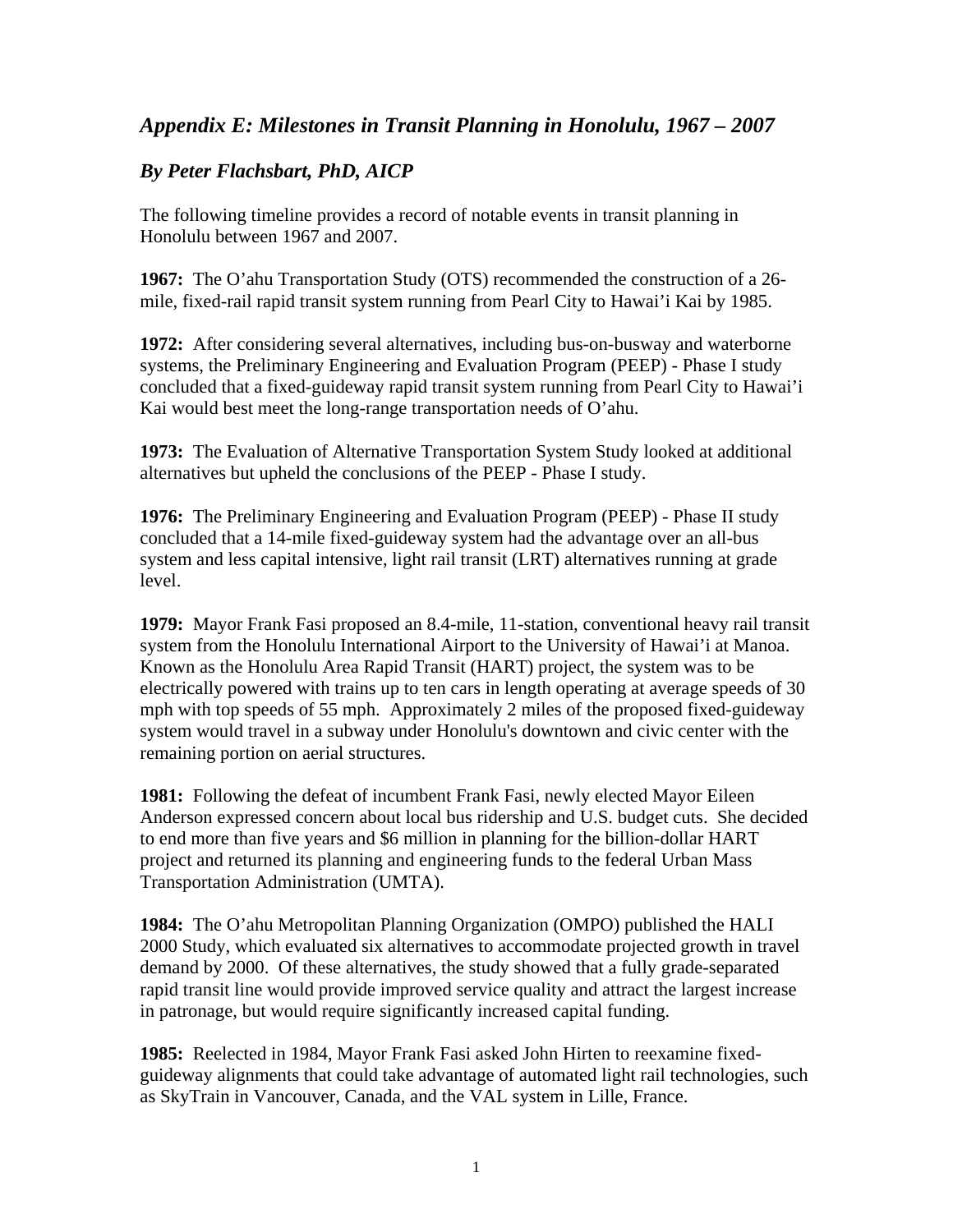**October 1991:** The Fasi administration selected the team of AEG Westinghouse Transportation Systems, Inc. and Morrison Knudsen Corp. to design, build, furnish and operate a fully automated, customized transit system, based on vehicle and guideway subsystems that had not yet been proven together as an integrated system in revenue service elsewhere in the world.

**November 14, 1991:** The City Council voted 5 to 4 to allow Mayor Frank Fasi to sign a development agreement with Governor John Waihee to build a 15.6-mile rapid transit system in Honolulu by 1997. The City assumed that the federal government would pay 30 percent of the \$2 billion system. The remaining funds would come from an increase of 4.0 to 4.5 percent in the state's general excise tax, which would be collected by the state over a ten-year period.

**September 22, 1992:** The City Council's Policy Committee voted 5 to 4 not to authorize a 0.5 percent increase in the state's general excise tax on O'ahu, causing more than \$708 million in federal money earmarked for Honolulu to lapse.

**March 1999:** Based on the O'ahu Trans 2K visioning process in eleven communities, which began in fall 1998, Mayor Jeremy Harris released the Islandwide Mobility Concept Plan. It explored the use of more buses on exclusive freeway lanes, and the potential of at-grade bus rapid transit (BRT) and light rail transit (LRT) alternatives between various activity centers.

**October 27, 2003:** State and city officials announced plans to build a \$2.6 billion lightrail transit system for O'ahu. The new rail line was expected to run for 22 miles from Kapolei to Iwilei.

**February 7, 2005:** Members of the state House and Senate transportation committees approved similar bills that would give counties the option to add a surcharge of up to 1 percent on top of the existing 4 percent general excise tax to pay for a mass-transit system on O'ahu.

**April 12, 2005:** The state Senate voted to give Honolulu and Neighbor Island counties the option of adding a surcharge of 0.5 percent onto the state's 4 percent general excise tax to pay for mass transit.

**April 29, 2005:** State House and Senate negotiators agreed to give counties the option of adding a 0.5-percentage-point surcharge to the state's 4 percent general excise tax. Planners estimated that the surcharge could raise as much as \$150 million per year to pay for mass transit.

**May 2005:** Under Mayor Mufi Hannemann, the City awarded a \$9.7 million contract to analyze alternative alignments and environmental impacts of high-capacity, fixedguideway transit systems to Parsons Brinckerhoff Quade & Douglas. The company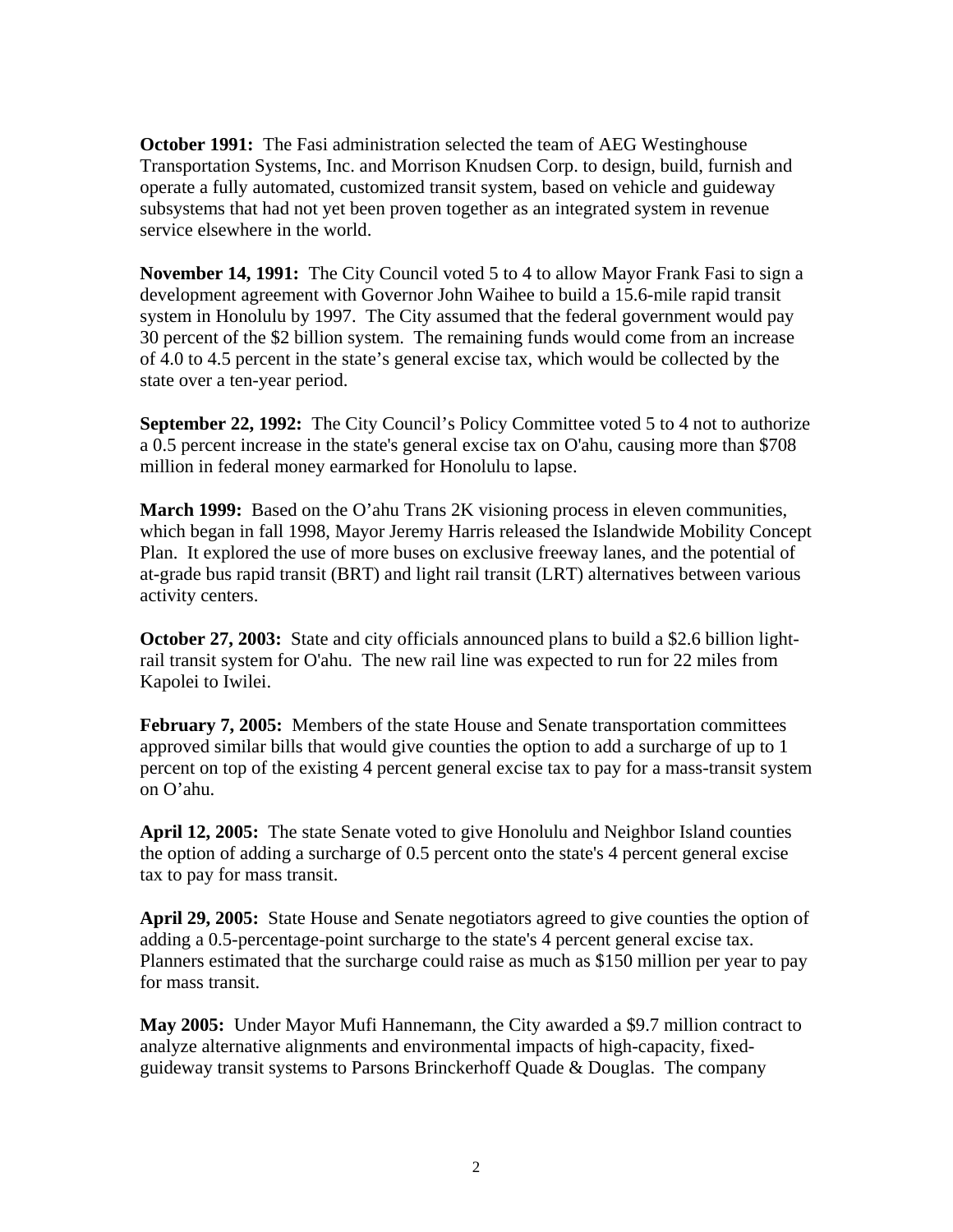worked on similar studies for Honolulu's last major attempt at transit, which ended in 1992.

**May 11, 2005:** On first reading, the City Council approved a bill that would increase the general excise tax from 4 percent to 4.5 percent to pay for mass transit on O'ahu.

**July 11, 2005:** Governor Linda Lingle agreed not to veto the Legislature's bill giving counties the option to raise the general excise tax after state lawmakers agreed to try to change the law when they met in regular session the following year. Lingle had said she would veto a county tax option for mass transit if the state, instead of the counties, were to collect the new tax revenue.

**August 10, 2005:** The City Council gave final approval to a tax increase to pay for a Honolulu mass-transit system. As a result of the 7 to 2 vote, the general excise tax on O'ahu rose on January 1, 2007 from 4 percent to 4.5 percent — a 12.5 percent increase.

**December 2005:** City consultants identified three likely technologies — light rail, monorail and magnetic levitation — and four routes that could be used for a new masstransit system between Kapolei and the University of Hawai'i at Manoa. An elevated roadway, known as the "managed lanes alternative" for buses, carpools and toll-paying vehicles, was also under consideration.

**December 13, 2005:** Planners held the first of two public "scoping" meetings as part of a federally required process for all mass-transit projects that hope to receive federal funding.

**March 23, 2006:** City released details of possible mass-transit stations, including 64 tentative stations along four alternate routes, with 25 to 30 stations on each route intended to serve the main residential areas from Kapolei to the University of Hawai'i at Manoa.

**June 22, 2006:** City planners released new cost and ridership estimates for mass transit, with a cost of \$3 billion and between 120,000 and 150,000 riders a day by the year 2030. The new cost estimate was at least \$200 million more than previous estimates.

**December 7, 2006:** City Council approved on second reading a bill to commit to some form of a fixed-guideway system as the locally preferred alternative (LPA) for a masstransit project that the City estimated could cost between \$3.8 billion and \$4.6 billion.

**December 14, 2006:** The City Council's Transportation Committee recommended some sort of fixed-guideway system, which could include rail or buses. It also recommended a route that did not directly serve areas in Kalaeloa and the 'Ewa Plains.

**December 22, 2006:** The City Council voted 7 to 2 to approve Mayor Mufi Hannemann's proposed \$4.6 billion fixed-guideway system using either buses or rail from Kapolei to the University of Hawai'i at Manoa. Source: <http://the.honoluluadvertiser.com/article/2006/Dec/23/ln/FP612230340.html>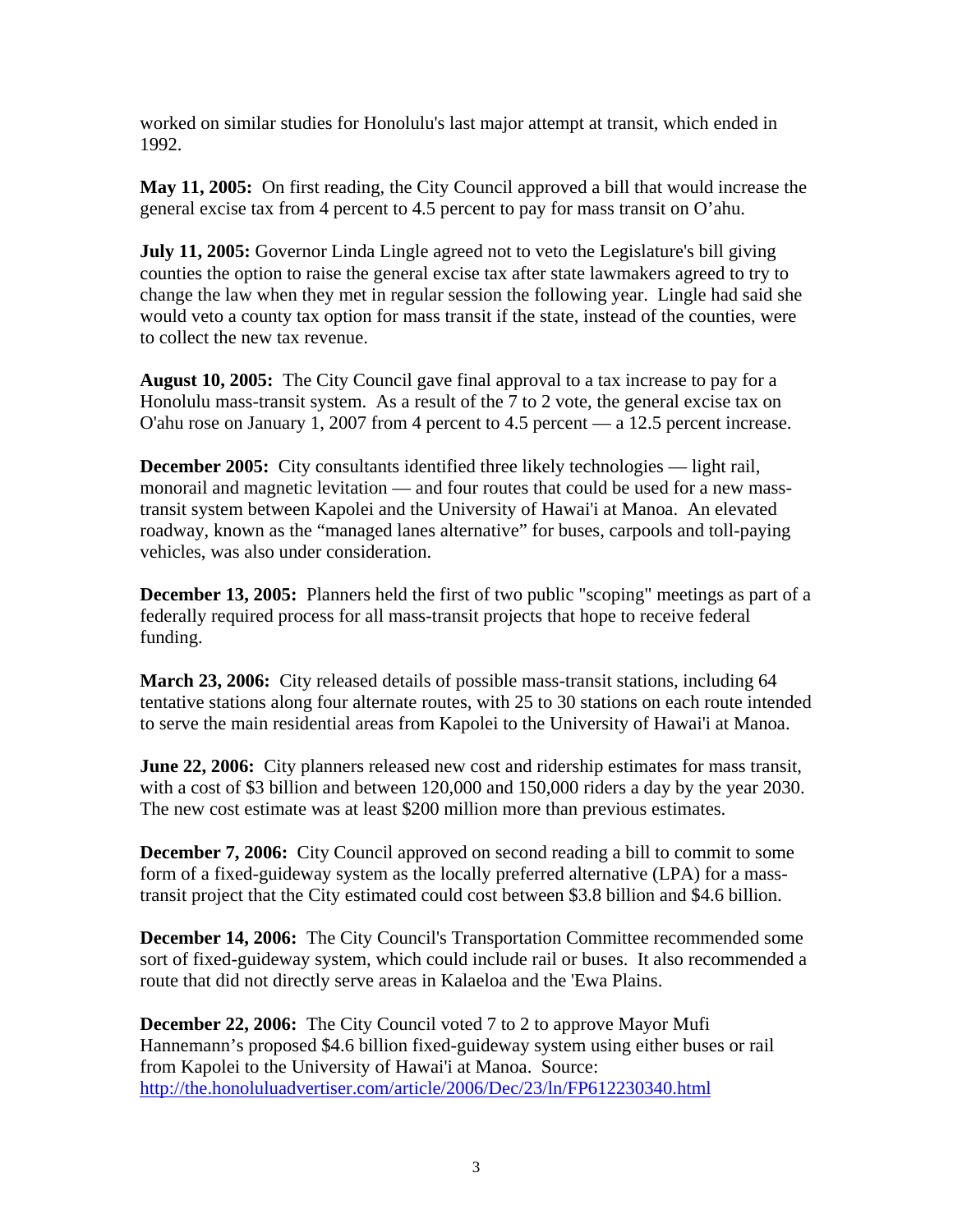**February 27, 2007:** The City Council voted 5 to 4 to approve the first phase of the transit route known as the "minimum operable segment" (or MOS) from North-South Road in East Kapolei to the Ala Moana Center. The City estimated that the system would initially provide service to about 70,000 residents who live along Salt Lake Boulevard, and that extensions would be made eventually to the Honolulu International Airport, to the Manoa campus of the University of Hawai'i, and to Waikiki.

**May 4, 2007:** The Policy Committee of the O'ahu Metropolitan Planning Organization (OMPO) voted 11 to 1 to include the MOS in the O'ahu Regional Transportation Plan. The vote cleared the way for federally supported engineering and environmental studies of the project.

**June 6, 2007:** The City Council approved an annual budget that supported Mayor Hannemann's request for 12 staff positions and consultant funding for the implementation of transit-oriented development (TOD). The positions are assigned to the Department of Planning and Permitting.

### **References**

"A transit history," *The Honolulu Advertiser*, December 23, 2006, p. A3.

Brannon, Johnny. "City boosts taxes, hikes fees," *The Honolulu Advertiser*, June 7, 2007, pp. B1, B6.

Flachsbart, Peter G. "Alternatives Analysis and Procurement of Honolulu's Proposed Rapid Transit System" A talk presented at the Department of Civil Engineering, Georgia Tech University, Atlanta, Georgia. November 21, 1991.

"Transit system segment approved," *The Honolulu Advertiser*, May 5, 2007.

"Vote clears way for initial transit work," *The Honolulu Advertiser*, February 28, 2007, pp. A1, A2.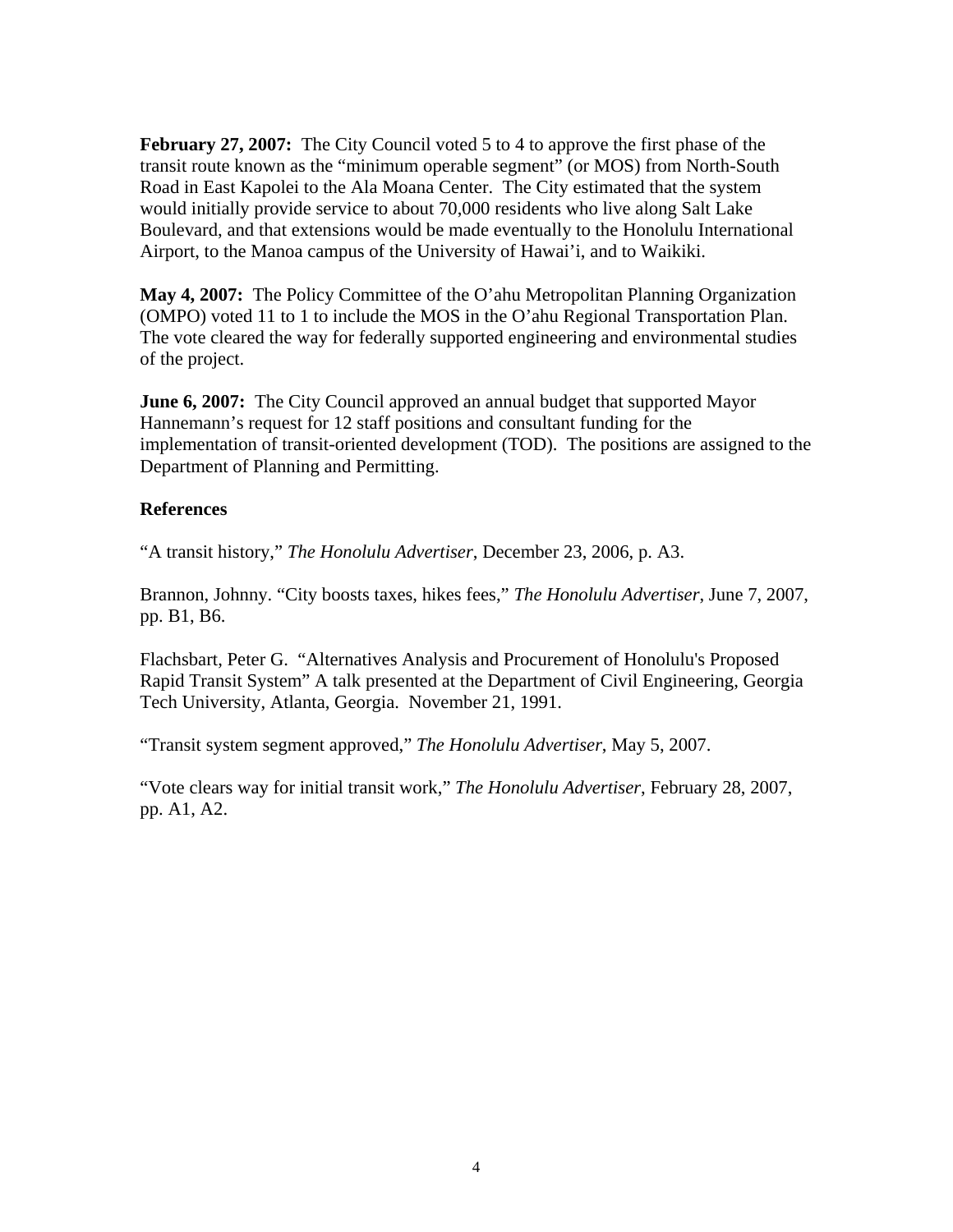# *APPENDIX F*

*APAHI Testimonies and Comments*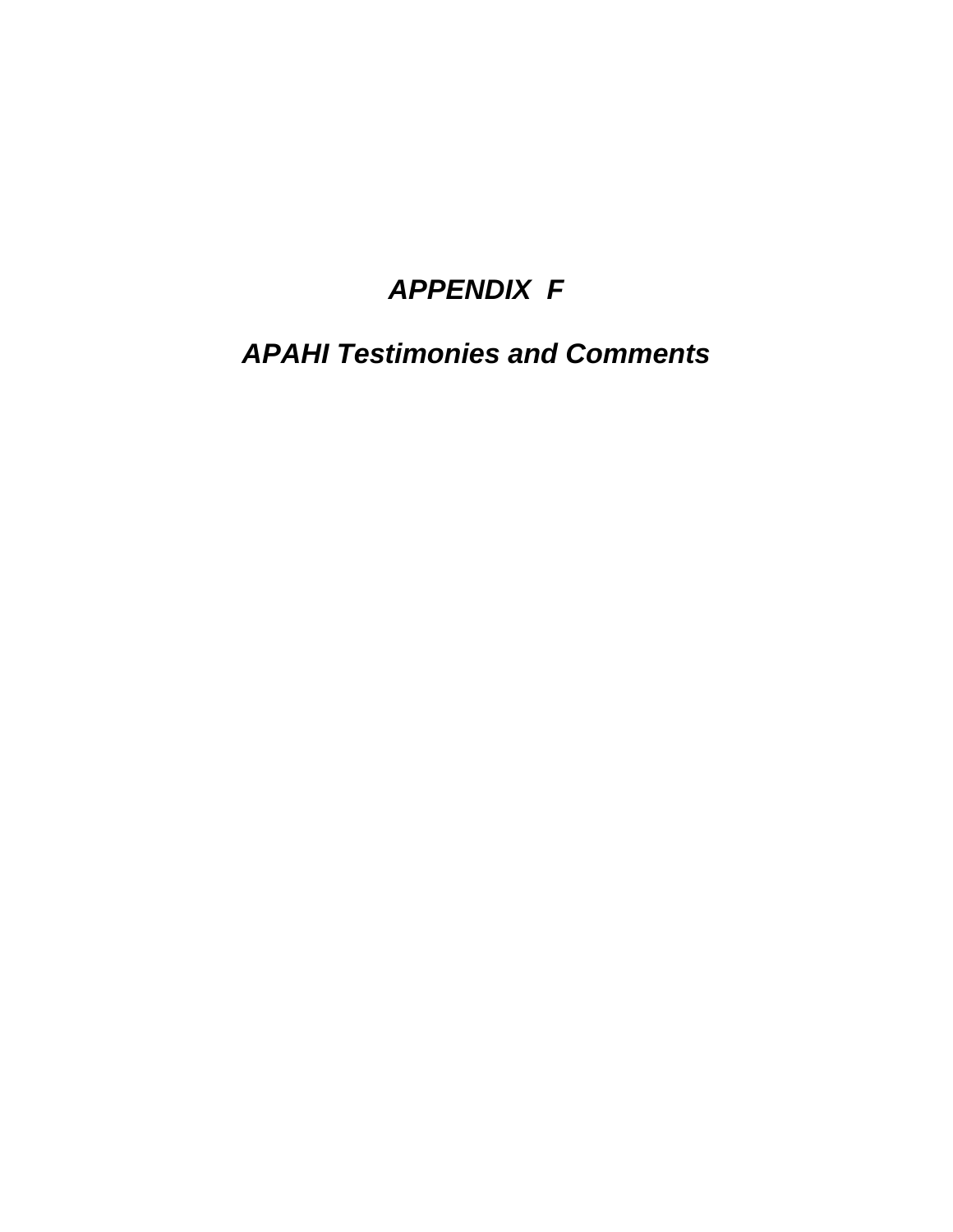

| hawai'i chapter   |
|-------------------|
| of the            |
| american planning |
| association       |
| p.o. box 557      |
| honolulu          |
| hawai'i           |
| <i>96809</i>      |
| www.hawaiiapa.org |

February 12, 2007

The Honorable Nestor Garcia, Transportation Committee Chair The Honorable Todd Apo, Budget Committee Chair Honolulu City Council 560 South King Street Honolulu, Hawai'i 96813

Dear Chairmen Garcia and Apo, and Members of the City Council Transportation and Budget Committees:

### **Honolulu High-Capacity Transit Corridor Project Minimum Operable Segment Resolution No. 07-039**

The Hawai'i Chapter of the American Planning Association supports the Minimum Operable Segment (MOS) of the Locally Preferred Alternative for the Honolulu High Capacity Transit Corridor Project as proposed in Resolution 07-039.

The APA Hawai'i Chapter has approximately 300 members. Our membership is composed of individuals from the private and public planning sectors, interest groups, and landowners, including decision-makers, administrators, lawyers, architects, developers, university professors, students, and other interested individuals.

The APA Hawai'i Chapter supports the MOS as identified in Resolution No. 07-039 as providing a critical transportation alternative between East Kapolei and the Ala Moana Center. Designing and developing the high-capacity transit system with these endpoints has several advantages. The western alignment, with a terminus at North-South Road:

- Addresses the problem needing the most immediate attention, i.e., commuter travel in the congested leeward corridor;
- Has the greatest potential for shaping transit-oriented development on a significant scale;
- Costs less per mile to construct;
- Will have transit stations that are spaced farther apart; and
- Includes the best location options for a rail yard.

The eastern alignment, with a terminus at Ala Moana Center:

- Supports existing, high-density residential and employment districts where transit ridership will be high;
- Will promote infill in urban Honolulu with new, transit-oriented development; and
- Can effectively integrate with existing bus transit that already serves the University of Hawai'i at Manoa and Waikiki.

*founded in 1962, the hawai'i chapter has over 300 members, including planning officials, public and private sector planners, and community advocates, on the major islands across the state*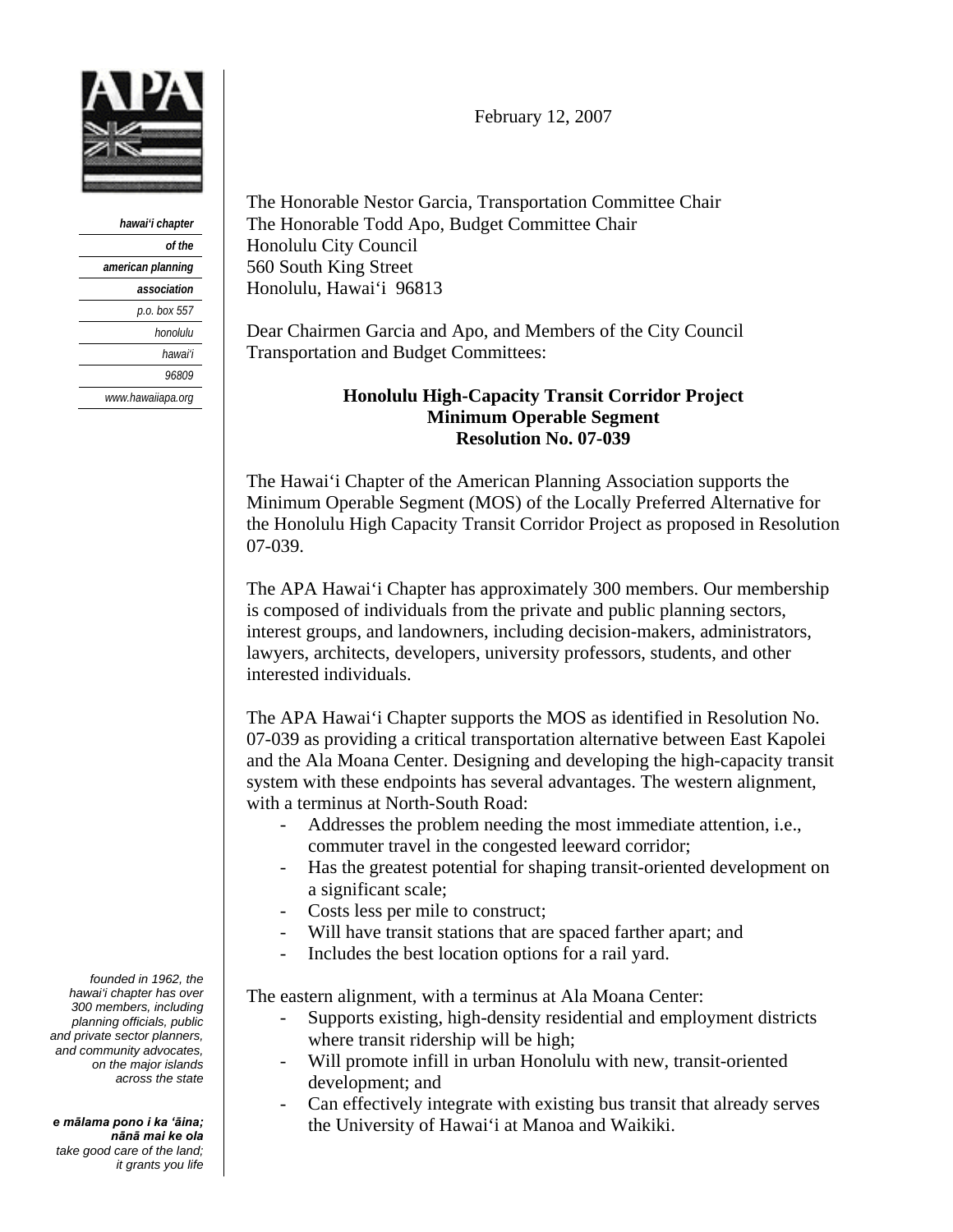*The Honorable Nestor Garcia, Transportation Committee Chair The Honorable Todd Apo, Budget Committee Chair and Members of the City Council February 12, 2007* 

During preliminary engineering and in the EIS, vertical and horizontal alternatives for Section V of the alignment (i.e., urban Honolulu) should be explored because of the complex design and land use issues in this segment.

APA supports a fixed guideway transit system not only because it serves to move people, but because it will be key in shaping the development of the transit corridor as well as many highdensity areas within the transit influence zone. The APA Hawai'i Chapter will continue its commitment to this important project as it moves forward, with a particular interest in transitoriented development, context-sensitive design and community integration.

Very truly yours,

Gene Yong John Whalen *APA Hawaii Chapter President APA Transit Committee* 

ohn b Wholen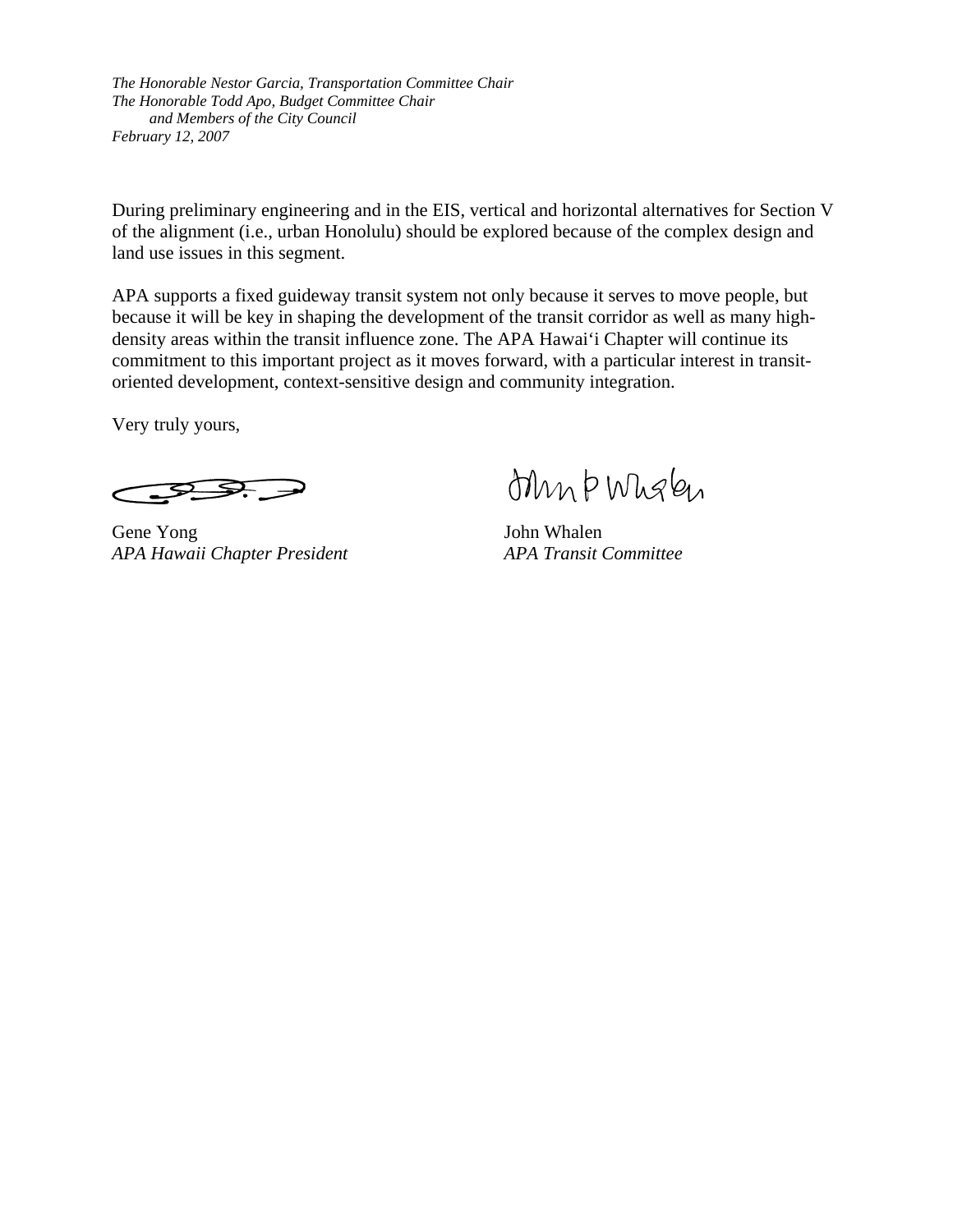

*hawai'i chapter of the american planning association p.o. box 557 honolulu hawai'i 96809 www.hawaiiapa.org* 

*founded in 1962, the hawai'i chapter has over 300 members, including planning officials, public and private sector planners, and community advocates, on the major islands across the state* 

*e mālama pono i ka 'āina; nānā mai ke ola take good care of the land; it grants you life*  February 21, 2007

The Honorable Barbara Marshall, Chair and Members of the Honolulu City Council 560 South King Street Honolulu, Hawai'i 96813

Dear Chairmen Garcia and Apo, and Members of the City Council Transportation and Budget Committees:

### **Honolulu High-Capacity Transit Corridor Project Minimum Operable Segment Resolution No. 07-039**

The Hawai'i Chapter of the American Planning Association supports the Minimum Operable Segment (MOS) of the Locally Preferred Alternative for the Honolulu High Capacity Transit Corridor Project as proposed in Resolution 07-039.

The APA Hawai'i Chapter has approximately 300 members. Our membership is composed of individuals from the private and public planning sectors, interest groups, and landowners, including decision-makers, administrators, lawyers, architects, developers, university professors, students, and other interested individuals.

The APA Hawai'i Chapter supports the MOS as identified in Resolution No. 07-039 as providing a critical transportation alternative between East Kapolei and the Ala Moana Center. Designing and developing the high-capacity transit system with these endpoints has several advantages. The western alignment, with a terminus at North-South Road:

- Addresses the problem needing the most immediate attention, *i.e.*, commuter travel in the congested leeward corridor;
- Has the greatest potential for shaping transit-oriented development on a significant scale;
- Costs less per mile to construct;
- Will have transit stations that are spaced farther apart; and
- Includes the best location options for a rail yard.

The eastern alignment, with a terminus at Ala Moana Center:

- Supports existing, high-density residential and employment districts where transit ridership will be high;
- Will promote infill in urban Honolulu with new, transit-oriented development; and
- Can effectively integrate with existing bus transit that already serves the University of Hawai'i at Manoa and Waikiki.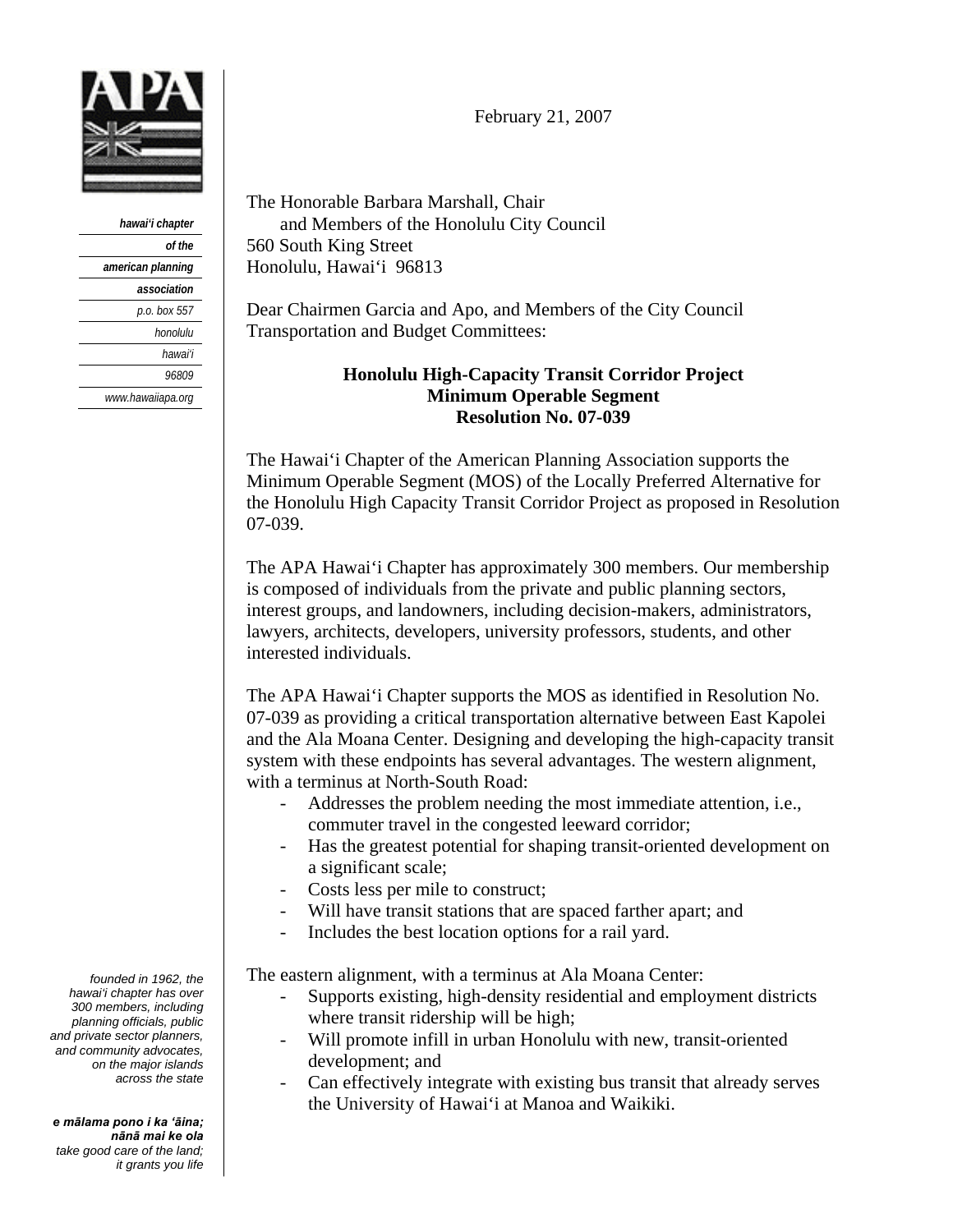*The Honorable Barbara Marshall, Chair and Members of the City Council February 21, 2007* 

During preliminary engineering and in the EIS, vertical and horizontal alternatives for Section V of the alignment (i.e., urban Honolulu) should be explored because of the complex design and land use issues in this segment.

APA supports a fixed guideway transit system not only because it serves to move people, but because it will be key in shaping the development of the transit corridor as well as many highdensity areas within the transit influence zone. The APA Hawai'i Chapter will continue its commitment to this important project as it moves forward, with a particular interest in transitoriented development, context-sensitive design and community integration.

Very truly yours,

 $\sum_{i=1}^n$ 

Gene Yong John Whalen *APA Hawaii Chapter President APA Transit Committee* 

ohn b Wholen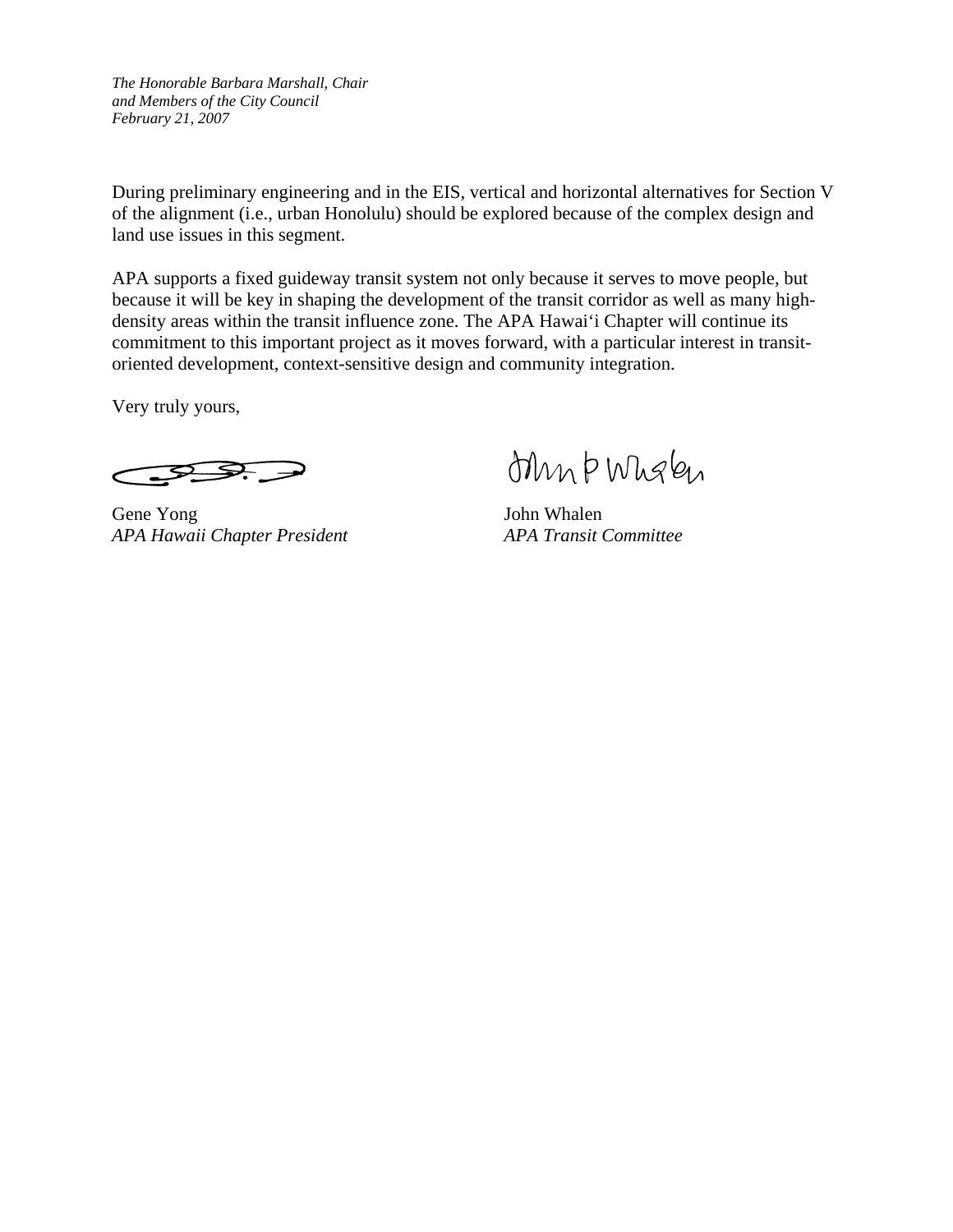

*hawai'i chapter of the american planning association p.o. box 557 honolulu hawai'i 96809 www.hawaiiapa.org*  April 2, 2007

Department of Transportation Services City and County of Honolulu 650 South King Street, 3rd Floor Honolulu, HI 96813

Attn: Honolulu High-Capacity Transit Corridor Project

### Re: **Hawaii Chapter Comments on Scoping for the Environmental Impact Statement (EIS) and Preliminary Engineering**

Gentlemen/Ladies:

The importance of this project cannot be overstated in terms of the way it will shape new urban spaces for fifty or more years, as well as re-shape the urban form of Honolulu that has evolved in the past hundred years. Given this historic importance:

- The project should structure a context sensitive design (CSD) process based on principles of community based planning. This is different from a community information process. The purpose of the CSD community process is to identify connectivity issues and to integrate transit with other community spaces. Every station area should have a community level plan developed by the affected community. This should be completed well before construction is started, especially if the project moves forward as design-build. The community process should be funded adequately to produce the plans in a timely manner.
- The framework and ground rules for the CSD community process should be crafted by an independent Task Force of experts from the fields of facilitation and community participation. This independence is critical so that a climate of mutual trust can predominate, clearing the path for wise decision-making and the resolution of differences. The ground rules developed by the Task Force should ensure that the community process is timely and is not used by opponents to obstruct or delay the implementation of transit.
- The station plans should address connectivity, including access for pedestrians, bicyclists, bus rider transfers, and park-and-ride facilities (as appropriate) within the community. The plans should also address other parking policies within the communities affected by transit.
- Transit-oriented development (TOD) must be about creating new urban places. Opportunities will vary by location. From the experiences in other transit cities, TOD does not occur by accident, but by well formulated articulation of community objectives, criteria for evaluation, policies and regulations. The specific processes for encouraging and then processing TOD should be described in the EIS.
- There needs to be input from the local design and physical planning community starting now in the EIS process and carrying through preliminary engineering, procurement and on to construction. Design cannot take a second seat to cost, expediency or be left to private consultation between the city and individual landowners. Further, design

*founded in 1962, the hawai'i chapter has over 300 members, including planning officials, public and private sector planners, and community advocates, on the major islands across the state*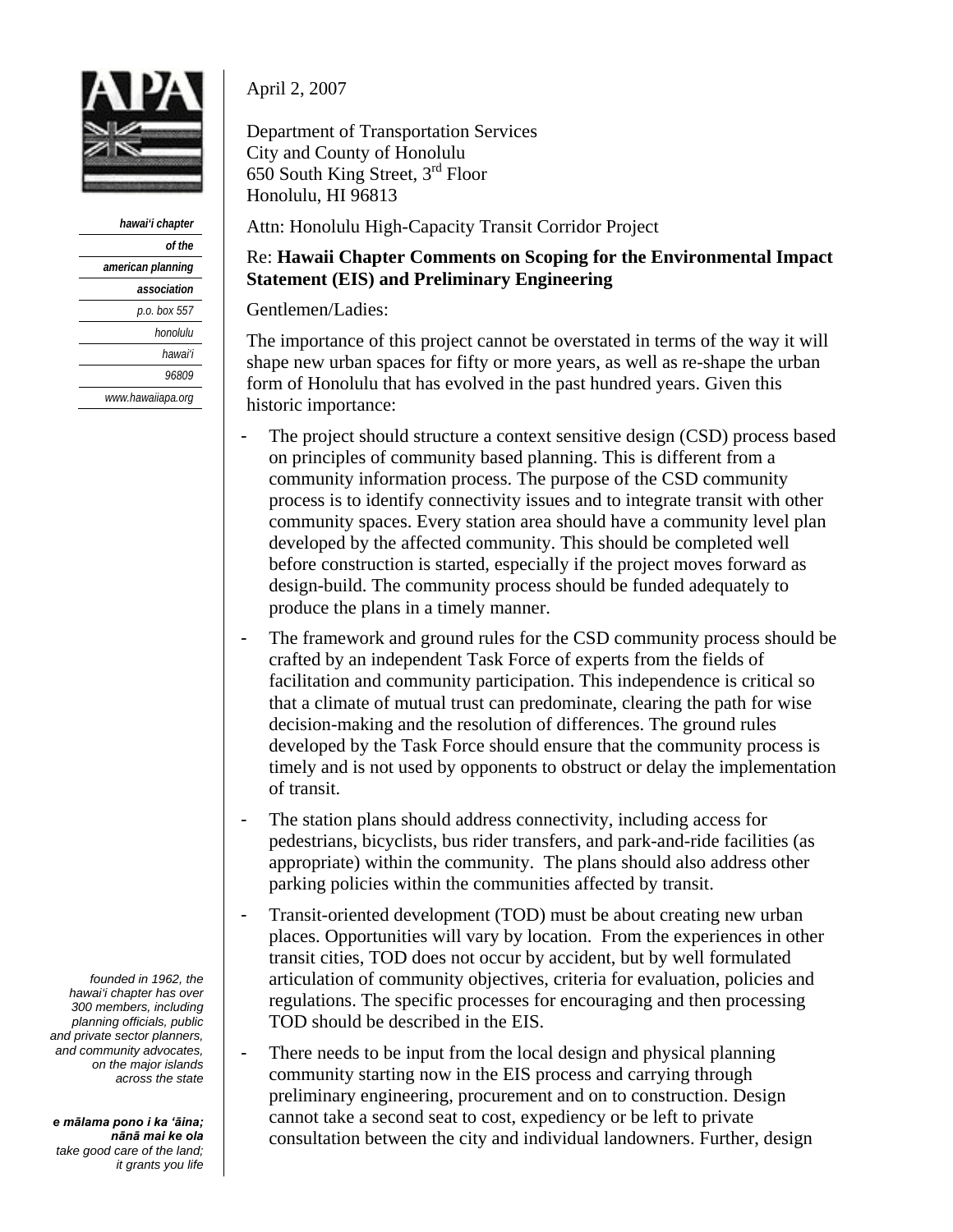*Department of Transportation Services Scoping for the Environmental Impact Statement April 2, 2007* 

> issues should not be totally in the hands of architects based outside of Hawaii and who may be unfamiliar with elements that create a Hawaiian sense of place.

The next three scoping comments are specific to the beginning and end points of the MOS. This makes them doubly critical for their end of line issues as well as for future extensions. The alternative development process must allow for and produce alternate designs which enhance and draw out the urban form possibilities surrounding the MOS end points.

- The preliminary indications for the design of the Ala Moana station are that it would be at an eighty foot elevation. Such a height contradicts good urban space planning in that location and would create logistical problems for both modal transfer and future extensions. The scope of the EIS needs to be broad enough to test horizontal and vertical variations to find those that best reduce the height of this and any other stations to a more human scale. The City should not shy away from takings when necessary to achieve the right form and to enhance ridership.
- The preliminary indications for transit in Kapolei are that it may not be within the West Oahu Campus. Scoping should include review of an option integrated within the campus.
- All stations in the Ewa Plain must be integrated fully with the overall urban form following principles of connection, and not be relegated to the periphery of master planned sub-communities.

Thank you for the opportunity to comment on the scope of the EIS. APA Hawaii Chapter remains committed to working with the City towards the successful rebuilding of Honolulu through transit.

Sincerely,

Gene Yong, AICP John P. Whalen, FAICP *APA Hawaii Chapter President APA Transit Committee* 

Min PWhalen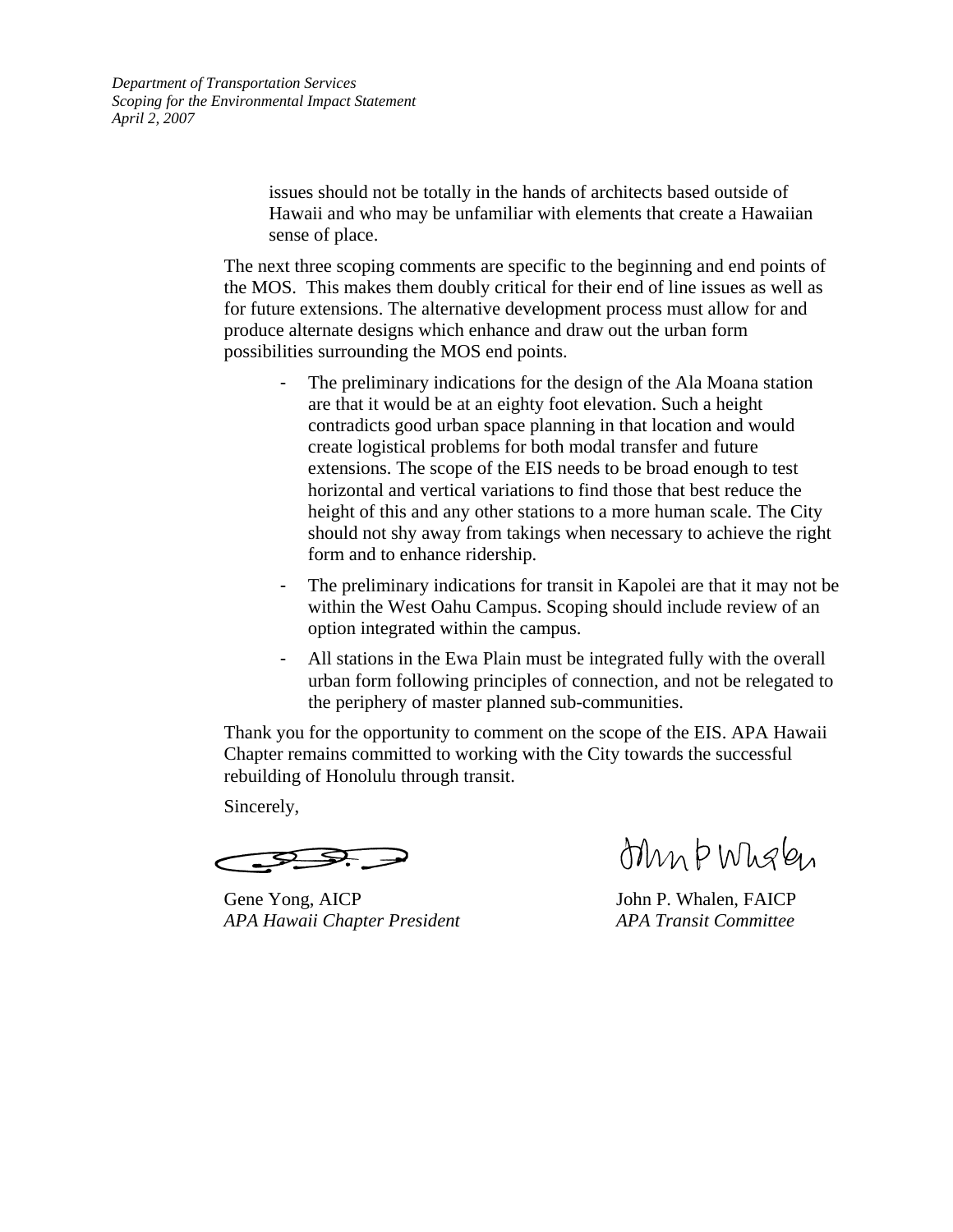April 25, 2007



| hawai'i chapter   |
|-------------------|
| of the            |
| american planning |
| association       |
| p.o. box 557      |
| honolulu          |
| hawai'i           |
| <i>96809</i>      |
| www.hawaiiapa.org |

The Honorable Barbara Marshall, Chair and Members of the Honolulu City Council 560 South King Street Honolulu, Hawai'i 96813

Dear Chair Marshall and Members of the City Council:

### **Bill 30, CD1 Executive Operating Budget**

The Hawai'i Chapter of the American Planning Association supports the Administration's request for twelve staff positions and consultant funding for the implementation of transit-oriented development. These requests will provide the Department of Planning and Permitting with the necessary planning, financial, legal and community outreach skills to undertake an effective transit-oriented development program.

The City and County of Honolulu's investment in transit is about much more than transporting people from one location to another. To make wise use of this investment, it is very important to recognize that transit has a significant role in shaping O'ahu's communities and pattern of urban life.

One of the lessons we have learned from other cities that have developed transit systems is that successful transit-oriented development requires extensive, long-term public outreach. These are not merely informational meetings, but intensive programs to get communities actively involved in planning the future of neighborhoods in the transit-influence zones. In Vancouver, for example, they conducted 18-month public participation programs for each transit station area, with working groups helping to develop policies and projects for housing, shopping and public facilities. They had outreach workers who spoke the languages of immigrant groups to ensure that participation was broad.

It would be a terrible missed opportunity to short-change the transit-oriented development program, because this is where we can make best use of the longterm investment in transit. We urge you to restore the twelve positions and funds for related consultant assistance that was requested by the Department of Planning and Permitting.

Thank you for this opportunity to comment.

Very truly yours,

Gene Yong John Whalen *APA Hawai'i Chapter President APA Transit Committee* 

ohn b Wholen

*founded in 1962, the hawai'i chapter has over 300 members, including planning officials, public and private sector planners, and community advocates, on the major islands across the state*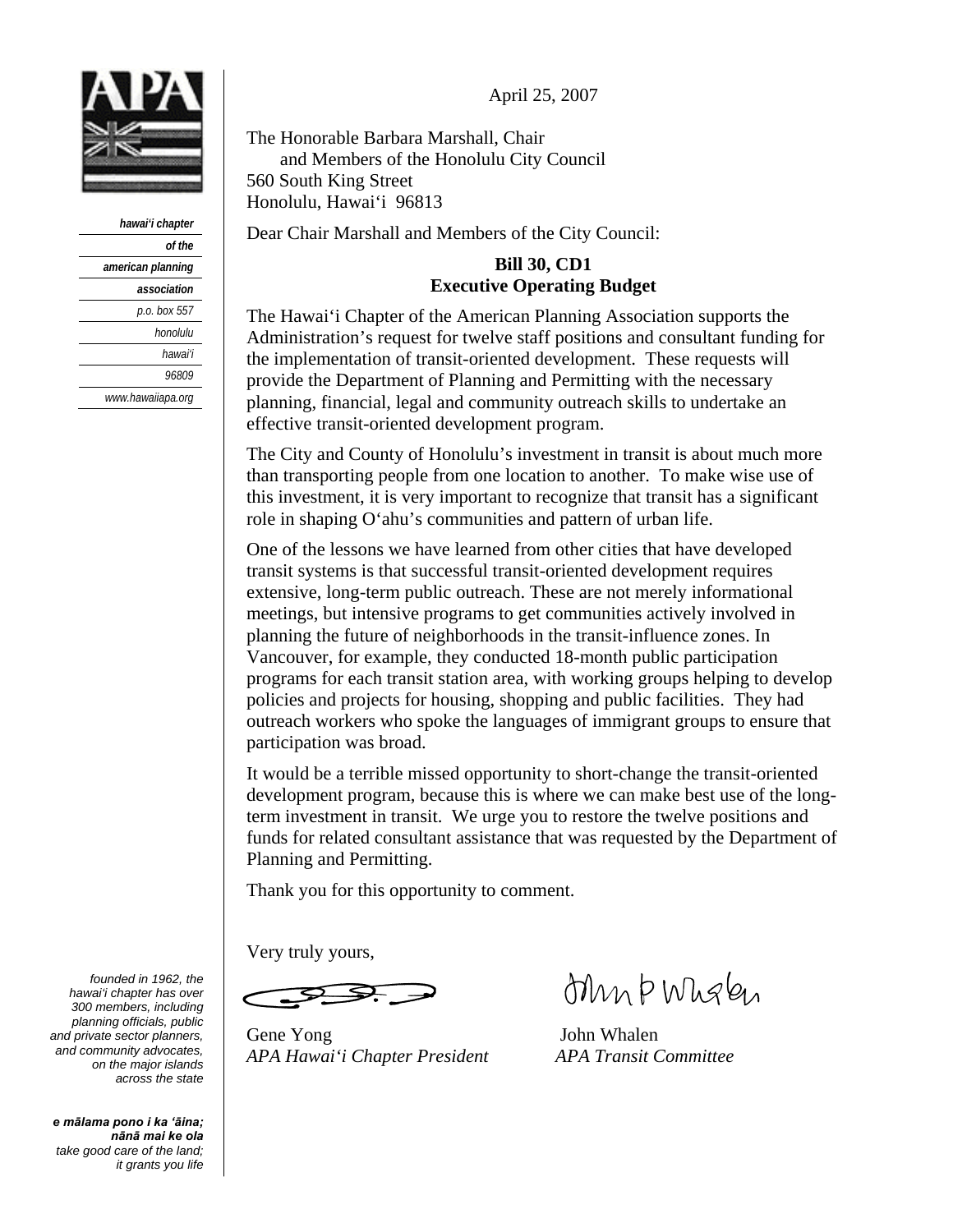

| hawai'i chapter   |
|-------------------|
| of the            |
| american planning |
| association       |
| p.o. box 557      |
| honolulu          |
| hawai'i           |
| <i>96809</i>      |
| www.hawaiiapa.org |

May 3, 2007

Chair Nestor Garcia, Vice-Chair Willie Espero and Members of the OMPO Executive Committee O'ahu Metropolitan Planning Organization 707 Richards Street, Suite 200 Honolulu, HI 96816

### Re: **Inclusion of the MOS in the ORTP**

The Hawai'i Chapter of the American Planning Association (APA) supports the inclusion of the Minimum Operable Segment (MOS) in the O'ahu Regional Transportation Plan (ORTP). This would be the latest in a series of necessary steps towards improving the land use and transportation connection for this community.

The City and State investment in transit is about much more than transporting people from one location to another. To make wise use of this investment, it is very important to recognize that transit has a significant role in shaping O'ahu's communities and patterns of living.

Good long term planning is essential if Oahu is to realize the full benefits possible through transit. APA Hawai'i Chapter is committed to working alongside others to make create a transit system combined with transit oriented development and creation of pedestrian spaces that will serve current and future generations. Thank you for moving us along that path through your vote today.

Thank you for this opportunity to comment.

Very truly yours,

Gene Yong John Whalen *APA Hawai'i Chapter President APA Transit Committee* 

Min PWhalen

*founded in 1962, the hawai'i chapter has over 300 members, including planning officials, public and private sector planners, and community advocates, on the major islands across the state*